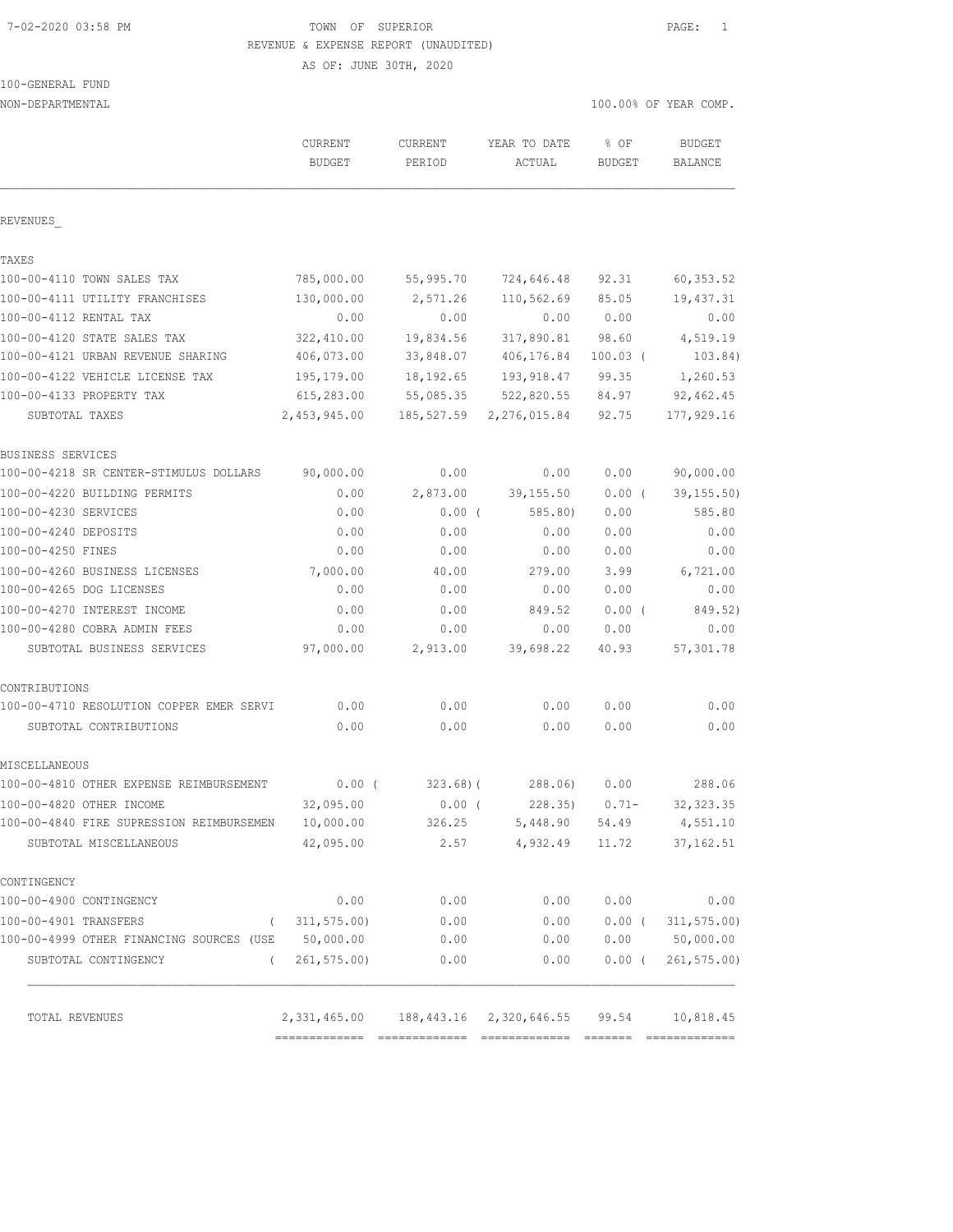# 7-02-2020 03:58 PM TOWN OF SUPERIOR PAGE: 2 REVENUE & EXPENSE REPORT (UNAUDITED)

AS OF: JUNE 30TH, 2020

# 100-GENERAL FUND

## NON-DEPARTMENTAL 100.00% OF YEAR COMP.

|                                    | <b>CURRENT</b><br><b>BUDGET</b>                         | <b>CURRENT</b><br>PERIOD | YEAR TO DATE<br>ACTUAL           | $8$ OF<br><b>BUDGET</b> | <b>BUDGET</b><br>BALANCE |
|------------------------------------|---------------------------------------------------------|--------------------------|----------------------------------|-------------------------|--------------------------|
| EXPENDITURES                       |                                                         |                          |                                  |                         |                          |
| GENERAL BUSINESS EXPENSE           |                                                         |                          |                                  |                         |                          |
| 100-00-5492 BAD DEBT EXPENSE       | 0.00                                                    | 0.00                     | 0.00                             | 0.00                    | 0.00                     |
| 100-00-5495 PENALTY                | 0.00                                                    | 0.00                     | 0.00                             | 0.00                    | 0.00                     |
| SUBTOTAL GENERAL BUSINESS EXPENSE  | 0.00                                                    | 0.00                     | 0.00                             | 0.00                    | 0.00                     |
| NON-OPERATING                      |                                                         |                          |                                  |                         |                          |
| 100-00-5800 DEPRECIATION           | 0.00                                                    | 0.00                     | 0.00                             | 0.00                    | 0.00                     |
| SUBTOTAL NON-OPERATING             | 0.00                                                    | 0.00                     | 0.00                             | 0.00                    | 0.00                     |
| DEBT SERVICE                       |                                                         |                          |                                  |                         |                          |
| 100-00-5990 URGENT NEEDS           | 0.00                                                    | 0.00                     |                                  | 0.00 0.00               | 0.00                     |
| 100-00-5999 CONTINGENCY            | 127,922.00                                              |                          | $0.00$ 10,033.12 7.84 117,888.88 |                         |                          |
| SUBTOTAL DEBT SERVICE              | 127,922.00                                              | 0.00                     | 10,033.12                        | 7.84                    | 117,888.88               |
| TOTAL EXPENDITURES                 | 127,922.00                                              | 0.00                     | 10,033.12                        | 7.84                    | 117,888.88               |
|                                    | -------------- --------------                           |                          |                                  |                         |                          |
| REVENUES OVER/(UNDER) EXPENDITURES | 2, 203, 543.00 188, 443.16 2, 310, 613.43 (107, 070.43) |                          |                                  |                         |                          |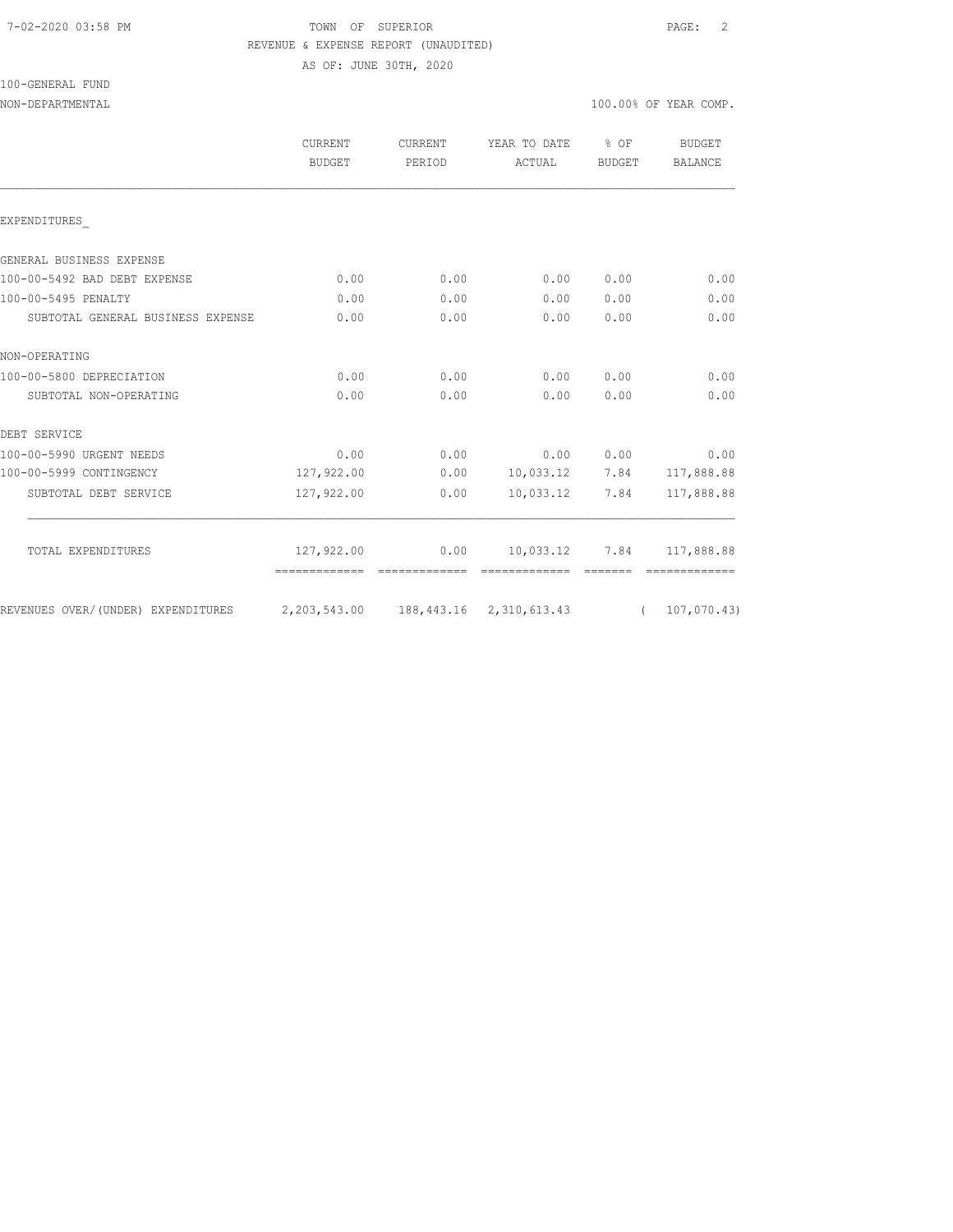# TOWN OF SUPERIOR **PAGE:** 3 REVENUE & EXPENSE REPORT (UNAUDITED)

AS OF: JUNE 30TH, 2020

| 100-GENERAL FUND |  |
|------------------|--|
|                  |  |

MAYOR AND COUNCIL COUNCIL COMP. THE COMPLETE STATE OF THE COMPLETE AND COUNCIL COMPLETE AND COUNCIL COMPLETE AND  $\sim 100.00\%$  OF YEAR COMP.

|                                                                           | CURRENT<br><b>BUDGET</b> | CURRENT<br>PERIOD | YEAR TO DATE<br>ACTUAL                                          | % OF<br><b>BUDGET</b> | <b>BUDGET</b><br>BALANCE |
|---------------------------------------------------------------------------|--------------------------|-------------------|-----------------------------------------------------------------|-----------------------|--------------------------|
| EXPENDITURES                                                              |                          |                   |                                                                 |                       |                          |
|                                                                           |                          |                   |                                                                 |                       |                          |
| PERSONEL                                                                  | 0.00                     | 0.00              | 1,350.00                                                        |                       |                          |
| 100-01-5100 SALARIES<br>100-01-5101 OVERTIME                              | 0.00                     | 0.00              | 0.00                                                            | $0.00$ (<br>0.00      | 1,350.00<br>0.00         |
| 100-01-5151 FICA                                                          |                          |                   |                                                                 | 0.00                  | 0.00                     |
| 100-01-5152 MEDICARE                                                      | 0.00<br>0.00             | 0.00<br>0.00      | 0.00<br>0.00                                                    | 0.00                  | 0.00                     |
| 100-01-5153 STATE UNEMPLOYMENT                                            |                          |                   |                                                                 |                       |                          |
|                                                                           | 0.00                     | 0.00              | 0.00                                                            | 0.00                  | 0.00                     |
| 100-01-5154 WORKERS COMP INSURANCE                                        | 0.00                     | 0.00              | 0.00                                                            | 0.00                  | 0.00                     |
| 100-01-5161 ARIZONA STATE RETIREMENT                                      | 0.00                     | 0.00              | 0.00                                                            | 0.00                  | 0.00                     |
| 100-01-5162 LIFE INSURANCE                                                | 0.00                     | 0.00              | 0.00                                                            | 0.00                  | 0.00                     |
| 100-01-5163 HEALTH INSURANCE                                              | 0.00                     | 0.00              | 0.00                                                            | 0.00                  | 0.00                     |
| 100-01-5164 DENTAL INSURANCE                                              | 0.00                     | 0.00              | 0.00                                                            | 0.00                  | 0.00                     |
| SUBTOTAL PERSONEL                                                         | 0.00                     | 0.00              | 1,350.00                                                        | 0.00(                 | 1,350.00                 |
| SUPPLIES                                                                  |                          |                   |                                                                 |                       |                          |
| 100-01-5210 OFFICE SUPPLIES                                               | 0.00                     | 0.00              | 0.00                                                            | 0.00                  | 0.00                     |
| 100-01-5220 MEDICAL SUPPLIES                                              | 0.00                     | 0.00              | 0.00                                                            | 0.00                  | 0.00                     |
| 100-01-5225 SAFETY SUPPLIES/EQUIPMENT                                     | 0.00                     | 0.00              | 0.00                                                            | 0.00                  | 0.00                     |
| 100-01-5230 SANITATION SUPPLIES                                           | 0.00                     | 0.00              | 0.00                                                            | 0.00                  | 0.00                     |
| 100-01-5299 OPERATING SUPPLIES                                            | 0.00                     | 100,650.00        | 101,517.98                                                      | $0.00$ (              | 101,517.98)              |
| SUBTOTAL SUPPLIES                                                         | 0.00                     | 100,650.00        | 101,517.98                                                      | $0.00$ (              | 101, 517.98)             |
| UTILITIES                                                                 |                          |                   |                                                                 |                       |                          |
| 100-01-5350 TELEPHONE                                                     | 4,500.00                 | 0.00              | 3,059.92                                                        | 68.00                 | 1,440.08                 |
| SUBTOTAL UTILITIES                                                        | 4,500.00                 | 0.00              | 3,059.92                                                        | 68.00                 | 1,440.08                 |
| GENERAL BUSINESS EXPENSE                                                  |                          |                   |                                                                 |                       |                          |
| 100-01-5410 ADVERTISING                                                   | 0.00                     | 0.00              | 2,804.78                                                        | $0.00$ (              | 2,804.78                 |
| 100-01-5420 DUES & SUBSCRIPTIONS                                          | 7,000.00                 | 0.00              | 6,586.00                                                        | 94.09                 | 414.00                   |
| 100-01-5425 CONFERENCES & TRAINING                                        | 2,000.00                 | 0.00              | $12,293.28$ 614.66 (                                            |                       | 10,293.28)               |
| 100-01-5430 PRINTING                                                      | 0.00                     | 0.00              | 183.52                                                          | $0.00$ (              | 183.52)                  |
| 100-01-5450 UNIFORMS                                                      | 0.00                     | 0.00              | 0.00                                                            | 0.00                  | 0.00                     |
| 100-01-5460 POSTAGE                                                       | 0.00                     | 0.00              | 0.00                                                            | 0.00                  | 0.00                     |
| 100-01-5470 TRAVEL                                                        | 8,000.00                 | 0.00              | 2,260.13                                                        | 28.25                 | 5,739.87                 |
| 100-01-5471 HOST/MEALS                                                    |                          |                   | 0.00                                                            |                       |                          |
|                                                                           | 0.00                     | 0.00              |                                                                 | 0.00                  | 0.00                     |
| 100-01-5480 GENERAL INSURANCE                                             | 0.00                     | 0.00              | 0.00                                                            | 0.00                  | 0.00                     |
| 100-01-5481 VEHICLE INSURANCE                                             | 0.00                     | 0.00<br>0.00      | 0.00<br>0.00                                                    | 0.00<br>0.00          | 0.00<br>0.00             |
| 100-01-5482 LIABILITY INSURANCE<br>SUBTOTAL GENERAL BUSINESS EXPENSE      | 0.00<br>17,000.00        | 0.00              | 24, 127. 71                                                     | 141.93 (              | 7,127.71)                |
|                                                                           |                          |                   |                                                                 |                       |                          |
| PROFESSIONAL SERVICES                                                     |                          |                   |                                                                 |                       |                          |
| 100-01-5550 OTHER PROFESSIONAL SERVICES<br>SUBTOTAL PROFESSIONAL SERVICES | 0.00<br>0.00             | 0.00              | $0.00$ 3,680.86 0.00 (<br>3,680.86                              | $0.00$ (              | 3,680.86<br>3,680.86     |
|                                                                           |                          |                   |                                                                 |                       |                          |
| TOTAL EXPENDITURES                                                        |                          |                   | $21,500.00$ $100,650.00$ $133,736.47$ $622.03$ ( $112,236.47$ ) |                       |                          |
|                                                                           |                          |                   |                                                                 |                       |                          |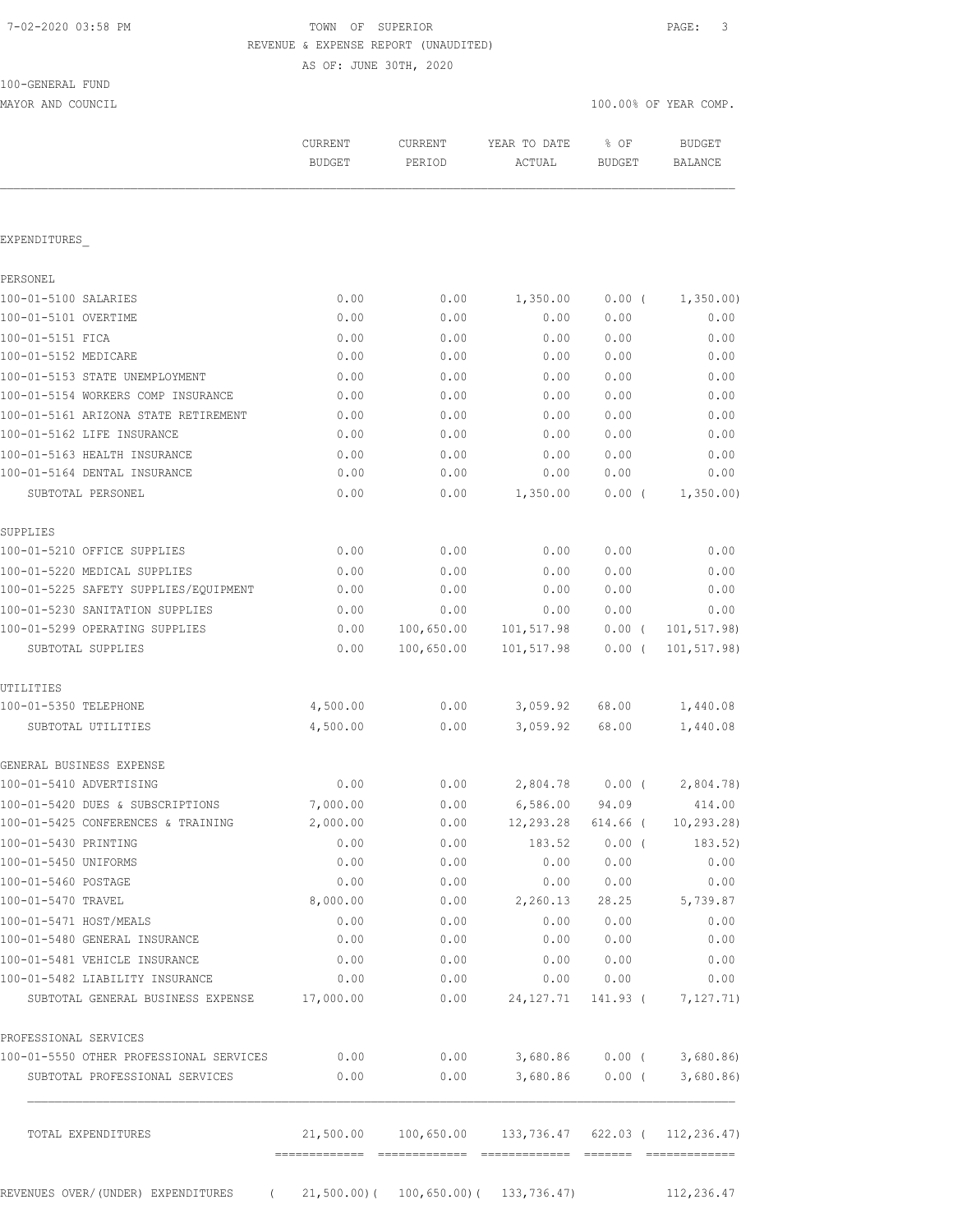# 7-02-2020 03:58 PM TOWN OF SUPERIOR PAGE: 4 REVENUE & EXPENSE REPORT (UNAUDITED)

AS OF: JUNE 30TH, 2020

| 100-GENERAL FUND |  |
|------------------|--|
|------------------|--|

TOWN MANAGER 100.00% OF YEAR COMP.

|                                                                       | CURRENT<br><b>BUDGET</b> | CURRENT<br>PERIOD | YEAR TO DATE<br>ACTUAL                            | % OF<br>BUDGET    | <b>BUDGET</b><br>BALANCE  |
|-----------------------------------------------------------------------|--------------------------|-------------------|---------------------------------------------------|-------------------|---------------------------|
| EXPENDITURES                                                          |                          |                   |                                                   |                   |                           |
| PERSONEL                                                              |                          |                   |                                                   |                   |                           |
| 100-02-5100 SALARIES                                                  | 71,482.00                | 7,164.46          | 68,516.66                                         | 95.85             | 2,965.34                  |
| 100-02-5101 OVERTIME                                                  | 0.00                     | 0.00              | 0.00                                              | 0.00              | 0.00                      |
| 100-02-5151 FICA                                                      | 4,432.00                 | 444.20            | 4,248.09                                          | 95.85             | 183.91                    |
| 100-02-5152 MEDICARE                                                  | 1,036.00                 | 103.88            | 993.44                                            | 95.89             | 42.56                     |
| 100-02-5153 STATE UNEMPLOYMENT                                        | 49.00                    | 15.45             | 74.66                                             | $152.37$ (        | 25.66)                    |
| 100-02-5154 WORKERS COMP INSURANCE                                    | 205.00                   | 0.00              | 0.00                                              | 0.00              | 205.00                    |
| 100-02-5161 ARIZONA STATE RETIREMENT                                  | 8,535.00                 | 670.70            | 8,019.14                                          | 93.96             | 515.86                    |
| 100-02-5162 LIFE INSURANCE                                            | 64.00                    | 0.00              | 73.70                                             | $115.16$ (        | 9.70)                     |
| 100-02-5163 HEALTH INSURANCE                                          | 14,867.00                | 0.00              | 16,484.64                                         | $110.88$ (        | 1,617.64)                 |
| 100-02-5164 DENTAL INSURANCE                                          | 296.00                   | 0.00              | 331.92                                            | $112.14$ (        | 35.92)                    |
| SUBTOTAL PERSONEL                                                     | 100,966.00               | 8,398.69          | 98,742.25 97.80                                   |                   | 2,223.75                  |
| SUPPLIES                                                              |                          |                   |                                                   |                   |                           |
| 100-02-5210 OFFICE SUPPLIES                                           | 0.00                     | 0.00              | 0.00                                              | 0.00              | 0.00                      |
| 100-02-5220 MEDICAL SUPPLIES                                          | 0.00                     | 0.00              | 0.00                                              | 0.00              | 0.00                      |
| 100-02-5225 SAFETY SUPPLIES/EQUIPMENT                                 | 0.00                     | 0.00              | 0.00                                              | 0.00              | 0.00                      |
| 100-02-5230 SANITATION SUPPLIES                                       | 0.00                     | 0.00              | 0.00                                              | 0.00              | 0.00                      |
| 100-02-5299 OPERATING SUPPLIES                                        | 0.00                     | 0.00              | 516.90                                            | 0.00(             | 516.90)                   |
| SUBTOTAL SUPPLIES                                                     | 0.00                     | 0.00              | 516.90                                            | 0.00(             | 516.90)                   |
| UTILITIES                                                             |                          |                   |                                                   |                   |                           |
| 100-02-5350 TELEPHONE<br>SUBTOTAL UTILITIES                           | 0.00<br>0.00             | 0.00<br>0.00      | 667.63<br>667.63                                  | $0.00$ (<br>0.00( | 667.63)<br>667.63)        |
|                                                                       |                          |                   |                                                   |                   |                           |
| GENERAL BUSINESS EXPENSE                                              |                          |                   |                                                   |                   |                           |
| 100-02-5420 DUES & SUBSCRIPTIONS                                      | 0.00                     | 0.00              | 430.00                                            | 0.00(             | 430.00)                   |
| 100-02-5425 CONFERENCE & TRAINING                                     | 4,000.00                 | 0.00              | 3,924.45                                          | 98.11             | 75.55                     |
| 100-02-5430 PRINTING                                                  | 0.00                     | 0.00              |                                                   | 0.00 0.00         | 0.00                      |
| 100-02-5450 UNIFORMS/SHIRTS                                           | 0.00                     | 0.00              | 0.00                                              | 0.00              | 0.00                      |
| 100-02-5470 TRAVEL                                                    | 1,000.00                 | 0.00              |                                                   |                   | $0.00$ $0.00$ $1,000.00$  |
| 100-02-5471 HOST/MEALS                                                | 0.00                     | 0.00              |                                                   | 0.00 0.00         | 0.00                      |
| SUBTOTAL GENERAL BUSINESS EXPENSE                                     | 5,000.00                 |                   | $0.00$ 4,354.45 87.09                             |                   | 645.55                    |
| REPAIR/MAINTENANCE                                                    |                          |                   |                                                   |                   |                           |
| 100-02-5640 VEHICLE REPAIRS                                           | 0.00                     | 0.00              | 0.00 0.00                                         |                   | 0.00                      |
| 100-02-5641 VEHICLE FUEL                                              | 0.00                     |                   | $0.00$ 296.35 $0.00$ ( 296.35)                    |                   |                           |
| SUBTOTAL REPAIR/MAINTENANCE                                           | 0.00                     |                   | $0.00$ 296.35                                     | $0.00$ (          | 296.35)                   |
| DEBT SERVICE                                                          |                          |                   |                                                   |                   |                           |
| 100-02-5999 CONTINGENCY FUND                                          |                          |                   | $0.00$ 668.05 7,940.83 0.00 ( 7,940.83)           |                   |                           |
| SUBTOTAL DEBT SERVICE                                                 | 0.00                     | 668.05            |                                                   |                   | 7,940.83 0.00 ( 7,940.83) |
| TOTAL EXPENDITURES                                                    |                          |                   | 105,966.00 9,066.74 112,518.41 106.18 ( 6,552.41) |                   |                           |
| REVENUES OVER/(UNDER) EXPENDITURES (105,966.00)(9,066.74)(112,518.41) |                          |                   |                                                   |                   | 6,552.41                  |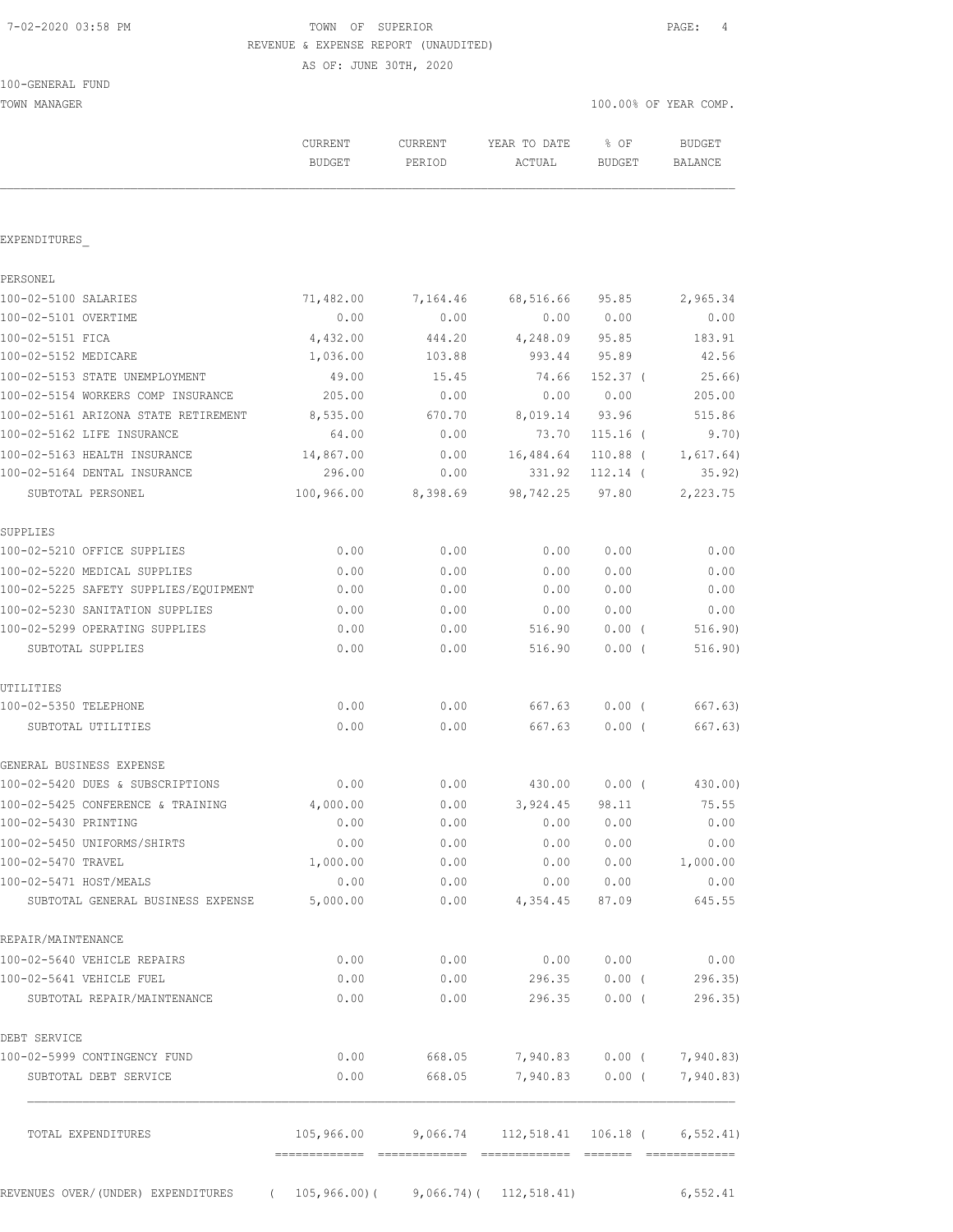| 7-02-2020 03:58 PM |  |
|--------------------|--|
|                    |  |

# TOWN OF SUPERIOR **PAGE:** 5 REVENUE & EXPENSE REPORT (UNAUDITED)

AS OF: JUNE 30TH, 2020

|                                         | <b>CURRENT</b><br><b>BUDGET</b> | <b>CURRENT</b><br>PERIOD | YEAR TO DATE<br>ACTUAL                | $8$ OF<br>BUDGET | <b>BUDGET</b><br>BALANCE |
|-----------------------------------------|---------------------------------|--------------------------|---------------------------------------|------------------|--------------------------|
|                                         |                                 |                          |                                       |                  |                          |
| EXPENDITURES                            |                                 |                          |                                       |                  |                          |
| PERSONEL                                |                                 |                          |                                       |                  |                          |
| 100-03-5100 SALARIES                    | 0.00                            | 0.00                     | 0.00                                  | 0.00             | 0.00                     |
| SUBTOTAL PERSONEL                       | 0.00                            | 0.00                     | 0.00                                  | 0.00             | 0.00                     |
| SUPPLIES                                |                                 |                          |                                       |                  |                          |
| 100-03-5210 OFFICE SUPPLIES             | 0.00                            | 0.00                     | 0.00                                  | 0.00             | 0.00                     |
| 100-03-5220 MEDICAL SUPPLIES            | 0.00                            | 0.00                     | 0.00                                  | 0.00             | 0.00                     |
| 100-03-5225 SAFETY SUPPLIES/EQUIPMENT   | 0.00                            | 0.00                     | 0.00                                  | 0.00             | 0.00                     |
| 100-03-5230 SANITATION SUPPLIES         | 0.00                            | 0.00                     | 0.00                                  | 0.00             | 0.00                     |
| 100-03-5299 OPERATING SUPPLIES          | 0.00                            | 0.00                     | 0.00                                  | 0.00             | 0.00                     |
| SUBTOTAL SUPPLIES                       | 0.00                            | 0.00                     | 0.00                                  | 0.00             | 0.00                     |
| PROFESSIONAL SERVICES                   |                                 |                          |                                       |                  |                          |
| 100-03-5540 LEGAL SERVICES              |                                 |                          | 63,000.00 ( 6,500.00) 57,691.02 91.57 |                  | 5,308.98                 |
| 100-03-5550 OTHER PROFESSIONAL SERVICES | 0.00                            | 0.00                     |                                       | 0.00 0.00        | 0.00                     |
| SUBTOTAL PROFESSIONAL SERVICES          |                                 | 63,000.00 ( 6,500.00)    | 57,691.02 91.57                       |                  | 5,308.98                 |
| TOTAL EXPENDITURES                      |                                 |                          | 63,000.00 ( 6,500.00) 57,691.02 91.57 |                  | 5,308.98                 |
|                                         |                                 |                          |                                       |                  |                          |
| REVENUES OVER/(UNDER) EXPENDITURES      |                                 |                          | $(63,000.00)$ $(57,691.02)$           |                  | (5, 308.98)              |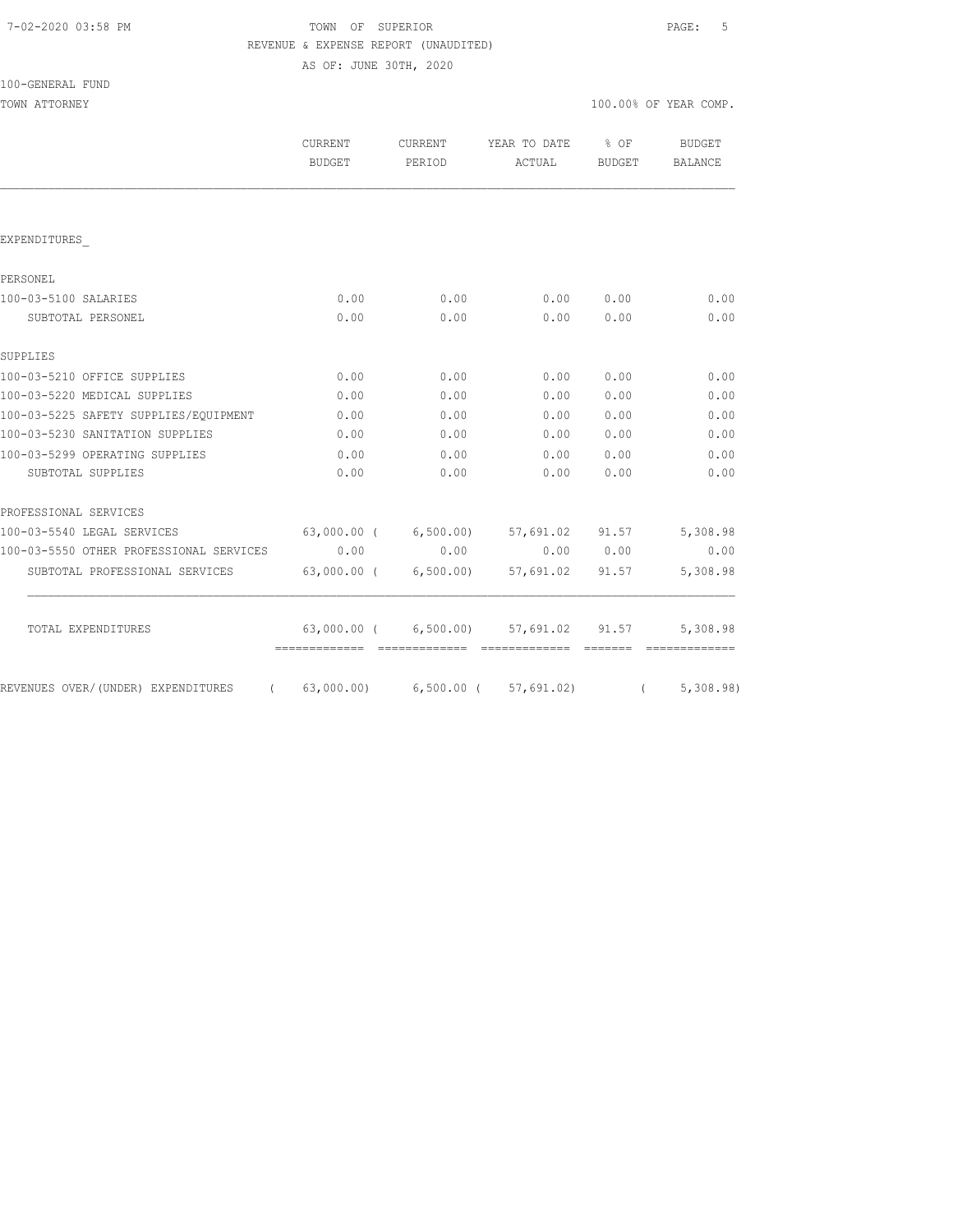#### 7-02-2020 03:58 PM TOWN OF SUPERIOR PAGE: 6 REVENUE & EXPENSE REPORT (UNAUDITED)

AS OF: JUNE 30TH, 2020

100-GENERAL FUND

|                                                   | CURRENT<br><b>BUDGET</b> | CURRENT<br>PERIOD | YEAR TO DATE<br>ACTUAL | % OF<br><b>BUDGET</b>    | <b>BUDGET</b><br>BALANCE |
|---------------------------------------------------|--------------------------|-------------------|------------------------|--------------------------|--------------------------|
| REVENUES                                          |                          |                   |                        |                          |                          |
| BUSINESS SERVICES                                 |                          |                   |                        |                          |                          |
| 100-04-4250 FINES                                 | 0.00                     | 461.03            | 999.07                 | 0.00(                    | 999.07)                  |
| 100-04-4251 MFTG - MAGISTRATE COURT               | 0.00                     | 0.00              | 859.52                 | $0.00$ (                 | 859.52)                  |
| SUBTOTAL BUSINESS SERVICES                        | 0.00                     | 461.03            | 1,858.59               | 0.00(                    | 1,858.59                 |
| TOTAL REVENUES                                    | 0.00                     | 461.03            | 1,858.59               | 0.00(                    | 1,858.59                 |
| EXPENDITURES                                      |                          |                   |                        |                          |                          |
| PERSONEL                                          |                          |                   |                        |                          |                          |
| 100-04-5100 SALARIES                              | 13,670.00                | 985.60            | 12,812.80              | 93.73                    | 857.20                   |
| 100-04-5101 OVERTIME                              | 0.00                     | 0.00              | 0.00                   | 0.00                     | 0.00                     |
| 100-04-5151 FICA                                  | 848.00                   | 61.10             | 794.30                 | 93.67                    | 53.70                    |
| 100-04-5152 MEDICARE                              | 198.00                   | 14.30             | 185.90                 | 93.89                    | 12.10                    |
| 100-04-5153 STATE UNEMPLOYMENT                    | 183.00                   | 9.36              | 204.39                 | 111.69 (                 | 21.39                    |
| 100-04-5154 WORKERS COMP INSURANCE                | 198.00                   | 0.00              | 484.00                 | 244.44 (                 | 286.00)                  |
| 100-04-5161 ARIZONA STATE RETIREMENT              | 1,632.00                 | 87.28             | 1,069.06               | 65.51                    | 562.94                   |
| 100-04-5162 LIFE INSURANCE                        | 0.00                     | 0.00              | 0.00                   | 0.00                     | 0.00                     |
| 100-04-5163 HEALTH INSURANCE                      | 0.00                     | 0.00              | 0.00                   | 0.00                     | 0.00                     |
| 100-04-5164 DENTAL INSURANCE<br>SUBTOTAL PERSONEL | 0.00<br>16,729.00        | 0.00<br>1,157.64  | 0.00<br>15,550.45      | 0.00<br>92.96            | 0.00<br>1,178.55         |
| SUPPLIES                                          |                          |                   |                        |                          |                          |
| 100-04-5210 OFFICE SUPPLIES                       | 886.00                   | 0.00              | 0.00                   | 0.00                     | 886.00                   |
| 100-04-5220 MEDICAL SUPPLIES                      | 0.00                     | 0.00              | 0.00                   | 0.00                     | 0.00                     |
| 100-04-5225 SAFETY SUPPLIES/EQUIPMENT             | 0.00                     | 0.00              | 0.00                   | 0.00                     | 0.00                     |
| 100-04-5230 SANITATION SUPPLIES                   | 0.00                     | 0.00              | 0.00                   | 0.00                     | 0.00                     |
| 100-04-5299 OPERATING SUPPLIES                    | 5,000.00                 | 0.00              | 0.00                   | 0.00                     | 5,000.00                 |
| SUBTOTAL SUPPLIES                                 | 5,886.00                 | 0.00              | 0.00                   | 0.00                     | 5,886.00                 |
| GENERAL BUSINESS EXPENSE                          |                          |                   |                        |                          |                          |
| 100-04-5460 POSTAGE                               | 0.00                     | 0.00              | 0.00                   | 0.00                     | 0.00                     |
| 100-04-5470 TRAVEL                                | 0.00                     | 0.00              | 319.14                 | $0.00$ (                 | 319.14)                  |
| 100-04-5471 AUDIT & ACCOUNTING                    | 1,500.00<br>1,500.00     | 0.00              | 2,437.10<br>2,756.24   | $162.47$ (<br>$183.75$ ( | 937.10)<br>1, 256.24)    |
| SUBTOTAL GENERAL BUSINESS EXPENSE                 |                          | 0.00              |                        |                          |                          |
| PROFESSIONAL SERVICES                             |                          |                   |                        |                          |                          |
| 100-04-5550 OTHER PROFESSIONAL SVC                | 0.00                     | 0.00              | 0.00                   | 0.00                     | 0.00                     |
| SUBTOTAL PROFESSIONAL SERVICES                    | 0.00                     | 0.00              | 0.00                   | 0.00                     | 0.00                     |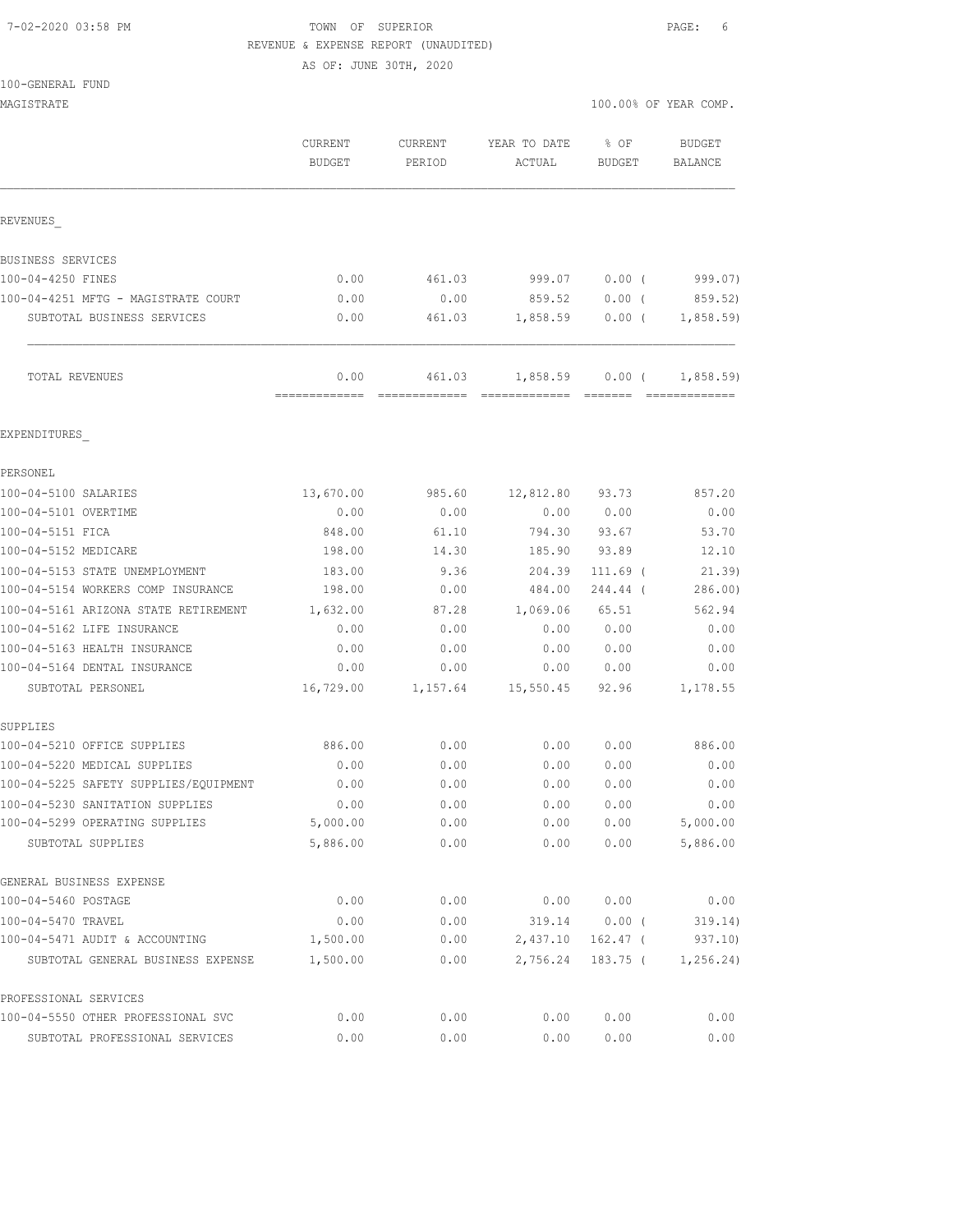# 7-02-2020 03:58 PM TOWN OF SUPERIOR PAGE: 7 REVENUE & EXPENSE REPORT (UNAUDITED) AS OF: JUNE 30TH, 2020

100-GENERAL FUND

MAGISTRATE 100.00% OF YEAR COMP.

|                                    | <b>CURRENT</b><br>BUDGET | CURRENT<br>PERIOD | YEAR TO DATE<br>ACTUAL | $8$ OF<br><b>BUDGET</b> | BUDGET<br>BALANCE |
|------------------------------------|--------------------------|-------------------|------------------------|-------------------------|-------------------|
| CAPITAL OUTLAY                     |                          |                   |                        |                         |                   |
| 100-04-5720 OFFICE EQUIPMENT       | 1,000.00                 | 0.00              | 750.00                 | 75.00                   | 250.00            |
| SUBTOTAL CAPITAL OUTLAY            | 1,000.00                 | 0.00              | 750.00                 | 75.00                   | 250.00            |
| TOTAL EXPENDITURES                 | 25, 115.00               | 1,157.64          | 19,056.69              | 75.88                   | 6,058.31          |
| REVENUES OVER/(UNDER) EXPENDITURES | $25, 115, 00$ ) (        | 696.61)(          | 17,198.10)             |                         | 7,916.90)         |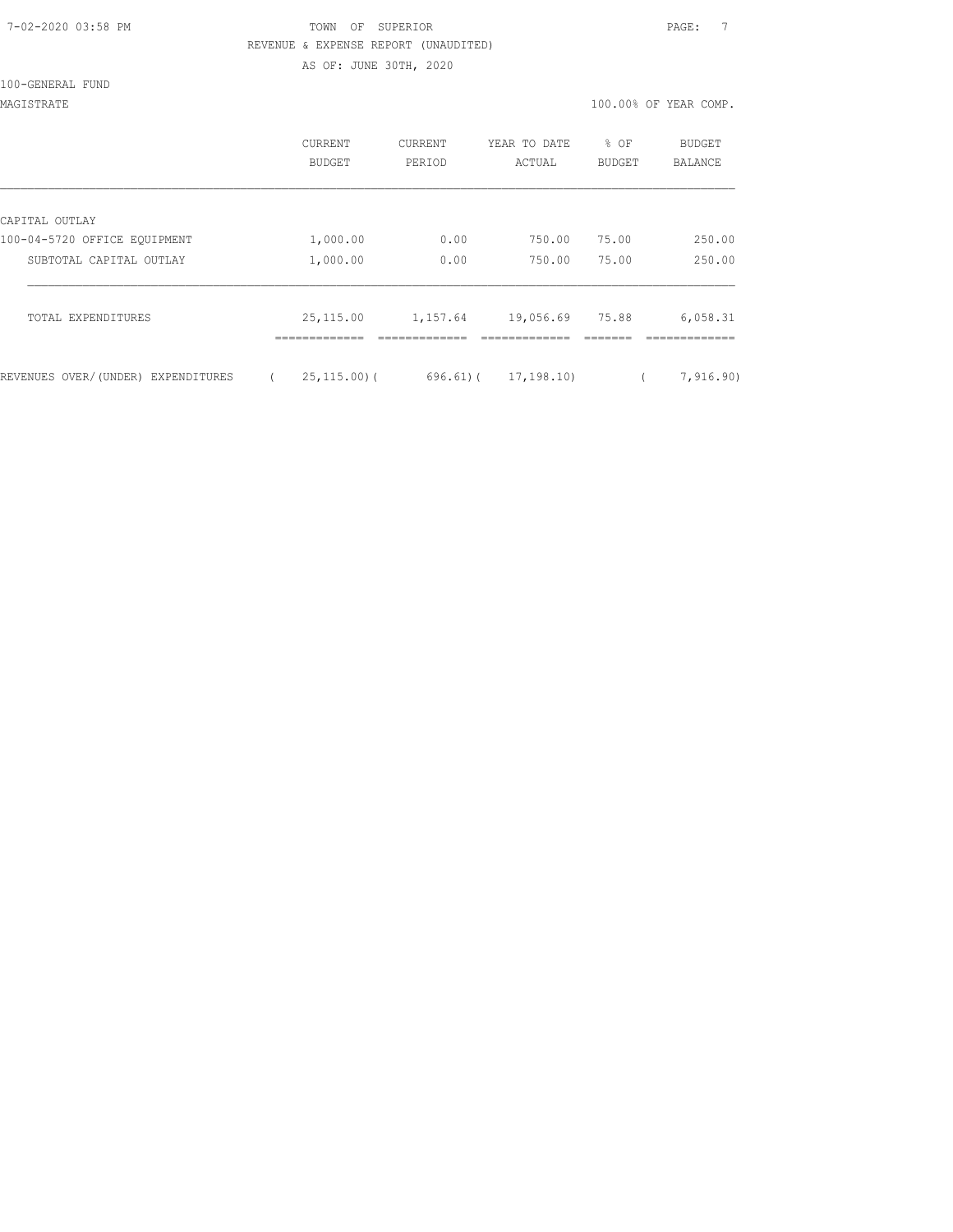### 7-02-2020 03:58 PM TOWN OF SUPERIOR PAGE: 8 REVENUE & EXPENSE REPORT (UNAUDITED)

AS OF: JUNE 30TH, 2020

# 100-GENERAL FUND

|                                          | CURRENT       | <b>CURRENT</b> | YEAR TO DATE | % OF          | <b>BUDGET</b>  |
|------------------------------------------|---------------|----------------|--------------|---------------|----------------|
|                                          | <b>BUDGET</b> | PERIOD         | ACTUAL       | <b>BUDGET</b> | <b>BALANCE</b> |
| REVENUES                                 |               |                |              |               |                |
| <b>BUSINESS SERVICES</b>                 |               |                |              |               |                |
| 100-05-4240 ADMIN FEES (FAX/COPY/NOTARY) | 0.00          | 10.00          | 373.50       | 0.00(         | 373.50         |
| SUBTOTAL BUSINESS SERVICES               | 0.00          | 10.00          | 373.50       | $0.00$ (      | 373.50)        |
| GRANTS                                   |               |                |              |               |                |
| 100-05-4600 ADMIN RENUE                  | 0.00          | 0.00           | 117.30       | $0.00$ (      | 117.30)        |
| 100-05-4601 CC CONVENIENCE FEE           | 0.00          | 85.38          | 1,210.90     | $0.00$ (      | 1, 210.90)     |
| SUBTOTAL GRANTS                          | 0.00          | 85.38          | 1,328.20     | 0.00(         | 1,328.20       |
| TOTAL REVENUES                           | 0.00          | 95.38          | 1,701.70     | 0.00(         | 1,701.70)      |
| EXPENDITURES                             |               |                |              |               |                |
| PERSONEL                                 |               |                |              |               |                |
| 100-05-5100 SALARIES                     | 101,255.00    | 7,393.80       | 92,893.50    | 91.74         | 8,361.50       |
| 100-05-5101 OVERTIME                     | 0.00          | 0.00           | 1,961.55     | $0.00$ (      | 1, 961.55)     |
| 100-05-5151 FICA                         | 6, 278.00     | 440.63         | 5,669.22     | 90.30         | 608.78         |
| 100-05-5152 MEDICARE                     | 1,468.00      | 103.06         | 1,325.86     | 90.32         | 142.14         |
| 100-05-5153 STATE UNEMPLOYMENT           | 146.00        | 0.00           | 159.59       | $109.31$ (    | 13.59          |
| 100-05-5154 WORKERS COMP INSURANCE       | 291.00        | 0.00           | 338.00       | $116.15$ (    | 47.00)         |
| 100-05-5161 ARIZONA STATE RETIREMENT     | 12,090.00     | 895.39         | 11,486.98    | 95.01         | 603.02         |
| 100-05-5162 LIFE INSURANCE               | 193.00        | 0.00           | 257.35       | $133.34$ (    | 64.35)         |
| 100-05-5163 HEALTH INSURANCE             | 12,412.00     | 0.00           | 15,579.36    | $125.52$ (    | 3, 167.36      |
| 100-05-5164 DENTAL INSURANCE             | 887.00        | 0.00           | 1,026.68     | $115.75$ (    | 139.68)        |
| SUBTOTAL PERSONEL                        | 135,020.00    | 8,832.88       | 130,698.09   | 96.80         | 4,321.91       |
| SUPPLIES                                 |               |                |              |               |                |
| 100-05-5210 OFFICE SUPPLIES              | 10,000.00     | 0.00           | 12,206.40    | $122.06$ (    | 2, 206.40      |
| 100-05-5220 MEDICAL SUPPLIES             | 0.00          | 0.00           | 0.00         | 0.00          | 0.00           |
| 100-05-5225 SAFETY SUPPLIES/EQUIPMENT    | 0.00          | 0.00           | 0.00         | 0.00          | 0.00           |
| 100-05-5230 SANITATION SUPPLIES          | 0.00          | 0.00           | 0.00         | 0.00          | 0.00           |
| 100-05-5299 OPERATING SUPPLIES           | 5,000.00      | 60.14          | 9,419.41     | 188.39 (      | 4,419.41)      |
| SUBTOTAL SUPPLIES                        | 15,000.00     | 60.14          | 21,625.81    | 144.17 (      | 6,625.81)      |
| UTILITIES                                |               |                |              |               |                |
| 100-05-5310 ELECTRICITY                  | 18,910.00     | 0.00           | 19,421.40    | 102.70 (      | 511.40)        |
| 100-05-5320 GAS                          | 1,200.00      | 119.97         | 2,196.75     | $183.06$ (    | 996.75)        |
| 100-05-5330 REFUSE                       | 0.00          | 0.00           | 0.00         | 0.00          | 0.00           |
| 100-05-5340 SEWER                        | 0.00          | 0.00           | 0.00         | 0.00          | 0.00           |
| 100-05-5350 TELEPHONE                    | 4,000.00      | 0.00           | 6,913.31     | 172.83 (      | 2, 913.31)     |
| 100-05-5360 WATER                        | 2,300.00      | 107.84         | 1,319.72     | 57.38         | 980.28         |
| 100-05-5380 SECURITY                     | 1,230.00      | 0.00           | 0.00         | 0.00          | 1,230.00       |
| SUBTOTAL UTILITIES                       | 27,640.00     | 227.81         | 29,851.18    | $108.00$ (    | 2, 211.18)     |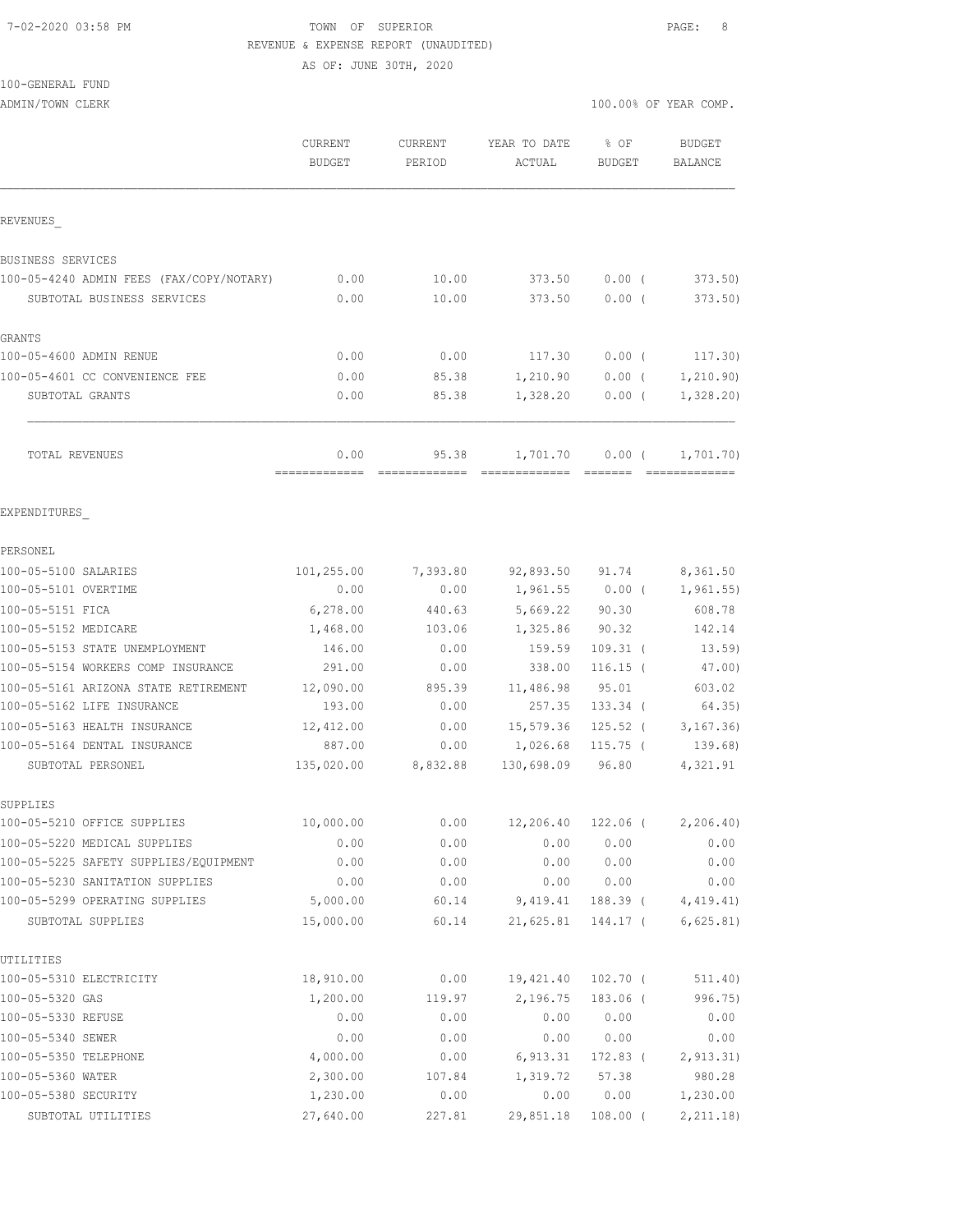## 7-02-2020 03:58 PM **TOWN** OF SUPERIOR **PAGE:** 9 REVENUE & EXPENSE REPORT (UNAUDITED)

AS OF: JUNE 30TH, 2020

100-GENERAL FUND

ADMIN/TOWN CLERK 100.00% OF YEAR COMP.

|                                                   | <b>CURRENT</b><br><b>BUDGET</b> | <b>CURRENT</b><br>PERIOD | YEAR TO DATE<br>ACTUAL                                 | % OF<br>BUDGET  | <b>BUDGET</b><br>BALANCE |
|---------------------------------------------------|---------------------------------|--------------------------|--------------------------------------------------------|-----------------|--------------------------|
| GENERAL BUSINESS EXPENSE                          |                                 |                          |                                                        |                 |                          |
| 100-05-5410 ADVERTISING                           | 6,000.00                        | 0.00                     | 8,885.07                                               | 148.08 (        | 2,885.07                 |
| 100-05-5420 DUES & SUBSCRIPTIONS                  | 9,000.00                        | 660.76                   | 5,739.22                                               | 63.77           | 3,260.78                 |
| 100-05-5425 CONFERENCES & TRAINING                | 0.00                            | 45.00                    | 2,213.55                                               | $0.00$ (        | 2, 213.55                |
| 100-05-5430 PRINTING                              | 5,120.00                        | 100.16                   | 4,400.42                                               | 85.95           | 719.58                   |
| 100-05-5440 ELECTIONS                             | 5,000.00                        | 728.25                   | 728.25                                                 | 14.57           | 4,271.75                 |
| 100-05-5450 UNIFORMS                              | 0.00                            | 0.00                     | 0.00                                                   | 0.00            | 0.00                     |
| 100-05-5460 POSTAGE                               | 6,000.00                        | 235.04                   | 2,779.86                                               | 46.33           | 3,220.14                 |
| 100-05-5470 TRAVEL                                | 0.00                            | 0.00                     | 0.00                                                   | 0.00            | 0.00                     |
| 100-05-5471 AUDIT & ACCOUNTING                    | 0.00                            | 0.00                     | 2,437.10                                               | $0.00$ (        | 2,437.10                 |
| 100-05-5480 GENERAL INSURANCE                     | 12,820.00                       | 86.25                    | 14,530.73                                              | $113.34$ (      | 1,710.73)                |
| 100-05-5481 VEHICLE INSURANCE                     | 0.00                            | 0.00                     | 0.00                                                   | 0.00            | 0.00                     |
| 100-05-5482 LIABILITY INSURANCE                   | 0.00                            | 0.00                     | 0.00                                                   | 0.00            | 0.00                     |
| 100-05-5491 FINANCE/BANK FEES                     | 3,000.00                        | 530.40                   | 6,926.84                                               | $230.89$ (      | 3,926.84)                |
| 100-05-5495 PENALTY                               | 0.00                            | 0.00                     | 0.00                                                   | 0.00            | 0.00                     |
| SUBTOTAL GENERAL BUSINESS EXPENSE                 | 46,940.00                       | 2,385.86                 | 48,641.04                                              | $103.62$ (      | 1,701.04)                |
| PROFESSIONAL SERVICES                             |                                 |                          |                                                        |                 |                          |
| 100-05-5520 CONTRACT                              | 0.00                            | 1,250.00                 | 14,123.60                                              | $0.00$ (        | 14, 123.60)              |
| 100-05-5550 OTHER PROFESSIONAL SERVICES 67,000.00 |                                 | 1,416.58                 | 73,773.07                                              |                 | $110.11$ ( 6,773.07)     |
| 100-05-5590 AUDIT & ACCOUNTING                    | 1,545.00                        | 0.00                     | 0.00                                                   | 0.00            | 1,545.00                 |
| SUBTOTAL PROFESSIONAL SERVICES                    | 68,545.00                       | 2,666.58                 | 87,896.67                                              | 128.23 (        | 19,351.67)               |
| REPAIR/MAINTENANCE                                |                                 |                          |                                                        |                 |                          |
| 100-05-5610 PARK & BLDG IMPROVEMENTS              | 0.00                            | 0.00                     | 0.00                                                   | 0.00            | 0.00                     |
| 100-05-5640 AUTO & TRUCK REPAIRS                  | 1,000.00                        | 0.00                     | 0.00                                                   | 0.00            | 1,000.00                 |
| 100-05-5641 GAS & OIL                             | 500.00                          | 0.00                     | 453.12                                                 | 90.62           | 46.88                    |
| 100-05-5642 TIRES & TUBES                         | 0.00                            | 0.00                     | 0.00                                                   | 0.00            | 0.00                     |
| 100-05-5650 OTHER EQUIPMENT REPAIRS               | 0.00                            | 0.00                     | 0.00                                                   | 0.00            | 0.00                     |
| SUBTOTAL REPAIR/MAINTENANCE                       | 1,500.00                        | 0.00                     | 453.12                                                 | 30.21           | 1,046.88                 |
| CAPITAL OUTLAY                                    |                                 |                          |                                                        |                 |                          |
| 100-05-5710 BUILDING                              | 9,000.00                        | 333.33                   |                                                        |                 | 3,666.63 40.74 5,333.37  |
| 100-05-5720 OFFICE EQUIPMENT                      | 5,000.00                        | 0.00                     |                                                        |                 | 318.43 6.37 4,681.57     |
| 100-05-5750 OTHER EQUIP/SMALL TOOLS               | 0.00                            |                          | $0.00$ 1,355.68 0.00 ( 1,355.68)                       |                 |                          |
| 100-05-5780 COMPUTER/INCODE SOFTWARE              | 32,539.00                       | 241.06                   | 8,406.36 25.83                                         |                 | 24, 132.64               |
| SUBTOTAL CAPITAL OUTLAY                           | 46,539.00                       | 574.39                   |                                                        | 13,747.10 29.54 | 32,791.90                |
| DEBT SERVICE                                      |                                 |                          |                                                        |                 |                          |
| 100-05-5900 DEBT SERVICE: PRINCIPAL               | 0.00                            |                          | 208.93 2,338.83 0.00 ( 2,338.83)                       |                 |                          |
| 100-05-5901 DEBT SERVCE INTEREST                  | 0.00                            | 32.71                    |                                                        | 561.95 0.00 (   | 561.95)                  |
| SUBTOTAL DEBT SERVICE                             | 0.00                            | 241.64                   | 2,900.78                                               |                 | $0.00$ ( 2,900.78)       |
| TOTAL EXPENDITURES                                |                                 |                          | 341, 184.00  14, 989.30  335, 813.79  98.43  5, 370.21 |                 |                          |

REVENUES OVER/(UNDER) EXPENDITURES (341,184.00)( 14,893.92)(334,112.09) (7,071.91)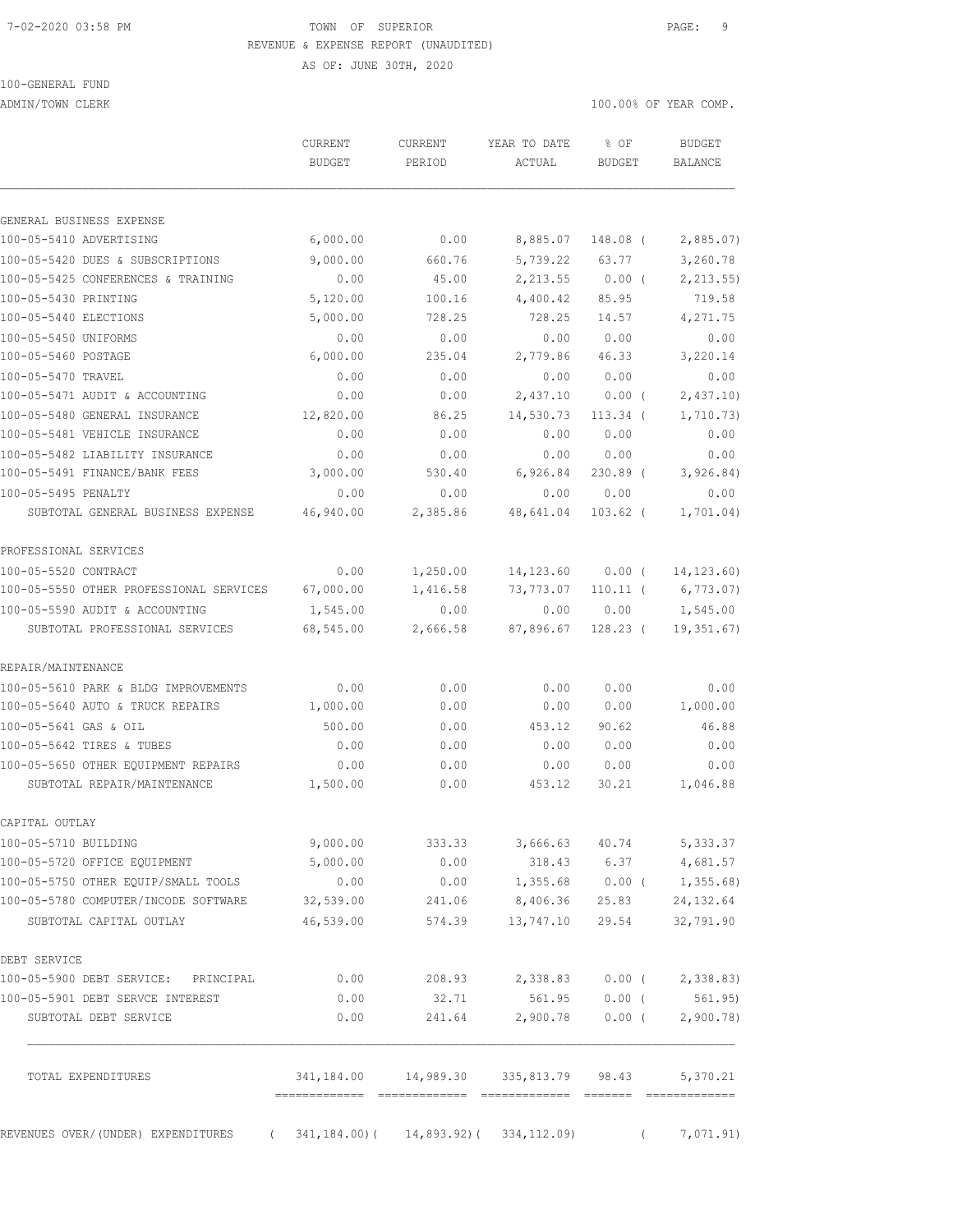## 7-02-2020 03:58 PM TOWN OF SUPERIOR PAGE: 10 REVENUE & EXPENSE REPORT (UNAUDITED)

AS OF: JUNE 30TH, 2020

| 00-CENERAL FUND |  |
|-----------------|--|

| 100-GENERAL FUND                                           |                          |                                  |                        |                       |                                 |
|------------------------------------------------------------|--------------------------|----------------------------------|------------------------|-----------------------|---------------------------------|
| FINANCE                                                    |                          |                                  |                        |                       | 100.00% OF YEAR COMP.           |
|                                                            | CURRENT<br><b>BUDGET</b> | CURRENT<br>PERIOD                | YEAR TO DATE<br>ACTUAL | % OF<br><b>BUDGET</b> | <b>BUDGET</b><br><b>BALANCE</b> |
| REVENUES                                                   |                          |                                  |                        |                       |                                 |
| GRANTS                                                     |                          |                                  |                        |                       |                                 |
| 100-06-4601 CC CONVENIENCE FEE                             | 0.00                     | 0.00                             | 0.00                   | 0.00                  | 0.00                            |
| SUBTOTAL GRANTS                                            | 0.00                     | 0.00                             | 0.00                   | 0.00                  | 0.00                            |
| TOTAL REVENUES                                             | 0.00<br>=============    | 0.00<br>=============            | 0.00<br>=============  | 0.00                  | 0.00<br>-------------           |
| EXPENDITURES                                               |                          |                                  |                        |                       |                                 |
| PERSONEL                                                   |                          |                                  |                        |                       |                                 |
| 100-06-5100 SALARIES                                       | 0.00                     | 0.00                             | 0.00                   | 0.00                  | 0.00                            |
| 100-06-5101 OVERTIME                                       | 0.00                     | 0.00                             | 0.00                   | 0.00                  | 0.00                            |
| 100-06-5151 FICA                                           | 0.00                     | 0.00                             | 0.00                   | 0.00                  | 0.00                            |
| 100-06-5152 MEDICARE                                       | 0.00                     | 0.00                             | 0.00                   | 0.00                  | 0.00                            |
| 100-06-5153 STATE UNEMPLOYMENT                             | 0.00                     | 0.00                             | 0.00                   | 0.00                  | 0.00                            |
| 100-06-5154 WORKERS COMP INSURANCE                         | 0.00                     | 0.00                             | 0.00                   | 0.00                  | 0.00                            |
| 100-06-5161 ARIZONA STATE RETIREMENT                       | 0.00                     | 0.00                             | 0.00                   | 0.00                  | 0.00                            |
| 100-06-5162 LIFE INSURANCE<br>100-06-5163 HEALTH INSURANCE | 0.00<br>0.00             | 0.00<br>0.00                     | 0.00<br>0.00           | 0.00<br>0.00          | 0.00<br>0.00                    |
| 100-06-5164 DENTAL INSURANCE                               | 0.00                     | 0.00                             | 0.00                   | 0.00                  | 0.00                            |
| SUBTOTAL PERSONEL                                          | 0.00                     | 0.00                             | 0.00                   | 0.00                  | 0.00                            |
| SUPPLIES                                                   |                          |                                  |                        |                       |                                 |
| 100-06-5210 OFFICE SUPPLIES                                | 0.00                     | 0.00                             | 0.00                   | 0.00                  | 0.00                            |
| 100-06-5220 MEDICAL SUPPLIES                               | 0.00                     | 0.00                             | 0.00                   | 0.00                  | 0.00                            |
| 100-06-5225 SAFETY SUPPLIES/EQUIPMENT                      | 0.00                     | 0.00                             | 0.00                   | 0.00                  | 0.00                            |
| 100-06-5230 SANITATION SUPPLIES                            | 0.00                     | 0.00                             | 0.00                   | 0.00                  | 0.00                            |
| 100-06-5299 OPERATING SUPPLIES<br>SUBTOTAL SUPPLIES        | 0.00(<br>$0.00$ (        | $3,832.26$ ) (<br>$3,832.26$ ) ( | 16.00<br>16.00)        | 0.00<br>0.00          | 16.00<br>16.00                  |
| UTILITIES                                                  |                          |                                  |                        |                       |                                 |
| 100-06-5310 ELECTRICITY                                    | 0.00                     | 0.00                             | 0.00                   | 0.00                  | 0.00                            |
| 100-06-5320 GAS                                            | 0.00                     | 0.00                             | 0.00                   | 0.00                  | 0.00                            |
| 100-06-5330 REFUSE                                         | 0.00                     | 0.00                             | 0.00                   | 0.00                  | 0.00                            |
| 100-06-5340 SEWER                                          | 0.00                     | 0.00                             | 0.00                   | 0.00                  | 0.00                            |
| 100-06-5350 TELEPHONE                                      | 0.00                     | 0.00                             | 0.00                   | 0.00                  | 0.00                            |
| 100-06-5360 WATER<br>SUBTOTAL UTILITIES                    | 0.00<br>0.00             | 0.00<br>0.00                     | 0.00<br>0.00           | 0.00<br>0.00          | 0.00<br>0.00                    |
| GENERAL BUSINESS EXPENSE                                   |                          |                                  |                        |                       |                                 |
| 100-06-5410 ADVERTISING                                    | 0.00                     | 0.00                             | 0.00                   | 0.00                  | 0.00                            |
| 100-06-5420 DUES & SUBSCRIPTIONS                           | 0.00                     | 0.00                             | 0.00                   | 0.00                  | 0.00                            |
| 100-06-5425 CONFERENCES & TRAINING                         | 0.00                     | 0.00                             | 0.00                   | 0.00                  | 0.00                            |
| 100-06-5430 PRINTING                                       | 0.00                     | 0.00                             | 0.00                   | 0.00                  | 0.00                            |
| 100-06-5450 UNIFORMS                                       | 0.00                     | 0.00                             | 0.00                   | 0.00                  | 0.00                            |

100-06-5460 POSTAGE 0.00 0.00 0.00 0.00 0.00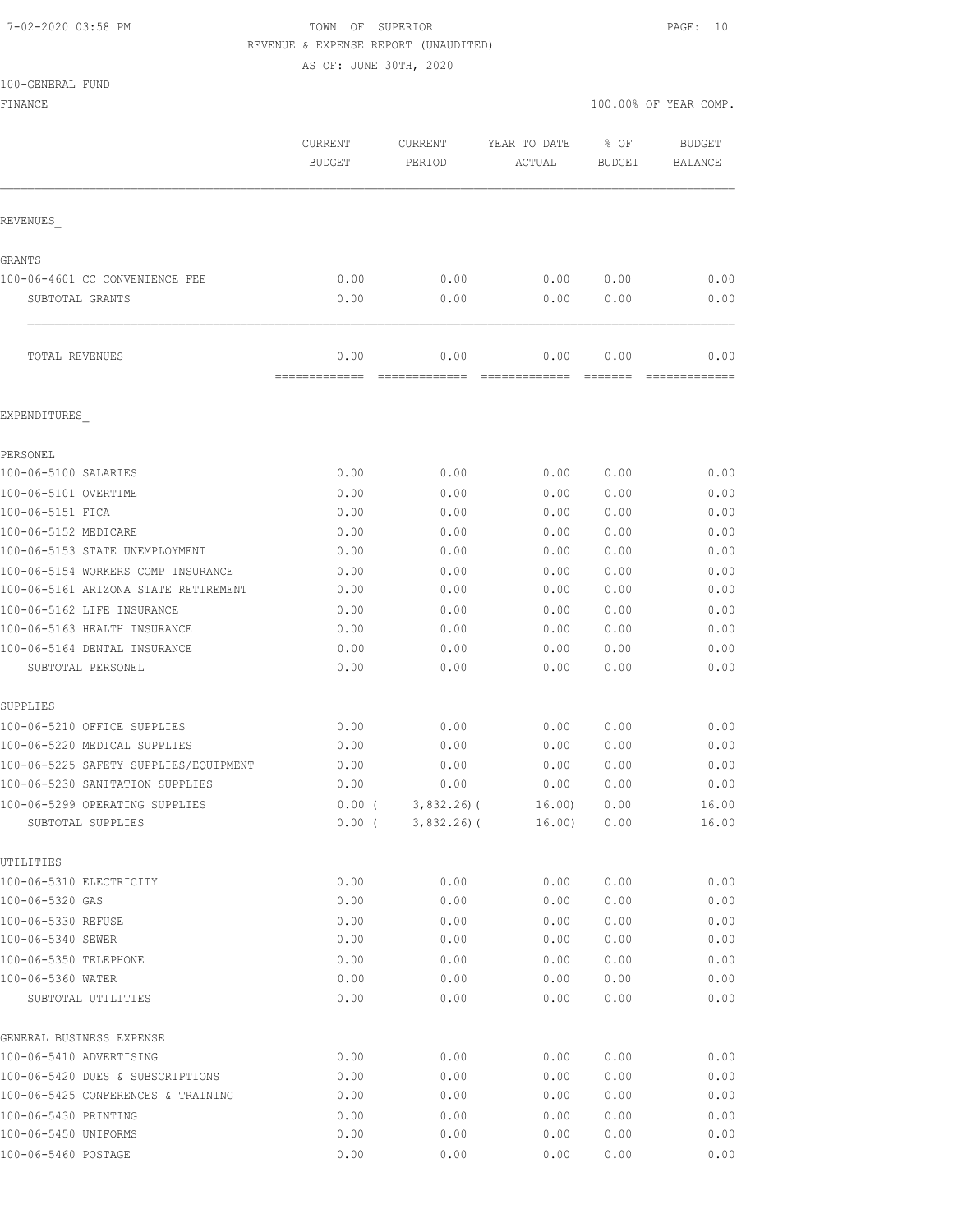#### 7-02-2020 03:58 PM TOWN OF SUPERIOR PAGE: 11 REVENUE & EXPENSE REPORT (UNAUDITED)

AS OF: JUNE 30TH, 2020

100-GENERAL FUND

FINANCE 100.00% OF YEAR COMP.

|                                                          | CURRENT<br>BUDGET | <b>CURRENT</b><br>PERIOD | YEAR TO DATE                                                        | $8$ OF<br><b>BUDGET</b> | <b>BUDGET</b><br><b>BALANCE</b> |
|----------------------------------------------------------|-------------------|--------------------------|---------------------------------------------------------------------|-------------------------|---------------------------------|
|                                                          |                   |                          | ACTUAL                                                              |                         |                                 |
| 100-06-5470 TRAVEL                                       | 0.00              | 0.00                     | 0.00                                                                | 0.00                    | 0.00                            |
| 100-06-5471 AUDIT & ACCOUNTING                           | 0.00              | 0.00                     | 2,437.10                                                            | $0.00$ (                | 2,437.10)                       |
| 100-06-5480 GENERAL INSURANCE                            | 12,820.00         | 0.00                     | 0.00                                                                | 0.00                    | 12,820.00                       |
| 100-06-5481 VEHICLE INSURANCE                            | 0.00              | 0.00                     | 0.00                                                                | 0.00                    | 0.00                            |
| 100-06-5482 LIABILITY INSURANCE                          | 0.00              | 0.00                     | 0.00                                                                | 0.00                    | 0.00                            |
| 100-06-5491 FINANCE/BANK FEES                            | 9,100.00          | 924.40                   | 8,703.94                                                            | 95.65                   | 396.06                          |
| SUBTOTAL GENERAL BUSINESS EXPENSE                        | 21,920.00         | 924.40                   | 11,141.04                                                           | 50.83                   | 10,778.96                       |
| PROFESSIONAL SERVICES                                    |                   |                          |                                                                     |                         |                                 |
| 100-06-5550 OTHER PROFESSIONAL SERVICES                  |                   | 46,000.00 (5,832.50)     | 29,162.50                                                           | 63.40                   | 16,837.50                       |
| 100-06-5590 AUDIT & ACCOUNTING                           | 1,545.00          | 0.00                     | 0.00                                                                | 0.00                    | 1,545.00                        |
| SUBTOTAL PROFESSIONAL SERVICES                           | 47,545.00 (       | 5,832.50)                | 29,162.50                                                           | 61.34                   | 18,382.50                       |
| CAPITAL OUTLAY                                           |                   |                          |                                                                     |                         |                                 |
| 100-06-5720 OFFICE EQUIPMENT                             | 0.00              | 0.00                     | 0.00                                                                | 0.00                    | 0.00                            |
| SUBTOTAL CAPITAL OUTLAY                                  | 0.00              | 0.00                     | 0.00                                                                | 0.00                    | 0.00                            |
|                                                          |                   |                          |                                                                     |                         |                                 |
|                                                          |                   |                          |                                                                     |                         | 29, 177.46                      |
|                                                          |                   |                          |                                                                     |                         | 29, 177.46                      |
| TOTAL EXPENDITURES<br>REVENUES OVER/(UNDER) EXPENDITURES | $\sqrt{2}$        |                          | 69,465.00 ( 8,740.36) 40,287.54<br>69,465.00) 8,740.36 ( 40,287.54) | 58.00<br>$\sqrt{2}$     |                                 |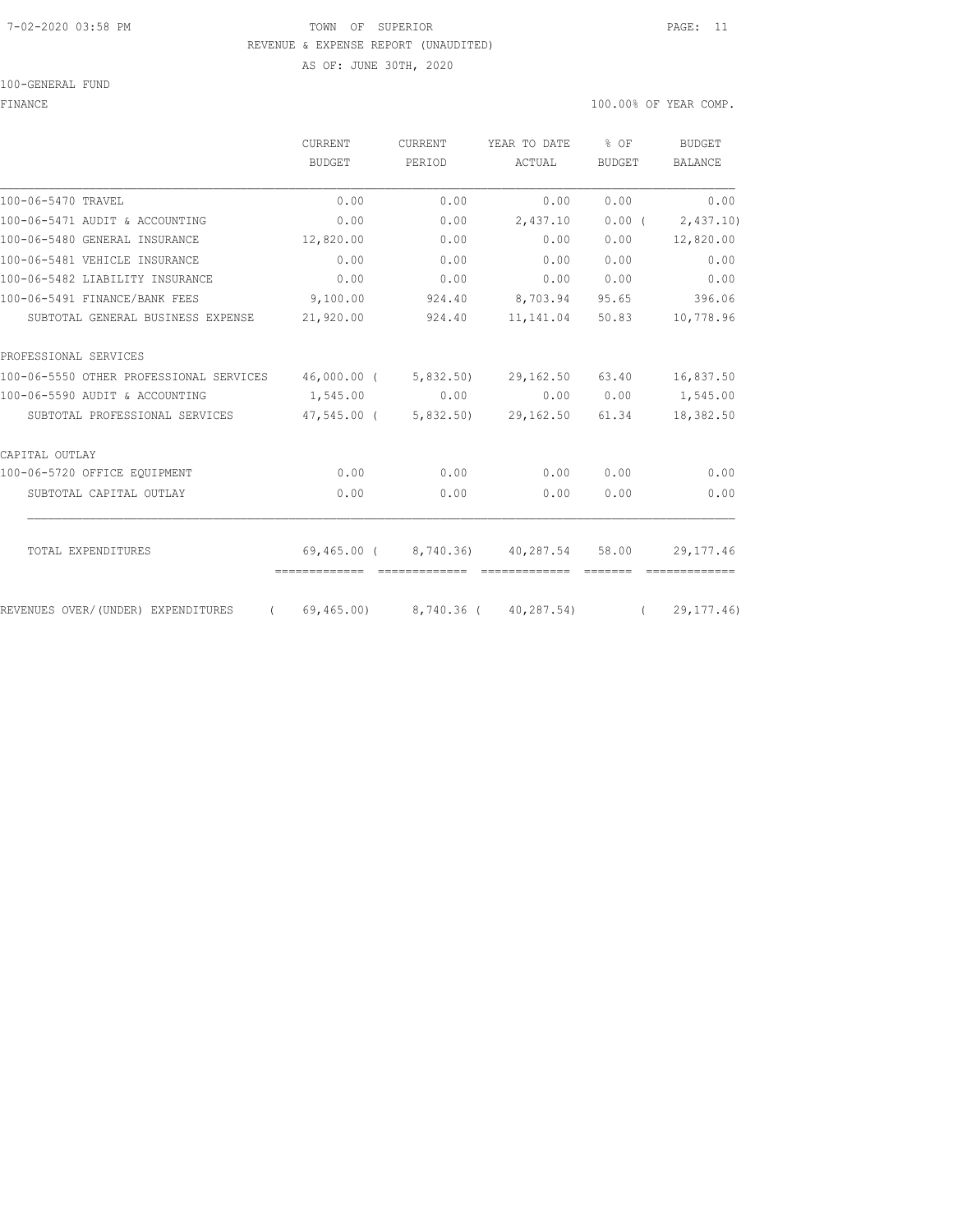## 7-02-2020 03:58 PM TOWN OF SUPERIOR PAGE: 12 REVENUE & EXPENSE REPORT (UNAUDITED)

AS OF: JUNE 30TH, 2020

|  | 100-GENERAL FUND |  |
|--|------------------|--|
|  |                  |  |

| POLICE                                            |               |           |                            |            | 100.00% OF YEAR COMP. |
|---------------------------------------------------|---------------|-----------|----------------------------|------------|-----------------------|
|                                                   | CURRENT       | CURRENT   | YEAR TO DATE               | $8$ OF     | BUDGET                |
|                                                   | <b>BUDGET</b> | PERIOD    | ACTUAL                     | BUDGET     | BALANCE               |
| REVENUES                                          |               |           |                            |            |                       |
| BUSINESS SERVICES                                 |               |           |                            |            |                       |
| 100-07-4230 PD SERVICES-IMPOUND/FING PRI 3,000.00 |               | 89.00 (   | $2,412.87$ $80.43-$        |            | 5,412.87              |
| 100-07-4231 K-9 REVENUE                           | 0.00          | 0.00      | 0.00                       | 0.00       | 0.00                  |
| 100-07-4240 FEES                                  | 0.00          | 0.00      | 0.00                       | 0.00       | 0.00                  |
| 100-07-4250 TRAFFIC FINES                         | 14,000.00     | 2,221.49  | 17,505.18                  | $125.04$ ( | 3, 505.18             |
| SUBTOTAL BUSINESS SERVICES                        | 17,000.00     | 2,310.49  | 15,092.31                  | 88.78      | 1,907.69              |
| GRANTS                                            |               |           |                            |            |                       |
| 100-07-4600 REVENUE                               | 0.00          | 0.00      | 1,366.80                   |            | $0.00$ ( $1,366.80$ ) |
| SUBTOTAL GRANTS                                   | 0.00          | 0.00      | 1,366.80                   | $0.00$ (   | 1,366.80              |
| CONTRIBUTIONS                                     |               |           |                            |            |                       |
| 100-07-4780 OFF DUTY SALARIES                     | 0.00          | 0.00      | 0.00                       | 0.00       | 0.00                  |
| 100-07-4781 OFF DUTY VEHICLE USE                  | 0.00          | 0.00      | 182.00                     | $0.00$ (   | 182.00)               |
| SUBTOTAL CONTRIBUTIONS                            | 0.00          | 0.00      | 182.00                     | 0.00(      | 182.00)               |
| TOTAL REVENUES                                    | 17,000.00     |           | 2,310.49 16,641.11 97.89   |            | 358.89                |
| EXPENDITURES                                      |               |           |                            |            |                       |
| PERSONEL                                          |               |           |                            |            |                       |
| 100-07-5100 SALARIES                              | 448,255.00    |           | 35,174.01 447,095.46 99.74 |            | 1,159.54              |
| 100-07-5101 OVERTIME                              | 30,000.00     |           | 2,411.19 19,458.01 64.86   |            | 10,541.99             |
| 100-07-5102 TAXABLE AUTO ALLOWANCE                | 0.00          | 0.00      |                            | 0.00 0.00  | 0.00                  |
| 100-07-5151 FICA                                  | 4,054.00      | 215.53    | 3,368.49                   | 83.09      | 685.51                |
| 100-07-5152 MEDICARE                              | 6,320.00      | 506.86    | 6,413.56                   | $101.48$ ( | 93.56)                |
| 100-07-5153 STATE UNEMPLOYMENT                    | 579.00        | 8.41      | 866.43                     | 149.64 (   | 287.43)               |
| 100-07-5154 WORKERS COMP INSURANCE                | 27,817.00     | 0.00      | 30,490.00                  | $109.61$ ( | 2,673.00              |
| 100-07-5160 PUBLIC SAFETY RETIREMENT              | 77,317.00     | 3,966.96  | 92,581.72                  | 119.74 (   | 15,264.72)            |
| 100-07-5161 ARIZONA STATE RETIREMENT              | 0.00          | 315.48    | 3,692.57                   | $0.00$ (   | 3,692.57)             |
| 100-07-5162 LIFE INSURANCE                        | 683.00        | 0.00      | 788.30                     | $115.42$ ( | 105.30)               |
| 100-07-5163 HEALTH INSURANCE                      | 75,898.00     | 0.00      | 79,141.23                  | $104.27$ ( | 3, 243.23)            |
| 100-07-5164 DENTAL INSURANCE                      | 3,143.00      | 0.00      | 3,025.78                   | 96.27      | 117.22                |
| 100-07-5180 RESOLUTION SALARIES                   | 0.00          | 0.00      | 0.00                       | 0.00       | 0.00                  |
| 100-07-5181 DALMOLIN EXCAVATING SALARIES          | 0.00          | 0.00      | 0.00                       | 0.00       | 0.00                  |
| SUBTOTAL PERSONEL                                 | 674,066.00    | 42,598.44 | 686, 921.55                | 101.91 (   | 12,855.55)            |
| SUPPLIES                                          |               |           |                            |            |                       |
| 100-07-5210 OFFICE SUPPLIES                       | 0.00          | 353.45    | 353.45                     | $0.00$ (   | 353.45                |
| 100-07-5220 MEDICAL SUPPLIES                      | 0.00          | 0.00      | 0.00                       | 0.00       | 0.00                  |
| 100-07-5225 SAFETY SUPPLIES/EQUIPMENT             | 0.00          | 0.00      | 0.00                       | 0.00       | 0.00                  |
| 100-07-5227 K9 FOOD & MEDICAL SUPPLIES            | 2,000.00      | 227.45    | 1,727.01                   | 86.35      | 272.99                |
| 100-07-5230 SANITATION SUPPLIES                   | 0.00          | 0.00      | 0.00                       | 0.00       | 0.00                  |

100-07-5299 OPERATING SUPPLIES 4,000.00 0.00 5,649.49 141.24 ( 1,649.49) SUBTOTAL SUPPLIES 6,000.00 580.90 7,729.95 128.83 ( 1,729.95)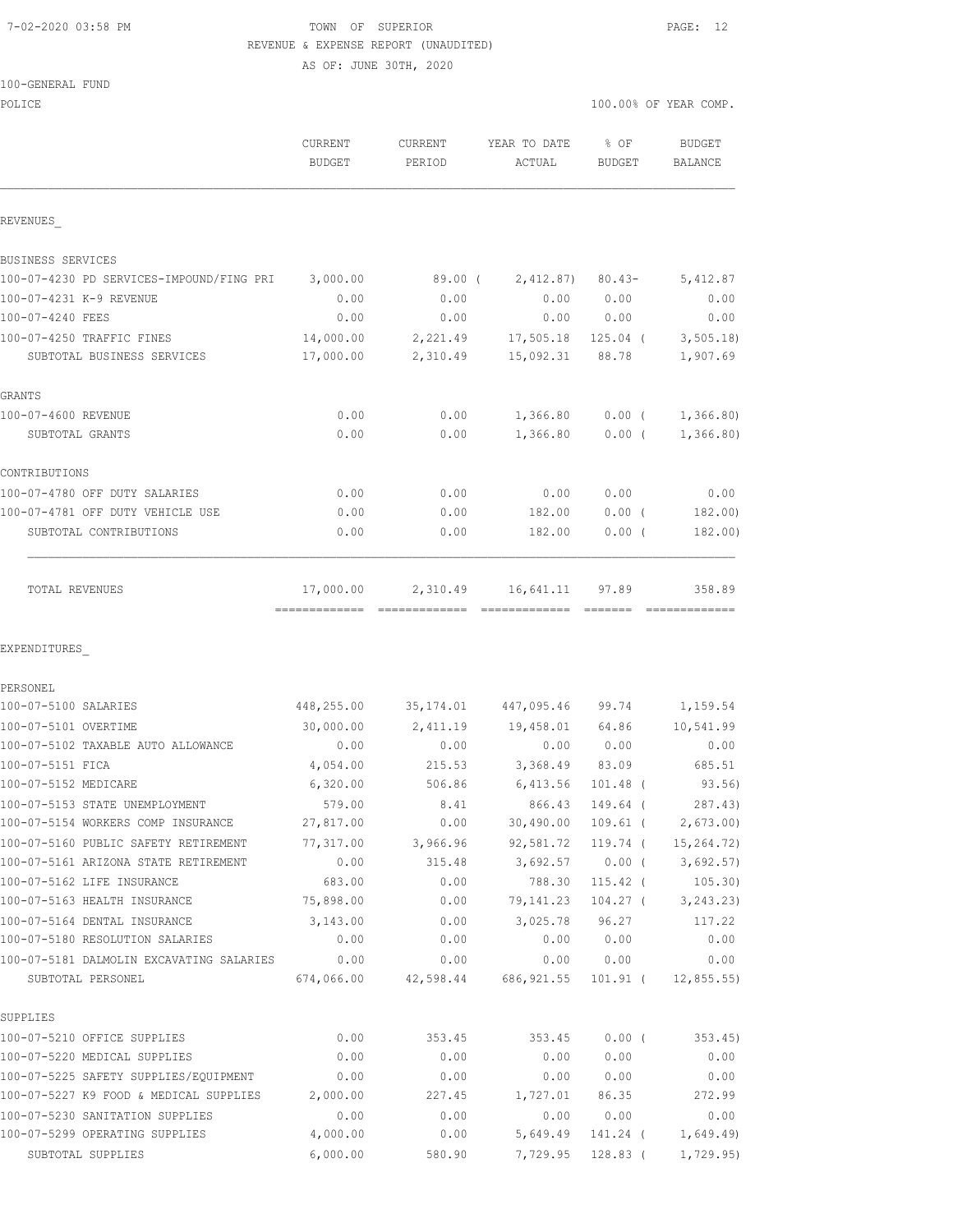# 7-02-2020 03:58 PM TOWN OF SUPERIOR PAGE: 13 REVENUE & EXPENSE REPORT (UNAUDITED)

AS OF: JUNE 30TH, 2020

### 100-GENERAL FUND

POLICE THE RIGHT OF POLICE THE RIGHT OF STREET ON THE SERVICE OF STREET ONLY A SERVICE OF STREET ONLY A SERVICE CURRENT CURRENT YEAR TO DATE % OF BUDGET

| <b>BUDGET</b> | PERIOD                                                                                                               | ACTUAL                                                                                                                                            | <b>BUDGET</b>                                                                                                                                                      | <b>BALANCE</b>                                                                                                                                                                                                                                                                                                                                                                                     |
|---------------|----------------------------------------------------------------------------------------------------------------------|---------------------------------------------------------------------------------------------------------------------------------------------------|--------------------------------------------------------------------------------------------------------------------------------------------------------------------|----------------------------------------------------------------------------------------------------------------------------------------------------------------------------------------------------------------------------------------------------------------------------------------------------------------------------------------------------------------------------------------------------|
|               |                                                                                                                      |                                                                                                                                                   |                                                                                                                                                                    |                                                                                                                                                                                                                                                                                                                                                                                                    |
|               |                                                                                                                      |                                                                                                                                                   |                                                                                                                                                                    | 4,458.32                                                                                                                                                                                                                                                                                                                                                                                           |
|               |                                                                                                                      |                                                                                                                                                   |                                                                                                                                                                    | 200.00                                                                                                                                                                                                                                                                                                                                                                                             |
|               |                                                                                                                      |                                                                                                                                                   |                                                                                                                                                                    | 0.00                                                                                                                                                                                                                                                                                                                                                                                               |
|               |                                                                                                                      |                                                                                                                                                   |                                                                                                                                                                    | 0.00                                                                                                                                                                                                                                                                                                                                                                                               |
|               |                                                                                                                      |                                                                                                                                                   |                                                                                                                                                                    | 12,538.21)                                                                                                                                                                                                                                                                                                                                                                                         |
|               |                                                                                                                      |                                                                                                                                                   |                                                                                                                                                                    | 319.66)                                                                                                                                                                                                                                                                                                                                                                                            |
|               |                                                                                                                      |                                                                                                                                                   |                                                                                                                                                                    | 0.00                                                                                                                                                                                                                                                                                                                                                                                               |
| 20,100.00     |                                                                                                                      | 28,299.55                                                                                                                                         |                                                                                                                                                                    | 8, 199.55)                                                                                                                                                                                                                                                                                                                                                                                         |
|               |                                                                                                                      |                                                                                                                                                   |                                                                                                                                                                    |                                                                                                                                                                                                                                                                                                                                                                                                    |
| 500.00        | 510.83                                                                                                               | 510.83                                                                                                                                            | $102.17$ (                                                                                                                                                         | 10.83)                                                                                                                                                                                                                                                                                                                                                                                             |
| 1,000.00      | 0.00                                                                                                                 | 1,455.00                                                                                                                                          | $145.50$ (                                                                                                                                                         | $455.00$ )                                                                                                                                                                                                                                                                                                                                                                                         |
| 0.00          | 0.00                                                                                                                 | 0.38                                                                                                                                              | $0.00$ (                                                                                                                                                           | 0.38)                                                                                                                                                                                                                                                                                                                                                                                              |
| 600.00        | 0.00                                                                                                                 | 56.00                                                                                                                                             | 9.33                                                                                                                                                               | 544.00                                                                                                                                                                                                                                                                                                                                                                                             |
| 0.00          | 0.00                                                                                                                 | 0.00                                                                                                                                              | 0.00                                                                                                                                                               | 0.00                                                                                                                                                                                                                                                                                                                                                                                               |
| 500.00        |                                                                                                                      |                                                                                                                                                   |                                                                                                                                                                    | 307.52)                                                                                                                                                                                                                                                                                                                                                                                            |
| 0.00          | 0.00                                                                                                                 | 0.00                                                                                                                                              | 0.00                                                                                                                                                               | 0.00                                                                                                                                                                                                                                                                                                                                                                                               |
|               | 0.00                                                                                                                 | 2,437.10                                                                                                                                          | 157.74 (                                                                                                                                                           | 892.10)                                                                                                                                                                                                                                                                                                                                                                                            |
|               | 86.25                                                                                                                |                                                                                                                                                   | 90.11                                                                                                                                                              | 1,267.87                                                                                                                                                                                                                                                                                                                                                                                           |
|               |                                                                                                                      |                                                                                                                                                   |                                                                                                                                                                    | 0.00                                                                                                                                                                                                                                                                                                                                                                                               |
| 0.00          | 0.00                                                                                                                 | 0.00                                                                                                                                              | 0.00                                                                                                                                                               | 0.00                                                                                                                                                                                                                                                                                                                                                                                               |
|               |                                                                                                                      |                                                                                                                                                   |                                                                                                                                                                    | 0.00                                                                                                                                                                                                                                                                                                                                                                                               |
| 16,965.00     | 920.28                                                                                                               | 16,818.96                                                                                                                                         | 99.14                                                                                                                                                              | 146.04                                                                                                                                                                                                                                                                                                                                                                                             |
|               |                                                                                                                      |                                                                                                                                                   |                                                                                                                                                                    |                                                                                                                                                                                                                                                                                                                                                                                                    |
| 75,000.00     | 1,875.00                                                                                                             |                                                                                                                                                   | 77.50                                                                                                                                                              | 16,875.00                                                                                                                                                                                                                                                                                                                                                                                          |
| 17,112.00     | 0.00                                                                                                                 |                                                                                                                                                   | 58.08                                                                                                                                                              | 7,174.16                                                                                                                                                                                                                                                                                                                                                                                           |
| 2,000.00      | 0.00                                                                                                                 | 2,777.50                                                                                                                                          | 138.88 (                                                                                                                                                           | 777.50)                                                                                                                                                                                                                                                                                                                                                                                            |
| 94,112.00     | 1,875.00                                                                                                             | 70,840.34                                                                                                                                         | 75.27                                                                                                                                                              | 23, 271.66                                                                                                                                                                                                                                                                                                                                                                                         |
|               |                                                                                                                      |                                                                                                                                                   |                                                                                                                                                                    |                                                                                                                                                                                                                                                                                                                                                                                                    |
| 0.00          | 0.00                                                                                                                 |                                                                                                                                                   |                                                                                                                                                                    | 51.50)                                                                                                                                                                                                                                                                                                                                                                                             |
|               |                                                                                                                      |                                                                                                                                                   |                                                                                                                                                                    |                                                                                                                                                                                                                                                                                                                                                                                                    |
| 21,884.00     |                                                                                                                      |                                                                                                                                                   |                                                                                                                                                                    |                                                                                                                                                                                                                                                                                                                                                                                                    |
| 0.00          |                                                                                                                      |                                                                                                                                                   |                                                                                                                                                                    | 126.04)                                                                                                                                                                                                                                                                                                                                                                                            |
| 0.00          | 0.00                                                                                                                 |                                                                                                                                                   |                                                                                                                                                                    | 0.00                                                                                                                                                                                                                                                                                                                                                                                               |
|               |                                                                                                                      |                                                                                                                                                   |                                                                                                                                                                    |                                                                                                                                                                                                                                                                                                                                                                                                    |
|               |                                                                                                                      |                                                                                                                                                   |                                                                                                                                                                    |                                                                                                                                                                                                                                                                                                                                                                                                    |
| 0.00          | 0.00                                                                                                                 | 0.00                                                                                                                                              | 0.00                                                                                                                                                               | 0.00                                                                                                                                                                                                                                                                                                                                                                                               |
|               |                                                                                                                      |                                                                                                                                                   |                                                                                                                                                                    | 0.00                                                                                                                                                                                                                                                                                                                                                                                               |
|               |                                                                                                                      | 0.00                                                                                                                                              |                                                                                                                                                                    | 0.00                                                                                                                                                                                                                                                                                                                                                                                               |
|               |                                                                                                                      |                                                                                                                                                   |                                                                                                                                                                    | 0.00                                                                                                                                                                                                                                                                                                                                                                                               |
|               |                                                                                                                      |                                                                                                                                                   |                                                                                                                                                                    | 0.00                                                                                                                                                                                                                                                                                                                                                                                               |
|               |                                                                                                                      |                                                                                                                                                   | 0.00                                                                                                                                                               | 0.00                                                                                                                                                                                                                                                                                                                                                                                               |
| 0.00          | 0.00                                                                                                                 |                                                                                                                                                   | 0.00                                                                                                                                                               | 0.00                                                                                                                                                                                                                                                                                                                                                                                               |
|               |                                                                                                                      |                                                                                                                                                   |                                                                                                                                                                    | 5,516.27                                                                                                                                                                                                                                                                                                                                                                                           |
|               | 4,900.00<br>200.00<br>0.00<br>0.00<br>14,000.00<br>1,000.00<br>0.00<br>1,545.00<br>12,820.00<br>0.00<br>0.00<br>0.00 | 0.00<br>0.00<br>0.00<br>0.00<br>1,559.55<br>107.84<br>0.00<br>323.20<br>0.00<br>0.00<br>0.00<br>0.00<br>21,884.00<br>0.00<br>0.00<br>0.00<br>0.00 | 441.68<br>0.00<br>0.00<br>0.00<br>26,538.21<br>1,319.66<br>0.00<br>1,667.39<br>807.52<br>11,552.13<br>0.00<br>0.00<br>0.00<br>0.00<br>0.00<br>0.00<br>0.00<br>0.00 | 9.01<br>0.00<br>0.00<br>0.00<br>189.56 (<br>$131.97$ (<br>0.00<br>140.79 (<br>$161.50$ (<br>0.00<br>0.00<br>58,125.00<br>9,937.84<br>$0.00$ (<br>51.50<br>309.82 ( 102.35) 0.00 102.35<br>62.56 16,925.19 77.34 4,958.81<br>126.04 0.00 (<br>0.00 0.00<br>372.38 17,000.38 77.68 4,883.62<br>0.00<br>0.00<br>0.00<br>0.00<br>0.00<br>0.00<br>0.00<br>0.00<br>833,127.00 48,014.39 827,610.73 99.34 |

 $R = \frac{1}{2}$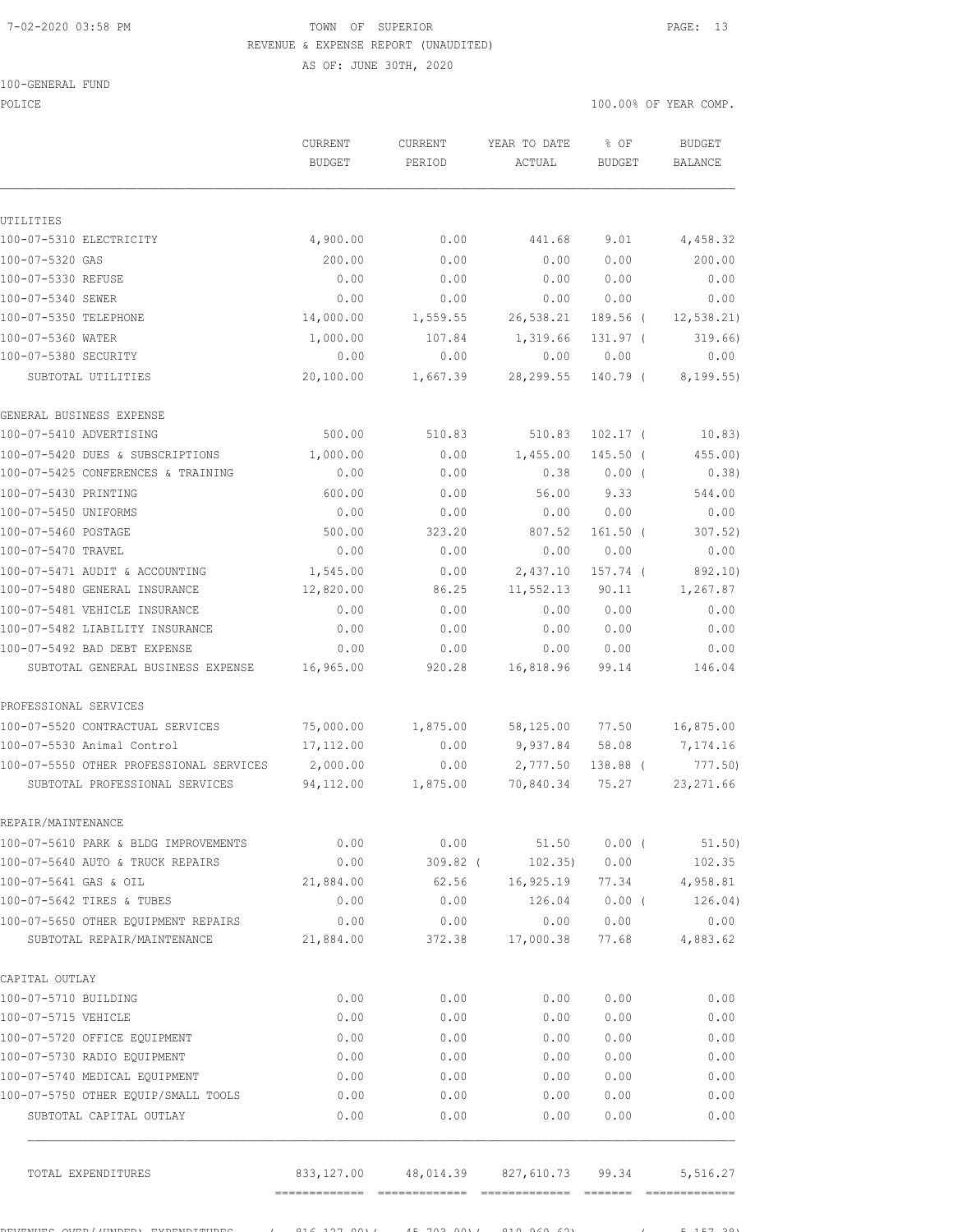## 7-02-2020 03:58 PM TOWN OF SUPERIOR PAGE: 14 REVENUE & EXPENSE REPORT (UNAUDITED) AS OF: JUNE 30TH, 2020

100-GENERAL FUND

FIRE THE SERIES AND THE SERIES OF THE SERIES OF THE SERIES OF THE SERIES OF THE SERIES OF THE SERIES OF THE SERIES OF THE SERIES OF THE SERIES OF THE SERIES OF THE SERIES OF THE SERIES OF THE SERIES OF THE SERIES OF THE SE

|                                       | <b>CURRENT</b><br><b>BUDGET</b> | <b>CURRENT</b><br>PERIOD | YEAR TO DATE<br>ACTUAL | % OF<br>BUDGET | <b>BUDGET</b><br><b>BALANCE</b> |
|---------------------------------------|---------------------------------|--------------------------|------------------------|----------------|---------------------------------|
| REVENUES                              |                                 |                          |                        |                |                                 |
| BUSINESS SERVICES                     |                                 |                          |                        |                |                                 |
| 100-08-4240 FEES                      | 0.00                            | 0.00                     | 7.00                   | 0.00(          | 7.00)                           |
| 100-08-4250 FINES                     | 0.00                            | 0.00                     | 0.00                   | 0.00           | 0.00                            |
| 100-08-4270 INTEREST INCOME           | 0.00                            | 0.00                     | 0.00                   | 0.00           | 0.00                            |
| SUBTOTAL BUSINESS SERVICES            | 0.00                            | 0.00                     | 7.00                   | 0.00(          | 7.00)                           |
| GRANTS                                |                                 |                          |                        |                |                                 |
| 100-08-4600 FIRE DEPT REVENUE         | 0.00                            | 3,600.00                 | 3,600.00               | $0.00$ (       | 3,600.00)                       |
| 100-08-4601 PUBLIC EDUCATION          | 0.00                            | 0.00                     | 200.00                 | 0.00(          | 200.00                          |
| SUBTOTAL GRANTS                       | 0.00                            | 3,600.00                 | 3,800.00               | 0.00(          | 3,800.00)                       |
| CONTRIBUTIONS                         |                                 |                          |                        |                |                                 |
| 100-08-4780 RESOLUTION SALARIES       | 0.00                            | 0.00                     | 0.00                   | 0.00           | 0.00                            |
| SUBTOTAL CONTRIBUTIONS                | 0.00                            | 0.00                     | 0.00                   | 0.00           | 0.00                            |
| TOTAL REVENUES                        | 0.00                            | 3,600.00                 | 3,807.00               | 0.00(          | 3,807.00)                       |
| EXPENDITURES                          |                                 |                          |                        |                |                                 |
| PERSONEL                              |                                 |                          |                        |                |                                 |
| 100-08-5100 SALARIES                  | 67, 195.00                      | 4,743.13                 | 65,779.09              | 97.89          | 1,415.91                        |
| 100-08-5101 OVERTIME                  | 4,500.00                        | 466.04                   | 3,748.67               | 83.30          | 751.33                          |
| 100-08-5151 FICA                      | 4,234.00                        | 263.95                   | 3,604.19               | 85.12          | 629.81                          |
| 100-08-5152 MEDICARE                  | 990.00                          | 61.74                    | 842.95                 | 85.15          | 147.05                          |
| 100-08-5153 STATE UNEMPLOYMENT        | 171.00                          | 3.87                     | 170.15                 | 99.50          | 0.85                            |
| 100-08-5154 WORKERS COMP INSURANCE    | 3,596.00                        | 0.00                     | 0.00                   | 0.00           | 3,596.00                        |
| 100-08-5160 PUBLIC SAFETY RETIREMENT  | 9,103.00                        | 350.50                   | 7,481.59               | 82.19          | 1,621.41                        |
| 100-08-5161 ARIZONA STATE RETIREMENT  | 0.00                            | 0.00                     | 0.00                   | 0.00           | 0.00                            |
| 100-08-5162 LIFE INSURANCE            | 113.00                          | 0.00                     | 153.93                 | $136.22$ (     | 40.93)                          |
| 100-08-5163 HEALTH INSURANCE          | 6,206.00                        | 0.00                     | 8,399.34               | 135.34 (       | 2, 193.34)                      |
| 100-08-5164 DENTAL INSURANCE          | 518.00                          | 0.00                     | 470.85                 | 90.90          | 47.15                           |
| 100-08-5180 RESOLUTION SALARIES       | 0.00                            | 0.00                     | 0.00                   | 0.00           | 0.00                            |
| SUBTOTAL PERSONEL                     | 96,626.00                       | 5,889.23                 | 90,650.76              | 93.82          | 5,975.24                        |
| SUPPLIES                              |                                 |                          |                        |                |                                 |
| 100-08-5210 OFFICE SUPPLIES           | 250.00                          | 0.00                     | 0.00                   | 0.00           | 250.00                          |
| 100-08-5215 PUBLIC EDUCATION          | 1,200.00                        | 0.00                     | 1,297.86               | $108.16$ (     | 97.86)                          |
| 100-08-5220 MEDICAL SUPPLIES          | 0.00                            | 0.00                     | 0.00                   | 0.00           | 0.00                            |
| 100-08-5225 SAFETY SUPPLIES/EQUIPMENT | 0.00                            | 0.00                     | 954.16                 | 0.00(          | 954.16)                         |
| 100-08-5230 SANITATION SUPPLIES       | 0.00                            | 0.00                     | 0.00                   | 0.00           | 0.00                            |
| 100-08-5299 OPERATING SUPPLIES        | 3,000.00                        | 23.99                    | 1,951.60               | 65.05          | 1,048.40                        |
| SUBTOTAL SUPPLIES                     | 4,450.00                        | 23.99                    | 4,203.62               | 94.46          | 246.38                          |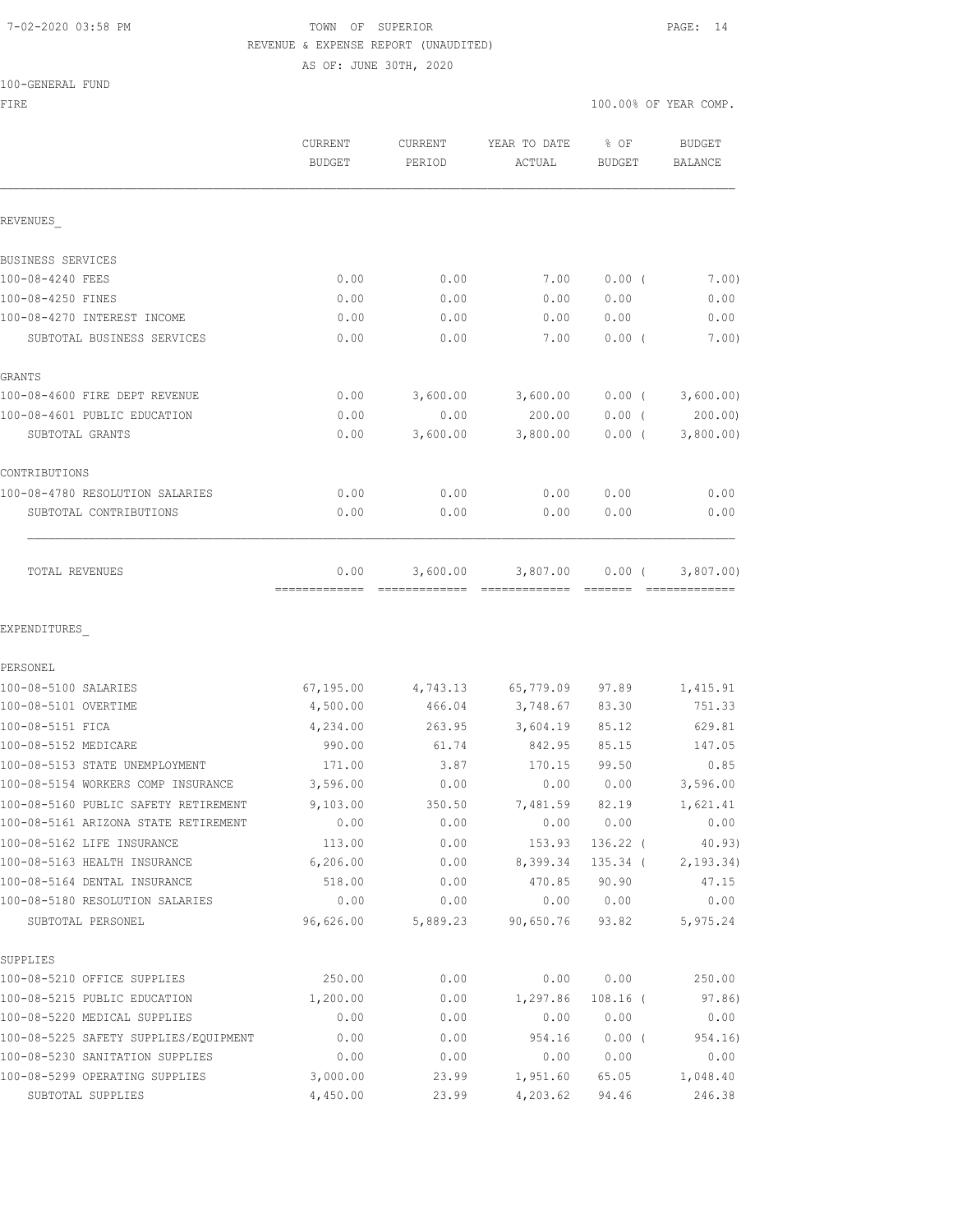# 7-02-2020 03:58 PM TOWN OF SUPERIOR PAGE: 15 REVENUE & EXPENSE REPORT (UNAUDITED)

AS OF: JUNE 30TH, 2020

100-GENERAL FUND

FIRE THE SERIES AND THE SERIES OF THE SERIES OF THE SERIES OF THE SERIES OF THE SERIES OF THE SERIES OF THE SERIES OF THE SERIES OF THE SERIES OF THE SERIES OF THE SERIES OF THE SERIES OF THE SERIES OF THE SERIES OF THE SE

|                                         | <b>CURRENT</b><br><b>BUDGET</b> | <b>CURRENT</b><br>PERIOD | YEAR TO DATE<br>ACTUAL | % OF<br>BUDGET | <b>BUDGET</b><br>BALANCE |
|-----------------------------------------|---------------------------------|--------------------------|------------------------|----------------|--------------------------|
|                                         |                                 |                          |                        |                |                          |
| UTILITIES                               |                                 |                          |                        |                |                          |
| 100-08-5310 ELECTRICITY                 | 2,783.00                        | 0.00                     | 2,276.62               | 81.80          | 506.38                   |
| 100-08-5320 GAS                         | 0.00                            | 0.00                     | 75.00                  | $0.00$ (       | 75.00                    |
| 100-08-5330 REFUSE                      | 0.00                            | 0.00                     | 0.00                   | 0.00           | 0.00                     |
| 100-08-5340 SEWER                       | 0.00                            | 0.00                     | 0.00                   | 0.00           | 0.00                     |
| 100-08-5350 TELEPHONE                   | 1,163.00                        | 0.00                     | 956.85                 | 82.27          | 206.15                   |
| 100-08-5360 WATER                       | 811.00                          | 63.93                    | 896.23                 | $110.51$ (     | 85.23                    |
| SUBTOTAL UTILITIES                      | 4,757.00                        | 63.93                    | 4,204.70               | 88.39          | 552.30                   |
| GENERAL BUSINESS EXPENSE                |                                 |                          |                        |                |                          |
| 100-08-5410 ADVERTISING                 | 100.00                          | 0.00                     | 40.00                  | 40.00          | 60.00                    |
| 100-08-5420 DUES & SUBSCRIPTIONS        | 600.00                          | 0.00                     | 200.00                 | 33.33          | 400.00                   |
| 100-08-5425 CONFERENCES & TRAINING      | 0.00                            | 0.00                     | 0.00                   | 0.00           | 0.00                     |
| 100-08-5430 PRINTING                    | 700.00                          | 0.00                     | 712.96                 | 101.85 (       | 12.96)                   |
| 100-08-5450 UNIFORMS                    | 0.00                            | 0.00                     | 0.00                   | 0.00           | 0.00                     |
| 100-08-5460 POSTAGE                     | 400.00                          | 45.20                    | 529.52                 | 132.38 (       | 129.52)                  |
| 100-08-5470 TRAVEL                      | 0.00                            | 0.00                     | 0.00                   | 0.00           | 0.00                     |
| 100-08-5471 AUDIT                       | 1,545.00                        | 0.00                     | 2,437.10               | 157.74 (       | 892.10)                  |
| 100-08-5480 GENERAL INSURANCE           | 6,410.00                        | 43.13                    | 5,776.08               | 90.11          | 633.92                   |
| 100-08-5481 VEHICLE INSURANCE           | 0.00                            | 0.00                     | 0.00                   | 0.00           | 0.00                     |
| 100-08-5482 LIABILITY INSURANCE         | 0.00                            | 0.00                     | 0.00                   | 0.00           | 0.00                     |
| 100-08-5492 BAD DEBT EXPENSE            | 0.00                            | 0.00                     | 0.00                   | 0.00           | 0.00                     |
| SUBTOTAL GENERAL BUSINESS EXPENSE       | 9,755.00                        | 88.33                    | 9,695.66               | 99.39          | 59.34                    |
| PROFESSIONAL SERVICES                   |                                 |                          |                        |                |                          |
| 100-08-5520 CONTRACTUAL SERVICES        | 0.00                            | 0.00                     | 400.00                 | 0.00(          | 400.00)                  |
| 100-08-5550 OTHER PROFESSIONAL SERVICES | 3,000.00                        | 0.00                     | 14,400.00              | 480.00 (       | 11,400.00)               |
| 100-08-5555 HEALTH AND SAFETY           | 0.00                            | 0.00                     | 0.00                   | 0.00           | 0.00                     |
| SUBTOTAL PROFESSIONAL SERVICES          | 3,000.00                        | 0.00                     | 14,800.00              | 493.33 (       | 11,800.00)               |
| REPAIR/MAINTENANCE                      |                                 |                          |                        |                |                          |
| 100-08-5610 PARK & BLDG IMPROVEMENTS    | 0.00                            | 0.00                     | 0.00                   | 0.00           | 0.00                     |
| 100-08-5630 FIRE APPARATUS MAINT        | 0.00                            | 0.00                     | 0.00                   | 0.00           | 0.00                     |
| 100-08-5640 AUTO & TRUCK REPAIRS        | 0.00                            | 0.00                     | 0.00                   | 0.00           | 0.00                     |
| 100-08-5641 GAS & OIL                   | 3,000.00                        | 0.00                     | 1,970.04               | 65.67          | 1,029.96                 |
| 100-08-5642 TIRES & TUBES               | 0.00                            | 0.00                     | 0.00                   | 0.00           | 0.00                     |
| 100-08-5650 OTHER EQUIPMENT REPAIRS     | 0.00                            | 0.00                     | 0.00                   | 0.00           | 0.00                     |
| SUBTOTAL REPAIR/MAINTENANCE             | 3,000.00                        | 0.00                     | 1,970.04               | 65.67          | 1,029.96                 |
| CAPITAL OUTLAY                          |                                 |                          |                        |                |                          |
| 100-08-5710 BUILDING                    | 0.00                            | 0.00                     | 0.00                   | 0.00           | 0.00                     |
| 100-08-5720 OFFICE EQUIPMENT            | 0.00                            | 0.00                     | 0.00                   | 0.00           | 0.00                     |
| 100-08-5730 RADIO EQUIPMENT             | 0.00                            | 0.00                     | 0.00                   | 0.00           | 0.00                     |
| 100-08-5740 MEDICAL EQUIPMENT           | 0.00                            | 0.00                     | 0.00                   | 0.00           | 0.00                     |
| 100-08-5750 FIRE/PPE                    | 0.00                            | 0.00                     | 0.00                   | 0.00           | 0.00                     |
| SUBTOTAL CAPITAL OUTLAY                 | 0.00                            | 0.00                     | 0.00                   | 0.00           | 0.00                     |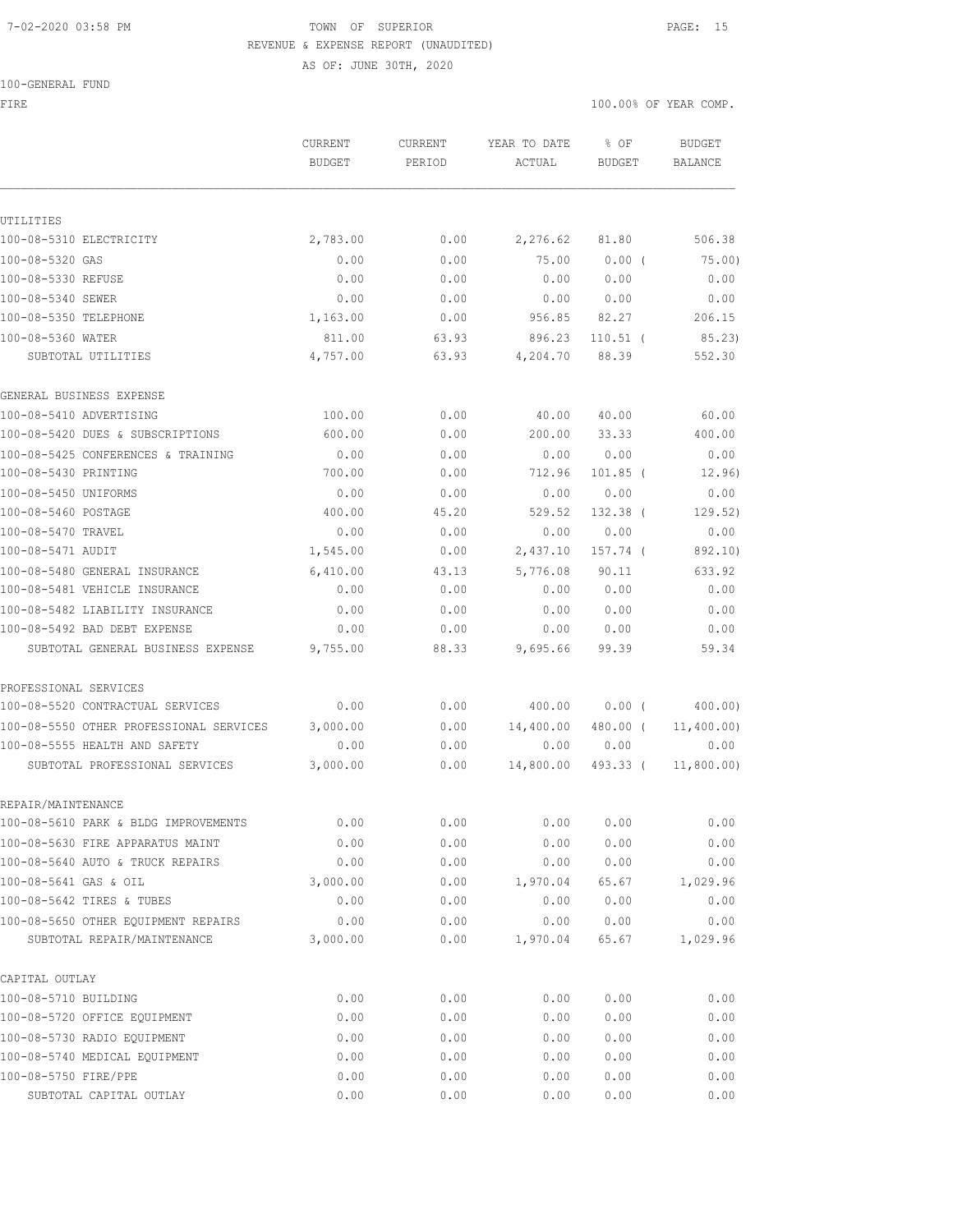# 7-02-2020 03:58 PM TOWN OF SUPERIOR PAGE: 16 REVENUE & EXPENSE REPORT (UNAUDITED) AS OF: JUNE 30TH, 2020

100-GENERAL FUND

|                                    | CURRENT<br>BUDGET | <b>CURRENT</b><br>PERIOD    | YEAR TO DATE<br>ACTUAL | % OF<br>BUDGET | <b>BUDGET</b><br>BALANCE |
|------------------------------------|-------------------|-----------------------------|------------------------|----------------|--------------------------|
| DEBT SERVICE                       |                   |                             |                        |                |                          |
| 100-08-5900 DEBT SVC- PRINCIPAL    | 800.00            | 99.92                       | 1,118.27               | 139.78 (       | 318.27)                  |
| 100-08-5901 DEBT SVC INTEREST      | 400.00            | 15.40                       | 264.47                 | 66.12          | 135.53                   |
| SUBTOTAL DEBT SERVICE              | 1,200.00          | 115.32                      | 1,382.74               | 115.23 (       | 182.74)                  |
| TOTAL EXPENDITURES                 | 122,788.00        | 6,180.80                    | 126,907.52 103.35 (    |                | 4,119.52)                |
| REVENUES OVER/(UNDER) EXPENDITURES | $\left($          | $122,788,00$ ( $2,580,80$ ( | 123,100.52)            |                | 312.52                   |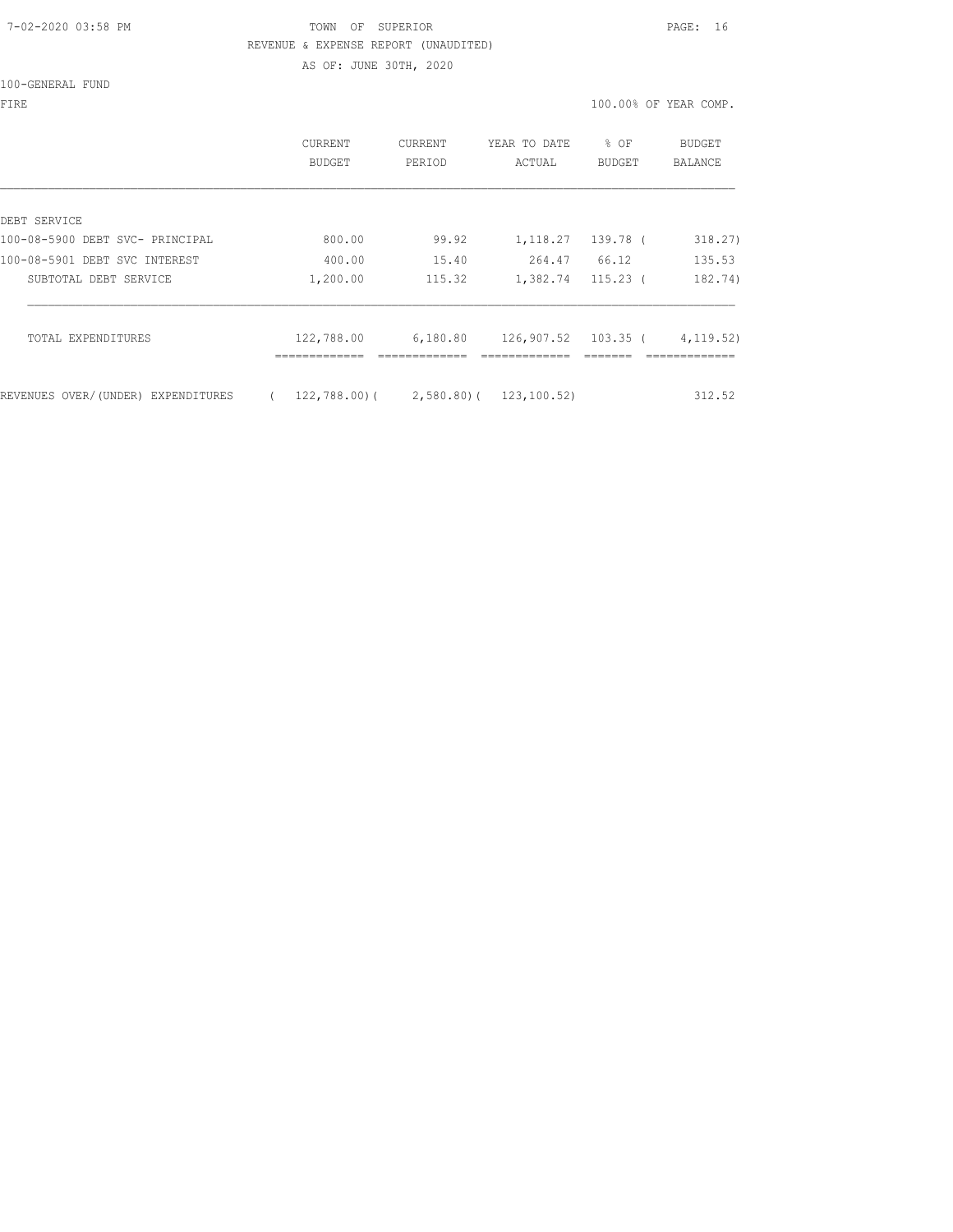# 7-02-2020 03:58 PM TOWN OF SUPERIOR PAGE: 17 REVENUE & EXPENSE REPORT (UNAUDITED)

AS OF: JUNE 30TH, 2020

### 100-GENERAL FUND

PW-STREETS/BLDG MAINT 100.00% OF YEAR COMP.

|                                        | CURRENT<br><b>BUDGET</b> | CURRENT<br>PERIOD | YEAR TO DATE<br>ACTUAL | % OF<br>BUDGET | <b>BUDGET</b><br><b>BALANCE</b> |
|----------------------------------------|--------------------------|-------------------|------------------------|----------------|---------------------------------|
| REVENUES                               |                          |                   |                        |                |                                 |
| GRANTS                                 |                          |                   |                        |                |                                 |
| 100-09-4601 GRANT REIMBURSEMENTS       | 0.00                     | 0.00              | 4,261.14               |                | $0.00$ ( $4,261.14$ )           |
| SUBTOTAL GRANTS                        | 0.00                     | 0.00              | 4,261.14               | $0.00$ (       | 4, 261.14)                      |
| MISCELLANEOUS                          |                          |                   |                        |                |                                 |
| 100-09-4820 OTHER INCOME               | 0.00                     | 0.00              | 5,428.42               | $0.00$ (       | 5,428.42)                       |
| 100-09-4821 RESIDENT DECAL             | 0.00                     | 0.00              | 0.00                   | 0.00           | 0.00                            |
| 100-09-4822 TIPPING FEES               | 0.00                     | 0.00              | 0.00                   | 0.00           | 0.00                            |
| SUBTOTAL MISCELLANEOUS                 | 0.00                     | 0.00              | 5,428.42               | $0.00$ (       | 5,428.42)                       |
| TOTAL REVENUES                         | 0.00<br>=============    | 0.00              | 9,689.56               | $0.00$ (       | 9,689.56<br>=============       |
| EXPENDITURES                           |                          | =============     |                        |                |                                 |
| PERSONEL                               |                          |                   |                        |                |                                 |
| 100-09-5100 SALARIES                   | 70,857.00                | 6,747.20          | 54,736.28              | 77.25          | 16,120.72                       |
| 100-09-5101 OVERTIME                   | 2,000.00                 | 240.45            | 2,974.02               | 148.70 (       | 974.02)                         |
| 100-09-5120 INMATE LABOR               | 4,500.00                 | 0.00              | 3,610.00               | 80.22          | 890.00                          |
| 100-09-5151 FICA                       | 4,393.00                 | 416.63            | 3,390.16               | 77.17          | 1,002.84                        |
| 100-09-5152 MEDICARE                   | 1,027.00                 | 97.44             | 792.87                 | 77.20          | 234.13                          |
| 100-09-5153 STATE UNEMPLOYMENT         | 173.00                   | 18.79             | 250.18                 | 144.61 (       | 77.18)                          |
| 100-09-5154 WORKERS COMP INSURANCE     | 1,432.00                 | 0.00              | 1,643.00               | 114.73 (       | 211.00)                         |
| 100-09-5161 ARIZONA STATE RETIREMENT   | 8,452.00                 | 961.20            | 7,528.77               | 89.08          | 923.23                          |
| 100-09-5162 LIFE INSURANCE             | 84.00                    | 0.00              | 330.50                 | $393.45$ (     | 246.50                          |
| 100-09-5163 HEALTH INSURANCE           | 9,284.00                 | 0.00              | 17,976.78              | 193.63 (       | 8,692.78)                       |
| 100-09-5164 DENTAL INSURANCE           | 573.00                   | 0.00              | 1,529.29               | $266.89$ (     | 956.29                          |
| SUBTOTAL PERSONEL                      | 102,775.00               | 8,481.71          | 94,761.85              | 92.20          | 8,013.15                        |
| SUPPLIES                               |                          |                   |                        |                |                                 |
| 100-09-5210 OFFICE SUPPLIES            | 0.00                     | 0.00              | 0.00                   | 0.00           | 0.00                            |
| 100-09-5220 MEDICAL SUPPLIES           | 0.00                     | 0.00              | 0.00                   | 0.00           | 0.00                            |
| 100-09-5225 SAFETY SUPPLIES/EQUIPMENT  | 2,000.00                 | 0.00              | 1,223.26               | 61.16          | 776.74                          |
| 100-09-5227 K9 FOOD & MEDICAL SUPPLIES | 0.00                     | 0.00              | 0.00                   | 0.00           | 0.00                            |
| 100-09-5230 SANITATION SUPPLIES        | 14,000.00                | 1,712.30          | 16,670.10              | $119.07$ (     | 2,670.10                        |
| 100-09-5240 CHEMICAL SUPPLIES          | 0.00                     | 0.00              | 0.00                   | 0.00           | 0.00                            |
| 100-09-5299 OPERATING SUPPLIES         | 9,000.00                 | 275.00            | 12,961.16              | 144.01 (       | 3,961.16                        |
| SUBTOTAL SUPPLIES                      | 25,000.00                | 1,987.30          | 30,854.52              | 123.42 (       | 5,854.52)                       |
| UTILITIES                              |                          |                   |                        |                |                                 |
| 100-09-5310 ELECTRICITY                | 8,000.00                 | 0.00              | 8,255.40               | $103.19$ (     | 255.40)                         |
| 100-09-5315 APS CONTRACT               | 0.00                     | 0.00              | 0.00                   | 0.00           | 0.00                            |
| 100-09-5320 GAS                        | 2,500.00                 | 49.88             | 994.16                 | 39.77          | 1,505.84                        |

100-09-5330 REFUSE 0.00 0.00 4,690.75 0.00 ( 4,690.75) 100-09-5340 SEWER 0.00 0.00 0.00 0.00 0.00 100-09-5350 TELEPHONE 675.00 50.00 591.93 87.69 83.07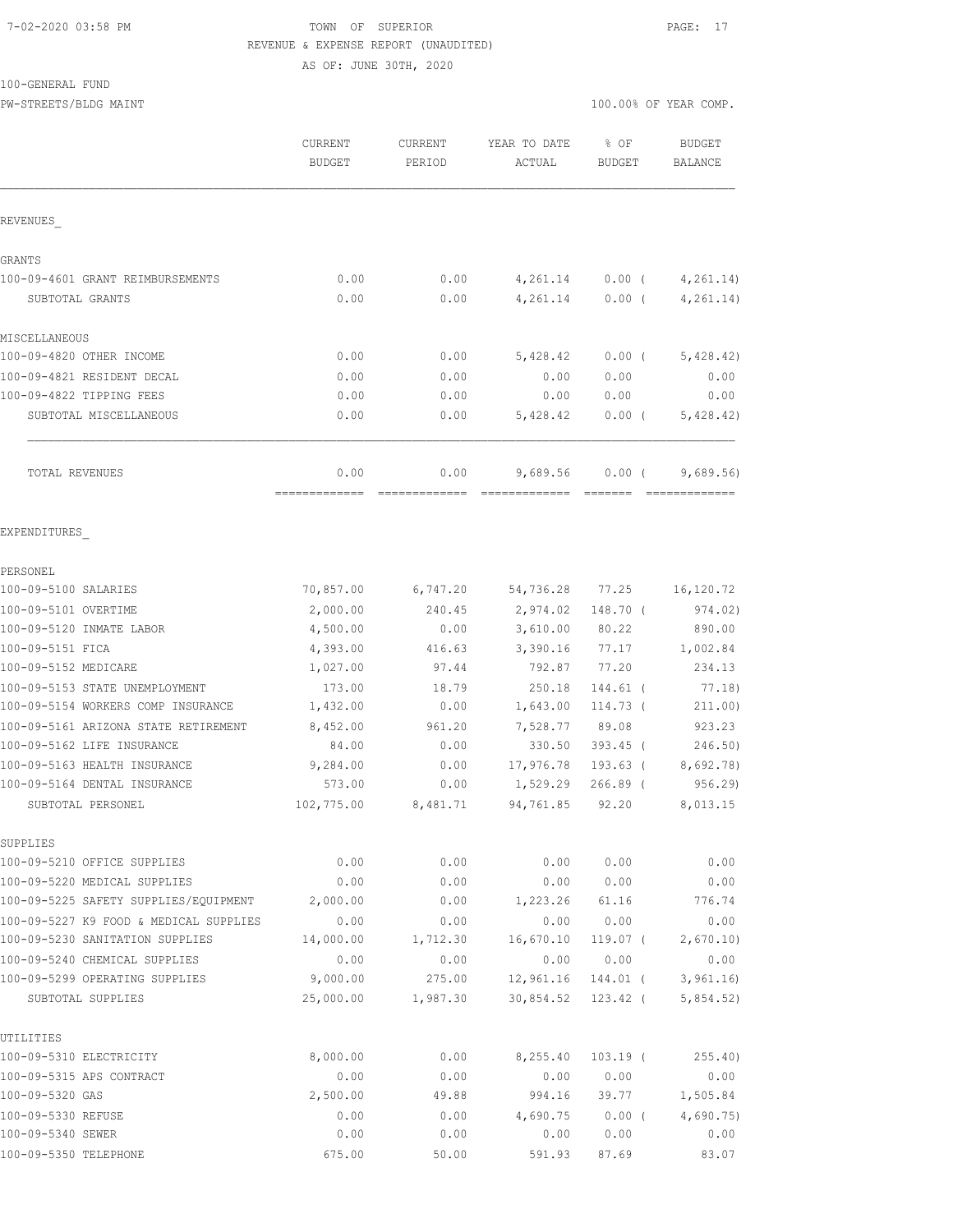# 7-02-2020 03:58 PM TOWN OF SUPERIOR PAGE: 18 REVENUE & EXPENSE REPORT (UNAUDITED)

AS OF: JUNE 30TH, 2020

### 100-GENERAL FUND

PW-STREETS/BLDG MAINT 100.00% OF YEAR COMP.

|                                                  | CURRENT<br>BUDGET       | <b>CURRENT</b><br>PERIOD                    | YEAR TO DATE<br>ACTUAL                       | $8$ OF<br><b>BUDGET</b> | <b>BUDGET</b><br><b>BALANCE</b> |
|--------------------------------------------------|-------------------------|---------------------------------------------|----------------------------------------------|-------------------------|---------------------------------|
| 100-09-5360 WATER                                | 4,870.00                | 337.06                                      | 6,070.32                                     | $124.65$ (              | 1, 200.32)                      |
| 100-09-5380 SECURITY                             | 825.00                  | 0.00                                        | 0.00                                         | 0.00                    | 825.00                          |
| SUBTOTAL UTILITIES                               | 16,870.00               | 436.94                                      | 20,602.56                                    | $122.13$ (              | 3,732.56                        |
| GENERAL BUSINESS EXPENSE                         |                         |                                             |                                              |                         |                                 |
| 100-09-5410 ADVERTISING                          | 955.00                  | 0.00                                        | 165.50                                       | 17.33                   | 789.50                          |
| 100-09-5420 DUES & SUBSCRIPTIONS                 | 0.00                    | 0.00                                        | 0.00                                         | 0.00                    | 0.00                            |
| 100-09-5425 CONFERENCES & TRAINING               | 2,000.00                | 0.00                                        | 0.00                                         | 0.00                    | 2,000.00                        |
| 100-09-5430 PRINTING                             | 0.00                    | 0.00                                        | 0.00                                         | 0.00                    | 0.00                            |
| 100-09-5450 UNIFORMS                             | 4,000.00                | 275.54                                      | 7,417.00                                     | $185.43$ (              | 3,417.00)                       |
| 100-09-5460 POSTAGE                              | 100.00                  | 0.00                                        | 0.00                                         | 0.00                    | 100.00                          |
| 100-09-5470 TRAVEL                               | 0.00                    | 0.00                                        | 0.00                                         | 0.00                    | 0.00                            |
| 100-09-5471 AUDIT & ACCOUNTING                   | 1,545.00                | 0.00                                        | 2,437.09                                     | 157.74 (                | 892.09)                         |
| 100-09-5480 GENERAL INSURANCE                    | 12,820.00               | 86.25                                       | 11,552.13                                    | 90.11                   | 1,267.87                        |
| 100-09-5481 VEHICLE INSURANCE                    | 0.00                    | 0.00                                        | 0.00                                         | 0.00                    | 0.00                            |
| 100-09-5482 LIABILITY INSURANCE                  | 0.00                    | 0.00                                        | 0.00                                         | 0.00                    | 0.00                            |
| SUBTOTAL GENERAL BUSINESS EXPENSE                | 21,420.00               | 361.79                                      | 21,571.72                                    | $100.71$ (              | 151.72)                         |
| PROFESSIONAL SERVICES                            |                         |                                             |                                              |                         |                                 |
| 100-09-5520 CONTRACTUAL SERVICESL                | 0.00                    | 0.00                                        | 3,719.35                                     | $0.00$ (                | 3,719.35)                       |
| 100-09-5550 OTHER PROFESSIONAL SERVICES          | 6,000.00                | 428.19                                      | 9,416.63                                     | $156.94$ (              | 3,416.63                        |
| SUBTOTAL PROFESSIONAL SERVICES                   | 6,000.00                | 428.19                                      | 13, 135.98                                   | $218.93$ (              | 7, 135.98                       |
| REPAIR/MAINTENANCE                               |                         |                                             |                                              |                         |                                 |
| 100-09-5610 PARK & BLDG IMPROVEMENTS             | 2,980.00                | 2,530.96                                    | 27,957.20                                    | 938.16 (                | 24,977.20)                      |
| 100-09-5640 AUTO & TRUCK REPAIRS                 | 7,500.00                | 796.85                                      | 17,618.21                                    | $234.91$ (              | 10, 118.21)                     |
| 100-09-5641 GAS & OIL                            | 1,000.00                | 0.00                                        | 0.00                                         | 0.00                    | 1,000.00                        |
| 100-09-5642 TIRES & TUBES                        | 0.00                    | 0.00                                        | 1,175.96                                     | $0.00$ (                | 1, 175.96                       |
| 100-09-5643 INMATE FUEL                          | 500.00                  | 0.00                                        | 802.06                                       | $160.41$ (              | 302.06                          |
| 100-09-5650 OTHER EQUIPMENT REPAIRS              | 4,000.00                | 0.00                                        | 6,422.06                                     | $160.55$ (              | 2,422.06                        |
| 100-09-5670 STREET & SIDEWALK REPAIR             | 0.00                    | 0.00                                        | 0.00                                         | 0.00                    | 0.00                            |
| SUBTOTAL REPAIR/MAINTENANCE                      | 15,980.00               | 3,327.81                                    | 53,975.49                                    | 337.77 (                | 37, 995.49                      |
| CAPITAL OUTLAY                                   |                         |                                             |                                              |                         |                                 |
| 100-09-5710 BUILDING                             | 0.00                    | 0.00                                        | 758.75                                       | 0.00(                   | 758.75)                         |
| 100-09-5711 MAGMA BUILDING                       | 2,000.00                | 0.00                                        | 0.00                                         | 0.00                    | 2,000.00                        |
| 100-09-5712 ROOSEVELT BUILDING                   | 5,000.00                | 0.00                                        | 0.00                                         | 0.00                    | 5,000.00                        |
| 100-09-5720 OFFICE EQUIPMENT                     | 0.00                    | 0.00                                        | 0.00                                         | 0.00                    | 0.00                            |
| 100-09-5750 OTHER EQUIP/SMALL TOOLS              | 10,000.00               | 0.00                                        | 2,097.81                                     | 20.98                   | 7,902.19                        |
| 100-09-5770 TRAFFIC SIGNS                        | 0.00                    | 0.00                                        | 0.00                                         | 0.00                    | 0.00                            |
| SUBTOTAL CAPITAL OUTLAY                          | 17,000.00               | 0.00                                        | 2,856.56                                     | 16.80                   | 14, 143. 44                     |
| DEBT SERVICE                                     |                         |                                             |                                              |                         |                                 |
| 100-09-5900 DEBT SVC - PRINCIPAL                 | 0.00                    | 0.00                                        | 1,964.54                                     |                         | $0.00$ ( 1,964.54)              |
| 100-09-5901 DEBT SVC - INTEREST                  | 0.00                    | 0.00                                        | 434.83                                       | $0.00$ (                | 434.83)                         |
| 100-09-5999 CONTINGENCY                          | 10,000.00               | 0.00                                        | 0.00                                         | 0.00                    | 10,000.00                       |
| SUBTOTAL DEBT SERVICE                            | 10,000.00               | 0.00                                        | 2,399.37                                     | 23.99                   | 7,600.63                        |
| TOTAL EXPENDITURES                               |                         |                                             | 215,045.00  15,023.74  240,158.05  111.68  ( |                         | 25, 113.05                      |
|                                                  | ======================= |                                             |                                              |                         |                                 |
| REVENUES OVER/(UNDER) EXPENDITURES<br>$\sqrt{2}$ |                         | $215,045.00$ ( $15,023.74$ ( $230,468.49$ ) |                                              |                         | 15,423.49                       |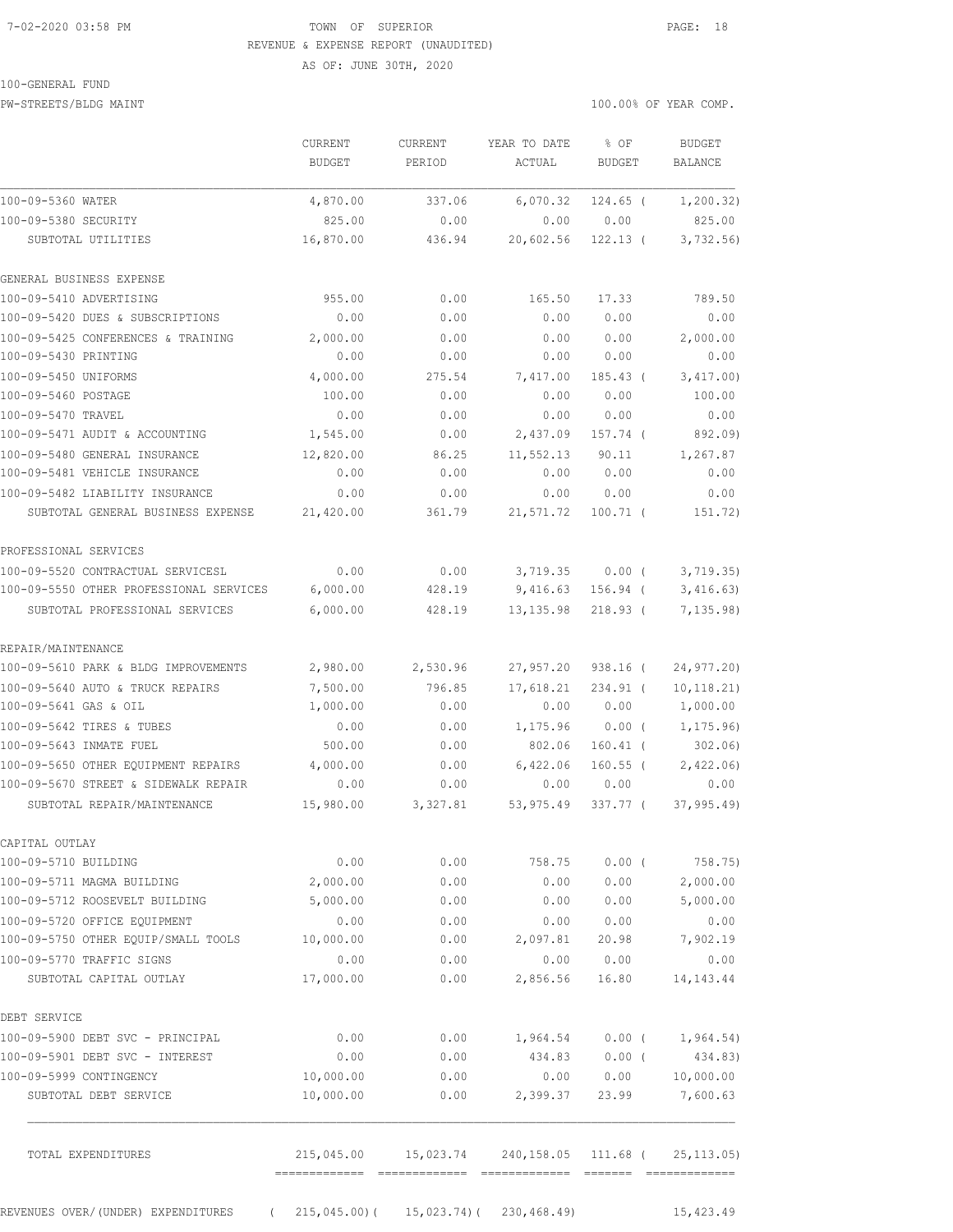#### 7-02-2020 03:58 PM TOWN OF SUPERIOR PAGE: 19 REVENUE & EXPENSE REPORT (UNAUDITED)

AS OF: JUNE 30TH, 2020

100-GENERAL FUND

PW-BLDG REGS/ZONING 100.00% OF YEAR COMP.

|                                                              | CURRENT<br><b>BUDGET</b> | CURRENT<br>PERIOD | YEAR TO DATE<br>ACTUAL | % OF<br>BUDGET | <b>BUDGET</b><br>BALANCE |
|--------------------------------------------------------------|--------------------------|-------------------|------------------------|----------------|--------------------------|
| <b>REVENUES</b>                                              |                          |                   |                        |                |                          |
| BUSINESS SERVICES                                            |                          |                   |                        |                |                          |
| 100-10-4240 FEES                                             | 35,000.00                | 0.00              | 0.00                   | 0.00           | 35,000.00                |
| 100-10-4250 FINES                                            | 0.00                     | 0.00              | 0.00                   | 0.00           | 0.00                     |
| SUBTOTAL BUSINESS SERVICES                                   | 35,000.00                | 0.00              | 0.00                   | 0.00           | 35,000.00                |
| TOTAL REVENUES                                               | 35,000.00                | 0.00              | 0.00                   | 0.00           | 35,000.00                |
| EXPENDITURES                                                 |                          |                   |                        |                |                          |
| PERSONEL                                                     |                          |                   |                        |                |                          |
| 100-10-5100 SALARIES                                         | 38,083.00                | 2,720.00          | 34,952.00              | 91.78          | 3,131.00                 |
| 100-10-5101 OVERTIME                                         | 0.00                     | 0.00              | 0.00                   | 0.00           | 0.00                     |
| 100-10-5151 FICA                                             | 2,361.00                 | 168.64            | 2,167.03               | 91.78          | 193.97                   |
| 100-10-5152 MEDICARE                                         | 552.00                   | 39.44             | 506.81                 | 91.81          | 45.19                    |
| 100-10-5153 STATE UNEMPLOYMENT                               | 30.00                    | 0.00              | 32.16                  | $107.20$ (     | 2.16)                    |
| 100-10-5154 WORKERS COMP INSURANCE                           | 68.00                    | 0.00              | 0.00                   | 0.00           | 68.00                    |
| 100-10-5161 ARIZONA STATE RETIREMENT                         | 4,547.00                 | 329.40            | 4,232.67               | 93.09          | 314.33                   |
| 100-10-5162 LIFE INSURANCE                                   | 40.00                    | 0.00              | 36.85                  | 92.13          | 3.15                     |
| 100-10-5163 HEALTH INSURANCE<br>100-10-5164 DENTAL INSURANCE | 0.00<br>185.00           | 0.00<br>0.00      | 0.00<br>0.00           | 0.00<br>0.00   | 0.00<br>185.00           |
| SUBTOTAL PERSONEL                                            | 45,866.00                | 3,257.48          | 41,927.52              | 91.41          | 3,938.48                 |
| SUPPLIES                                                     |                          |                   |                        |                |                          |
| 100-10-5210 OFFICE SUPPLIES                                  | 0.00                     | 0.00              | 0.00                   | 0.00           | 0.00                     |
| 100-10-5220 MEDICAL SUPPLIES                                 | 0.00                     | 0.00              | 0.00                   | 0.00           | 0.00                     |
| 100-10-5225 SAFETY SUPPLIES/EQUIPMENT                        | 0.00                     | 0.00              | 0.00                   | 0.00           | 0.00                     |
| 100-10-5230 SANITATION SUPPLIES                              | 0.00                     | 0.00              | 0.00                   | 0.00           | 0.00                     |
| 100-10-5245 CONFERANCES & TRAINING                           | 0.00                     | 0.00              |                        | 250.00 0.00 (  | 250.00)                  |
| 100-10-5299 OPERATING SUPPLIES                               | 500.00                   | 2,191.10          | 3,174.06               | 634.81 (       | 2,674.06                 |
| SUBTOTAL SUPPLIES                                            | 500.00                   | 2,191.10          | 3,424.06               | 684.81 (       | 2,924.06                 |
| UTILITIES                                                    |                          |                   |                        |                |                          |
| 100-10-5310 ELECTRICITY                                      | 0.00                     | 0.00              | 0.00                   | 0.00           | 0.00                     |
| 100-10-5320 GAS                                              | 0.00                     | 0.00              | 0.00                   | 0.00           | 0.00                     |
| 100-10-5330 REFUSE<br>100-10-5340 SEWER                      | 0.00<br>0.00             | 0.00<br>0.00      | 0.00<br>0.00           | 0.00<br>0.00   | 0.00<br>0.00             |
| 100-10-5350 TELEPHONE                                        | 0.00                     | 50.00             | 591.93                 | 0.00(          | 591.93)                  |
| 100-10-5360 WATER                                            | 0.00                     | 0.00              | 0.00                   | 0.00           | 0.00                     |
| SUBTOTAL UTILITIES                                           | 0.00                     | 50.00             | 591.93                 | $0.00$ (       | 591.93)                  |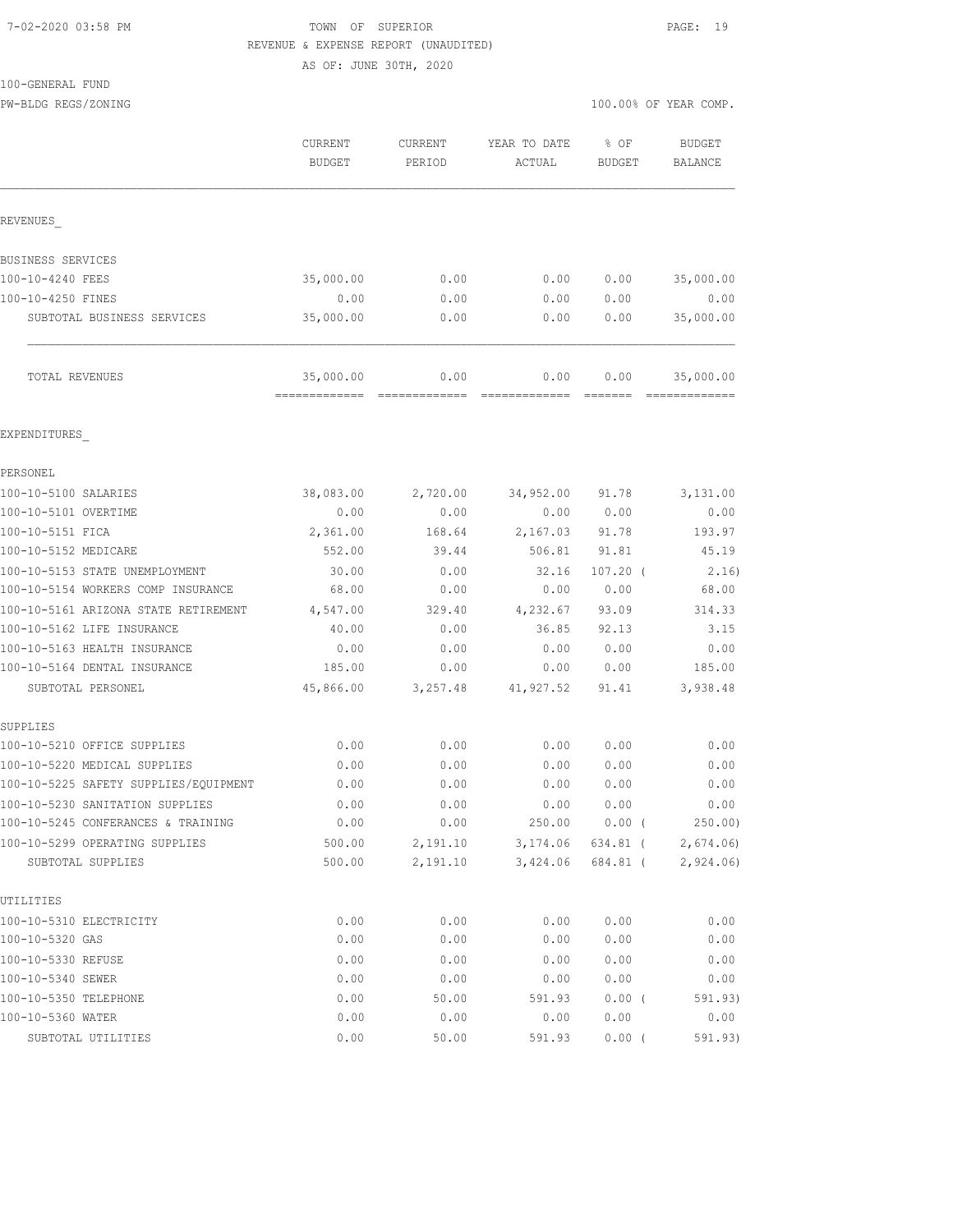## 7-02-2020 03:58 PM TOWN OF SUPERIOR PAGE: 20 REVENUE & EXPENSE REPORT (UNAUDITED)

AS OF: JUNE 30TH, 2020

## 100-GENERAL FUND

PW-BLDG REGS/ZONING 100.00% OF YEAR COMP.

|                                                                  | CURRENT<br><b>BUDGET</b>           | CURRENT<br>PERIOD | YEAR TO DATE<br>ACTUAL             | % OF<br><b>BUDGET</b> | <b>BUDGET</b><br>BALANCE  |
|------------------------------------------------------------------|------------------------------------|-------------------|------------------------------------|-----------------------|---------------------------|
| GENERAL BUSINESS EXPENSE                                         |                                    |                   |                                    |                       |                           |
| 100-10-5410 ADVERTISING                                          | 0.00                               | 0.00              | 0.00                               | 0.00                  | 0.00                      |
| 100-10-5420 DUES & SUBSCRIPTIONS                                 | 500.00                             | 0.00              | 329.63                             | 65.93                 | 170.37                    |
| 100-10-5425 CONFERENCES & TRAINING                               | 2,000.00                           | 0.00              | 510.00                             | 25.50                 | 1,490.00                  |
| 100-10-5430 PRINTING                                             | 0.00                               | 0.00              | 214.98                             | 0.00(                 | 214.98)                   |
| 100-10-5450 UNIFORMS                                             | 0.00                               | 0.00              | 0.00                               | 0.00                  | 0.00                      |
| 100-10-5460 POSTAGE                                              | 0.00                               | 0.00              | 0.00                               | 0.00                  | 0.00                      |
| 100-10-5470 TRAVEL                                               | 1,000.00                           | 0.00              | 0.00                               | 0.00                  | 1,000.00                  |
| 100-10-5471 HOST/MEALS                                           | 0.00                               | 0.00              | 0.00                               | 0.00                  | 0.00                      |
| 100-10-5480 GENERAL INSURANCE                                    | 0.00                               | 0.00              | 0.00                               | 0.00                  | 0.00                      |
|                                                                  |                                    |                   |                                    |                       |                           |
| 100-10-5481 VEHICLE INSURANCE<br>100-10-5482 LIABILITY INSURANCE | 0.00                               | 0.00              | 0.00                               | 0.00                  | 0.00                      |
| SUBTOTAL GENERAL BUSINESS EXPENSE                                | 0.00<br>3,500.00                   | 0.00<br>0.00      | 0.00<br>1,054.61                   | 0.00<br>30.13         | 0.00<br>2,445.39          |
| PROFESSIONAL SERVICES                                            |                                    |                   |                                    |                       |                           |
| 100-10-5510 CODE ENFORCEMENT/ABATEMENTS                          | 0.00                               | 0.00              | 0.00                               | 0.00                  | 0.00                      |
| 100-10-5530 ENGINEERING                                          | 0.00                               | 0.00              | 0.00                               | 0.00                  |                           |
| 100-10-5550 OTHER PROFESSIONAL SERVICES                          | 30,000.00                          | 0.00              | 0.00                               | 0.00                  | 0.00<br>30,000.00         |
| SUBTOTAL PROFESSIONAL SERVICES                                   | 30,000.00                          | 0.00              | 0.00                               | 0.00                  | 30,000.00                 |
| REPAIR/MAINTENANCE                                               |                                    |                   |                                    |                       |                           |
| 100-10-5610 PARK & BLDG IMPROVEMENTS                             | 0.00                               | 0.00              | 0.00                               | 0.00                  | 0.00                      |
| 100-10-5640 AUTO & TRUCK REPAIRS                                 | 0.00                               | 0.00              | 0.00                               | 0.00                  | 0.00                      |
| 100-10-5641 GAS & OIL                                            | 0.00                               | 0.00              | 0.00                               | 0.00                  | 0.00                      |
| 100-10-5642 TIRES & TUBES                                        | 0.00                               | 0.00              | 0.00                               | 0.00                  | 0.00                      |
| 100-10-5650 OTHER EQUIPMENT REPAIRS                              | 0.00                               | 0.00              | 0.00                               | 0.00                  | 0.00                      |
| SUBTOTAL REPAIR/MAINTENANCE                                      | 0.00                               | 0.00              | 0.00                               | 0.00                  | 0.00                      |
| CAPITAL OUTLAY                                                   |                                    |                   |                                    |                       |                           |
| 100-10-5710 BUILDING                                             | 0.00                               | 0.00              | 0.00                               | 0.00                  | 0.00                      |
| 100-10-5750 OTHER EQUIP/SMALL TOOLS                              | 0.00                               | 0.00              | 0.00                               | 0.00                  | 0.00                      |
| 100-10-5780 COMPUTER/INCODE SOFTWARE                             | 0.00                               |                   | 2,328.48 2,403.48 0.00 (2,403.48)  |                       |                           |
| SUBTOTAL CAPITAL OUTLAY                                          | 0.00                               | 2,328.48          |                                    |                       | 2,403.48 0.00 ( 2,403.48) |
| TOTAL EXPENDITURES                                               |                                    |                   | 79,866.00 7,827.06 49,401.60 61.86 |                       | 30, 464.40                |
| REVENUES OVER/(UNDER) EXPENDITURES                               | (44,866.00) (7,827.06) (49,401.60) |                   |                                    |                       | 4,535.60                  |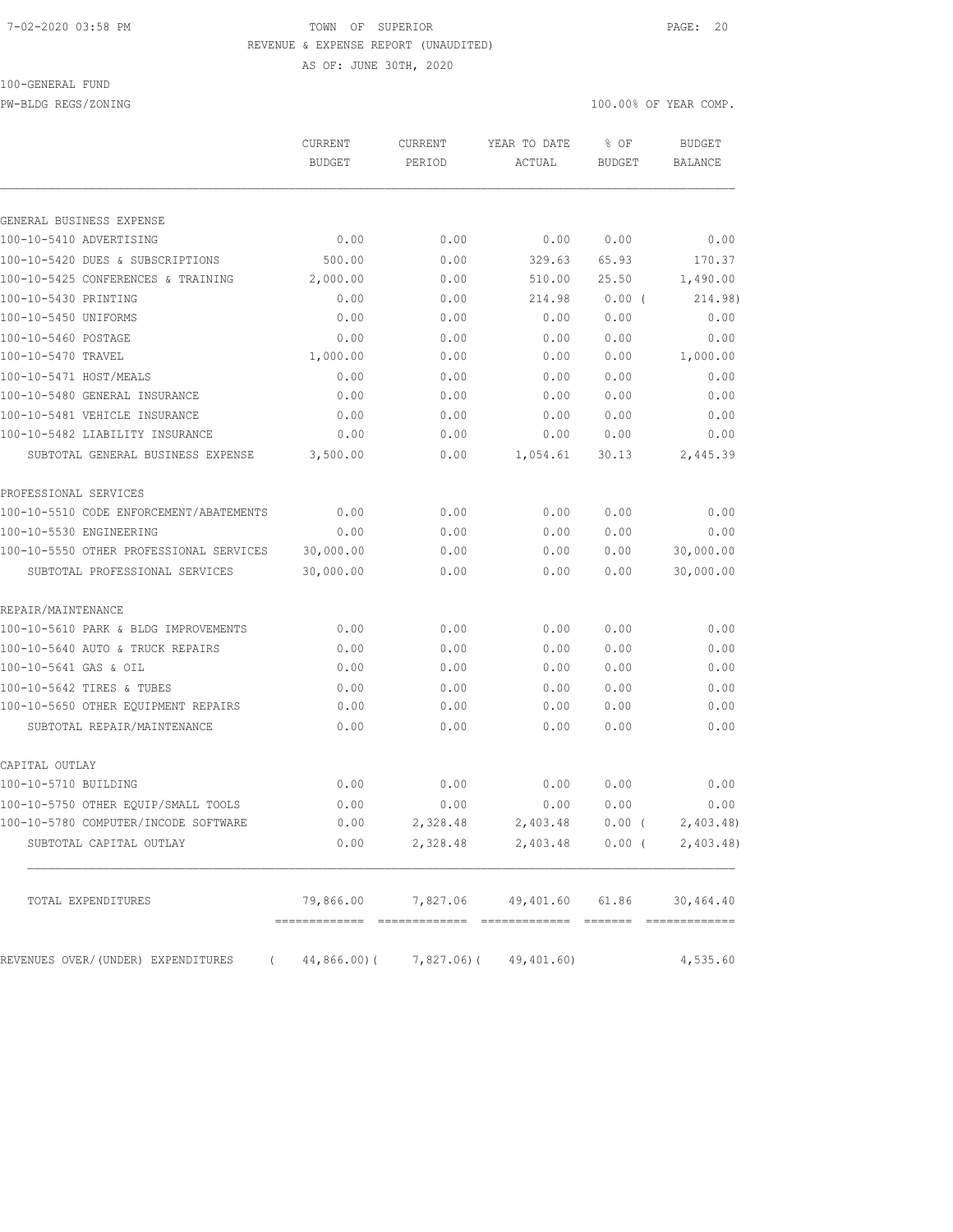| 7-02-2020 03:58 PM |  |
|--------------------|--|

TOWN OF SUPERIOR PAGE: 21 REVENUE & EXPENSE REPORT (UNAUDITED)

100.00% OF YEAR COMP.

AS OF: JUNE 30TH, 2020

| 100-GENERAL FUND |  |  |
|------------------|--|--|
| SWIMMING POOL    |  |  |
|                  |  |  |
|                  |  |  |
|                  |  |  |
|                  |  |  |

|                                      | CURRENT<br><b>BUDGET</b> | CURRENT<br>PERIOD                | YEAR TO DATE<br>ACTUAL                | % OF<br>BUDGET | <b>BUDGET</b><br>BALANCE |
|--------------------------------------|--------------------------|----------------------------------|---------------------------------------|----------------|--------------------------|
| REVENUES                             |                          |                                  |                                       |                |                          |
| BUSINESS SERVICES                    |                          |                                  |                                       |                |                          |
| 100-11-4240 POOL SWIM/POOL RENTAL    | 2,000.00                 | 182.00                           | 1,469.50 73.48                        |                | 530.50                   |
| SUBTOTAL BUSINESS SERVICES           | 2,000.00                 | 182.00                           | 1,469.50 73.48                        |                | 530.50                   |
| TOTAL REVENUES                       | =============            | 2,000.00 182.00<br>============= | 1,469.50 73.48                        |                | 530.50<br>=============  |
| EXPENDITURES                         |                          |                                  |                                       |                |                          |
| PERSONEL                             |                          |                                  |                                       |                |                          |
| 100-11-5100 SALARIES                 | 19,200.00                |                                  | 7,351.50 25,977.50 135.30 ( 6,777.50) |                |                          |
| 100-11-5101 OVERTIME                 | 0.00                     | 0.00                             | 0.00                                  | 0.00           | 0.00                     |
| 100-11-5151 FICA                     | 1,250.00                 | 455.80                           | 1,610.61                              | 128.85 (       | 360.61)                  |
| 100-11-5152 MEDICARE                 | 292.00                   | 106.60                           | 376.69                                | $129.00$ (     | 84.69)                   |
| 100-11-5153 STATE UNEMPLOYMENT       | 61.00                    | 69.84                            | 231.94                                | 380.23 (       | 170.94)                  |
| 100-11-5154 WORKERS COMP INSURANCE   | 413.00                   | 0.00                             | 2,597.00                              |                | 628.81 ( 2,184.00)       |
| 100-11-5161 ARIZONA STATE RETIREMENT | 0.00                     | 0.00                             | 0.00                                  | 0.00           | 0.00                     |

# EXPENDITURES\_

| 100-11-5100 SALARIES                  | 19,200.00 | 7,351.50 | 25,977.50 | $135.30$ ( | 6,777.50  |
|---------------------------------------|-----------|----------|-----------|------------|-----------|
| 100-11-5101 OVERTIME                  | 0.00      | 0.00     | 0.00      | 0.00       | 0.00      |
| 100-11-5151 FICA                      | 1,250.00  | 455.80   | 1,610.61  | $128.85$ ( | 360.61)   |
| 100-11-5152 MEDICARE                  | 292.00    | 106.60   | 376.69    | $129.00$ ( | 84.69)    |
| 100-11-5153 STATE UNEMPLOYMENT        | 61.00     | 69.84    | 231.94    | $380.23$ ( | 170.94)   |
| 100-11-5154 WORKERS COMP INSURANCE    | 413.00    | 0.00     | 2,597.00  | $628.81$ ( | 2,184.00  |
| 100-11-5161 ARIZONA STATE RETIREMENT  | 0.00      | 0.00     | 0.00      | 0.00       | 0.00      |
| 100-11-5162 LIFE INSURANCE            | 0.00      | 0.00     | 0.00      | 0.00       | 0.00      |
| 100-11-5163 HEALTH INSURANCE          | 0.00      | 0.00     | 0.00      | 0.00       | 0.00      |
| 100-11-5164 DENTAL INSURANCE          | 0.00      | 0.00     | 0.00      | 0.00       | 0.00      |
| SUBTOTAL PERSONEL                     | 21,216.00 | 7,983.74 | 30,793.74 | 145.14 (   | 9,577.74) |
| SUPPLIES                              |           |          |           |            |           |
| 100-11-5210 OFFICE SUPPLIES           | 0.00      | 0.00     | 0.00      | 0.00       | 0.00      |
| 100-11-5220 MEDICAL SUPPLIES          | 0.00      | 0.00     | 0.00      | 0.00       | 0.00      |
| 100-11-5225 SAFETY SUPPLIES/EOUIPMENT | 0.00      | 0.00     | 0.00      | 0.00       | 0.00      |
| 100-11-5230 SANITATION SUPPLIES       | 0.00      | 0.00     | 0.00      | 0.00       | 0.00      |
| 100-11-5240 CHEMICAL SUPPLIES         | 1,900.00  | 0.00     | 3,298.43  | $173.60$ ( | 1,398.43  |
| 100-11-5299 OPERATING SUPPLIES        | 2,000.00  | 50.00    | 3,108.00  | $155.40$ ( | 1,108.00  |
| SUBTOTAL SUPPLIES                     | 3,900.00  | 50.00    | 6,406.43  | $164.27$ ( | 2,506.43  |
| UTILITIES                             |           |          |           |            |           |
| 100-11-5310 ELECTRICITY               | 6,860.00  | 0.00     | 5,940.10  | 86.59      | 919.90    |
| 100-11-5320 GAS                       | 0.00      | 0.00     | 0.00      | 0.00       | 0.00      |
| 100-11-5330 REFUSE                    | 0.00      | 0.00     | 0.00      | 0.00       | 0.00      |
| 100-11-5340 SEWER                     | 0.00      | 0.00     | 0.00      | 0.00       | 0.00      |
| 100-11-5350 TELEPHONE                 | 453.00 (  | 31.79    | 67.17     | 14.83      | 385.83    |
| 100-11-5360 WATER                     | 5,666.00  | 317.10   | 3,814.98  | 67.33      | 1,851.02  |
| SUBTOTAL UTILITIES                    | 12,979.00 | 285.31   | 9,822.25  | 75.68      | 3,156.75  |
| GENERAL BUSINESS EXPENSE              |           |          |           |            |           |
| 100-11-5410 ADVERTISING               | 100.00    | 139.36   | 278.72    | $278.72$ ( | 178.72)   |
| 100-11-5420 DUES & SUBSCRIPTIONS      | 200.00    | 0.00     | 192.00    | 96.00      | 8.00      |
| 100-11-5425 CONFERENCES & TRAINING    | 500.00    | 0.00     | 1,800.00  | $360.00$ ( | 1,300.00) |
| 100-11-5430 PRINTING                  | 0.00      | 0.00     | 0.00      | 0.00       | 0.00      |
| 100-11-5450 UNIFORMS                  | 250.00    | 0.00     | 266.13    | $106.45$ ( | 16.13)    |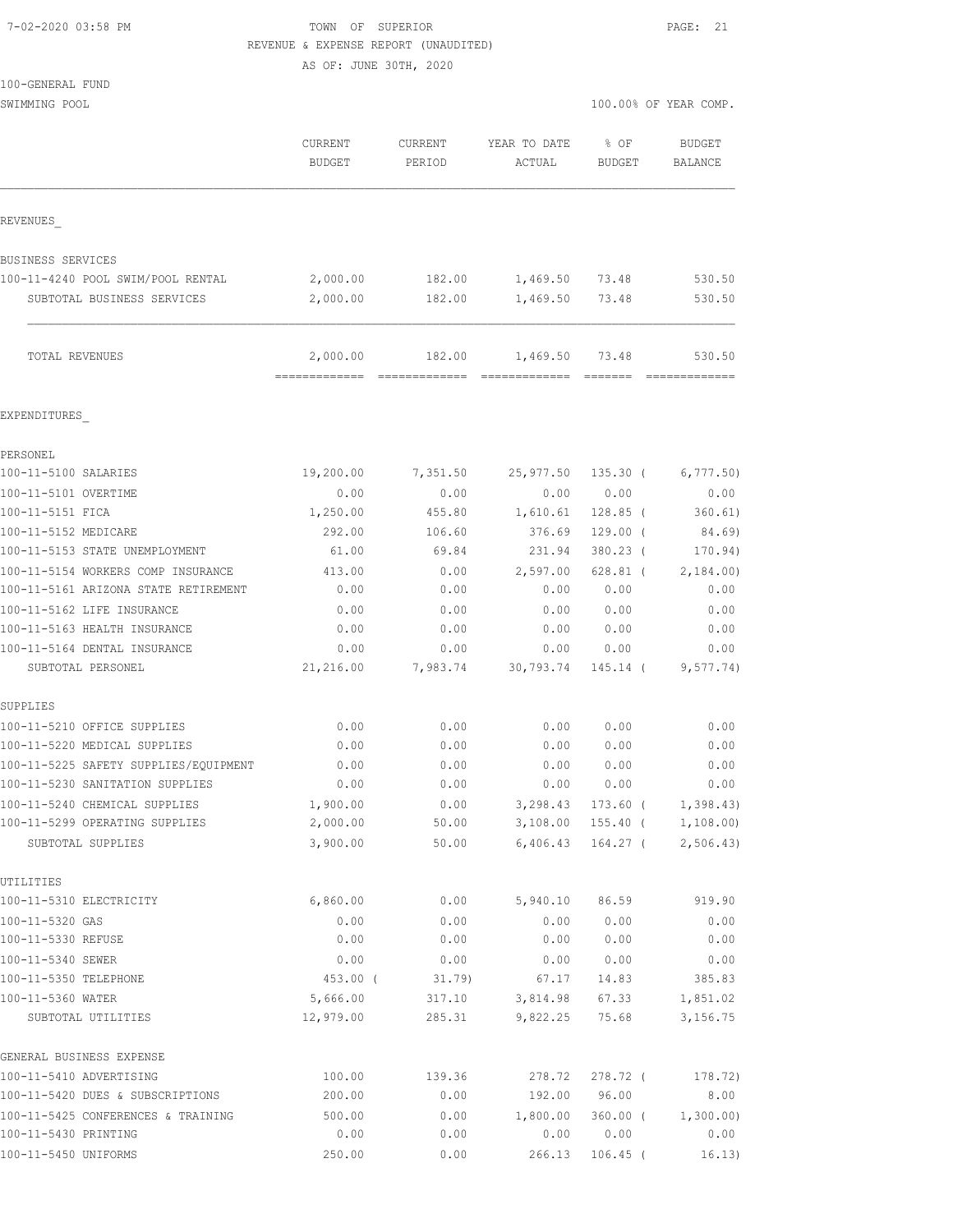#### 7-02-2020 03:58 PM TOWN OF SUPERIOR PAGE: 22 REVENUE & EXPENSE REPORT (UNAUDITED)

AS OF: JUNE 30TH, 2020

### 100-GENERAL FUND

### SWIMMING POOL SOLUTION OF TEAR COMP.

|                                                | <b>CURRENT</b> | CURRENT  | YEAR TO DATE                              | \$OF          | BUDGET    |
|------------------------------------------------|----------------|----------|-------------------------------------------|---------------|-----------|
|                                                | <b>BUDGET</b>  | PERIOD   | ACTUAL                                    | <b>BUDGET</b> | BALANCE   |
| 100-11-5460 POSTAGE                            | 0.00           | 0.00     | 0.00                                      | 0.00          | 0.00      |
| 100-11-5470 TRAVEL                             | 0.00           | 0.00     | 0.00                                      | 0.00          | 0.00      |
| 100-11-5471 HOST/MEALS                         | 0.00           | 0.00     | 0.00                                      | 0.00          | 0.00      |
| 100-11-5480 GENERAL INSURANCE                  | 0.00           | 0.00     | 0.00                                      | 0.00          | 0.00      |
| 100-11-5481 VEHICLE INSURANCE                  | 0.00           | 0.00     | 0.00                                      | 0.00          | 0.00      |
| 100-11-5482 LIABILITY INSURANCE                | 0.00           | 0.00     | 0.00                                      | 0.00          | 0.00      |
| SUBTOTAL GENERAL BUSINESS EXPENSE              | 1,050.00       | 139.36   | 2,536.85                                  | $241.60$ (    | 1,486.85) |
| PROFESSIONAL SERVICES                          |                |          |                                           |               |           |
| 100-11-5550 OTHER PROFESSIONAL SERVICES        | 6,000.00       | 252.00   | 8,832.02                                  | 147.20 (      | 2,832.02) |
| SUBTOTAL PROFESSIONAL SERVICES                 | 6,000.00       | 252.00   | 8,832.02                                  | 147.20 (      | 2,832.02) |
| REPAIR/MAINTENANCE                             |                |          |                                           |               |           |
| 100-11-5610 PARK & BLDG IMPROVEMENTS           | 0.00           | 0.00     | 0.00                                      | 0.00          | 0.00      |
| 100-11-5650 OTHER EQUIPMENT REPAIRS            | 5,000.00       | 0.00     | 0.00                                      | 0.00          | 5,000.00  |
| SUBTOTAL REPAIR/MAINTENANCE                    | 5,000.00       | 0.00     | 0.00                                      | 0.00          | 5,000.00  |
| TOTAL EXPENDITURES                             | 50,145.00      | 8,710.41 | 58,391.29                                 | $116.44$ (    | 8,246.29) |
|                                                | -------------  |          |                                           |               |           |
| REVENUES OVER/(UNDER) EXPENDITURES<br>$\left($ |                |          | 48, 145, 00) ( 8, 528, 41) ( 56, 921, 79) |               | 8,776.79  |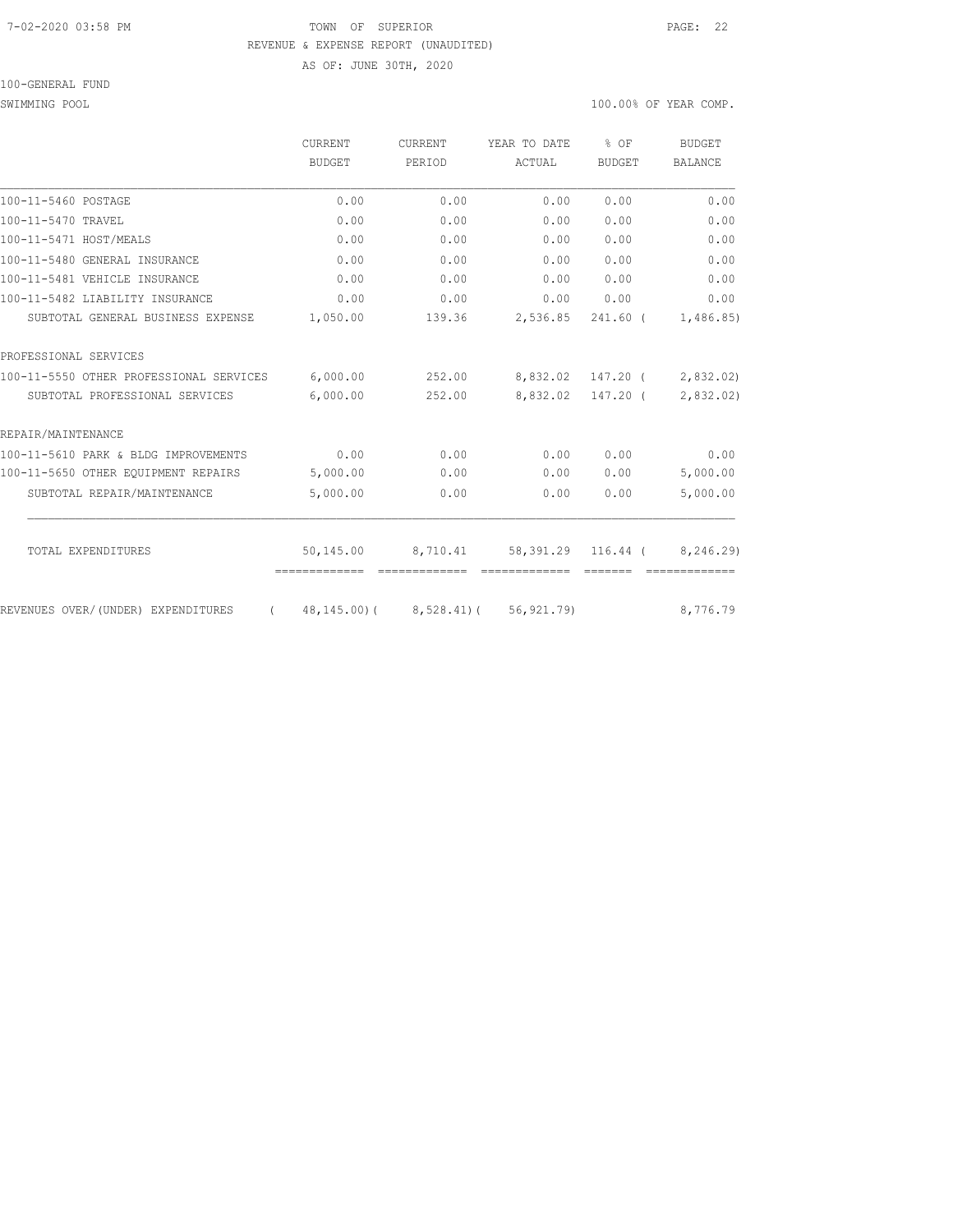# 7-02-2020 03:58 PM TOWN OF SUPERIOR PAGE: 23 REVENUE & EXPENSE REPORT (UNAUDITED) AS OF: JUNE 30TH, 2020

100-GENERAL FUND

RECREATION 100.00% OF YEAR COMP.

|                                                            | CURRENT<br><b>BUDGET</b> | <b>CURRENT</b><br>PERIOD | YEAR TO DATE<br>ACTUAL      | $8$ OF<br>BUDGET | <b>BUDGET</b><br><b>BALANCE</b> |
|------------------------------------------------------------|--------------------------|--------------------------|-----------------------------|------------------|---------------------------------|
| REVENUES                                                   |                          |                          |                             |                  |                                 |
| BUSINESS SERVICES                                          |                          |                          |                             |                  |                                 |
| 100-12-4220 PARK RENTAL                                    | 0.00                     | 0.00                     | 1,012.50                    | $0.00$ (         | 1,012.50)                       |
| 100-12-4240 RECREATION ACTIVITY FEES                       | 0.00                     | 0.00                     | 240.00                      | $0.00$ (         | 240.00)                         |
| SUBTOTAL BUSINESS SERVICES                                 | 0.00                     | 0.00                     | 1,252.50                    | $0.00$ (         | 1,252.50)                       |
| MISCELLANEOUS                                              |                          |                          |                             |                  |                                 |
| 100-12-4820 OTHER INCOME                                   | 0.00                     | 0.00                     | 52.10                       | $0.00$ (         | 52.10                           |
| SUBTOTAL MISCELLANEOUS                                     | 0.00                     | 0.00                     | 52.10                       | 0.00(            | 52.10                           |
| TOTAL REVENUES                                             | 0.00<br>-------------    | 0.00<br>=============    | 1,304.60                    | $0.00$ (         | 1,304.60)<br>- cooccooccooc     |
| EXPENDITURES                                               |                          |                          |                             |                  |                                 |
| PERSONEL                                                   |                          |                          |                             |                  |                                 |
| 100-12-5100 SALARIES                                       | 14,144.00                |                          | 1,914.83 14,629.08 103.43 ( |                  | 485.08)                         |
| 100-12-5101 OVERTIME                                       | 0.00                     | 10.50                    |                             | 1,833.76 0.00 (  | 1,833.76)                       |
| 100-12-5151 FICA                                           | 361.00                   | 88.69                    | 963.08                      | $266.78$ (       | 602.08)                         |
| 100-12-5152 MEDICARE                                       | 84.00                    | 20.74                    | 225.22                      | $268.12$ (       | 141.22)                         |
| 100-12-5153 STATE UNEMPLOYMENT                             | 30.00                    | 7.94                     | 78.24                       | $260.80$ (       | 48.24)                          |
| 100-12-5154 WORKERS COMP INSURANCE                         | 54.00                    | 0.00                     | 0.00                        | 0.00             | 54.00                           |
| 100-12-5161 ARIZONA STATE RETIREMENT                       | 687.00                   | 103.00                   | 1,873.97                    | 272.78 (         | 1,186.97)                       |
| 100-12-5162 LIFE INSURANCE                                 | 16.00                    | 0.00                     | 100.01                      | $625.06$ (       | 84.01)                          |
| 100-12-5163 HEALTH INSURANCE                               | 1,527.00                 | 0.00                     | 5,193.12                    | 340.09 (         | 3,666.12)                       |
| 100-12-5164 DENTAL INSURANCE                               | 74.00                    | 0.00                     | 163.90                      | 221.49 (         | 89.90)                          |
| SUBTOTAL PERSONEL                                          | 16,977.00                | 2,145.70                 | 25,060.38                   | 147.61 (         | 8,083.38)                       |
| SUPPLIES<br>100-12-5210 OFFICE SUPPLIES                    | 0.00                     |                          |                             | 0.00 0.00        | 0.00                            |
| 100-12-5220 MEDICAL SUPPLIES                               | 0.00                     | 0.00<br>0.00             | 0.00                        | 0.00             | 0.00                            |
| 100-12-5225 SAFETY SUPPLIES/EQUIPMENT                      | 0.00                     | 0.00                     | 0.00                        | 0.00             | 0.00                            |
| 100-12-5230 SANITATION SUPPLIES                            | 0.00                     | 0.00                     | 0.00                        | 0.00             | 0.00                            |
| 100-12-5299 OPERATING SUPPLIES                             | 12,500.00                | 3,900.00                 | 5,547.50                    | 44.38            | 6,952.50                        |
| SUBTOTAL SUPPLIES                                          | 12,500.00                | 3,900.00                 | 5,547.50                    | 44.38            | 6,952.50                        |
| UTILITIES                                                  |                          |                          |                             |                  |                                 |
| 100-12-5310 LITTLE LEAGUE ELECTRICITY                      | 0.00                     | 0.00                     | 0.00                        | 0.00             | 0.00                            |
| 100-12-5360 LITTLE LEAGUE WATER                            | 0.00                     | 0.00                     | 0.00                        | 0.00             | 0.00                            |
| SUBTOTAL UTILITIES                                         | 0.00                     | 0.00                     | 0.00                        | 0.00             | 0.00                            |
| GENERAL BUSINESS EXPENSE                                   |                          |                          |                             |                  |                                 |
| 100-12-5410 ADVERTISING                                    | 0.00                     | 0.00                     | 0.00                        | 0.00             | 0.00                            |
| 100-12-5420 DUES & SUBSCRIPTIONS                           | 0.00                     | 0.00                     | 0.00                        | 0.00             | 0.00                            |
| 100-12-5425 CONFERENCES & TRAINING<br>100-12-5430 PRINTING | 0.00<br>0.00             | 0.00<br>0.00             | 770.99<br>0.00              | $0.00$ (<br>0.00 | 770.99)<br>0.00                 |
| 100-12-5450 UNIFORMS                                       | 0.00                     | 0.00                     | 138.54                      | $0.00$ (         | 138.54)                         |
|                                                            |                          |                          |                             |                  |                                 |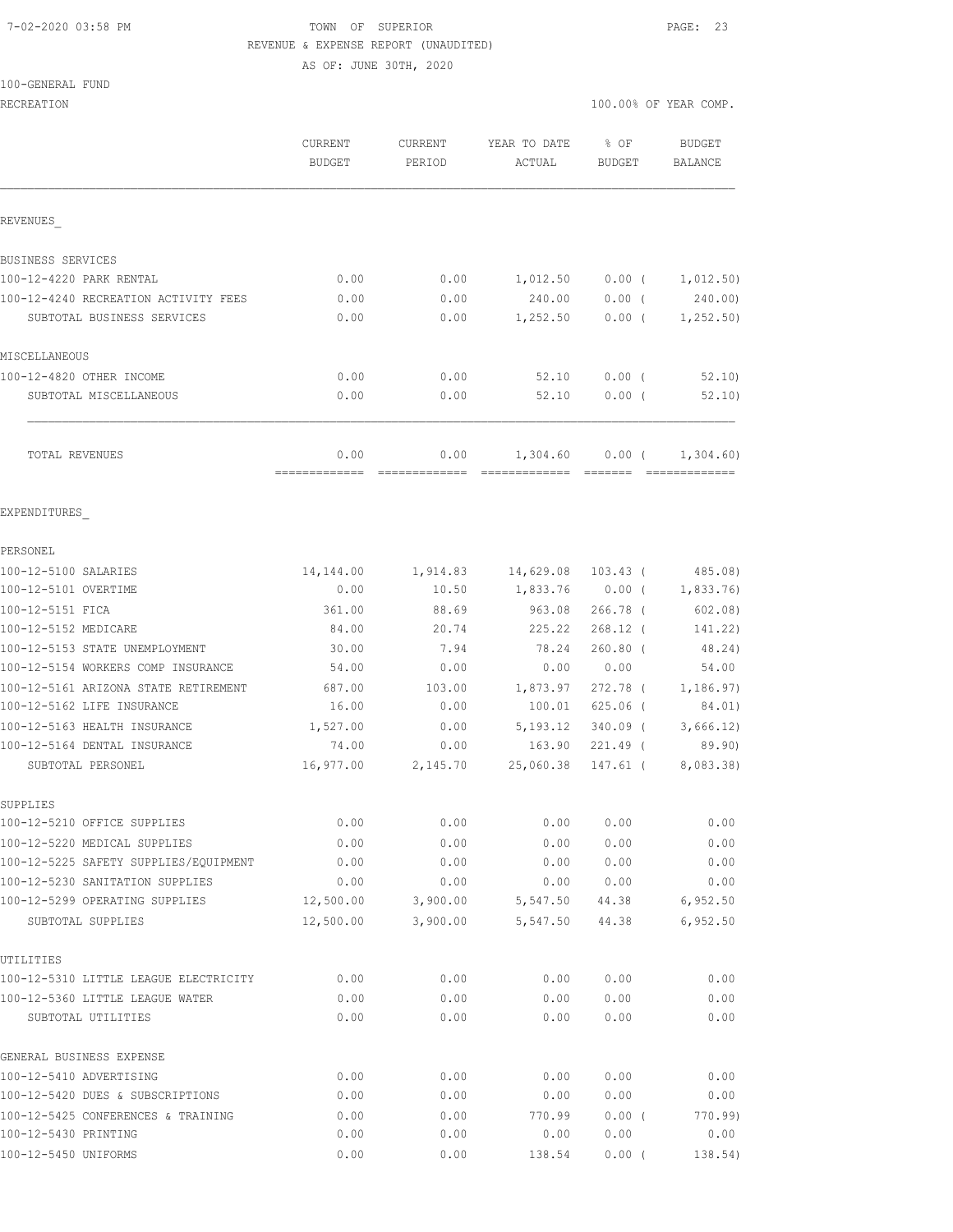# 7-02-2020 03:58 PM TOWN OF SUPERIOR PAGE: 24 REVENUE & EXPENSE REPORT (UNAUDITED) AS OF: JUNE 30TH, 2020

100-GENERAL FUND

RECREATION 100.00% OF YEAR COMP.

|                                         | <b>CURRENT</b> | <b>CURRENT</b>                      | YEAR TO DATE                | $8$ OF        | BUDGET         |
|-----------------------------------------|----------------|-------------------------------------|-----------------------------|---------------|----------------|
|                                         | BUDGET         | PERIOD                              | ACTUAL                      | <b>BUDGET</b> | <b>BALANCE</b> |
| 100-12-5460 POSTAGE                     | 0.00           | 0.00                                | 0.00                        | 0.00          | 0.00           |
| 100-12-5470 TRAVEL                      | 0.00           | 0.00                                | 0.00                        | 0.00          | 0.00           |
| 100-12-5471 HOST/MEALS                  | 0.00           | 0.00                                | 0.00                        | 0.00          | 0.00           |
| 100-12-5480 GENERAL INSURANCE           | 0.00           | 0.00                                | 0.00                        | 0.00          | 0.00           |
| 100-12-5481 VEHICLE INSURANCE           | 0.00           | 0.00                                | 0.00                        | 0.00          | 0.00           |
| 100-12-5482 LIABILITY INSURANCE         | 0.00           | 0.00                                | 0.00                        | 0.00          | 0.00           |
| 100-12-5492 BAD DEBT EXPENSE            | 0.00           | 0.00                                | 0.00                        | 0.00          | 0.00           |
| SUBTOTAL GENERAL BUSINESS EXPENSE       | 0.00           | 0.00                                | 909.53                      | 0.00(         | 909.53         |
| PROFESSIONAL SERVICES                   |                |                                     |                             |               |                |
| 100-12-5520 CONTRACTUAL SERVICES        | 0.00           | 1,250.00                            | 2,500.00                    | 0.00(         | 2,500.00)      |
| 100-12-5550 OTHER PROFESSIONAL SERVICES | 0.00           | 0.00                                | 0.00                        | 0.00          | 0.00           |
| SUBTOTAL PROFESSIONAL SERVICES          | 0.00           | 1,250.00                            | 2,500.00                    | $0.00$ (      | 2,500.00)      |
|                                         |                |                                     |                             |               |                |
| TOTAL EXPENDITURES                      | 29,477.00      |                                     | 7,295.70 34,017.41 115.40 ( |               | 4,540.41)      |
| REVENUES OVER/(UNDER) EXPENDITURES      |                | 29,477.00) ( 7,295.70) ( 32,712.81) |                             |               | 3,235.81       |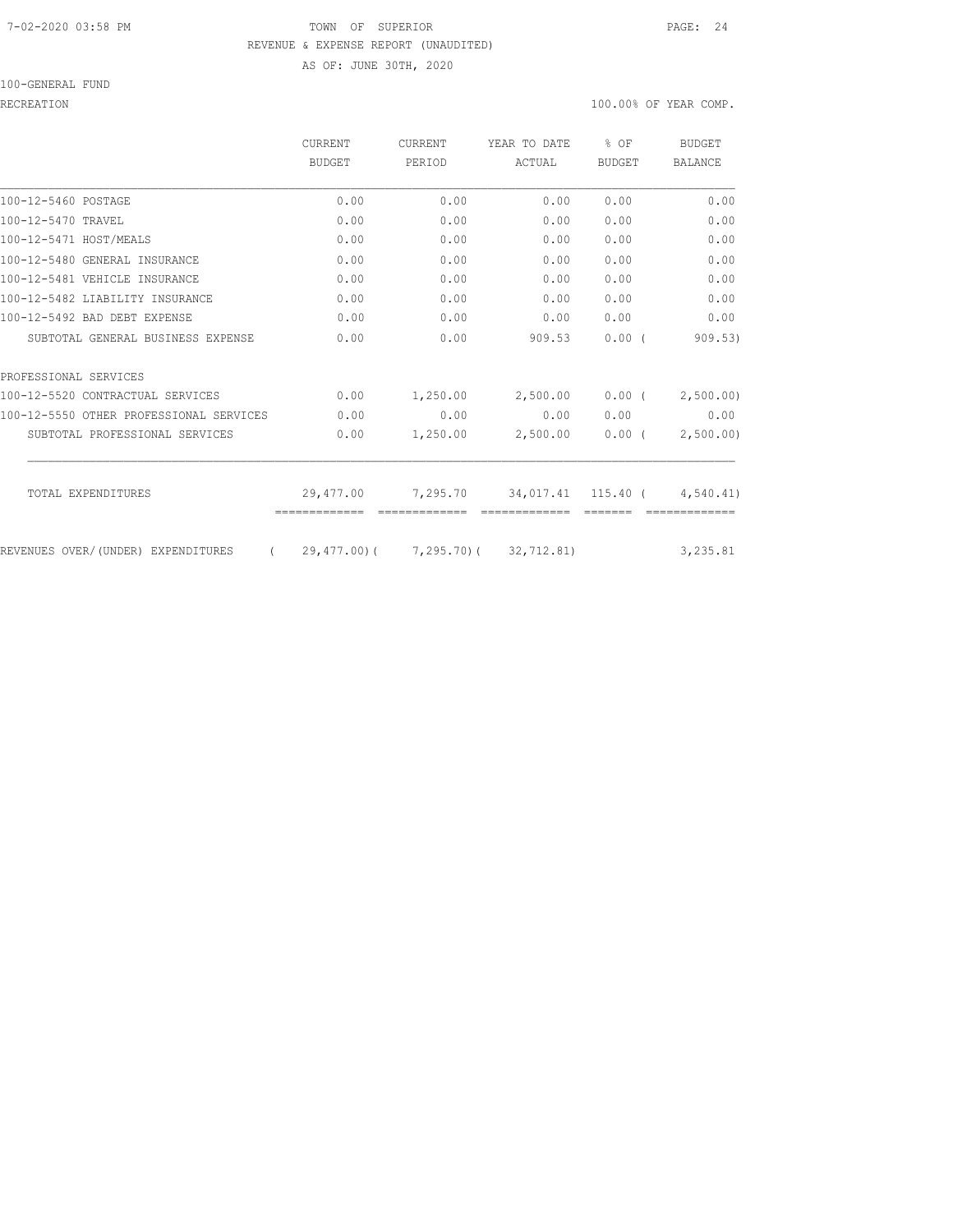## 7-02-2020 03:58 PM TOWN OF SUPERIOR PAGE: 25 REVENUE & EXPENSE REPORT (UNAUDITED)

AS OF: JUNE 30TH, 2020

| 100-GENERAL FUND |
|------------------|
|------------------|

| LIBRARY                                             |                                 |                   |                        |                                 | 100.00% OF YEAR COMP.    |
|-----------------------------------------------------|---------------------------------|-------------------|------------------------|---------------------------------|--------------------------|
|                                                     | <b>CURRENT</b><br><b>BUDGET</b> | CURRENT<br>PERIOD | YEAR TO DATE<br>ACTUAL | % OF<br><b>BUDGET</b>           | <b>BUDGET</b><br>BALANCE |
|                                                     |                                 |                   |                        |                                 |                          |
| REVENUES                                            |                                 |                   |                        |                                 |                          |
| BUSINESS SERVICES                                   |                                 |                   |                        |                                 |                          |
| 100-13-4240 FEES                                    | 0.00                            | 0.00              | 0.00                   | 0.00                            | 0.00                     |
| 100-13-4250 INTERNET/LATE FEES                      | 2,000.00                        | 0.00              | 1,343.20               | 67.16                           | 656.80                   |
| SUBTOTAL BUSINESS SERVICES                          | 2,000.00                        | 0.00              | 1,343.20               | 67.16                           | 656.80                   |
| TOTAL REVENUES                                      | 2,000.00<br>=============       | 0.00              | 1,343.20               | 67.16                           | 656.80                   |
| EXPENDITURES                                        |                                 |                   |                        |                                 |                          |
| PERSONEL                                            |                                 |                   |                        |                                 |                          |
| 100-13-5100 SALARIES                                | 32,860.00                       | 3,274.83          | 38,480.37              | $117.10$ (                      | 5,620.37)                |
| 100-13-5101 OVERTIME                                | 0.00                            | 0.00              | 0.00                   | 0.00                            | 0.00                     |
| 100-13-5151 FICA                                    | 2,037.00                        | 202.18            | 2,375.50               | $116.62$ (                      | 338.50                   |
| 100-13-5152 MEDICARE                                | 476.00                          | 47.28             | 555.53                 | $116.71$ (                      | 79.53)                   |
| 100-13-5153 STATE UNEMPLOYMENT                      | 152.00                          | 12.87             | 292.62                 | $192.51$ (                      | 140.62)                  |
| 100-13-5154 WORKERS COMP INSURANCE                  | 219.00                          | 0.00              | 121.00                 | 55.25                           | 98.00                    |
| 100-13-5161 ARIZONA STATE RETIREMENT                | 3,924.00                        | 338.92            | 3,874.78               | 98.75                           | 49.22                    |
| 100-13-5162 LIFE INSURANCE                          | 80.00                           | 0.00              | 73.70                  | 92.13                           | 6.30                     |
| 100-13-5163 HEALTH INSURANCE                        | 7,758.00                        | 0.00              | 7,789.68               | $100.41$ (                      | 31.68)                   |
| 100-13-5164 DENTAL INSURANCE                        | 370.00                          | 0.00              | 331.92                 | 89.71                           | 38.08                    |
| SUBTOTAL PERSONEL                                   | 47,876.00                       | 3,876.08          | 53,895.10              | $112.57$ (                      | 6,019.10)                |
| SUPPLIES                                            |                                 |                   |                        |                                 |                          |
| 100-13-5210 OFFICE SUPPLIES                         | 0.00                            | 0.00              | 0.00                   | 0.00                            | 0.00                     |
| 100-13-5220 MEDICAL SUPPLIES                        | 0.00                            | 0.00              | 0.00                   | 0.00                            | 0.00                     |
| 100-13-5225 SAFETY SUPPLIES/EQUIPMENT               | 0.00                            | 0.00              | 0.00                   | 0.00                            | 0.00                     |
| 100-13-5230 SANITATION SUPPLIES                     | 0.00                            | 0.00              | 0.00                   | 0.00                            | 0.00                     |
| 100-13-5270 LIBRARY BOOKS                           | 2,000.00                        | 0.00              | 839.30                 | 41.97                           | 1,160.70                 |
| 100-13-5299 OPERATING SUPPLIES<br>SUBTOTAL SUPPLIES | 0.00<br>2,000.00                | 0.00<br>0.00      | 0.00<br>839.30         | 0.00<br>41.97                   | 0.00<br>1,160.70         |
| UTILITIES                                           |                                 |                   |                        |                                 |                          |
| 100-13-5310 ELECTRICITY                             | 6,174.00                        | 0.00              | 4,799.56               | 77.74                           | 1,374.44                 |
| 100-13-5320 GAS                                     | 1,100.00                        | 31.53             | 776.85                 | 70.62                           | 323.15                   |
| 100-13-5330 REFUSE                                  | 0.00                            | 0.00              | 0.00                   | 0.00                            | 0.00                     |
| 100-13-5340 SEWER                                   | 0.00                            | 0.00              | 0.00                   | ${\bf 0}$ . ${\bf 0}$ ${\bf 0}$ | 0.00                     |
| 100-13-5350 TELEPHONE                               | 1,009.00                        | 46.58             | 1,768.04               | $175.23$ (                      | 759.04)                  |
| 100-13-5360 WATER                                   | 400.00                          | 29.20             | 361.16                 | 90.29                           | 38.84                    |
| 100-13-5380 SECURITY                                | 300.00                          | 25.00             | 300.00                 | 100.00                          | 0.00                     |
| SUBTOTAL UTILITIES                                  | 8,983.00                        | 132.31            | 8,005.61               | 89.12                           | 977.39                   |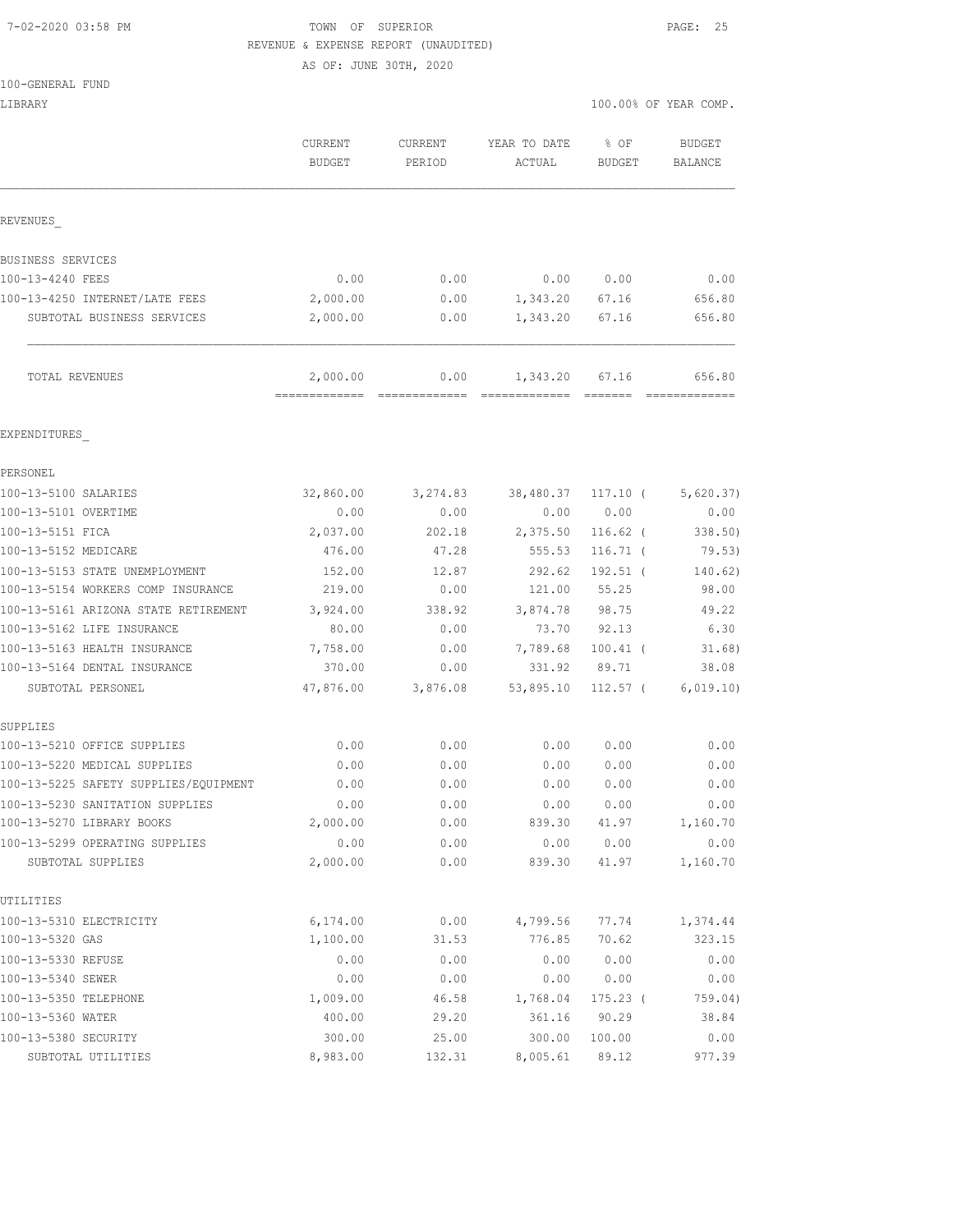#### 7-02-2020 03:58 PM TOWN OF SUPERIOR PAGE: 26 REVENUE & EXPENSE REPORT (UNAUDITED)

AS OF: JUNE 30TH, 2020

100-GENERAL FUND

|                                         | CURRENT<br><b>BUDGET</b>    | <b>CURRENT</b><br>PERIOD         | YEAR TO DATE<br>ACTUAL         | % OF<br><b>BUDGET</b> | <b>BUDGET</b><br><b>BALANCE</b> |
|-----------------------------------------|-----------------------------|----------------------------------|--------------------------------|-----------------------|---------------------------------|
|                                         |                             |                                  |                                |                       |                                 |
| GENERAL BUSINESS EXPENSE                |                             |                                  |                                |                       |                                 |
| 100-13-5410 ADVERTISING                 | 100.00                      | 0.00                             | 0.00                           | 0.00                  | 100.00                          |
| 100-13-5420 DUES & SUBSCRIPTIONS        | 1,000.00                    | 364.98                           | 895.92                         | 89.59                 | 104.08                          |
| 100-13-5425 CONFERENCES & TRAINING      | 0.00                        | 0.00                             | 0.00                           | 0.00                  | 0.00                            |
| 100-13-5430 PRINTING                    | 0.00                        | 0.00                             | 0.00                           | 0.00                  | 0.00                            |
| 100-13-5450 UNIFORMS                    | 0.00                        | 0.00                             | 0.00                           | 0.00                  | 0.00                            |
| 100-13-5460 POSTAGE                     | 900.00                      | 90.40                            | 1,059.05                       | 117.67 <sub>0</sub>   | 159.05)                         |
| 100-13-5470 TRAVEL                      | 0.00                        | 0.00                             | 0.00                           | 0.00                  | 0.00                            |
| 100-13-5471 AUDIT                       | 1,545.00                    | 0.00                             | 2,437.09                       | 157.74 (              | 892.09)                         |
| 100-13-5480 GENERAL INSURANCE           | 12,820.00                   | 86.25                            | 11,552.13                      | 90.11                 | 1,267.87                        |
| 100-13-5481 VEHICLE INSURANCE           | 0.00                        | 0.00                             | 0.00                           | 0.00                  | 0.00                            |
| 100-13-5482 LIABILITY INSURANCE         | 0.00                        | 0.00                             | 0.00                           | 0.00                  | 0.00                            |
| 100-13-5492 BAD DEBT EXPENSE            | 0.00                        | 0.00                             | 0.00                           | 0.00                  | 0.00                            |
| SUBTOTAL GENERAL BUSINESS EXPENSE       | 16,365.00                   | 541.63                           | 15,944.19                      | 97.43                 | 420.81                          |
| PROFESSIONAL SERVICES                   |                             |                                  |                                |                       |                                 |
| 100-13-5520 CONTRACTUAL SERVICES        | 0.00                        | 0.00                             | 0.00                           | 0.00                  | 0.00                            |
| 100-13-5550 OTHER PROFESSIONAL SERVICES | 300.00                      | 0.00                             | 0.00                           | 0.00                  | 300.00                          |
| SUBTOTAL PROFESSIONAL SERVICES          | 300.00                      | 0.00                             | 0.00                           | 0.00                  | 300.00                          |
| REPAIR/MAINTENANCE                      |                             |                                  |                                |                       |                                 |
| 100-13-5650 OTHER EQUIPMENT REPAIRS     | 5,000.00                    | 0.00                             | 0.00                           | 0.00                  | 5,000.00                        |
| SUBTOTAL REPAIR/MAINTENANCE             | 5,000.00                    | 0.00                             | 0.00                           | 0.00                  | 5,000.00                        |
| TOTAL EXPENDITURES                      | 80,524.00                   | 4,550.02                         | 78,684.20                      | 97.72                 | 1,839.80                        |
| REVENUES OVER/(UNDER) EXPENDITURES      | =============<br>78,524.00( | --------------<br>$4,550.02$ ) ( | -------------<br>$77,341.00$ ) | --------              | 1,183.00                        |

LIBRARY 100.00% OF YEAR COMP.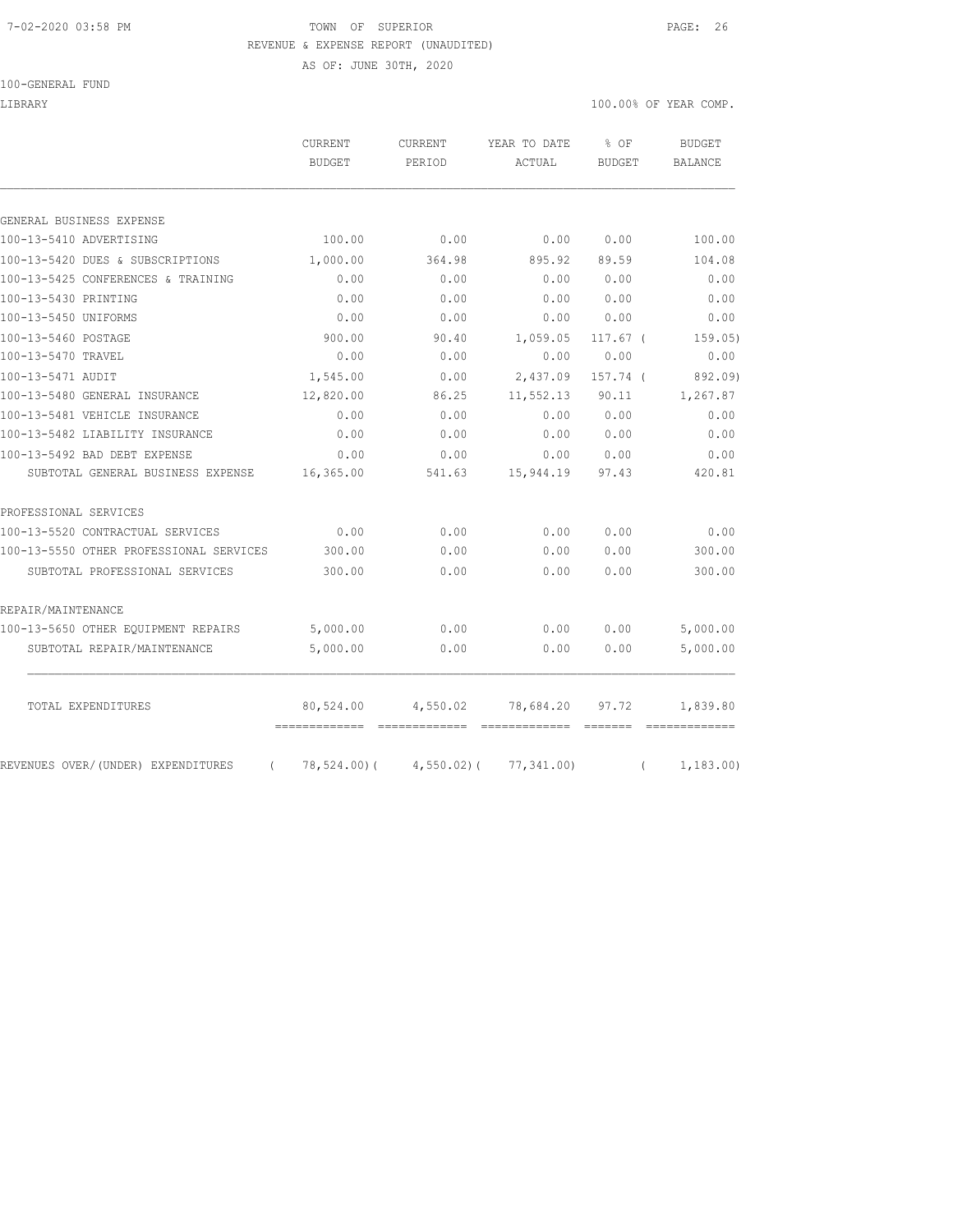# TOWN OF SUPERIOR **PAGE: 27** REVENUE & EXPENSE REPORT (UNAUDITED)

AS OF: JUNE 30TH, 2020

100-GENERAL FUND

BUILDING RENTALS **100.000 CENTALS** 100.000 OF YEAR COMP.

|                                         | CURRENT<br><b>BUDGET</b> | <b>CURRENT</b><br>PERIOD | YEAR TO DATE<br>ACTUAL | % OF<br>BUDGET | <b>BUDGET</b><br><b>BALANCE</b> |
|-----------------------------------------|--------------------------|--------------------------|------------------------|----------------|---------------------------------|
| REVENUES                                |                          |                          |                        |                |                                 |
| ENTERPRISE SERVICES                     |                          |                          |                        |                |                                 |
| 100-14-4330 RENTAL INCOME               | 20,000.00                | 450.00                   | 4,285.00               | 21.43          | 15,715.00                       |
| SUBTOTAL ENTERPRISE SERVICES            | 20,000.00                | 450.00                   | 4,285.00               | 21.43          | 15,715.00                       |
| TOTAL REVENUES                          | 20,000.00                | 450.00                   | 4,285.00               | 21.43          | 15,715.00                       |
| EXPENDITURES                            |                          |                          |                        |                |                                 |
| SUPPLIES                                |                          |                          |                        |                |                                 |
| 100-14-5210 OFFICE SUPPLIES             | 0.00                     | 0.00                     | 0.00                   | 0.00           | 0.00                            |
| 100-14-5220 MEDICAL SUPPLIES            | 0.00                     | 0.00                     | 0.00                   | 0.00           | 0.00                            |
| 100-14-5225 SAFETY SUPPLIES/EOUIPMENT   | 0.00                     | 0.00                     | 0.00                   | 0.00           | 0.00                            |
| 100-14-5230 SANITATION SUPPLIES         | 0.00                     | 0.00                     | 0.00                   | 0.00           | 0.00                            |
| 100-14-5299 OPERATING SUPPLIES          | 0.00                     | 0.00                     | 0.00                   | 0.00           | 0.00                            |
| SUBTOTAL SUPPLIES                       | 0.00                     | 0.00                     | 0.00                   | 0.00           | 0.00                            |
| UTILITIES                               |                          |                          |                        |                |                                 |
| 100-14-5310 ELECTRICITY                 | 8,000.00                 | 0.00                     | 4,261.47               | 53.27          | 3,738.53                        |
| 100-14-5320 GAS                         | 0.00                     | 0.00                     | 0.00                   | 0.00           | 0.00                            |
| 100-14-5330 REFUSE                      | 0.00                     | 0.00                     | 250.00                 | 0.00(          | 250.00)                         |
| 100-14-5340 SEWER                       | 0.00                     | 0.00                     | 0.00                   | 0.00           | 0.00                            |
| 100-14-5350 TELEPHONE                   | 0.00                     | 0.00                     | 0.00                   | 0.00           | 0.00                            |
| 100-14-5360 WATER<br>SUBTOTAL UTILITIES | 0.00<br>8,000.00         | 52.86<br>52.86           | 610.50<br>5, 121.97    | 0.00(<br>64.02 | 610.50)<br>2,878.03             |
|                                         |                          |                          |                        |                |                                 |
| GENERAL BUSINESS EXPENSE                |                          |                          |                        |                |                                 |
| 100-14-5410 ADVERTISING                 | 0.00                     | 0.00                     | 0.00                   | 0.00           | 0.00                            |
| 100-14-5420 DUES & SUBSCRIPTIONS        | 0.00                     | 0.00                     | 0.00                   | 0.00           | 0.00                            |
| 100-14-5430 PRINTING                    | 0.00                     | 0.00                     | 0.00                   | 0.00           | 0.00                            |
| 100-14-5460 POSTAGE                     | 0.00                     | 0.00                     | 0.00                   | 0.00           | 0.00                            |
| 100-14-5480 GENERAL INSURANCE           | 0.00                     | 0.00                     | 0.00                   | 0.00           | 0.00                            |
| 100-14-5481 VEHICLE INSURANCE           | 0.00                     | 0.00                     | 0.00                   | 0.00           | 0.00                            |
| 100-14-5482 LIABILITY INSURANCE         | 0.00                     | 0.00                     | 0.00                   | 0.00           | 0.00                            |
| 100-14-5492 BAD DEBT EXPENSE            | 0.00                     | 0.00                     | 0.00                   | 0.00           | 0.00                            |
| SUBTOTAL GENERAL BUSINESS EXPENSE       | 0.00                     | 0.00                     | 0.00                   | 0.00           | 0.00                            |
| PROFESSIONAL SERVICES                   |                          |                          |                        |                |                                 |
| 100-14-5550 OTHER PROFESSIONAL SERVICES | 0.00                     | 0.00                     | 0.00                   | 0.00           | 0.00                            |

SUBTOTAL PROFESSIONAL SERVICES 0.00 0.00 0.00 0.00 0.00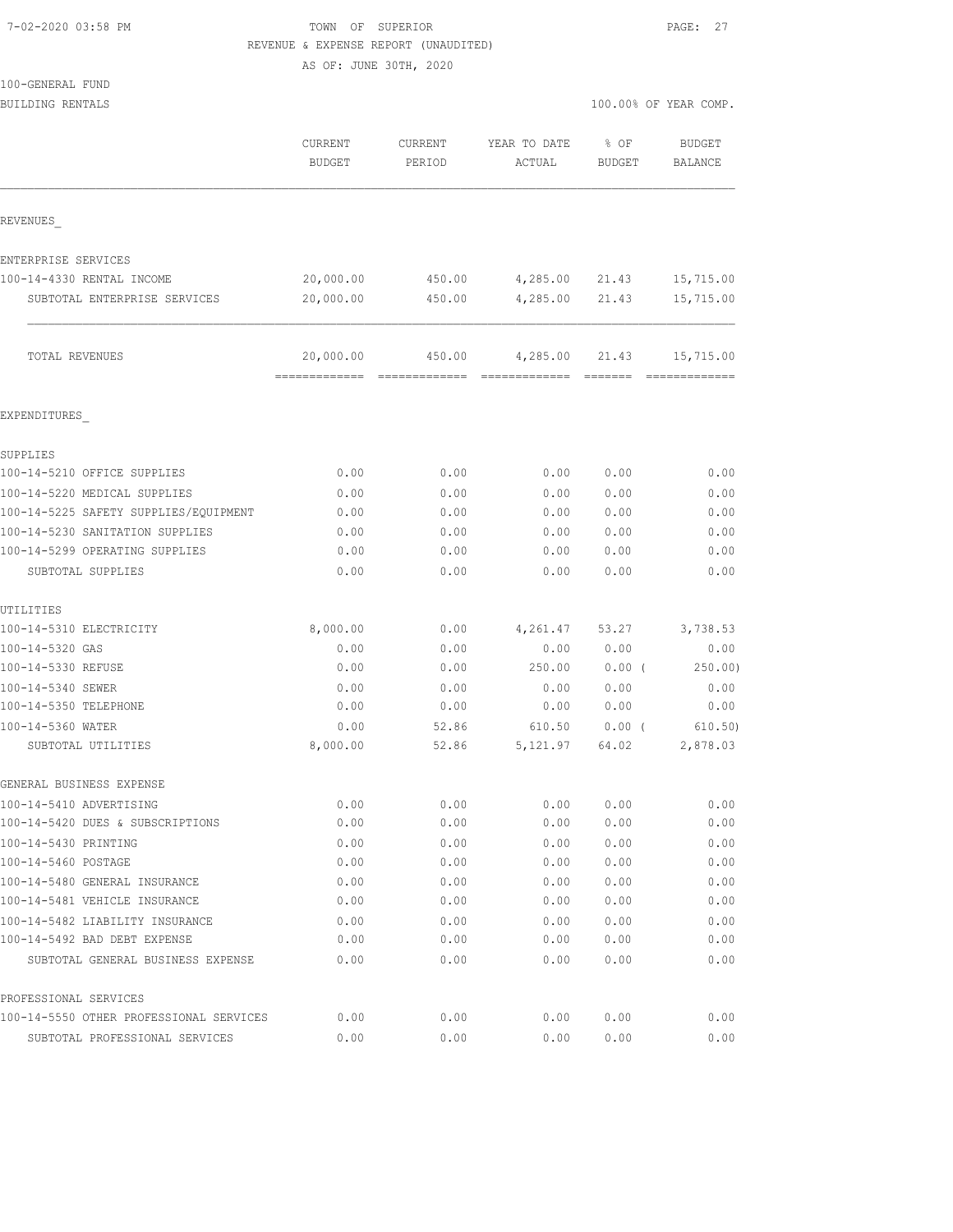| 7-02-2020 03:58 PM |  |
|--------------------|--|
|                    |  |

# TOWN OF SUPERIOR **PAGE:** 28 REVENUE & EXPENSE REPORT (UNAUDITED)

AS OF: JUNE 30TH, 2020

100-GENERAL FUND

BUILDING RENTALS 100.00% OF YEAR COMP.

|                                     | CURRENT<br><b>BUDGET</b> | <b>CURRENT</b><br>PERIOD | YEAR TO DATE<br>ACTUAL | % OF<br><b>BUDGET</b> | <b>BUDGET</b><br><b>BALANCE</b> |
|-------------------------------------|--------------------------|--------------------------|------------------------|-----------------------|---------------------------------|
| REPAIR/MAINTENANCE                  |                          |                          |                        |                       |                                 |
| 100-14-5650 OTHER EOUIPMENT REPAIRS | 0.00                     | 0.00                     | 0.00                   | 0.00                  | 0.00                            |
| SUBTOTAL REPAIR/MAINTENANCE         | 0.00                     | 0.00                     | 0.00                   | 0.00                  | 0.00                            |
| TOTAL EXPENDITURES                  | 8,000.00                 | 52.86                    | 5,121.97               | 64.02                 | 2,878.03                        |
| REVENUES OVER/(UNDER) EXPENDITURES  | 12,000.00                | $397.14$ (               | 836.97)                |                       | 12,836.97                       |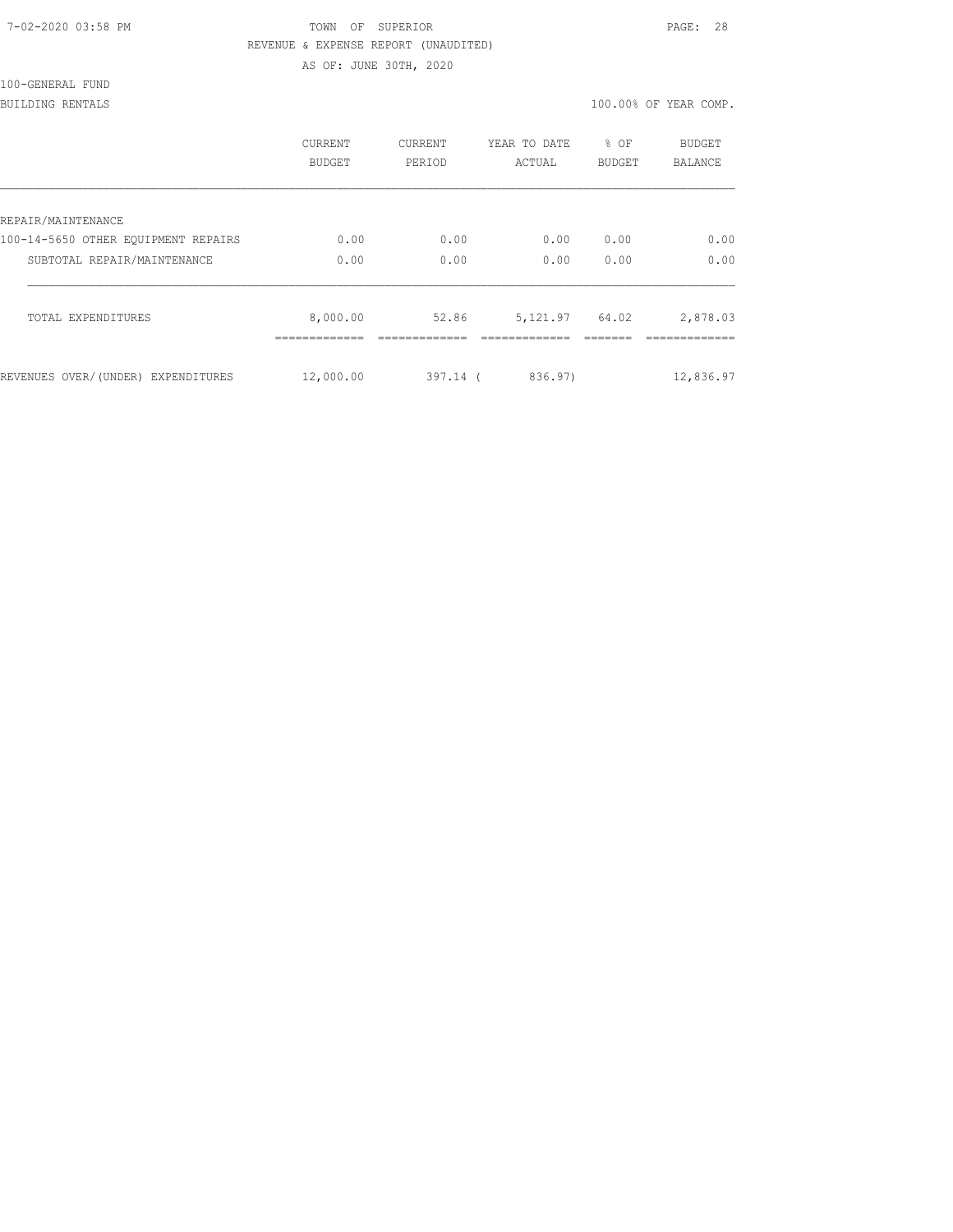# 7-02-2020 03:58 PM TOWN OF SUPERIOR PAGE: 29 REVENUE & EXPENSE REPORT (UNAUDITED) AS OF: JUNE 30TH, 2020

### 100-GENERAL FUND

SR CITIZENS-CONGREGATE SERVICES AND RESOLUTION OF SERVICES AND RESOLUTION OF SERVICES AND RESOLUTION OF SERVICES AND RESOLUTION OF SERVICES AND RESOLUTION OF SERVICES AND RESOLUTION OF SERVICES AND RESOLUTION OF SERVICES A

|                                       | CURRENT<br><b>BUDGET</b> | CURRENT<br>PERIOD | YEAR TO DATE | % OF          | <b>BUDGET</b>  |
|---------------------------------------|--------------------------|-------------------|--------------|---------------|----------------|
|                                       |                          |                   | ACTUAL       | <b>BUDGET</b> | <b>BALANCE</b> |
| REVENUES                              |                          |                   |              |               |                |
| BUSINESS SERVICES                     |                          |                   |              |               |                |
| 100-15-4215 SRC AAA DOLLARS           | 0.00                     | 0.00              | 0.00         | 0.00          | 0.00           |
| 100-15-4216 SRC ALTECS REVENUE        | 0.00                     | 0.00              | 0.00         | 0.00          | 0.00           |
| 100-15-4217 SRC PROGRAM REVENUE       | 0.00                     | 3,163.10          | 28,476.05    | $0.00$ (      | 28,476.05)     |
| 100-15-4219 UNITED WAY                | 0.00                     | 0.00              | 0.00         | 0.00          | 0.00           |
| 100-15-4220 FEMA                      | 0.00                     | 0.00              | 0.00         | 0.00          | 0.00           |
| SUBTOTAL BUSINESS SERVICES            | 0.00                     | 3,163.10          | 28,476.05    | $0.00$ (      | 28,476.05)     |
| GRANTS                                |                          |                   |              |               |                |
| 100-15-4600 SR CENTER REVENUE         | 0.00                     | 195.50            | 916.50       | $0.00$ (      | 916.50)        |
| SUBTOTAL GRANTS                       | 0.00                     | 195.50            | 916.50       | 0.00(         | 916.50)        |
| <b>TOTAL REVENUES</b>                 | 0.00                     | 3,358.60          | 29,392.55    | $0.00$ (      | 29, 392.55     |
| EXPENDITURES                          |                          |                   |              |               |                |
| PERSONEL                              |                          |                   |              |               |                |
| 100-15-5100 SALARIES                  | 18,405.00                | 1,263.38          | 16,697.40    | 90.72         | 1,707.60       |
| 100-15-5101 OVERTIME                  | 0.00                     | 0.00              | 0.00         | 0.00          | 0.00           |
| 100-15-5120 INMATE LABOR              | 1,000.00                 | 0.00              | 365.00       | 36.50         | 635.00         |
| 100-15-5151 FICA                      | 1,141.00                 | 78.33             | 1,035.26     | 90.73         | 105.74         |
| 100-15-5152 MEDICARE                  | 267.00                   | 18.31             | 242.08       | 90.67         | 24.92          |
| 100-15-5153 STATE UNEMPLOYMENT        | 76.00                    | 4.60              | 84.34        | $110.97$ (    | 8.34)          |
| 100-15-5154 WORKERS COMP INSURANCE    | 356.00                   | 0.00              | 419.34       | 117.79 (      | 63.34)         |
| 100-15-5161 ARIZONA STATE RETIREMENT  | 2,198.00                 | 112.71            | 1,490.23     | 67.80         | 707.77         |
| 100-15-5162 LIFE INSURANCE            | 0.00                     | 0.00              | 0.00         | 0.00          | 0.00           |
| 100-15-5163 HEALTH INSURANCE          | 0.00                     | 0.00              | 0.00         | 0.00          | 0.00           |
| 100-15-5164 DENTAL INSURANCE          | 0.00                     | 0.00              | 0.00         | 0.00          | 0.00           |
| SUBTOTAL PERSONEL                     | 23,443.00                | 1,477.33          | 20,333.65    | 86.74         | 3,109.35       |
| SUPPLIES                              |                          |                   |              |               |                |
| 100-15-5210 OFFICE SUPPLIES           | 500.00                   | 0.00              | 0.00         | 0.00          | 500.00         |
| 100-15-5220 MEDICAL SUPPLIES          | 0.00                     | 0.00              | 0.00         | 0.00          | 0.00           |
| 100-15-5225 SAFETY SUPPLIES/EQUIPMENT | 0.00                     | 0.00              | 0.00         | 0.00          | 0.00           |
| 100-15-5230 SANITATION SUPPLIES       | 0.00                     | 0.00              | 0.00         | 0.00          | 0.00           |
| 100-15-5240 CHEMICALS & SUPPLIES      | 0.00                     | 0.00              | 0.00         | 0.00          | 0.00           |
| 100-15-5250 KITCHEN SUPPLIES          | 1,000.00                 | 0.00              | 488.53       | 48.85         | 511.47         |
| 100-15-5260 FOOD SUPPLIES             | 1,000.00                 | 0.00              | 0.00         | 0.00          | 1,000.00       |
| 100-15-5299 OPERATING SUPPLIES        | 1,500.00                 | 9.37              | 4,198.64     | 279.91 (      | 2,698.64       |
| SUBTOTAL SUPPLIES                     | 4,000.00                 | 9.37              | 4,687.17     | $117.18$ (    | 687.17)        |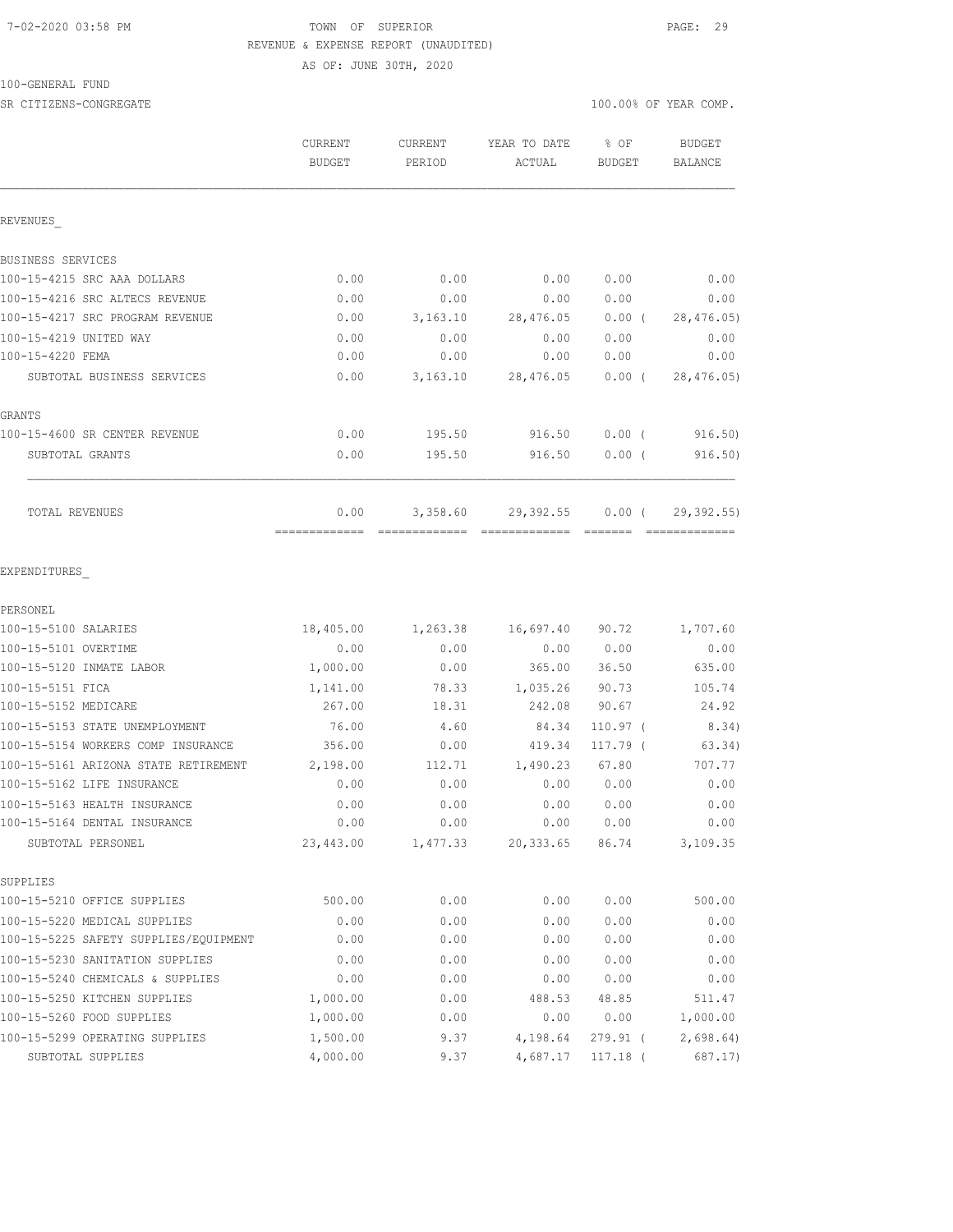#### 7-02-2020 03:58 PM TOWN OF SUPERIOR PAGE: 30 REVENUE & EXPENSE REPORT (UNAUDITED)

AS OF: JUNE 30TH, 2020

100-GENERAL FUND

SR CITIZENS-CONGREGATE SERVICES AND RESOLUTION OF SERVICES AND RESOLUTION OF SERVICES AND RESOLUTION OF SERVICES AND RESOLUTION OF SERVICES AND RESOLUTION OF SERVICES AND RESOLUTION OF SERVICES AND RESOLUTION OF SERVICES A

|                                                                           | CURRENT                | CURRENT              | YEAR TO DATE                                   | % OF                     |          | <b>BUDGET</b>           |
|---------------------------------------------------------------------------|------------------------|----------------------|------------------------------------------------|--------------------------|----------|-------------------------|
|                                                                           | <b>BUDGET</b>          | PERIOD               | ACTUAL                                         | <b>BUDGET</b>            |          | BALANCE                 |
|                                                                           |                        |                      |                                                |                          |          |                         |
| UTILITIES                                                                 |                        |                      |                                                |                          |          |                         |
| 100-15-5310 ELECTRICITY                                                   | 4,547.00               | 0.00                 | 4,740.58                                       | 104.26 (                 |          | 193.58)                 |
| 100-15-5320 GAS                                                           | 746.00                 | 48.69                | 590.10                                         | 79.10<br>0.00            |          | 155.90<br>0.00          |
| 100-15-5330 REFUSE                                                        | 0.00                   | 0.00                 | 0.00                                           |                          |          |                         |
| 100-15-5340 SEWER<br>100-15-5350 TELEPHONE                                | 0.00<br>250.00         | 0.00<br>0.00         | 0.00<br>212.65                                 | 0.00<br>85.06            |          | 0.00<br>37.35           |
| 100-15-5360 WATER                                                         | 250.00                 |                      | 198.34                                         |                          |          | 51.66                   |
| 100-15-5370 RENT                                                          | 0.00                   | 15.19<br>0.00        | 0.00                                           | 79.34<br>0.00            |          | 0.00                    |
| SUBTOTAL UTILITIES                                                        | 5,793.00               | 63.88                | 5,741.67                                       | 99.11                    |          | 51.33                   |
| GENERAL BUSINESS EXPENSE                                                  |                        |                      |                                                |                          |          |                         |
| 100-15-5410 ADVERTISING                                                   | 0.00                   | 0.00                 | 0.00                                           | 0.00                     |          | 0.00                    |
| 100-15-5420 DUES & SUBSCRIPTIONS                                          | 200.00                 | 0.00                 | 0.00                                           | 0.00                     |          | 200.00                  |
| 100-15-5425 CONFERENCES & TRAINING                                        | 0.00                   | 0.00                 | 0.00                                           | 0.00                     |          | 0.00                    |
| 100-15-5430 PRINTING                                                      | 0.00                   | 0.00                 | 0.00                                           | 0.00                     |          | 0.00                    |
| 100-15-5450 UNIFORMS                                                      | 0.00                   | 0.00                 | 0.00                                           | 0.00                     |          | 0.00                    |
| 100-15-5460 POSTAGE                                                       | 0.00                   | 13.56                | 158.87                                         | $0.00$ (                 |          | 158.87)                 |
| 100-15-5470 TRAVEL                                                        | 0.00                   | 0.00                 | 0.00                                           | 0.00                     |          | 0.00                    |
| 100-15-5471 AUDIT                                                         | 773.00                 | 0.00                 | 812.37                                         | $105.09$ (               |          | 39.37)                  |
| 100-15-5480 GENERAL INSURANCE                                             | 4,273.00               | 28.75                | 3,850.71                                       | 90.12                    |          | 422.29                  |
| 100-15-5481 VEHICLE INSURANCE                                             | 0.00                   | 0.00                 | 0.00                                           | 0.00                     |          | 0.00                    |
| 100-15-5482 LIABILITY INSURANCE                                           | 0.00                   | 0.00                 | 0.00                                           | 0.00                     |          | 0.00                    |
| SUBTOTAL GENERAL BUSINESS EXPENSE                                         | 5,246.00               | 42.31                | 4,821.95                                       | 91.92                    |          | 424.05                  |
| PROFESSIONAL SERVICES                                                     |                        |                      |                                                |                          |          |                         |
| 100-15-5520 CONTRACT EMPLOYEE                                             | 0.00                   | 0.00                 | 0.00                                           | 0.00                     |          | 0.00                    |
| 100-15-5550 OTHER PROFESSIONAL SERVICES<br>SUBTOTAL PROFESSIONAL SERVICES | 37,893.00<br>37,893.00 | 4,858.94<br>4,858.94 | 44,835.10<br>44,835.10                         | $118.32$ (<br>$118.32$ ( |          | 6, 942.10<br>6, 942.10) |
| REPAIR/MAINTENANCE                                                        |                        |                      |                                                |                          |          |                         |
| 100-15-5610 PARK & BLDG IMPROVEMENTS                                      | 4,000.00               | 0.00                 | 1,500.00                                       | 37.50                    |          | 2,500.00                |
| 100-15-5640 AUTO & TRUCK REPAIRS                                          | 0.00                   | 0.00                 | 106.98                                         | 0.00(                    |          | 106.98)                 |
| 100-15-5641 GAS & OIL                                                     | 0.00                   | 0.00                 | 0.00                                           | 0.00                     |          | 0.00                    |
| 100-15-5642 TIRES & TUBES                                                 | 0.00                   | 0.00                 | 0.00                                           | 0.00                     |          | 0.00                    |
| 100-15-5643 INMATE FUEL                                                   | 100.00                 | 0.00                 | 131.43                                         | 131.43 (                 |          | 31.43)                  |
| 100-15-5650 OTHER EQUIPMENT REPAIRS                                       | 300.00                 | 0.00                 | 0.00                                           | 0.00                     |          | 300.00                  |
| SUBTOTAL REPAIR/MAINTENANCE                                               | 4,400.00               | 0.00                 | 1,738.41                                       | 39.51                    |          | 2,661.59                |
| DEBT SERVICE                                                              |                        |                      |                                                |                          |          |                         |
| 100-15-5999 CAPITAL OUTLAY                                                | 0.00                   | 0.00                 | 0.00                                           | 0.00                     |          | 0.00                    |
| SUBTOTAL DEBT SERVICE                                                     | 0.00                   | 0.00                 | 0.00                                           | 0.00                     |          | 0.00                    |
| TOTAL EXPENDITURES                                                        | 80,775.00              |                      | $6,451.83$ $82,157.95$ $101.71$ ( $1,382.95$ ) |                          |          |                         |
| REVENUES OVER/(UNDER) EXPENDITURES<br>$\left($                            | 80,775.00)(            | $3,093.23$ ) (       | 52, 765.40                                     |                          | $\left($ | 28,009.60               |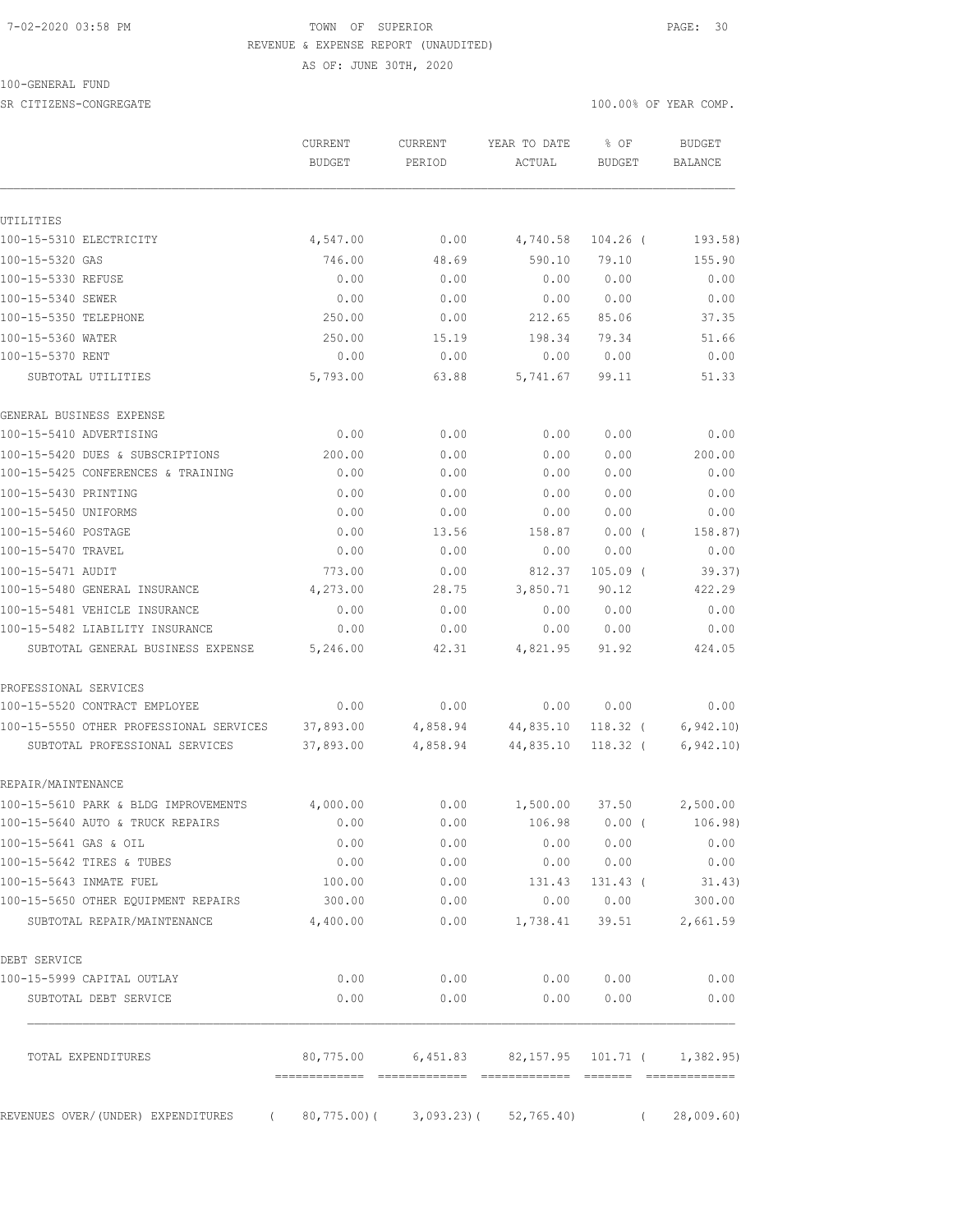#### 7-02-2020 03:58 PM TOWN OF SUPERIOR PAGE: 31 REVENUE & EXPENSE REPORT (UNAUDITED)

AS OF: JUNE 30TH, 2020

100-GENERAL FUND

SR CITIZENS-HOME DELIVERY 100.00% OF YEAR COMP.

|                                                                       | CURRENT<br><b>BUDGET</b> | CURRENT<br>PERIOD | YEAR TO DATE<br>ACTUAL       | % OF<br><b>BUDGET</b> | <b>BUDGET</b><br><b>BALANCE</b> |
|-----------------------------------------------------------------------|--------------------------|-------------------|------------------------------|-----------------------|---------------------------------|
| REVENUES                                                              |                          |                   |                              |                       |                                 |
| BUSINESS SERVICES                                                     |                          |                   |                              |                       |                                 |
| 100-16-4215 SRC AAA REVENUE                                           | 0.00                     | 0.00              | 0.00                         | 0.00                  | 0.00                            |
| 100-16-4216 SRC ALTECS REVENUE                                        | 0.00                     | 0.00              | 0.00                         | 0.00                  | 0.00                            |
| 100-16-4217 SRC PROGRAM REVENUE                                       | 0.00                     | 3,074.13          | 38,895.82                    | $0.00$ (              | 38,895.82)                      |
| 100-16-4219 UNITED WAY                                                | 0.00                     | 0.00              | 267.67                       | 0.00(                 | 267.67)                         |
| 100-16-4220 FEMA                                                      | 0.00                     | 0.00              | 0.00                         | 0.00                  | 0.00                            |
| SUBTOTAL BUSINESS SERVICES                                            | 0.00                     | 3,074.13          | 39,163.49                    | $0.00$ (              | 39, 163.49                      |
| <b>TOTAL REVENUES</b>                                                 | 0.00<br>=============    | 3,074.13          | 39,163.49                    | $0.00$ (              | 39, 163.49                      |
| EXPENDITURES                                                          |                          |                   |                              |                       |                                 |
| PERSONEL                                                              |                          |                   |                              |                       |                                 |
| 100-16-5100 SALARIES                                                  | 14,748.00                | 994.50            |                              | 13,621.19 92.36       | 1,126.81                        |
| 100-16-5101 OVERTIME                                                  | 0.00                     | 0.00              |                              | 0.00 0.00             | 0.00                            |
| 100-16-5120 INMATE LABOR                                              | 1,000.00                 | 0.00              |                              | 480.00 48.00          | 520.00                          |
| 100-16-5151 FICA                                                      | 914.00                   | 61.65             | 844.48                       | 92.39                 | 69.52                           |
| 100-16-5152 MEDICARE                                                  | 214.00                   | 14.42             | 197.51                       | 92.29                 | 16.49                           |
| 100-16-5153 STATE UNEMPLOYMENT                                        | 55.00                    | 4.18              | 60.07                        | $109.22$ (            | 5.07)                           |
| 100-16-5154 WORKERS COMP INSURANCE                                    | 247.00                   | 0.00              | 419.34                       | $169.77$ (            | 172.34)                         |
| 100-16-5161 ARIZONA STATE RETIREMENT                                  | 1,761.00                 | 120.43            | 1,649.49                     | 93.67                 | 111.51                          |
| 100-16-5162 LIFE INSURANCE                                            | 0.00                     | 0.00              | 0.00                         | 0.00                  | 0.00                            |
| 100-16-5163 HEALTH INSURANCE                                          | 0.00                     | 0.00              | 0.00                         | 0.00                  | 0.00                            |
| 100-16-5164 DENTAL INSURANCE                                          | 0.00                     | 0.00              | 0.00                         | 0.00                  | 0.00                            |
| SUBTOTAL PERSONEL                                                     | 18,939.00                | 1,195.18          | 17,272.08                    | 91.20                 | 1,666.92                        |
| SUPPLIES                                                              |                          |                   |                              |                       |                                 |
| 100-16-5210 OFFICE SUPPLIES                                           | 0.00                     | 0.00              |                              | 0.00 0.00             | 0.00                            |
| 100-16-5220 MEDICAL SUPPLIES<br>100-16-5225 SAFETY SUPPLIES/EQUIPMENT | 0.00                     | 0.00              | 0.00                         | 0.00                  | 0.00                            |
|                                                                       | 0.00                     | 0.00              | 0.00                         | 0.00                  | 0.00                            |
| 100-16-5230 SANITATION SUPPLIES<br>100-16-5240 CHEMICALS & SUPPLIES   | 0.00<br>0.00             | 0.00<br>0.00      | 0.00<br>0.00                 | 0.00<br>0.00          | 0.00<br>0.00                    |
| 100-16-5250 KITCHEN SUPPLIES                                          | 0.00                     | 0.00              | 0.00                         | 0.00                  | 0.00                            |
| 100-16-5260 FOOD SUPPLIES                                             | 0.00                     | 0.00              | 0.00                         | 0.00                  | 0.00                            |
| 100-16-5299 OPERATING SUPPLIES                                        | 0.00                     | 0.00              | 0.00                         | 0.00                  | 0.00                            |
| SUBTOTAL SUPPLIES                                                     | 0.00                     | 0.00              | 0.00                         | 0.00                  | 0.00                            |
| UTILITIES                                                             |                          |                   |                              |                       |                                 |
| 100-16-5310 ELECTRICITY                                               | 4,547.00                 |                   | $0.00$ $4,740.55$ $104.26$ ( |                       | 193.55)                         |
| 100-16-5320 GAS                                                       | 802.00                   | 48.69             | 590.15                       | 73.58                 | 211.85                          |
| 100-16-5330 REFUSE                                                    | 0.00                     | 0.00              | 0.00                         | 0.00                  | 0.00                            |
| 100-16-5340 SEWER                                                     | 0.00                     | 0.00              | 0.00                         | 0.00                  | 0.00                            |
| 100-16-5350 TELEPHONE                                                 | 250.00                   | 0.00              | 212.54                       | 85.02                 | 37.46                           |
| 100-16-5360 WATER                                                     | 200.00                   | 15.19             | 198.28                       | 99.14                 | 1.72                            |
| 100-16-5370 RENT                                                      | 0.00                     | 0.00              | 0.00                         | 0.00                  | 0.00                            |
| SUBTOTAL UTILITIES                                                    | 5,799.00                 | 63.88             | 5,741.52                     | 99.01                 | 57.48                           |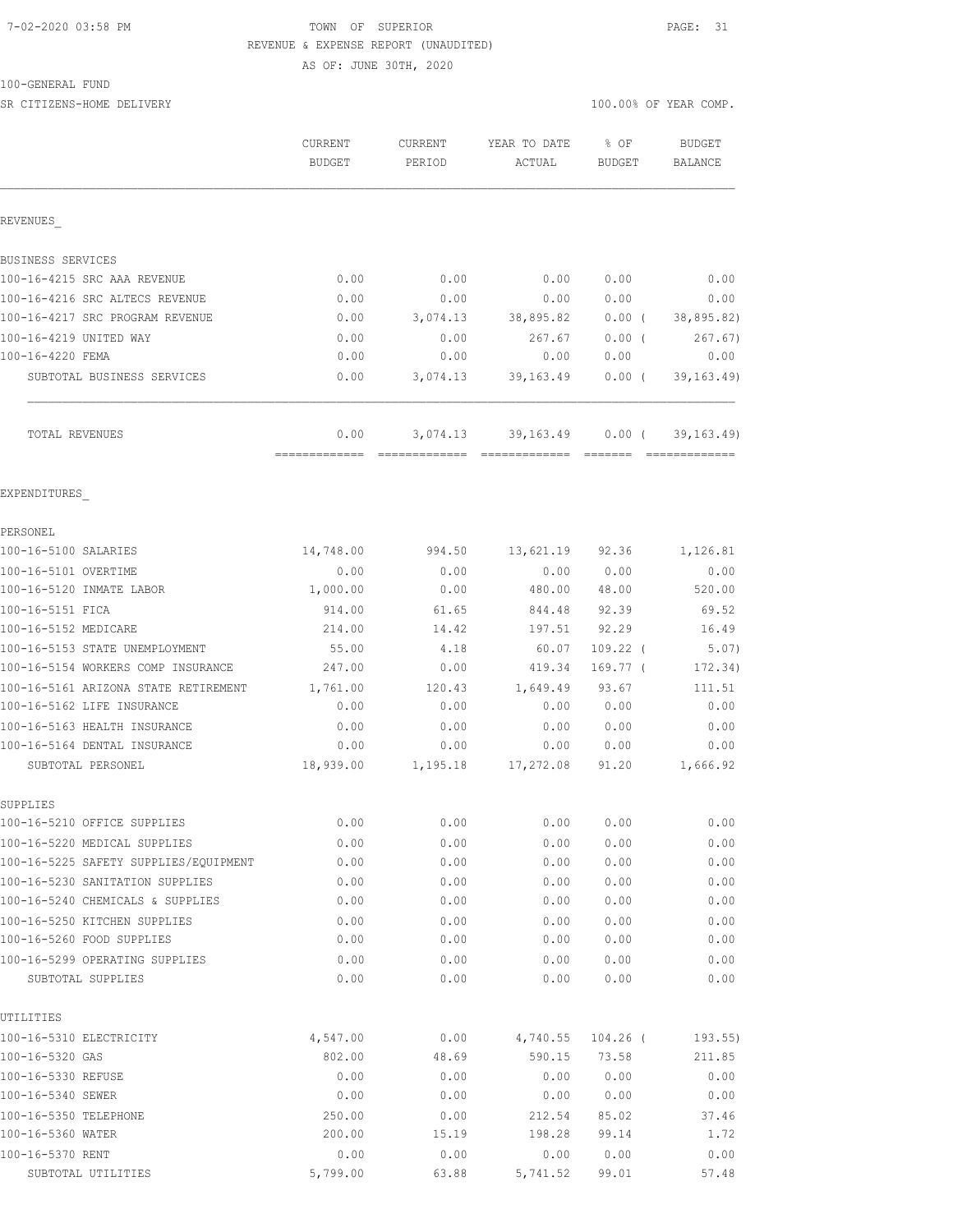#### 7-02-2020 03:58 PM TOWN OF SUPERIOR PAGE: 32 REVENUE & EXPENSE REPORT (UNAUDITED)

AS OF: JUNE 30TH, 2020

100-GENERAL FUND

SR CITIZENS-HOME DELIVERY 100.00% OF YEAR COMP.

|                                                | <b>CURRENT</b><br><b>BUDGET</b> | <b>CURRENT</b><br>PERIOD | YEAR TO DATE<br>ACTUAL | % OF<br><b>BUDGET</b> |          | <b>BUDGET</b><br><b>BALANCE</b> |
|------------------------------------------------|---------------------------------|--------------------------|------------------------|-----------------------|----------|---------------------------------|
|                                                |                                 |                          |                        |                       |          |                                 |
| GENERAL BUSINESS EXPENSE                       |                                 |                          |                        |                       |          |                                 |
| 100-16-5410 ADVERTISING                        | 0.00                            | 0.00                     | 0.00                   | 0.00                  |          | 0.00                            |
| 100-16-5420 DUES & SUBSCRIPTIONS               | 0.00                            | 0.00                     | 0.00                   | 0.00                  |          | 0.00                            |
| 100-16-5425 CONFERENCES & TRAINING             | 0.00                            | 0.00                     | 0.00                   | 0.00                  |          | 0.00                            |
| 100-16-5430 PRINTING                           | 0.00                            | 0.00                     | 0.00                   | 0.00                  |          | 0.00                            |
| 100-16-5450 UNIFORMS                           | 0.00                            | 0.00                     | 0.00                   | 0.00                  |          | 0.00                            |
| 100-16-5460 POSTAGE                            | 150.00                          | 13.56                    | 158.84                 | $105.89$ (            |          | 8.84)                           |
| 100-16-5470 TRAVEL                             | 0.00                            | 0.00                     | 0.00                   | 0.00                  |          | 0.00                            |
| 100-16-5471 AUDIT                              | 773.00                          | 0.00                     | 812.37                 | $105.09$ (            |          | 39.37)                          |
| 100-16-5480 GENERAL INSURANCE                  | 4,273.00                        | 28.75                    | 3,850.71               | 90.12                 |          | 422.29                          |
| 100-16-5481 VEHICLE INSURANCE                  | 0.00                            | 0.00                     | 0.00                   | 0.00                  |          | 0.00                            |
| 100-16-5482 LIABILITY INSURANCE                | 0.00                            | 0.00                     | 0.00                   | 0.00                  |          | 0.00                            |
| SUBTOTAL GENERAL BUSINESS EXPENSE              | 5,196.00                        | 42.31                    | 4,821.92               | 92.80                 |          | 374.08                          |
| PROFESSIONAL SERVICES                          |                                 |                          |                        |                       |          |                                 |
| 100-16-5550 OTHER PROFESSIONAL SERVICES        | 34,179.00                       | 3,872.40                 | 34,989.90 102.37 (     |                       |          | 810.90)                         |
| SUBTOTAL PROFESSIONAL SERVICES                 | 34,179.00                       | 3,872.40                 | 34,989.90              | $102.37$ (            |          | 810.90)                         |
| REPAIR/MAINTENANCE                             |                                 |                          |                        |                       |          |                                 |
| 100-16-5610 PARK & BLDG IMPROVEMENTS           | 0.00                            | 0.00                     | 0.00                   | 0.00                  |          | 0.00                            |
| 100-16-5640 AUTO & TRUCK REPAIRS               | 0.00                            | 0.00                     | 106.96                 | $0.00$ (              |          | 106.96)                         |
| 100-16-5641 GAS & OIL                          | 500.00                          | 0.00                     | 269.59                 | 53.92                 |          | 230.41                          |
| 100-16-5642 TIRES & TUBES                      | 0.00                            | 0.00                     | 0.00                   | 0.00                  |          | 0.00                            |
| 100-16-5643 INMATE FUEL                        | 100.00                          | 0.00                     | 197.13                 | 197.13 (              |          | 97.13)                          |
| 100-16-5650 OTHER EQUIPMENT REPAIRS            | 0.00                            | 0.00                     | 0.00                   | 0.00                  |          | 0.00                            |
| SUBTOTAL REPAIR/MAINTENANCE                    | 600.00                          | 0.00                     | 573.68                 | 95.61                 |          | 26.32                           |
| DEBT SERVICE                                   |                                 |                          |                        |                       |          |                                 |
| 100-16-5999 CAPITAL OUTLAY                     | 0.00                            | 0.00                     | 0.00                   | 0.00                  |          | 0.00                            |
| SUBTOTAL DEBT SERVICE                          | 0.00                            | 0.00                     | 0.00                   | 0.00                  |          | 0.00                            |
| TOTAL EXPENDITURES                             | 64,713.00                       | 5, 173. 77               | 63,399.10              | 97.97                 |          | 1,313.90                        |
| REVENUES OVER/(UNDER) EXPENDITURES<br>$\left($ | $64, 713.00$ (                  | $2,099.64$ ) (           | 24, 235.61)            |                       | $\left($ | 40, 477.39)                     |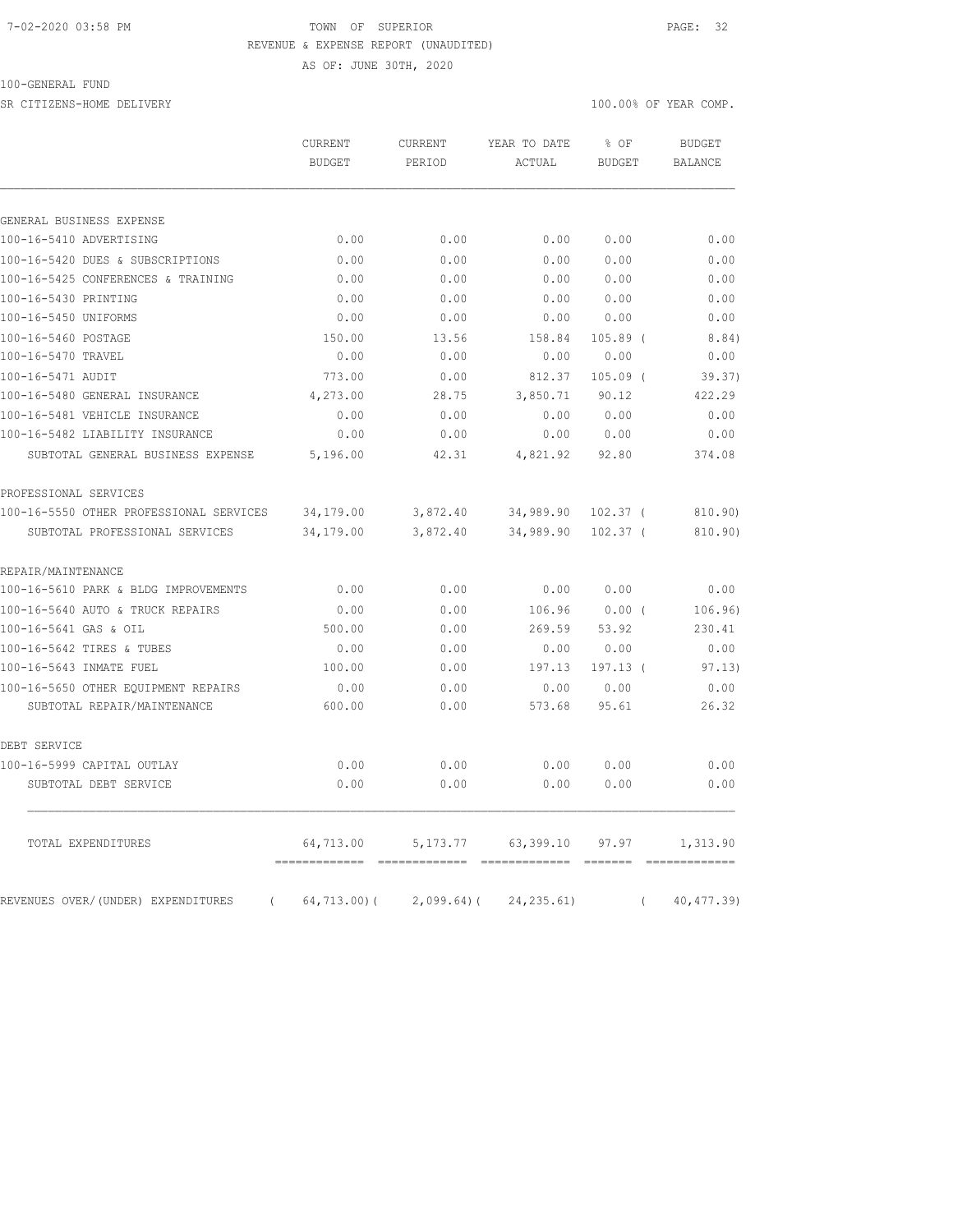#### 7-02-2020 03:58 PM TOWN OF SUPERIOR PAGE: 33 REVENUE & EXPENSE REPORT (UNAUDITED)

AS OF: JUNE 30TH, 2020

100-GENERAL FUND

SR CITIZENS-TRANSPORTATIO 100.00% OF YEAR COMP.

|                                         | CURRENT<br><b>BUDGET</b> | CURRENT<br>PERIOD | YEAR TO DATE<br>ACTUAL | % OF<br><b>BUDGET</b> | <b>BUDGET</b><br>BALANCE |
|-----------------------------------------|--------------------------|-------------------|------------------------|-----------------------|--------------------------|
| REVENUES                                |                          |                   |                        |                       |                          |
| BUSINESS SERVICES                       |                          |                   |                        |                       |                          |
| 100-17-4215 SRC AAA REVENUE             | 0.00                     | 0.00              | 0.00                   | 0.00                  | 0.00                     |
| 100-17-4216 SRC ALTECS REVENUE          | 0.00                     | 0.00              | 0.00                   | 0.00                  | 0.00                     |
| 100-17-4217 SRC PROGRAM REVENUE         | 0.00                     | 302.00            | 3,645.28               | 0.00(                 | 3,645.28                 |
| 100-17-4219 UNITED WAY                  | 0.00                     | 0.00              | 0.00                   | 0.00                  | 0.00                     |
| 100-17-4220 FEMA                        | 0.00                     | 0.00              | 0.00                   | 0.00                  | 0.00                     |
| SUBTOTAL BUSINESS SERVICES              | 0.00                     | 302.00            | 3,645.28               | $0.00$ (              | 3,645.28                 |
| TOTAL REVENUES                          | 0.00                     | 302.00            |                        | $3,645.28$ 0.00 (     | 3,645.28                 |
| EXPENDITURES                            |                          |                   |                        |                       |                          |
| PERSONEL                                |                          |                   |                        |                       |                          |
| 100-17-5100 SALARIES                    | 5,238.00                 | 381.91            |                        | 5,251.84 100.26 (     | 13.84)                   |
| 100-17-5101 OVERTIME                    | 0.00                     | 0.00              |                        | 0.00 0.00             | 0.00                     |
| 100-17-5120 INMATE LABOR                | 0.00                     | 0.00              |                        | 0.00 0.00             | 0.00                     |
| 100-17-5151 FICA                        | 325.00                   | 23.67             | 325.62                 | $100.19$ (            | 0.62)                    |
| 100-17-5152 MEDICARE                    | 76.00                    | 5.54              |                        | 76.15 100.20 (        | 0.15)                    |
| 100-17-5153 STATE UNEMPLOYMENT          | 52.00                    | 2.40              | 24.26                  | 46.65                 | 27.74                    |
| 100-17-5154 WORKERS COMP INSURANCE      | 36.00                    | 0.00              |                        | 419.32 1,164.78 (     | 383.32)                  |
| 100-17-5161 ARIZONA STATE RETIREMENT    | 618.00                   | 46.25             |                        | 636.04 102.92 (       | 18.04)                   |
| 100-17-5162 LIFE INSURANCE              | 0.00                     | 0.00              | 0.00                   | 0.00                  | 0.00                     |
| 100-17-5163 HEALTH INSURANCE            | 0.00                     | 0.00              | 0.00                   | 0.00                  | 0.00                     |
| 100-17-5164 DENTAL INSURANCE            | 0.00                     | 0.00              |                        | 0.00 0.00             | 0.00                     |
| SUBTOTAL PERSONEL                       | 6,345.00                 | 459.77            | 6,733.23               | $106.12$ (            | 388.23)                  |
| SUPPLIES<br>100-17-5210 OFFICE SUPPLIES | 0.00                     | 0.00              |                        | 0.00 0.00             | 0.00                     |
| 100-17-5220 MEDICAL SUPPLIES            | 0.00                     | 0.00              | 0.00                   | 0.00                  | 0.00                     |
| 100-17-5225 SAFETY SUPPLIES/EQUIPMENT   | 0.00                     | 0.00              | 0.00                   | 0.00                  | 0.00                     |
| 100-17-5230 SANITATION SUPPLIES         | 0.00                     | 0.00              | 0.00                   | 0.00                  | 0.00                     |
| 100-17-5250 KITCHEN SUPPLIES            | 0.00                     | 0.00              | 0.00                   | 0.00                  | 0.00                     |
| 100-17-5260 FOOD SUPPLIES               | 0.00                     | 0.00              | 0.00                   | 0.00                  | 0.00                     |
| 100-17-5299 OPERATING SUPPLIES          | 0.00                     | 0.00              | 0.00                   | 0.00                  | 0.00                     |
| SUBTOTAL SUPPLIES                       | 0.00                     | 0.00              | 0.00                   | 0.00                  | 0.00                     |
| UTILITIES                               |                          |                   |                        |                       |                          |
| 100-17-5310 ELECTRICITY                 | 0.00                     | 0.00              | 0.00                   | 0.00                  | 0.00                     |
| 100-17-5320 GAS                         | 0.00                     | 0.00              | 0.00                   | 0.00                  | 0.00                     |
| 100-17-5330 REFUSE                      | 0.00                     | 0.00              | 0.00                   | 0.00                  | 0.00                     |
| 100-17-5340 SEWER                       | 0.00                     | 0.00              | 0.00                   | 0.00                  | 0.00                     |
| 100-17-5350 TELEPHONE                   | 490.00                   | 0.00              | 455.58                 | 92.98                 | 34.42                    |
| 100-17-5360 WATER                       | 0.00                     | 0.00              | 0.00                   | 0.00                  | 0.00                     |
| 100-17-5370 RENT                        | 0.00                     | 0.00              | 0.00                   | 0.00                  | 0.00                     |
| SUBTOTAL UTILITIES                      | 490.00                   | 0.00              | 455.58                 | 92.98                 | 34.42                    |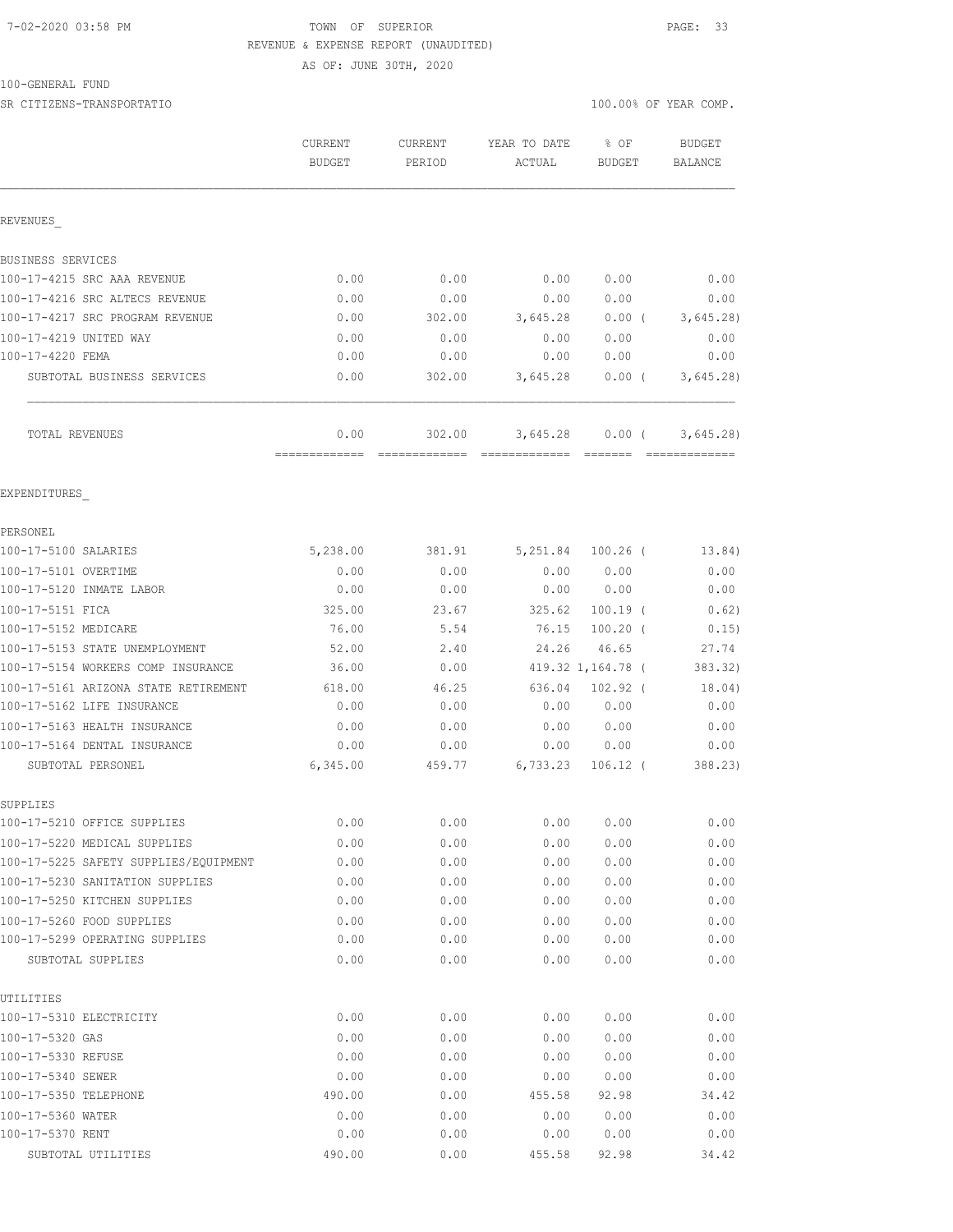#### 7-02-2020 03:58 PM TOWN OF SUPERIOR PAGE: 34 REVENUE & EXPENSE REPORT (UNAUDITED)

AS OF: JUNE 30TH, 2020

## 100-GENERAL FUND

SR CITIZENS-TRANSPORTATIO 100.00% OF YEAR COMP.

|                                                | <b>CURRENT</b><br><b>BUDGET</b> | CURRENT<br>PERIOD | YEAR TO DATE | % OF<br><b>BUDGET</b> | <b>BUDGET</b>  |
|------------------------------------------------|---------------------------------|-------------------|--------------|-----------------------|----------------|
|                                                |                                 |                   | ACTUAL       |                       | <b>BALANCE</b> |
|                                                |                                 |                   |              |                       |                |
| GENERAL BUSINESS EXPENSE                       |                                 |                   |              |                       |                |
| 100-17-5410 ADVERTISING                        | 0.00                            | 0.00              | 0.00         | 0.00                  | 0.00           |
| 100-17-5420 DUES & SUBSCRIPTIONS               | 0.00                            | 0.00              | 0.00         | 0.00                  | 0.00           |
| 100-17-5425 CONFERENCES & TRAINING             | 0.00                            | 0.00              | 0.00         | 0.00                  | 0.00           |
| 100-17-5430 PRINTING                           | 0.00                            | 0.00              | 0.00         | 0.00                  | 0.00           |
| 100-17-5450 UNIFORMS                           | 0.00                            | 0.00              | 0.00         | 0.00                  | 0.00           |
| 100-17-5460 POSTAGE                            | 0.00                            | 0.00              | 0.00         | 0.00                  | 0.00           |
| 100-17-5470 TRAVEL                             | 0.00                            | 0.00              | 0.00         | 0.00                  | 0.00           |
| 100-17-5471 AUDIT                              | 773.00                          | 0.00              | 812.34       | $105.09$ (            | 39.34)         |
| 100-17-5480 GENERAL INSURANCE                  | 4,273.00                        | 28.75             | 3,850.71     | 90.12                 | 422.29         |
| 100-17-5481 VEHICLE INSURANCE                  | 0.00                            | 0.00              | 0.00         | 0.00                  | 0.00           |
| 100-17-5482 LIABILITY INSURANCE                | 0.00                            | 0.00              | 0.00         | 0.00                  | 0.00           |
| SUBTOTAL GENERAL BUSINESS EXPENSE              | 5,046.00                        | 28.75             | 4,663.05     | 92.41                 | 382.95         |
| PROFESSIONAL SERVICES                          |                                 |                   |              |                       |                |
| 100-17-5550 OTHER PROFESSIONAL SERVICES        | 1,000.00                        | 0.00              | 0.00         | 0.00                  | 1,000.00       |
| SUBTOTAL PROFESSIONAL SERVICES                 | 1,000.00                        | 0.00              | 0.00         | 0.00                  | 1,000.00       |
| REPAIR/MAINTENANCE                             |                                 |                   |              |                       |                |
| 100-17-5610 PARK & BLDG IMPROVEMENTS           | 0.00                            | 0.00              | 0.00         | 0.00                  | 0.00           |
| 100-17-5640 AUTO & TRUCK REPAIRS               | 2,000.00                        | 0.00              | 410.07       | 20.50                 | 1,589.93       |
| 100-17-5641 GAS & OIL                          | 500.00                          | 0.00              | 404.41       | 80.88                 | 95.59          |
| 100-17-5642 TIRES & TUBES                      | 0.00                            | 0.00              | 0.00         | 0.00                  | 0.00           |
| 100-17-5643 INMATE FUEL                        | 0.00                            | 0.00              | 0.00         | 0.00                  | 0.00           |
| 100-17-5650 OTHER EQUIPMENT REPAIRS            | 0.00                            | 0.00              | 0.00         | 0.00                  | 0.00           |
| SUBTOTAL REPAIR/MAINTENANCE                    | 2,500.00                        | 0.00              | 814.48       | 32.58                 | 1,685.52       |
| TOTAL EXPENDITURES                             | 15,381.00                       | 488.52            | 12,666.34    | 82.35                 | 2,714.66       |
| REVENUES OVER/(UNDER) EXPENDITURES<br>$\left($ | 15,381.00(                      | $186.52$ ) (      | 9,021.06)    | $\left($              | 6, 359.94)     |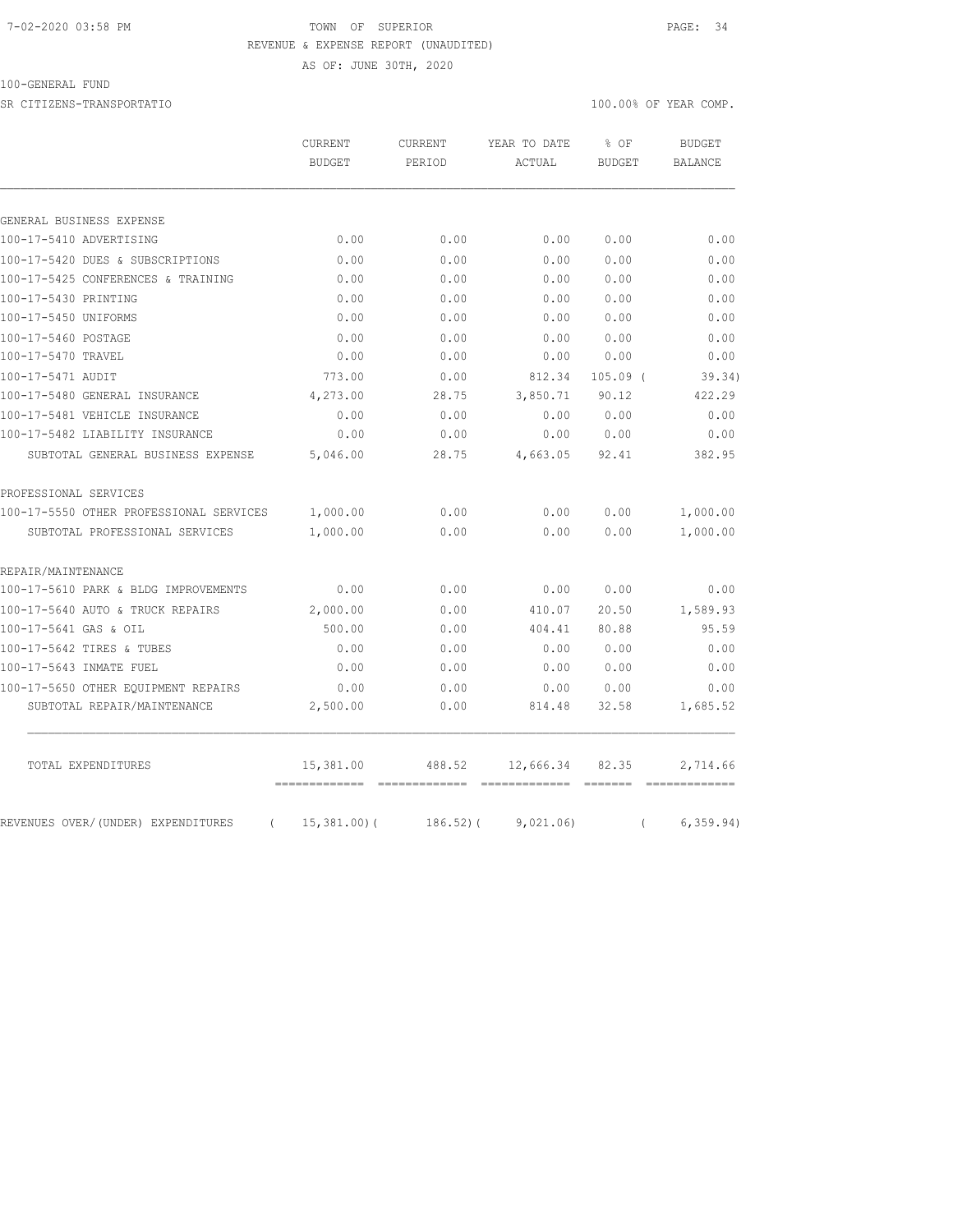## 7-02-2020 03:58 PM TOWN OF SUPERIOR PAGE: 35 REVENUE & EXPENSE REPORT (UNAUDITED)

AS OF: JUNE 30TH, 2020

|                          |                   |                        |                         | 100.00% OF YEAR COMP.                                                                                                                                                                 |
|--------------------------|-------------------|------------------------|-------------------------|---------------------------------------------------------------------------------------------------------------------------------------------------------------------------------------|
| CURRENT<br><b>BUDGET</b> | CURRENT<br>PERIOD | YEAR TO DATE<br>ACTUAL | $8$ OF<br><b>BUDGET</b> | <b>BUDGET</b><br><b>BALANCE</b>                                                                                                                                                       |
|                          |                   |                        |                         |                                                                                                                                                                                       |
|                          |                   |                        |                         |                                                                                                                                                                                       |
| 0.00                     | 0.00              |                        |                         | 16,801.96                                                                                                                                                                             |
| 0.00                     | 0.00              | 16,801.96              |                         | 16, 801.96)                                                                                                                                                                           |
| 0.00<br>=========        | 0.00              | 16,801.96              |                         | 16,801.96)                                                                                                                                                                            |
|                          |                   |                        |                         |                                                                                                                                                                                       |
|                          |                   |                        |                         |                                                                                                                                                                                       |
| 21,584.00                | 1,634.58          | 20,943.58              | 97.03                   | 640.42                                                                                                                                                                                |
| 0.00                     | 0.00              | 552.47                 | $0.00$ (                | 552.47)                                                                                                                                                                               |
| 1,338.00                 | 0.00              | 0.00                   | 0.00                    | 1,338.00                                                                                                                                                                              |
| 313.00                   | 23.70             | 311.68                 | 99.58                   | 1.32                                                                                                                                                                                  |
| 30.00                    | 0.00              | 33.32                  | $111.07$ (              | 3.32)                                                                                                                                                                                 |
| 500.00                   | 0.00              | 0.00                   | 0.00                    | 500.00                                                                                                                                                                                |
| 0.00                     | 0.00              | 0.00                   | 0.00                    | 0.00                                                                                                                                                                                  |
| 4,477.00                 | 0.00              | 0.00                   | 0.00                    | 4,477.00                                                                                                                                                                              |
| 40.00                    | 0.00              | 0.00                   | 0.00                    | 40.00                                                                                                                                                                                 |
| 0.00                     | 0.00              | 0.00                   | 0.00                    | 0.00                                                                                                                                                                                  |
| 185.00                   | 0.00              | 0.00                   | 0.00                    | 185.00                                                                                                                                                                                |
| 28,467.00                | 1,658.28          | 21,841.05              | 76.72                   | 6,625.95                                                                                                                                                                              |
|                          |                   |                        |                         |                                                                                                                                                                                       |
| 20,000.00                | 0.00              | 2,514.33               | 12.57                   | 17,485.67                                                                                                                                                                             |
| 20,000.00                | 0.00              | 2,514.33               | 12.57                   | 17,485.67                                                                                                                                                                             |
|                          |                   |                        |                         |                                                                                                                                                                                       |
| 0.00                     |                   |                        |                         | 0.00                                                                                                                                                                                  |
|                          |                   |                        |                         | 0.00                                                                                                                                                                                  |
|                          |                   |                        |                         |                                                                                                                                                                                       |
|                          |                   |                        |                         | 40, 913.58                                                                                                                                                                            |
|                          |                   | 0.00                   | 0.00<br>0.00            | 16,801.96<br>$0.00$ (<br>$0.00$ (<br>$0.00$ (<br>0.00 0.00<br>0.00 0.00<br>48,467.00   1,658.28   24,355.38   50.25   24,111.62<br>(48, 467.00) (1, 658.28) (7, 553.42)<br>$\sqrt{2}$ |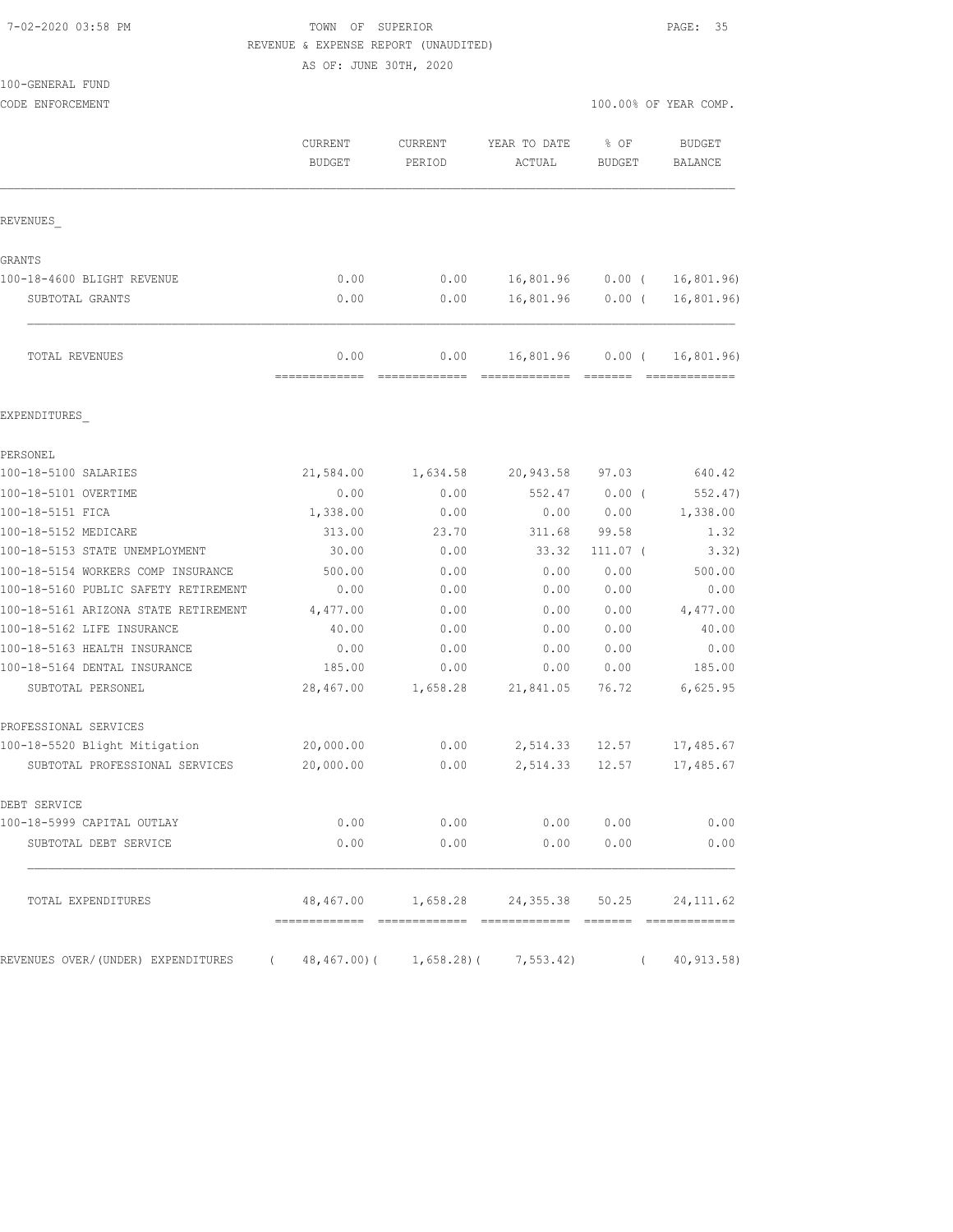# 7-02-2020 03:58 PM TOWN OF SUPERIOR PAGE: 36 REVENUE & EXPENSE REPORT (UNAUDITED)

AS OF: JUNE 30TH, 2020

| 100-GENERAL FUND |  |
|------------------|--|
|                  |  |

EDC 100.00% OF YEAR COMP.

|                                        | <b>CURRENT</b><br>BUDGET                 | CURRENT<br>PERIOD | YEAR TO DATE<br><b>ACTUAL</b> | % OF<br><b>BUDGET</b> | <b>BUDGET</b><br><b>BALANCE</b>                                                                                                                                                                                                                                                                                                                                                                                                                                                                    |
|----------------------------------------|------------------------------------------|-------------------|-------------------------------|-----------------------|----------------------------------------------------------------------------------------------------------------------------------------------------------------------------------------------------------------------------------------------------------------------------------------------------------------------------------------------------------------------------------------------------------------------------------------------------------------------------------------------------|
|                                        |                                          |                   |                               |                       |                                                                                                                                                                                                                                                                                                                                                                                                                                                                                                    |
| EXPENDITURES                           |                                          |                   |                               |                       |                                                                                                                                                                                                                                                                                                                                                                                                                                                                                                    |
| SUPPLIES                               |                                          |                   |                               |                       |                                                                                                                                                                                                                                                                                                                                                                                                                                                                                                    |
| 100-19-5210 OFFICE SUPPLIES            | 0.00                                     | 0.00              | 49.28                         | 0.00(                 | 49.28)                                                                                                                                                                                                                                                                                                                                                                                                                                                                                             |
| 100-19-5299 OPERATING SUPPLIES         | 0.00                                     | 0.00              | 86.34                         | $0.00$ (              | 86.34)                                                                                                                                                                                                                                                                                                                                                                                                                                                                                             |
| SUBTOTAL SUPPLIES                      | 0.00                                     | 0.00              | 135.62                        | 0.00(                 | 135.62)                                                                                                                                                                                                                                                                                                                                                                                                                                                                                            |
| GENERAL BUSINESS EXPENSE               |                                          |                   |                               |                       |                                                                                                                                                                                                                                                                                                                                                                                                                                                                                                    |
| 100-19-5410 Advertising                | 10,000.00                                | 0.00              | 8,820.00 88.20                |                       | 1,180.00                                                                                                                                                                                                                                                                                                                                                                                                                                                                                           |
| 100-19-5415 Promotional Materials      | 5,000.00                                 | 0.00              | 2,644.79 52.90                |                       | 2,355.21                                                                                                                                                                                                                                                                                                                                                                                                                                                                                           |
| 100-19-5420 DUES & SUBSCRIPTIONS       | 0.00                                     | 455.00            |                               | 728.00 0.00 (         | 728.00)                                                                                                                                                                                                                                                                                                                                                                                                                                                                                            |
| 100-19-5425 CONFERENCES & TRAINING     | 4,000.00                                 | 749.00            | 5, 573.47                     | 139.34 (              | 1, 573.47                                                                                                                                                                                                                                                                                                                                                                                                                                                                                          |
| 100-19-5470 TRAVEL                     | 6,000.00                                 | 0.00              | 76.13                         | 1,27                  | 5,923.87                                                                                                                                                                                                                                                                                                                                                                                                                                                                                           |
| SUBTOTAL GENERAL BUSINESS EXPENSE      | 25,000.00                                | 1,204.00          | 17,842.39 71.37               |                       | 7,157.61                                                                                                                                                                                                                                                                                                                                                                                                                                                                                           |
| PROFESSIONAL SERVICES                  |                                          |                   |                               |                       |                                                                                                                                                                                                                                                                                                                                                                                                                                                                                                    |
| 100-19-5540 LEGAL SERVICES             | 0.00                                     | 0.00              | 0.00                          | 0.00                  | 0.00                                                                                                                                                                                                                                                                                                                                                                                                                                                                                               |
| 100-19-5550 OTHER PROFESSIONAL SERVICE | 0.00                                     | 0.00              | 5,000.00                      | $0.00$ (              | 5,000.00)                                                                                                                                                                                                                                                                                                                                                                                                                                                                                          |
| SUBTOTAL PROFESSIONAL SERVICES         | 0.00                                     | 0.00              | 5,000.00                      | $0.00$ (              | 5,000.00)                                                                                                                                                                                                                                                                                                                                                                                                                                                                                          |
| TOTAL EXPENDITURES                     | 25,000.00                                |                   | 1,204.00 22,978.01            | 91.91                 | 2,021.99<br>$\begin{array}{cccccccccc} \multicolumn{2}{c}{} & \multicolumn{2}{c}{} & \multicolumn{2}{c}{} & \multicolumn{2}{c}{} & \multicolumn{2}{c}{} & \multicolumn{2}{c}{} & \multicolumn{2}{c}{} & \multicolumn{2}{c}{} & \multicolumn{2}{c}{} & \multicolumn{2}{c}{} & \multicolumn{2}{c}{} & \multicolumn{2}{c}{} & \multicolumn{2}{c}{} & \multicolumn{2}{c}{} & \multicolumn{2}{c}{} & \multicolumn{2}{c}{} & \multicolumn{2}{c}{} & \multicolumn{2}{c}{} & \multicolumn{2}{c}{} & \mult$ |
| REVENUES OVER/(UNDER) EXPENDITURES     | $(25,000.00)$ $(1,204.00)$ $(22,978.01)$ |                   |                               |                       | (2,021.99)                                                                                                                                                                                                                                                                                                                                                                                                                                                                                         |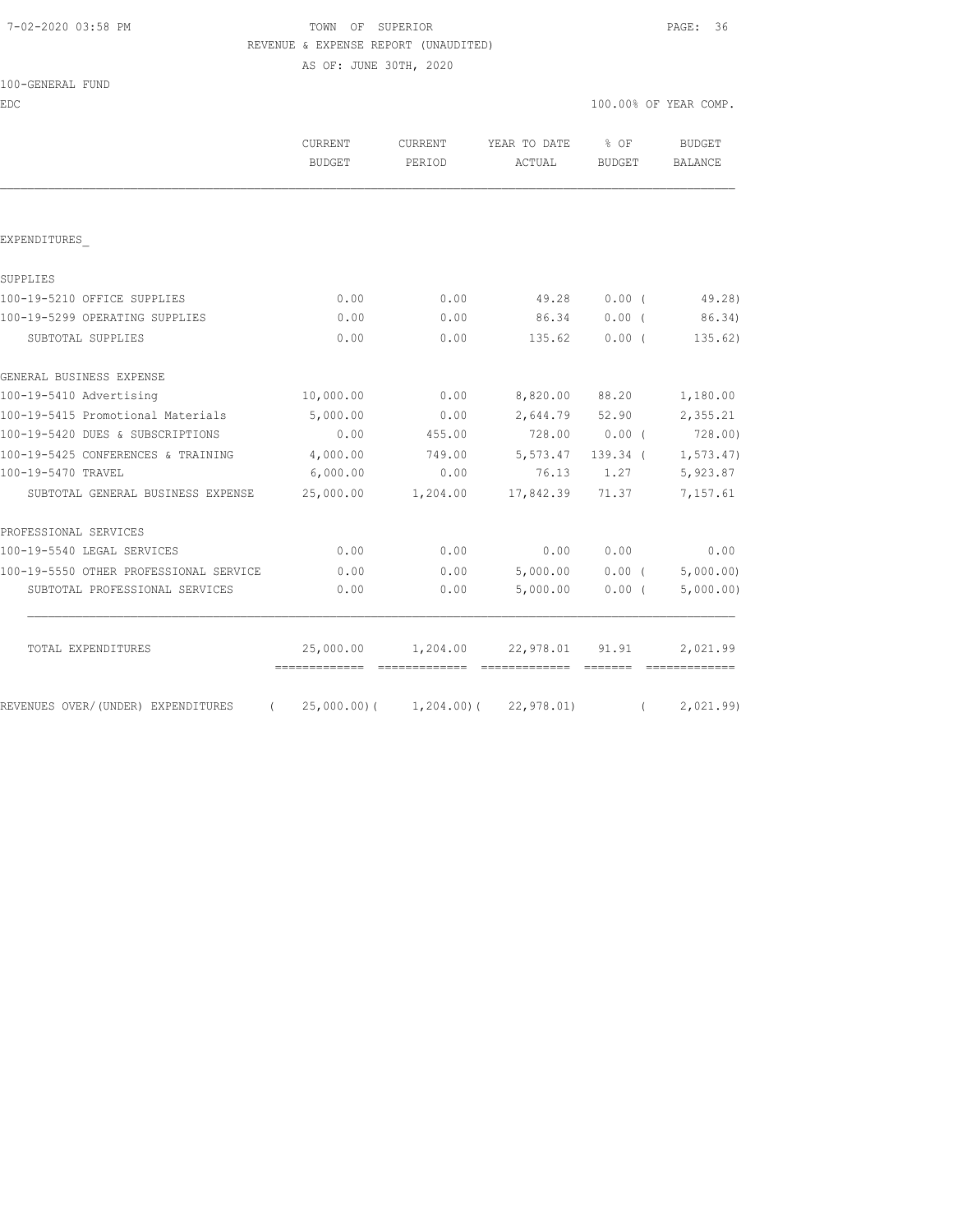| 7-02-2020 03:58 PM |  |
|--------------------|--|
|                    |  |

# TOWN OF SUPERIOR **PAGE: 37**  REVENUE & EXPENSE REPORT (UNAUDITED) AS OF: JUNE 30TH, 2020

100-GENERAL FUND

| LOST TRAIL                           |                |         |                   |           | 100.00% OF YEAR COMP. |
|--------------------------------------|----------------|---------|-------------------|-----------|-----------------------|
|                                      | <b>CURRENT</b> | CURRENT | YEAR TO DATE % OF |           | <b>BUDGET</b>         |
|                                      | BUDGET         | PERIOD  | ACTUAL            | BUDGET    | BALANCE               |
|                                      |                |         |                   |           |                       |
| EXPENDITURES                         |                |         |                   |           |                       |
| SUPPLIES                             |                |         |                   |           |                       |
| 100-20-5299 OTHER OPERATING SUPPLIES | 0.00           | 0.00    |                   | 0.00 0.00 | 0.00                  |
| SUBTOTAL SUPPLIES                    | 0.00           | 0.00    | 0.00              | 0.00      | 0.00                  |
| TOTAL EXPENDITURES                   | 0.00           | 0.00    | 0.00 0.00         |           | 0.00                  |
| REVENUES OVER/(UNDER) EXPENDITURES   | 0.00           | 0.00    | 0.00              |           | 0.00                  |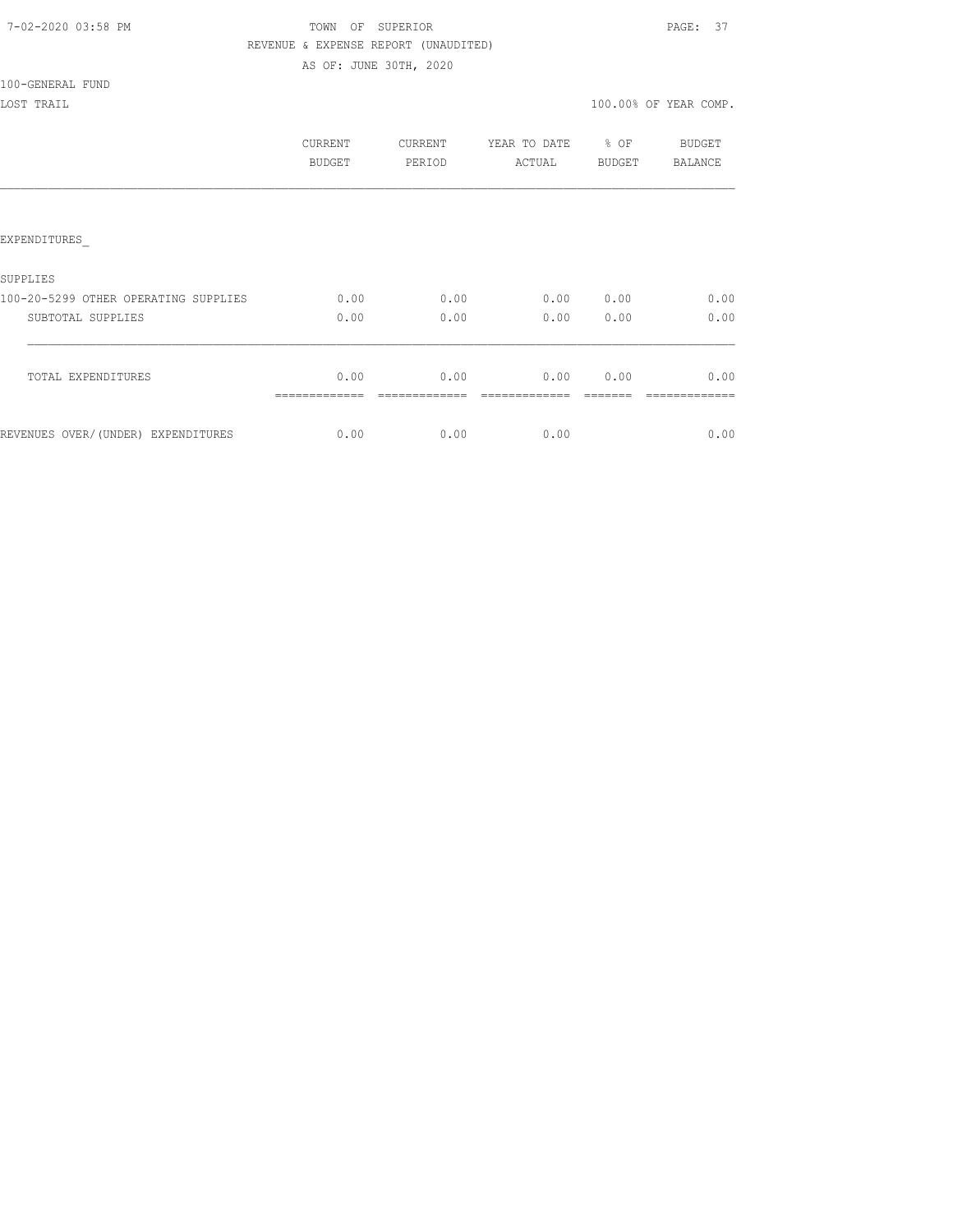# TOWN OF SUPERIOR **PAGE:** 38 REVENUE & EXPENSE REPORT (UNAUDITED)

AS OF: JUNE 30TH, 2020

100-GENERAL FUND

SOCIO-ECONOMIC CONTINGNCY 100.00% OF YEAR COMP.

|                                        | <b>CURRENT</b><br>BUDGET | CURRENT<br>PERIOD     | YEAR TO DATE % OF<br>ACTUAL | BUDGET           | BUDGET<br>BALANCE     |
|----------------------------------------|--------------------------|-----------------------|-----------------------------|------------------|-----------------------|
| REVENUES                               |                          |                       |                             |                  |                       |
| CONTRIBUTIONS                          |                          |                       |                             |                  |                       |
| 100-98-4720 SOCIO-ECONOMIC CONTINGENCY | 0.00                     | 0.00                  | 0.00 0.00                   |                  | 0.00                  |
| SUBTOTAL CONTRIBUTIONS                 | 0.00                     | 0.00                  | 0.00                        | 0.00             | 0.00                  |
| TOTAL REVENUES                         | 0.00<br>=============    |                       | $0.00$ $0.00$ $0.00$        |                  | 0.00<br>============= |
| EXPENDITURES                           |                          |                       |                             |                  |                       |
| SUPPLIES                               |                          |                       |                             |                  |                       |
| 100-98-5299 OPERATING SUPPLIES         | 0.00                     | 0.00                  | 0.00 0.00                   |                  | 0.00                  |
| SUBTOTAL SUPPLIES                      | 0.00                     | 0.00                  | 0.00                        | 0.00             | 0.00                  |
| TOTAL EXPENDITURES                     | 0.00<br>=============    | 0.00<br>============= | 0.00<br>essessessesse       | 0.00<br>-------- | 0.00<br>============= |
| REVENUES OVER/(UNDER) EXPENDITURES     | 0.00                     | 0.00                  | 0.00                        |                  | 0.00                  |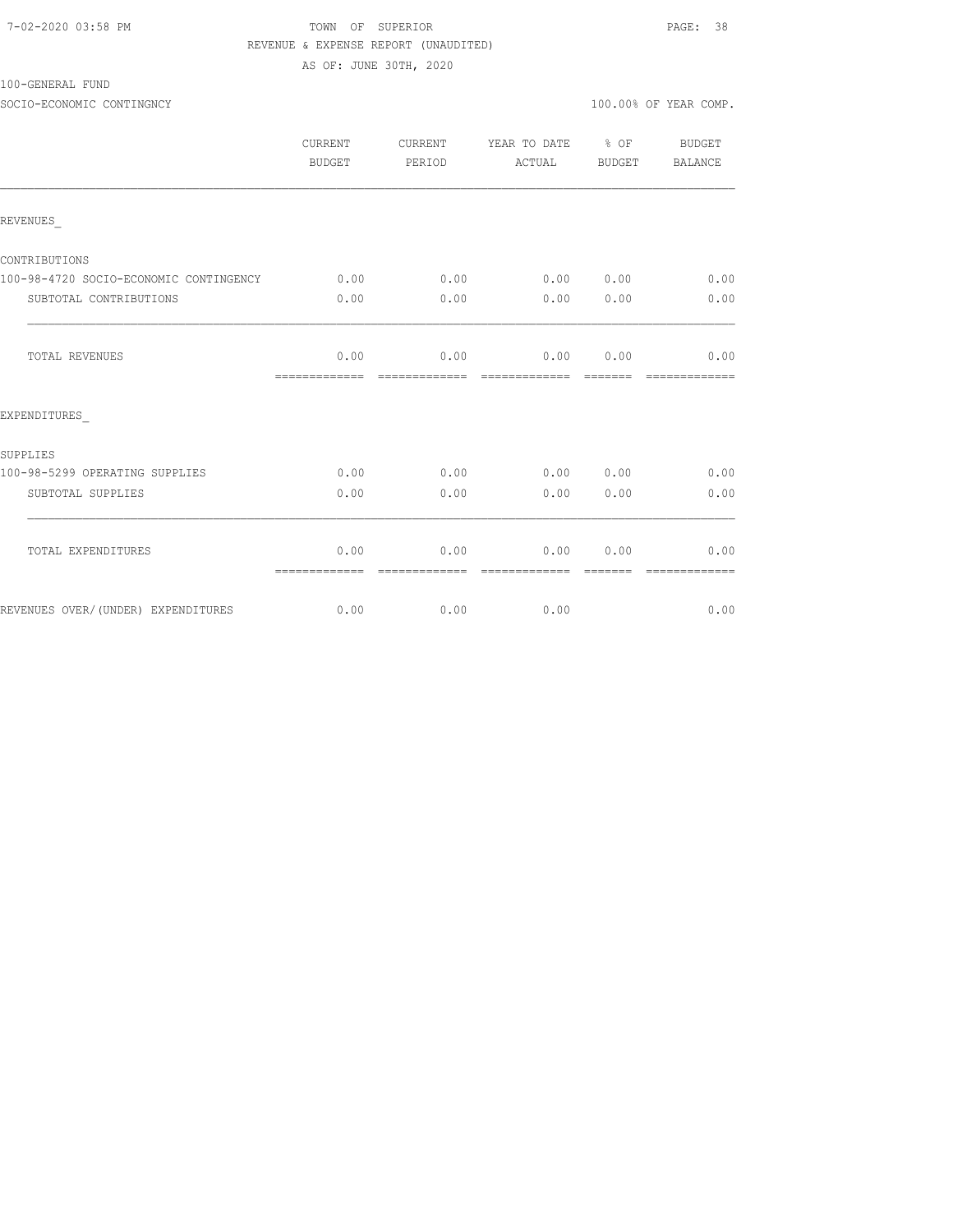| 7-02-2020 03:58 PM |  |
|--------------------|--|
|                    |  |

# TOWN OF SUPERIOR **PAGE:** 39 REVENUE & EXPENSE REPORT (UNAUDITED)

AS OF: JUNE 30TH, 2020

100-GENERAL FUND

|                                    | CURRENT<br><b>BUDGET</b> | CURRENT<br>PERIOD | YEAR TO DATE<br>ACTUAL | % OF<br><b>BUDGET</b> | BUDGET<br>BALANCE |
|------------------------------------|--------------------------|-------------------|------------------------|-----------------------|-------------------|
|                                    |                          |                   |                        |                       |                   |
| <b>EXPENDITURES</b>                |                          |                   |                        |                       |                   |
| SUPPLIES                           |                          |                   |                        |                       |                   |
| 100-99-5299 OPERATING SUPPLIES     | 0.00                     | 0.00              | 0.00                   | 0.00                  | 0.00              |
| SUBTOTAL SUPPLIES                  | 0.00                     | 0.00              | 0.00                   | 0.00                  | 0.00              |
| TOTAL EXPENDITURES                 | 0.00                     | 0.00              | 0.00                   | 0.00                  | 0.00              |
| REVENUES OVER/(UNDER) EXPENDITURES | 0.00                     | 0.00              | 0.00                   |                       | 0.00              |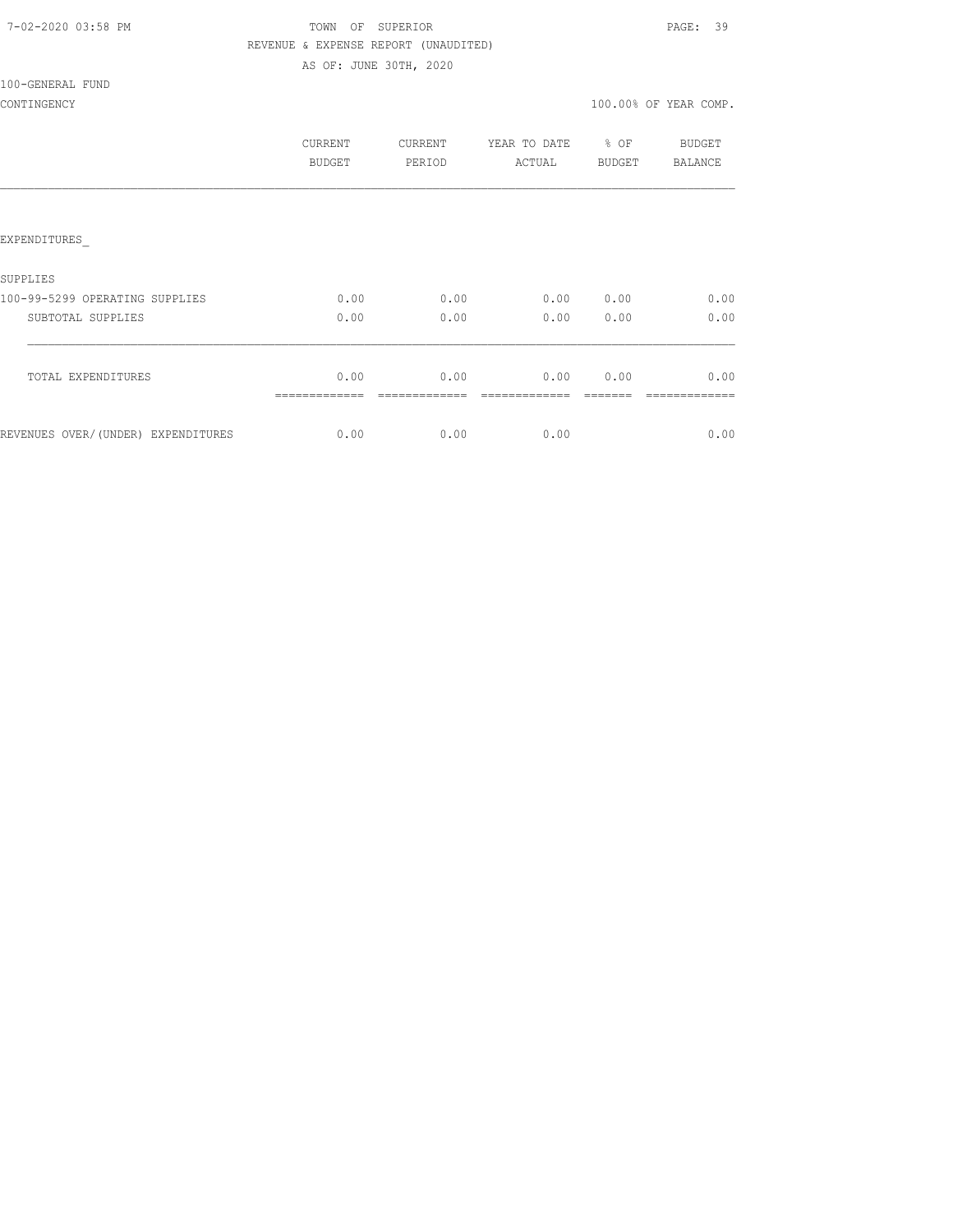### 7-02-2020 03:58 PM TOWN OF SUPERIOR PAGE: 40 REVENUE & EXPENSE REPORT (UNAUDITED) AS OF: JUNE 30TH, 2020

100-GENERAL FUND

|                                    | CURRENT<br>BUDGET | CURRENT<br>PERIOD | YEAR TO DATE<br>ACTUAL | % OF<br><b>BUDGET</b> | BUDGET<br>BALANCE |
|------------------------------------|-------------------|-------------------|------------------------|-----------------------|-------------------|
|                                    |                   |                   |                        |                       |                   |
| FUND TOTAL REVENUES                | 2,407,465.00      | 202,276.79        | 2,451,750.09           | 101.84 (              | 44,285.09)        |
| FUND TOTAL EXPENDITURES            | 2,407,460.00      | 223, 254.70       | 2,334,986.59           | 96.99                 | 72,473.41         |
| REVENUES OVER/(UNDER) EXPENDITURES | $5.00$ (          | 20,977.91)        | 116,763.50             |                       | 116,758.50)       |
|                                    |                   |                   |                        |                       |                   |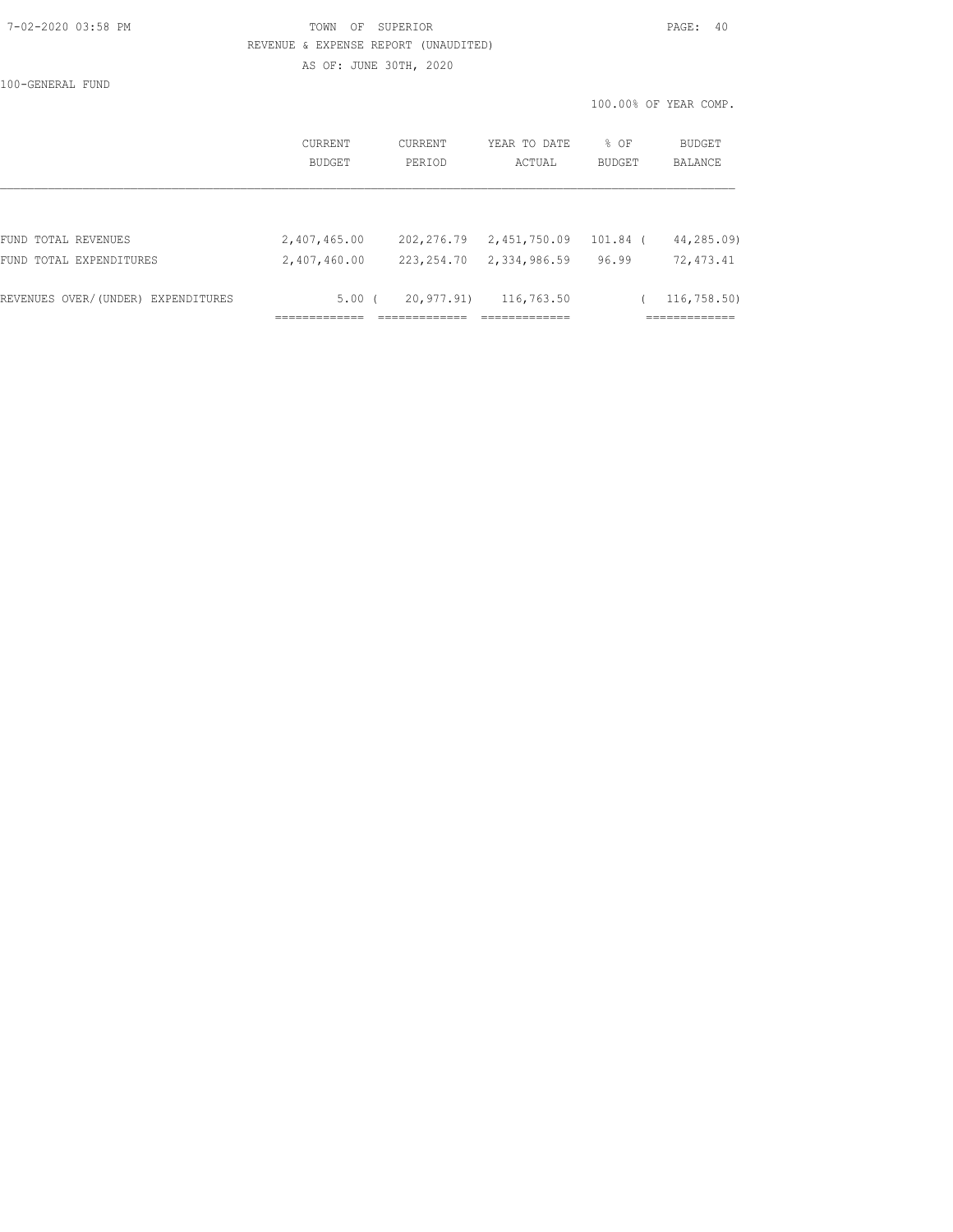# 7-02-2020 03:59 PM TOWN OF SUPERIOR PAGE: 1 REVENUE & EXPENSE REPORT (UNAUDITED)

AS OF: JUNE 30TH, 2020

| 200-REFUSE SERVICE |  |
|--------------------|--|
|                    |  |

| NON-DEPARTMENTAL                    |                                            |                   |                            | 100.00% OF YEAR COMP.                                                                                                                                                                                                                                                                                                                                                                                                                                                                           |                             |
|-------------------------------------|--------------------------------------------|-------------------|----------------------------|-------------------------------------------------------------------------------------------------------------------------------------------------------------------------------------------------------------------------------------------------------------------------------------------------------------------------------------------------------------------------------------------------------------------------------------------------------------------------------------------------|-----------------------------|
|                                     | <b>CURRENT</b><br><b>BUDGET</b>            | CURRENT<br>PERIOD | YEAR TO DATE<br>ACTUAL     | $8$ OF<br><b>BUDGET</b>                                                                                                                                                                                                                                                                                                                                                                                                                                                                         | <b>BUDGET</b><br>BALANCE    |
| REVENUES                            |                                            |                   |                            |                                                                                                                                                                                                                                                                                                                                                                                                                                                                                                 |                             |
| BUSINESS SERVICES                   |                                            |                   |                            |                                                                                                                                                                                                                                                                                                                                                                                                                                                                                                 |                             |
| 200-00-4240 REFUSE FEES             | 8,000.00                                   | 0.00              | 860.00                     | 10.75                                                                                                                                                                                                                                                                                                                                                                                                                                                                                           | 7,140.00                    |
| 200-00-4241 TIPPING FEES-           | 15,000.00)<br>$\left($                     | 360.00            | 4,810.00                   | $32.07 - ($                                                                                                                                                                                                                                                                                                                                                                                                                                                                                     | 19,810.00)                  |
| 200-00-4250 PENALTIES               | 0.00                                       | 0.00              | 0.00                       | 0.00                                                                                                                                                                                                                                                                                                                                                                                                                                                                                            | 0.00                        |
| SUBTOTAL BUSINESS SERVICES          | 7,000.00)<br>$\left($                      | 360.00            | 5,670.00                   | $81.00 - ($                                                                                                                                                                                                                                                                                                                                                                                                                                                                                     | 12,670.00)                  |
| ENTERPRISE SERVICES                 |                                            |                   |                            |                                                                                                                                                                                                                                                                                                                                                                                                                                                                                                 |                             |
| 200-00-4340 COMMUNITY PICK-UPS      | 0.00                                       | 0.00              | 0.00                       | 0.00                                                                                                                                                                                                                                                                                                                                                                                                                                                                                            | 0.00                        |
| 200-00-4350 RECYCLING INCOME        | 0.00                                       | 0.00              | 0.00                       | 0.00                                                                                                                                                                                                                                                                                                                                                                                                                                                                                            | 0.00                        |
| SUBTOTAL ENTERPRISE SERVICES        | 0.00                                       | 0.00              | 0.00                       | 0.00                                                                                                                                                                                                                                                                                                                                                                                                                                                                                            | 0.00                        |
| CONTINGENCY                         |                                            |                   |                            |                                                                                                                                                                                                                                                                                                                                                                                                                                                                                                 |                             |
| 200-00-4901 TRANSFERS               | 24,481.00                                  | 0.00              | 0.00                       | 0.00                                                                                                                                                                                                                                                                                                                                                                                                                                                                                            | 24,481.00                   |
| SUBTOTAL CONTINGENCY                | 24,481.00                                  | 0.00              | 0.00                       | 0.00                                                                                                                                                                                                                                                                                                                                                                                                                                                                                            | 24,481.00                   |
| TOTAL REVENUES                      | 17,481.00<br>-------------- -------------- | 360.00            | 5,670.00<br>-------------- | 32.44<br>$\begin{array}{cccccccccc} \multicolumn{2}{c}{} & \multicolumn{2}{c}{} & \multicolumn{2}{c}{} & \multicolumn{2}{c}{} & \multicolumn{2}{c}{} & \multicolumn{2}{c}{} & \multicolumn{2}{c}{} & \multicolumn{2}{c}{} & \multicolumn{2}{c}{} & \multicolumn{2}{c}{} & \multicolumn{2}{c}{} & \multicolumn{2}{c}{} & \multicolumn{2}{c}{} & \multicolumn{2}{c}{} & \multicolumn{2}{c}{} & \multicolumn{2}{c}{} & \multicolumn{2}{c}{} & \multicolumn{2}{c}{} & \multicolumn{2}{c}{} & \mult$ | 11,811.00<br>-------------- |
| EXPENDITURES                        |                                            |                   |                            |                                                                                                                                                                                                                                                                                                                                                                                                                                                                                                 |                             |
| PERSONEL                            |                                            |                   |                            |                                                                                                                                                                                                                                                                                                                                                                                                                                                                                                 |                             |
| 200-00-5100 Salaries                | 11,648.00                                  | 1,914.82          | 14,628.95                  | $125.59$ (                                                                                                                                                                                                                                                                                                                                                                                                                                                                                      | 2,980.95                    |
| 200-00-5101 OVERTIME                | 0.00                                       | 10.50             | 1,833.74                   | $0.00$ (                                                                                                                                                                                                                                                                                                                                                                                                                                                                                        | 1,833.74)                   |
| 200-00-5151 FICA                    | 361.00                                     | 89.55             | 957.52                     | $265.24$ (                                                                                                                                                                                                                                                                                                                                                                                                                                                                                      | 596.52)                     |
| 200-00-5152 Medicare                | 84.00                                      | 20.94             | 223.94                     | $266.60$ (                                                                                                                                                                                                                                                                                                                                                                                                                                                                                      | 139.94)                     |
| 200-00-5153 SUTA                    | 30.00                                      | 8.08              | 70.14                      | $233.80$ (                                                                                                                                                                                                                                                                                                                                                                                                                                                                                      | 40.14)                      |
| 200-00-5154 Workers Comp            | 54.00                                      | 0.00              | 0.00                       | 0.00                                                                                                                                                                                                                                                                                                                                                                                                                                                                                            | 54.00                       |
| 200-00-5161 ASRS                    | 687.00                                     | 103.00            | 1,792.59                   | $260.93$ (                                                                                                                                                                                                                                                                                                                                                                                                                                                                                      | 1, 105.59                   |
| 200-00-5162 Life Insurance          | 16.00                                      | 0.00              | 16.75                      | $104.69$ (                                                                                                                                                                                                                                                                                                                                                                                                                                                                                      | 0.75)                       |
| 200-00-5163 Health Insurance        | 1,527.00                                   | 0.00              | 1,298.28                   | 85.02                                                                                                                                                                                                                                                                                                                                                                                                                                                                                           | 228.72                      |
| 200-00-5164 Dental Insurance        | 74.00                                      | 0.00              | 86.68                      | 117.14 (                                                                                                                                                                                                                                                                                                                                                                                                                                                                                        | 12.68)                      |
| SUBTOTAL PERSONEL                   | 14,481.00                                  | 2,146.89          | 20,908.59                  | 144.39 (                                                                                                                                                                                                                                                                                                                                                                                                                                                                                        | 6,427.59                    |
| SUPPLIES                            |                                            |                   |                            |                                                                                                                                                                                                                                                                                                                                                                                                                                                                                                 |                             |
| 200-00-5225 Safety Supplies & Equip | 1,000.00                                   | 0.00              | 0.00                       | 0.00                                                                                                                                                                                                                                                                                                                                                                                                                                                                                            | 1,000.00                    |
| 200-00-5299 Operating Supplies      | 500.00                                     | 0.00              | 4,467.01                   | 893.40 (                                                                                                                                                                                                                                                                                                                                                                                                                                                                                        | 3,967.01                    |
| SUBTOTAL SUPPLIES                   | 1,500.00                                   | 0.00              | 4,467.01                   | $297.80$ (                                                                                                                                                                                                                                                                                                                                                                                                                                                                                      | 2,967.01)                   |
| UTILITIES                           |                                            |                   |                            |                                                                                                                                                                                                                                                                                                                                                                                                                                                                                                 |                             |
| 200-00-5310 Electricity             | 0.00                                       | 0.00              | 0.00                       | 0.00                                                                                                                                                                                                                                                                                                                                                                                                                                                                                            | 0.00                        |
| 200-00-5330 REFUSE                  | 0.00                                       | 0.00              | 28,998.24                  | $0.00$ (                                                                                                                                                                                                                                                                                                                                                                                                                                                                                        | 28,998.24)                  |
| SUBTOTAL UTILITIES                  | 0.00                                       | 0.00              | 28,998.24                  | $0.00$ (                                                                                                                                                                                                                                                                                                                                                                                                                                                                                        | 28,998.24)                  |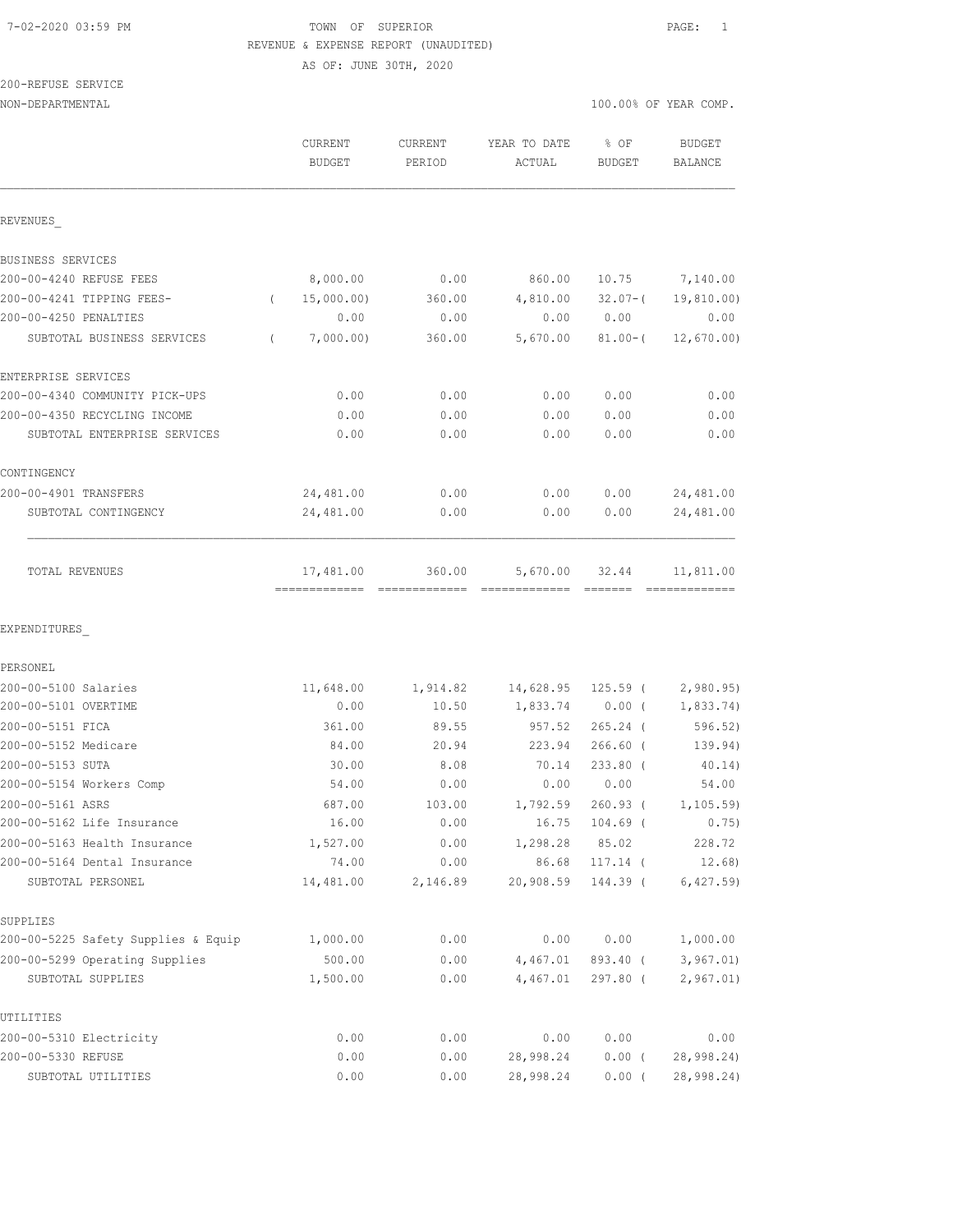#### 7-02-2020 03:59 PM TOWN OF SUPERIOR PAGE: 2 REVENUE & EXPENSE REPORT (UNAUDITED)

AS OF: JUNE 30TH, 2020

200-REFUSE SERVICE

|                                                                   | <b>CURRENT</b><br><b>BUDGET</b> | <b>CURRENT</b><br>PERIOD | YEAR TO DATE<br>ACTUAL | % OF<br>BUDGET   | <b>BUDGET</b><br><b>BALANCE</b> |
|-------------------------------------------------------------------|---------------------------------|--------------------------|------------------------|------------------|---------------------------------|
|                                                                   |                                 |                          |                        |                  |                                 |
| GENERAL BUSINESS EXPENSE                                          |                                 |                          |                        |                  |                                 |
| 200-00-5410 ADVERTISING                                           | 0.00                            | 0.00                     | 0.00                   | 0.00             | 0.00                            |
| 200-00-5420 DUES, PERMITS, SUBSCRIPTIONS                          | 0.00                            | 0.00                     | 1,379.72               | 0.00(            | 1, 379.72)                      |
| 200-00-5425 CONFERENCE/TRAINING                                   | 0.00                            | 0.00                     | 0.00                   | 0.00             | 0.00                            |
| 200-00-5492 BAD DEBT EXPENSE<br>SUBTOTAL GENERAL BUSINESS EXPENSE | 0.00<br>0.00                    | 0.00<br>0.00             | 0.00<br>1,379.72       | 0.00<br>$0.00$ ( | 0.00<br>1, 379.72)              |
| PROFESSIONAL SERVICES                                             |                                 |                          |                        |                  |                                 |
| 200-00-5520 CONTRACT SERVICES                                     | 0.00                            | 1,008.00                 | 3,991.86               | $0.00$ (         | 3,991.86                        |
| 200-00-5550 Professional Services                                 | 0.00                            | 0.00                     | 450.00                 | $0.00$ (         | 450.00)                         |
| 200-00-5560 REFUSE LANDFILL TIPPING                               | 0.00                            | 0.00                     | 0.00                   | 0.00             | 0.00                            |
| 200-00-5570 ROLL OFF REMOVAL                                      | 0.00                            | 0.00                     | 0.00                   | 0.00             | 0.00                            |
| 200-00-5599 Transfer Clean-Up                                     | 0.00                            | 0.00                     | 0.00                   | 0.00             | 0.00                            |
| SUBTOTAL PROFESSIONAL SERVICES                                    | 0.00                            | 1,008.00                 | 4,441.86               | 0.00(            | 4,441.86)                       |
| REPAIR/MAINTENANCE                                                |                                 |                          |                        |                  |                                 |
| 200-00-5640 Auto Truck Repair                                     | 1,000.00                        | 0.00                     | 0.00                   | 0.00             | 1,000.00                        |
| 200-00-5641 Gas & Oil                                             | 500.00                          | 0.00                     | 696.72                 | 139.34 (         | 196.72)                         |
| SUBTOTAL REPAIR/MAINTENANCE                                       | 1,500.00                        | 0.00                     | 696.72                 | 46.45            | 803.28                          |
| CAPITAL OUTLAY                                                    |                                 |                          |                        |                  |                                 |
| 200-00-5720 OFICE EQUIPMENT                                       | 0.00                            | 0.00                     | 0.00                   | 0.00             | 0.00                            |
| SUBTOTAL CAPITAL OUTLAY                                           | 0.00                            | 0.00                     | 0.00                   | 0.00             | 0.00                            |
| DEBT SERVICE                                                      |                                 |                          |                        |                  |                                 |
| 200-00-5900 DEBT SVC - PRINCIPAL                                  | 0.00                            | 0.00                     | 0.00                   | 0.00             | 0.00                            |
| 200-00-5901 DEBT SVC - INTEREST                                   | 0.00                            | 0.00                     | 0.00                   | 0.00             | 0.00                            |
| SUBTOTAL DEBT SERVICE                                             | 0.00                            | 0.00                     | 0.00                   | 0.00             | 0.00                            |
| TOTAL EXPENDITURES                                                | 17,481.00                       | 3,154.89                 | $60,892.14$ 348.33 (   |                  | 43, 411.14)                     |
| REVENUES OVER/(UNDER) EXPENDITURES                                | 0.00(                           | $2,794.89$ (             | 55, 222.14)            |                  | 55, 222.14                      |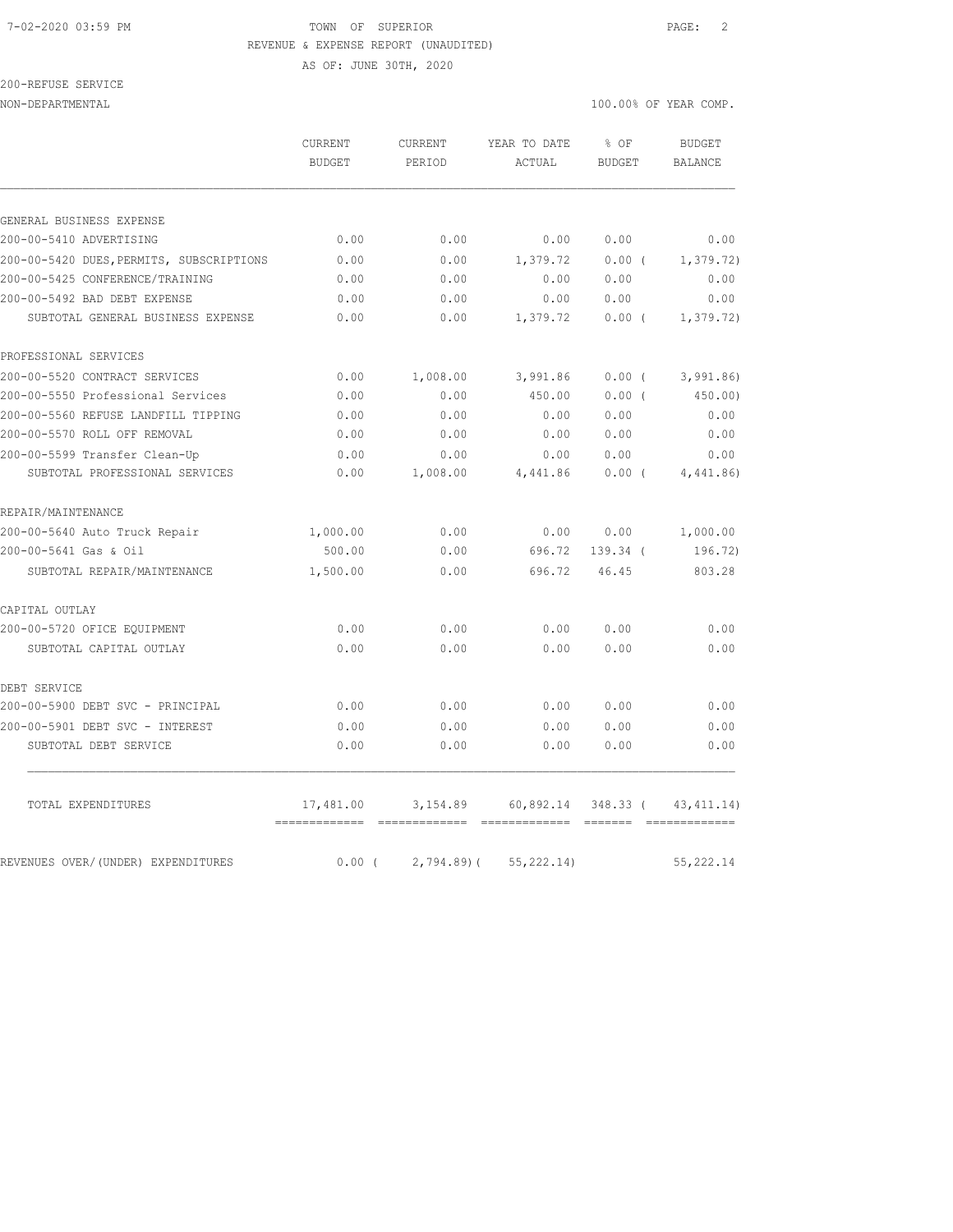### 7-02-2020 03:59 PM TOWN OF SUPERIOR PAGE: 3 REVENUE & EXPENSE REPORT (UNAUDITED) AS OF: JUNE 30TH, 2020

200-REFUSE SERVICE

|                                    | CURRENT<br><b>BUDGET</b> | CURRENT<br>PERIOD | YEAR TO DATE<br>ACTUAL | % OF<br><b>BUDGET</b> | BUDGET<br><b>BALANCE</b> |
|------------------------------------|--------------------------|-------------------|------------------------|-----------------------|--------------------------|
|                                    |                          |                   |                        |                       |                          |
| FUND TOTAL REVENUES                | 17,481.00                | 360.00            | 5,670.00               | 32.44                 | 11,811.00                |
| FUND TOTAL EXPENDITURES            | 17,481.00                | 3,154.89          | 60,892.14              | $348.33$ (            | 43, 411.14)              |
| REVENUES OVER/(UNDER) EXPENDITURES | $0.00$ (                 | $2,794.89$ (      | 55, 222.14)            |                       | 55, 222.14               |
|                                    |                          |                   |                        |                       |                          |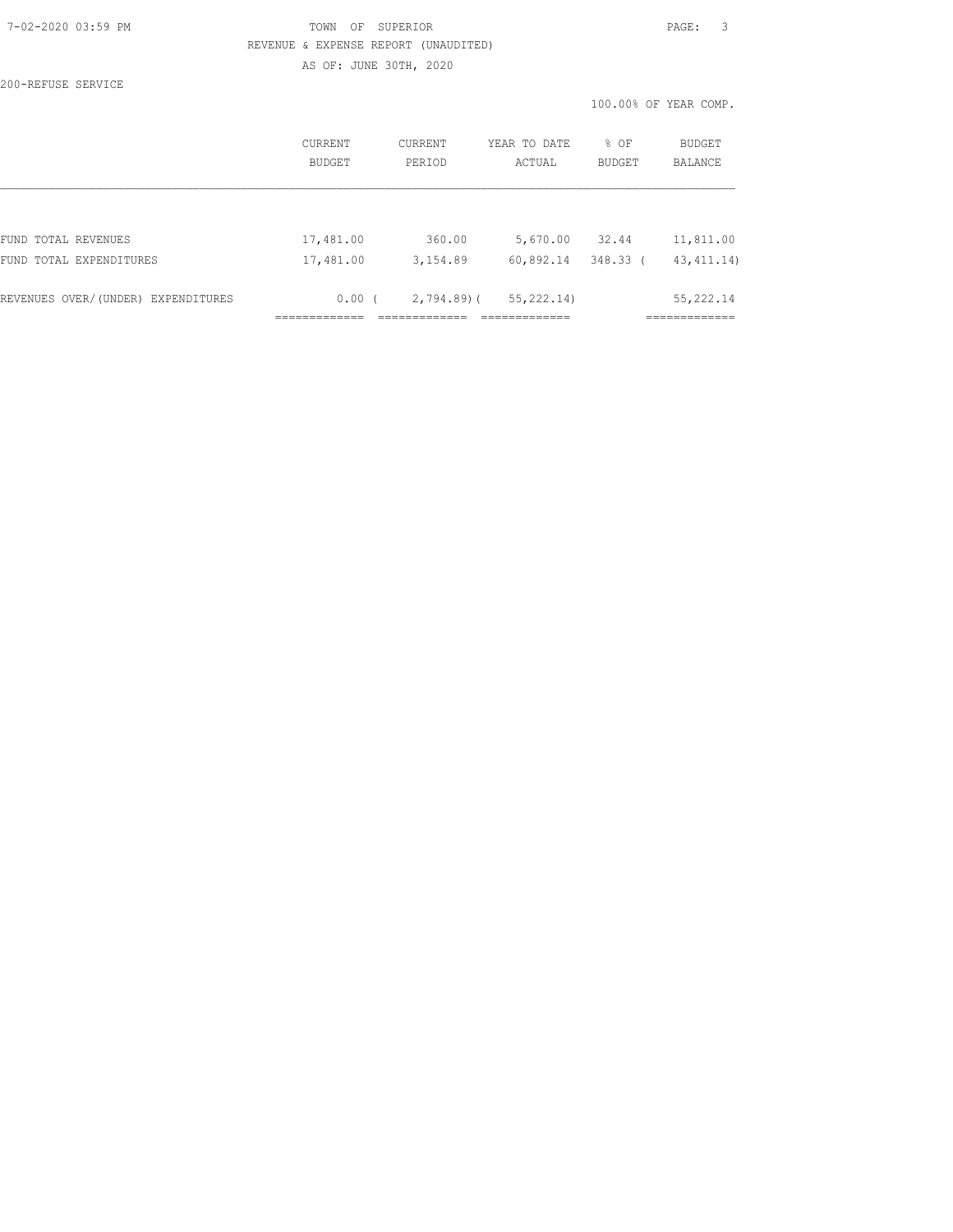### 7-02-2020 03:59 PM TOWN OF SUPERIOR PAGE: 1 REVENUE & EXPENSE REPORT (UNAUDITED) AS OF: JUNE 30TH, 2020

210-SEWER

|                                         | CURRENT<br><b>BUDGET</b>                    | CURRENT<br>PERIOD | YEAR TO DATE<br>ACTUAL          | 8 OF<br>BUDGET | <b>BUDGET</b><br>BALANCE |
|-----------------------------------------|---------------------------------------------|-------------------|---------------------------------|----------------|--------------------------|
| REVENUES                                |                                             |                   |                                 |                |                          |
| TAXES                                   |                                             |                   |                                 |                |                          |
| 210-00-4133 PROPERTY TAX                | 0.00                                        | 0.00              | 0.00                            | 0.00           | 0.00                     |
| SUBTOTAL TAXES                          | 0.00                                        | 0.00              | 0.00                            | 0.00           | 0.00                     |
| BUSINESS SERVICES                       |                                             |                   |                                 |                |                          |
| 210-00-4240 SEWER FEES                  | 359,544.00                                  | 36,698.50         | 388,937.07                      | 108.18 (       | 29, 393.07)              |
| 210-00-4250 PENALTIES                   | $0.00$ (                                    | 392.00)           | 12,577.36 0.00 (                |                | 12, 577.36               |
| SUBTOTAL BUSINESS SERVICES              |                                             |                   | 359,544.00 36,306.50 401,514.43 | 111.67 (       | 41,970.43)               |
| GRANTS                                  |                                             |                   |                                 |                |                          |
| 210-00-4600 GRANT REVENUE               | 0.00                                        | 0.00              | 0.00                            | 0.00           | 0.00                     |
| 210-00-4601 NONOPERATING GRANTS         | 0.00                                        | 0.00              | 0.00                            | 0.00           | 0.00                     |
| SUBTOTAL GRANTS                         | 0.00                                        | 0.00              | 0.00                            | 0.00           | 0.00                     |
| CONTINGENCY                             |                                             |                   |                                 |                |                          |
| 210-00-4900 CONTINGENCY                 | 0.00                                        | 0.00              | 0.00                            | 0.00           | 0.00                     |
| 210-00-4901 INTERFUND TRANSFER-SEWER    | 66,078.00                                   | 0.00              | 0.00                            | 0.00           | 66,078.00                |
| 210-00-4902 FUND BALANCE CARRYFORWARD   | 0.00                                        | 0.00              | 0.00                            | 0.00           | 0.00                     |
| 210-00-4950 Gain/loss on sale of assets | 0.00                                        | 0.00              | 0.00                            | 0.00           | 0.00                     |
| SUBTOTAL CONTINGENCY                    | 66,078.00                                   | 0.00              | 0.00                            | 0.00           | 66,078.00                |
| TOTAL REVENUES                          | 425,622.00<br>-------------- -------------- | 36,306.50         | 401,514.43                      | 94.34          | 24,107.57                |
| EXPENDITURES                            |                                             |                   |                                 |                |                          |
| PERSONEL                                |                                             |                   |                                 |                |                          |
| 210-00-5100 SALARIES                    | 77,309.00                                   |                   | 5,369.60 67,914.62              | 87.85          | 9,394.38                 |
| 210-00-5101 OVERTIME                    | 7,500.00                                    | 985.54            | 11,819.46                       | 157.59 (       | 4,319.46                 |
| 210-00-5151 FICA                        | 4,497.00                                    | 392.85            | 4,908.32                        | $109.15$ (     | 411.32)                  |
| 210-00-5152 MEDICARE                    | 1,052.00                                    | 91.88             | 1,147.92                        | $109.12$ (     | 95.92)                   |
| 210-00-5153 STATE UNEMPLOYMENT          | 125.00                                      | 0.00              | 143.09                          | 114.47 (       | 18.09)                   |
| 210-00-5154 WORKERS COMP INSURANCE      | 3,607.00                                    | 0.00              | 3,599.00                        | 99.78          | 8.00                     |
| 210-00-5161 ARIZONA STATE RETIREMENT    | 8,661.00                                    | 769.60            | 9,655.77                        | $111.49$ (     | 994.77)                  |
| 210-00-5162 LIFE INSURANCE              | 165.00                                      | 0.00              | 161.90                          | 98.12          | 3.10                     |
| 210-00-5163 HEALTH INSURANCE            | 15,516.00                                   | 0.00              | 14,281.08                       | 92.04          | 1,234.92                 |
| 210-00-5164 DENTAL INSURANCE            | 758.00                                      | 0.00              | 679.30                          | 89.62          | 78.70                    |
| SUBTOTAL PERSONEL                       | 119,190.00                                  | 7,609.47          | 114,310.46                      | 95.91          | 4,879.54                 |
| SUPPLIES                                |                                             |                   |                                 |                |                          |
| 210-00-5210 OFFICE SUPPLIES             | 2,000.00                                    | 0.00              | 1,547.33                        | 77.37          | 452.67                   |
| 210-00-5220 MEDICAL SUPPLIES            | 0.00                                        | 0.00              | 124.80                          | $0.00$ (       | 124.80)                  |
| 210-00-5225 SAFETY SUPPLIES/EQUIPMENT   | 0.00                                        | 0.00              | 0.00                            | 0.00           | 0.00                     |
| 210-00-5230 SANITATION SUPPLIES         | 0.00                                        | 0.00              | 0.00                            | 0.00           | 0.00                     |
| 210-00-5240 CHEMICAL SUPPLIES           | 15,146.00                                   | 0.00              | 8,163.10                        | 53.90          | 6,982.90                 |
| 210-00-5299 OPERATING SUPPLIES          | 30,000.00                                   | 75.00             | 13, 119.85                      | 43.73          | 16,880.15                |
| SUBTOTAL SUPPLIES                       | 47,146.00                                   | 75.00             | 22,955.08                       | 48.69          | 24,190.92                |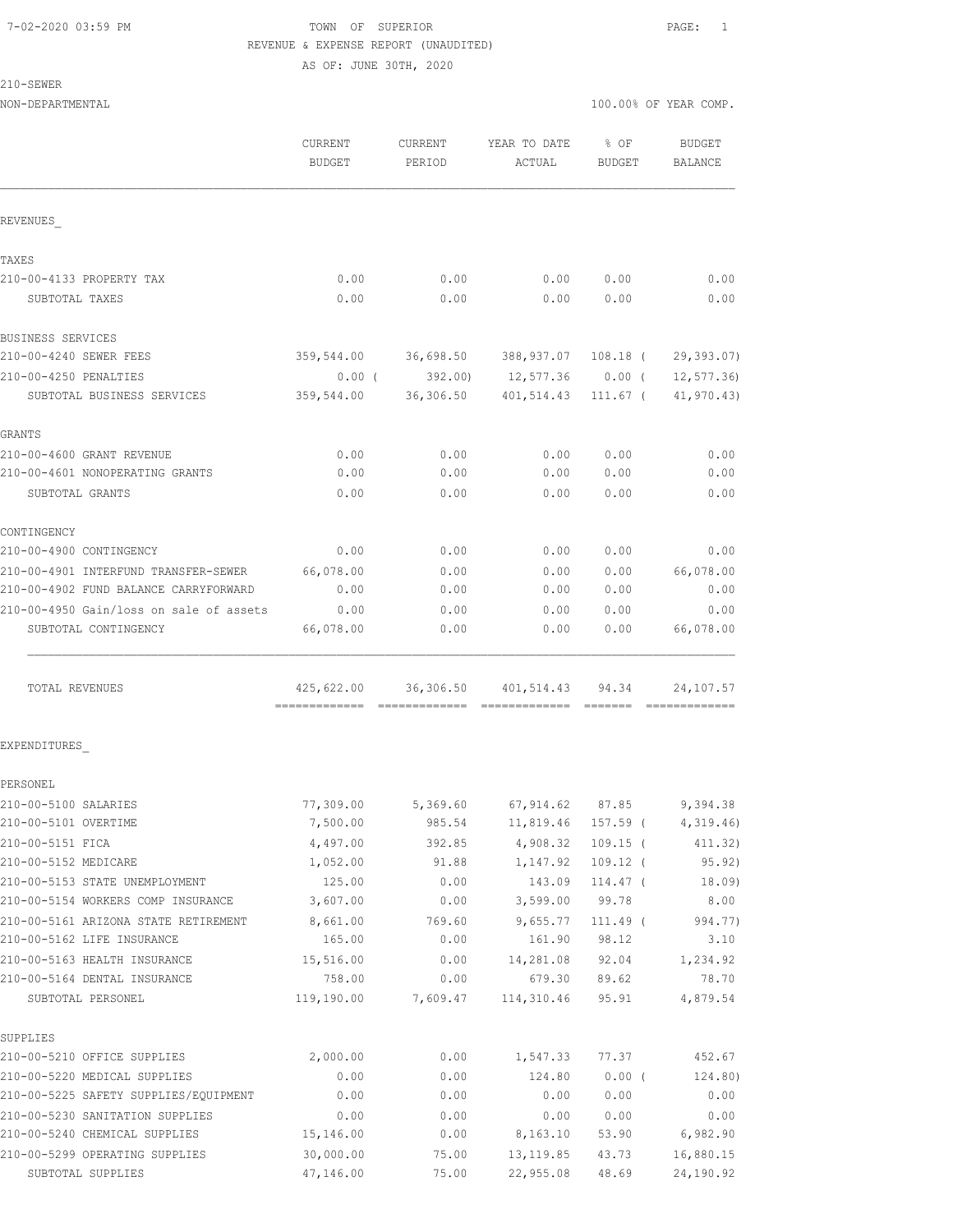#### 7-02-2020 03:59 PM TOWN OF SUPERIOR PAGE: 2 REVENUE & EXPENSE REPORT (UNAUDITED)

AS OF: JUNE 30TH, 2020

#### 210-SEWER

|                                        | <b>CURRENT</b> | CURRENT | YEAR TO DATE | % OF          | <b>BUDGET</b>  |
|----------------------------------------|----------------|---------|--------------|---------------|----------------|
|                                        | <b>BUDGET</b>  | PERIOD  | ACTUAL       | <b>BUDGET</b> | <b>BALANCE</b> |
| UTILITIES                              |                |         |              |               |                |
| 210-00-5310 ELECTRICITY                | 59,202.00      | 0.00    | 54,729.02    | 92.44         | 4,472.98       |
| 210-00-5320 GAS                        | 0.00           | 0.00    | 157.72       | 0.00(         | 157.72)        |
| 210-00-5330 REFUSE                     | 0.00           | 0.00    | 0.00         | 0.00          | 0.00           |
| 210-00-5340 SEWER                      | 0.00           | 0.00    | 0.00         | 0.00          | 0.00           |
| 210-00-5350 TELEPHONE                  | 1,158.00       | 0.00    | 1,019.04     | 88.00         | 138.96         |
| 210-00-5360 WATER                      | 3,000.00       | 241.15  | 2,700.39     | 90.01         | 299.61         |
| 210-00-5380 SECURITY                   | 500.00         | 25.00   | 300.00       | 60.00         | 200.00         |
| SUBTOTAL UTILITIES                     | 63,860.00      | 266.15  | 58,906.17    | 92.24         | 4,953.83       |
| GENERAL BUSINESS EXPENSE               |                |         |              |               |                |
| 210-00-5410 ADVERTISING                | 0.00           | 0.00    | 362.31       | $0.00$ (      | 362.31)        |
| 210-00-5420 DUES & SUBSCRIPTIONS       | 5,000.00       | 0.00    | 4,759.44     | 95.19         | 240.56         |
| 210-00-5425 CONFERENCES & TRAINING     | 2,000.00       | 0.00    | 0.00         | 0.00          | 2,000.00       |
| 210-00-5430 PRINTING                   | 0.00           | 0.00    | 0.00         | 0.00          | 0.00           |
| 210-00-5450 UNIFORMS                   | 659.00         | 68.09   | 875.87       | 132.91 (      | 216.87)        |
| 210-00-5460 POSTAGE                    | 0.00           | 461.04  | 5,401.13     | 0.00(         | 5,401.13)      |
| 210-00-5470 TRAVEL                     | 0.00           | 0.00    | 0.00         | 0.00          | 0.00           |
| 210-00-5471 AUDIT                      | 1,545.00       | 0.00    | 2,437.09     | 157.74 (      | 892.09)        |
| 210-00-5480 GENERAL INSURANCE          | 12,820.00      | 86.25   | 11,552.13    | 90.11         | 1,267.87       |
| 210-00-5481 VEHICLE INSURANCE          | 0.00           | 0.00    | 0.00         | 0.00          | 0.00           |
| 210-00-5482 LIABILITY INSURANCE        | 0.00           | 0.00    | 0.00         | 0.00          | 0.00           |
| 210-00-5491 Credit Card Fees           | 5,000.00       | 0.00    | 0.00         | 0.00          | 5,000.00       |
| 210-00-5492 BAD DEBT EXPENSE           | 15,000.00      | 0.00    | 0.00         | 0.00          | 15,000.00      |
| SUBTOTAL GENERAL BUSINESS EXPENSE      | 42,024.00      | 615.38  | 25, 387.97   | 60.41         | 16,636.03      |
| PROFESSIONAL SERVICES                  |                |         |              |               |                |
| 210-00-5520 CONTRACTUAL SERVICES       | 0.00           | 0.00    | 900.00       | 0.00(         | 900.00)        |
| 210-00-5540 LEGAL SERVICES             | 0.00           | 0.00    | 0.00         | 0.00          | 0.00           |
| 210-00-5550 OTHER PROFESSIONAL SERVICE | 73,161.00      | 0.00    | 78,571.88    | 107.40 (      | 5,410.88)      |
| 210-00-5551 COLLECTIONS                | $0.00$ (       | 631.77) | 7,376.55     | $0.00$ (      | 7,376.55       |
| 210-00-5570 ROLL OFF REMOVAL           | 0.00           | 0.00    | 0.00         | 0.00          | 0.00           |
| 210-00-5580 SLUDGE REMOVAL             | 9,000.00       | 0.00    | 1,668.50     | 18.54         | 7,331.50       |
| 210-00-5581 BACKFLOW TESTING           | 1,439.00       | 0.00    | 1,150.00     | 79.92         | 289.00         |
| SUBTOTAL PROFESSIONAL SERVICES         | $83,600.00$ (  | 631.77) | 89,666.93    | $107.26$ (    | 6,066.93)      |
| REPAIR/MAINTENANCE                     |                |         |              |               |                |
| 210-00-5610 PARK & BLDG IMPROVEMENTS   | 0.00           | 0.00    | 0.00         | 0.00          | 0.00           |
| 210-00-5640 AUTO & TRUCK REPAIRS       | 2,000.00       | 0.00    | 50.00        | 2.50          | 1,950.00       |
| 210-00-5641 GAS & OIL                  | 3,000.00       | 0.00    | 846.38       | 28.21         | 2,153.62       |
| 210-00-5642 TIRES & TUBES              | 1,000.00       | 0.00    | 80.00        | 8.00          | 920.00         |
| 210-00-5650 OTHER EQUIPMENT REPAIRS    | 8,085.00       | 422.50  | 2,620.08     | 32.41         | 5,464.92       |
| 210-00-5670 STREET & SIDEWALK REPAIR   | 0.00           | 0.00    | 0.00         | 0.00          | 0.00           |
| SUBTOTAL REPAIR/MAINTENANCE            | 14,085.00      | 422.50  | 3,596.46     | 25.53         | 10,488.54      |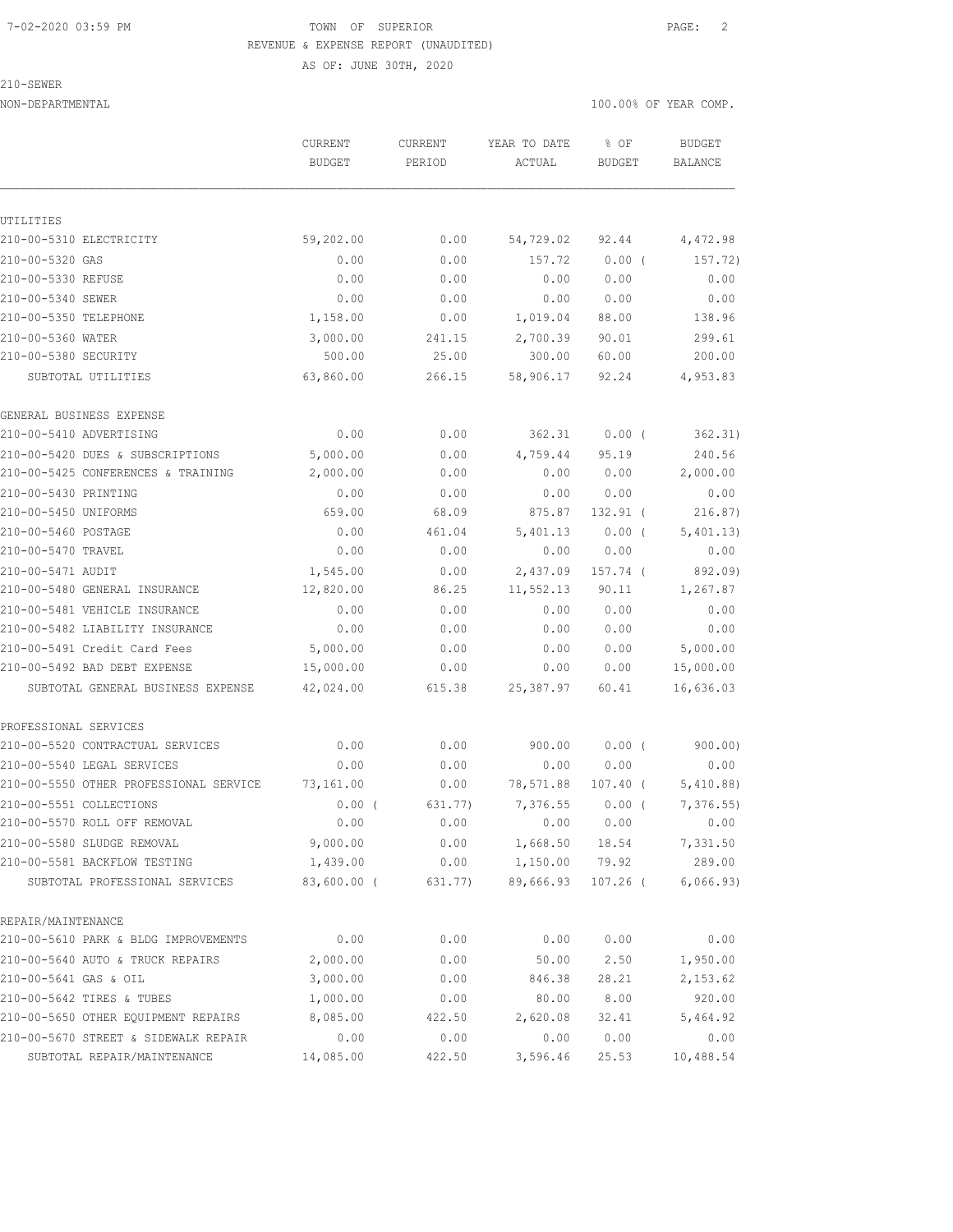#### 7-02-2020 03:59 PM TOWN OF SUPERIOR PAGE: 3 REVENUE & EXPENSE REPORT (UNAUDITED)

AS OF: JUNE 30TH, 2020

210-SEWER

|                                     | CURRENT<br><b>BUDGET</b> | CURRENT<br>PERIOD | YEAR TO DATE<br>ACTUAL                                       | % OF<br>BUDGET | BUDGET<br>BALANCE      |
|-------------------------------------|--------------------------|-------------------|--------------------------------------------------------------|----------------|------------------------|
|                                     |                          |                   |                                                              |                |                        |
| CAPITAL OUTLAY                      |                          |                   |                                                              |                |                        |
| 210-00-5710 BUILDING                | 500.00                   | 0.00              | 0.00                                                         | 0.00           | 500.00                 |
| 210-00-5750 OTHER EOUIP/SMALL TOOLS | 5,000.00                 | 0.00              | 0.00                                                         | 0.00           | 5,000.00               |
| 210-00-5760 R&M WELLS & PUMPS       | 10,000.00                | 2,676.78          |                                                              | 5,872.54 58.73 | 4,127.46               |
| 210-00-5790 MACHINERY AND EQUIPMENT | 0.00                     | 0.00              | $4,777.64$ 0.00 (                                            |                | 4,777.64               |
| SUBTOTAL CAPITAL OUTLAY             | 15,500.00                | 2,676.78          | 10,650.18                                                    | 68.71          | 4,849.82               |
| NON-OPERATING                       |                          |                   |                                                              |                |                        |
| 210-00-5800 DEPRECIATION            | 0.00                     | 0.00              | 13,331.18                                                    |                | $0.00$ ( $13,331.18$ ) |
| SUBTOTAL NON-OPERATING              | 0.00                     | 0.00              | 13,331.18                                                    | $0.00$ (       | 13,331.18)             |
| DEBT SERVICE                        |                          |                   |                                                              |                |                        |
| 210-00-5999 CONTINGENCY             | 40,217.00                | 0.00              | 91.25                                                        | 0.23           | 40,125.75              |
| SUBTOTAL DEBT SERVICE               | 40,217.00                | 0.00              | 91.25                                                        | 0.23           | 40,125.75              |
|                                     |                          |                   |                                                              |                |                        |
| TOTAL EXPENDITURES                  |                          | =============     | 425,622.00   11,033.51   338,895.68   79.62<br>============= |                | 86,726.32              |
| REVENUES OVER/(UNDER) EXPENDITURES  | 0.00                     |                   | 25, 272.99 62, 618.75                                        | $\sqrt{2}$     | 62, 618.75             |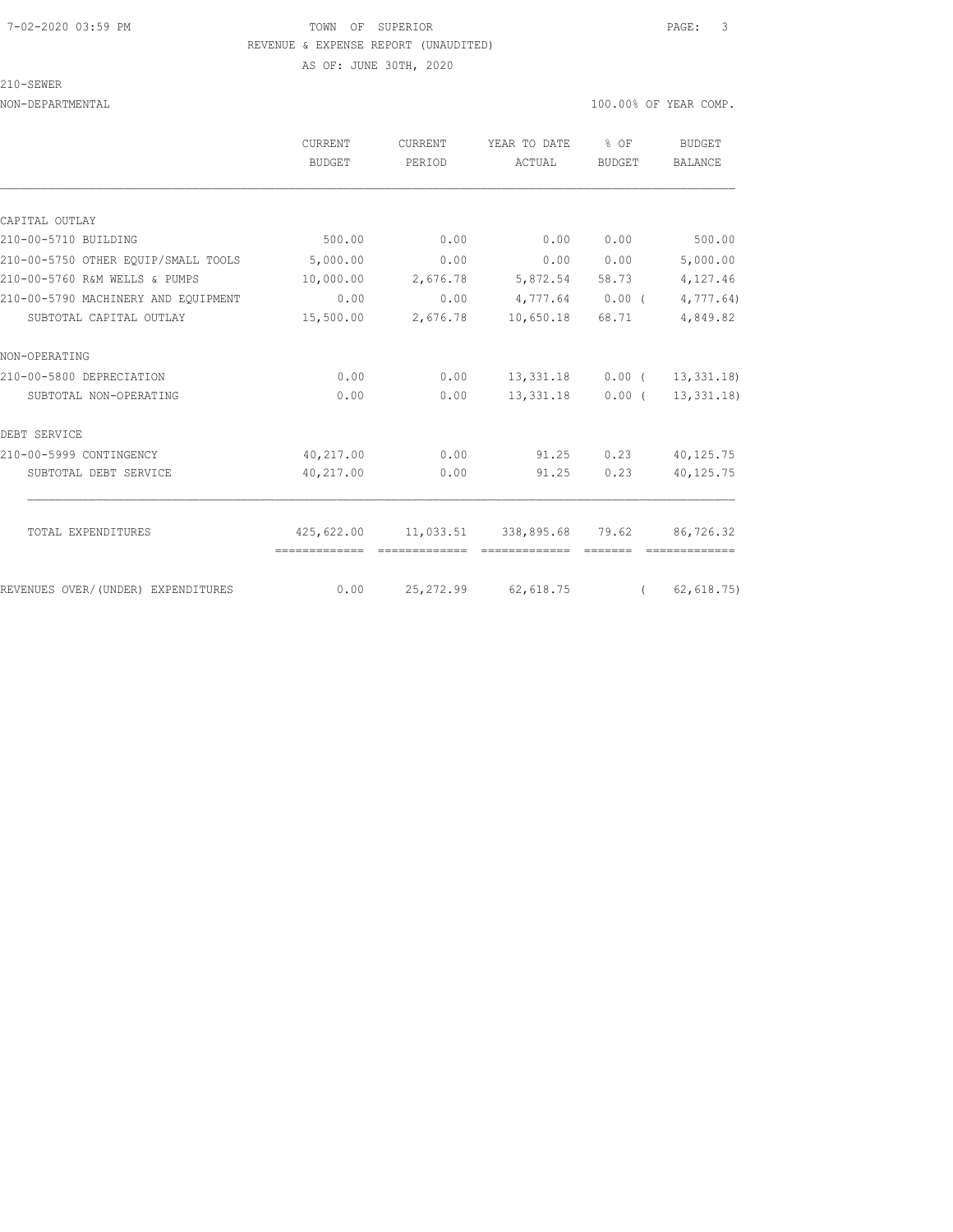### 7-02-2020 03:59 PM TOWN OF SUPERIOR PAGE: 4 REVENUE & EXPENSE REPORT (UNAUDITED) AS OF: JUNE 30TH, 2020

210-SEWER

|                                    | CURRENT<br>BUDGET | CURRENT<br>PERIOD | YEAR TO DATE<br>ACTUAL | % OF<br>BUDGET | BUDGET<br>BALANCE |
|------------------------------------|-------------------|-------------------|------------------------|----------------|-------------------|
|                                    |                   |                   |                        |                |                   |
| FUND TOTAL REVENUES                | 425,622.00        | 36,306.50         | 401,514.43             | 94.34          | 24,107.57         |
| FUND TOTAL EXPENDITURES            | 425,622.00        | 11,033.51         | 338,895.68             | 79.62          | 86,726.32         |
| REVENUES OVER/(UNDER) EXPENDITURES | 0.00              | 25, 272.99        | 62,618.75              |                | 62, 618.75)       |
|                                    |                   |                   |                        |                |                   |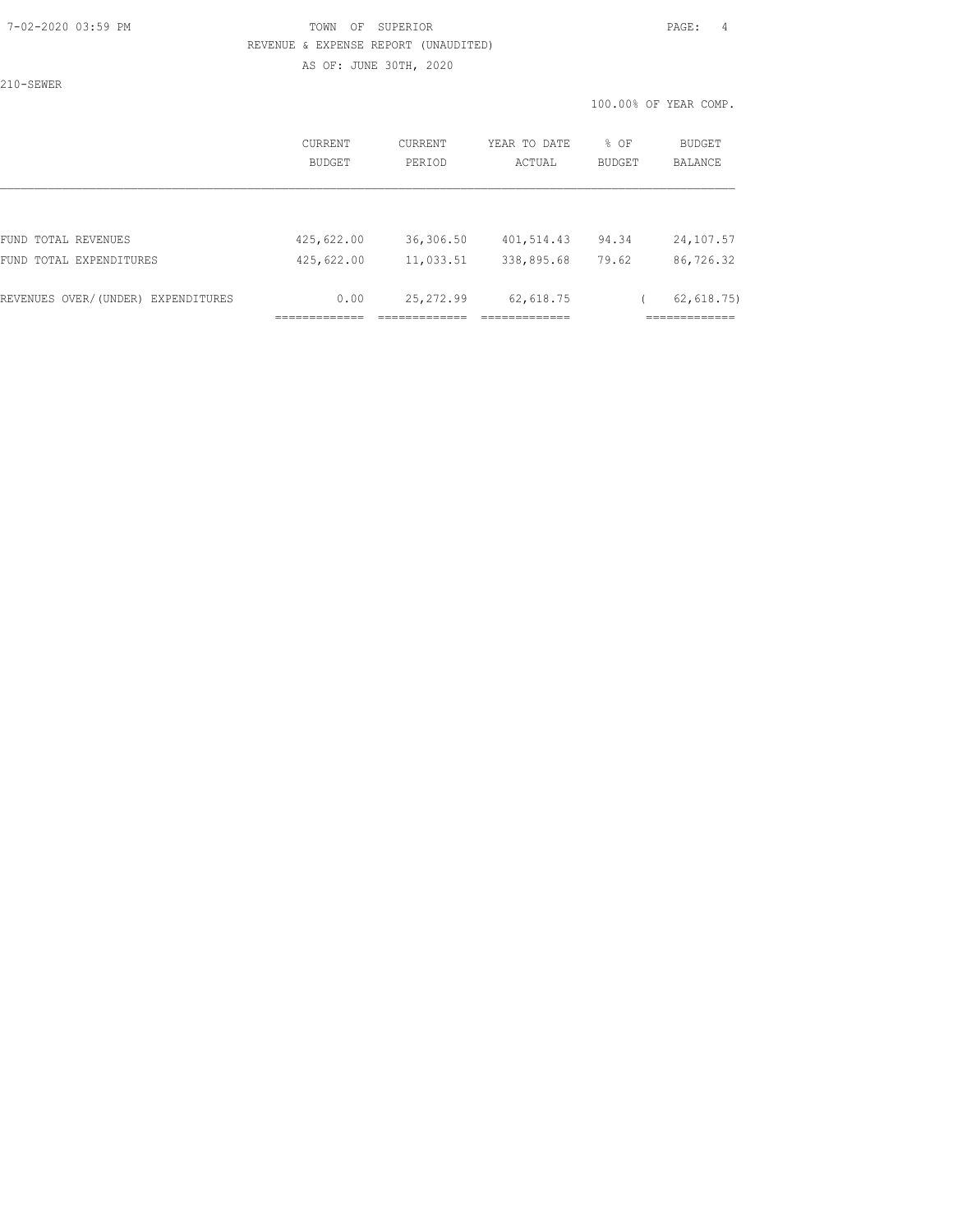# 7-02-2020 03:59 PM TOWN OF SUPERIOR PAGE: 1 REVENUE & EXPENSE REPORT (UNAUDITED)

AS OF: JUNE 30TH, 2020

220-AMBULANCE

|                                          | CURRENT<br><b>BUDGET</b> | CURRENT<br>PERIOD | YEAR TO DATE<br>ACTUAL              | % OF<br><b>BUDGET</b>                                                                                                                                                                                                                                                                                                                                                                                                                                                                  | <b>BUDGET</b><br>BALANCE |
|------------------------------------------|--------------------------|-------------------|-------------------------------------|----------------------------------------------------------------------------------------------------------------------------------------------------------------------------------------------------------------------------------------------------------------------------------------------------------------------------------------------------------------------------------------------------------------------------------------------------------------------------------------|--------------------------|
|                                          |                          |                   |                                     |                                                                                                                                                                                                                                                                                                                                                                                                                                                                                        |                          |
| REVENUES                                 |                          |                   |                                     |                                                                                                                                                                                                                                                                                                                                                                                                                                                                                        |                          |
| TAXES                                    |                          |                   |                                     |                                                                                                                                                                                                                                                                                                                                                                                                                                                                                        |                          |
| 220-00-4133 PROPERTY TAXES               | 0.00                     | 0.00              | 0.00                                | 0.00                                                                                                                                                                                                                                                                                                                                                                                                                                                                                   | 0.00                     |
| SUBTOTAL TAXES                           | 0.00                     | 0.00              | 0.00                                | 0.00                                                                                                                                                                                                                                                                                                                                                                                                                                                                                   | 0.00                     |
| BUSINESS SERVICES                        |                          |                   |                                     |                                                                                                                                                                                                                                                                                                                                                                                                                                                                                        |                          |
| 220-00-4240 RENTAL FEES                  | 0.00                     | 0.00              | 0.00                                | 0.00                                                                                                                                                                                                                                                                                                                                                                                                                                                                                   | 0.00                     |
| 220-00-4250 FINES                        | 0.00                     | 0.00              | 0.00                                | 0.00                                                                                                                                                                                                                                                                                                                                                                                                                                                                                   | 0.00                     |
| SUBTOTAL BUSINESS SERVICES               | 0.00                     | 0.00              | 0.00                                | 0.00                                                                                                                                                                                                                                                                                                                                                                                                                                                                                   | 0.00                     |
| ENTERPRISE SERVICES                      |                          |                   |                                     |                                                                                                                                                                                                                                                                                                                                                                                                                                                                                        |                          |
| 220-00-4310 AMBULANCE BILLINGS           | 380,000.00               |                   | $6,076.01$ $354,582.14$ $93.31$     |                                                                                                                                                                                                                                                                                                                                                                                                                                                                                        | 25, 417.86               |
| 220-00-4311 INTERFACILITY TRANSPORTS     | 0.00                     | 0.00              | 0.00                                | 0.00                                                                                                                                                                                                                                                                                                                                                                                                                                                                                   | 0.00                     |
| SUBTOTAL ENTERPRISE SERVICES             | 380,000.00               | 6,076.01          | 354,582.14 93.31                    |                                                                                                                                                                                                                                                                                                                                                                                                                                                                                        | 25, 417.86               |
| CONTINGENCY                              |                          |                   |                                     |                                                                                                                                                                                                                                                                                                                                                                                                                                                                                        |                          |
| 220-00-4900 CONTINGENCY                  | 0.00                     | 0.00              | 0.00                                | 0.00                                                                                                                                                                                                                                                                                                                                                                                                                                                                                   | 0.00                     |
| 220-00-4901 INTERFUND TRANSFER-AMBULANCE | 90,333.00                | 0.00              | 0.00                                | 0.00                                                                                                                                                                                                                                                                                                                                                                                                                                                                                   | 90,333.00                |
| 220-00-4950 GAIN ON SALE OF ASSETS       | 0.00                     | 0.00              | 0.00                                | 0.00                                                                                                                                                                                                                                                                                                                                                                                                                                                                                   | 0.00                     |
| SUBTOTAL CONTINGENCY                     | 90,333.00                | 0.00              | 0.00                                | 0.00                                                                                                                                                                                                                                                                                                                                                                                                                                                                                   | 90,333.00                |
| TOTAL REVENUES                           | 470,333.00               | --------------    | 6,076.01 354,582.14 75.39           | $\begin{array}{cccccccccc} \multicolumn{2}{c}{} & \multicolumn{2}{c}{} & \multicolumn{2}{c}{} & \multicolumn{2}{c}{} & \multicolumn{2}{c}{} & \multicolumn{2}{c}{} & \multicolumn{2}{c}{} & \multicolumn{2}{c}{} & \multicolumn{2}{c}{} & \multicolumn{2}{c}{} & \multicolumn{2}{c}{} & \multicolumn{2}{c}{} & \multicolumn{2}{c}{} & \multicolumn{2}{c}{} & \multicolumn{2}{c}{} & \multicolumn{2}{c}{} & \multicolumn{2}{c}{} & \multicolumn{2}{c}{} & \multicolumn{2}{c}{} & \mult$ | 115,750.86               |
| EXPENDITURES                             |                          |                   |                                     |                                                                                                                                                                                                                                                                                                                                                                                                                                                                                        |                          |
| PERSONEL                                 |                          |                   |                                     |                                                                                                                                                                                                                                                                                                                                                                                                                                                                                        |                          |
| 220-00-5100 SALARIES                     | 268,778.00               |                   | 18,972.57 260,620.38 96.96 8,157.62 |                                                                                                                                                                                                                                                                                                                                                                                                                                                                                        |                          |
| 220-00-5101 OVERTIME                     | 30,000.00                |                   | 1,864.15 14,994.63 49.98            |                                                                                                                                                                                                                                                                                                                                                                                                                                                                                        | 15,005.37                |
| 220-00-5151 FICA                         | 16,936.00                | 1,291.88          | 17,094.59                           | $100.94$ (                                                                                                                                                                                                                                                                                                                                                                                                                                                                             | 158.59)                  |
| 220-00-5152 MEDICARE                     | 3,961.00                 | 302.13            | 3,997.91                            | $100.93$ (                                                                                                                                                                                                                                                                                                                                                                                                                                                                             | 36.91)                   |
| 220-00-5153 STATE UNEMPLOYMENT           | 682.00                   | 15.50             | 668.08                              | 97.96                                                                                                                                                                                                                                                                                                                                                                                                                                                                                  | 13.92                    |
| 220-00-5154 WORKERS COMP INSURANCE       | 14,384.00                | 0.00              | 16,685.00                           | $116.00$ (                                                                                                                                                                                                                                                                                                                                                                                                                                                                             | 2,301.00                 |
| 220-00-5160 PUBLIC SAFETY RETIREMENT     | 36,414.00                | 1,402.02          | 29,926.23 82.18                     |                                                                                                                                                                                                                                                                                                                                                                                                                                                                                        | 6,487.77                 |
| 220-00-5161 ARIZONA STATE RETIREMENT     | 0.00                     | 0.00              | 0.00                                | 0.00                                                                                                                                                                                                                                                                                                                                                                                                                                                                                   | 0.00                     |
| 220-00-5162 LIFE INSURANCE               | 450.00                   | 0.00              | 412.72                              | 91.72                                                                                                                                                                                                                                                                                                                                                                                                                                                                                  | 37.28                    |
| 220-00-5163 HEALTH INSURANCE             | 24,825.00                | 0.00              | 21, 291. 79 85. 77                  |                                                                                                                                                                                                                                                                                                                                                                                                                                                                                        | 3,533.21                 |
| 220-00-5164 DENTAL INSURANCE             | 2,070.00                 | 0.00              | 1,929.96                            | 93.23                                                                                                                                                                                                                                                                                                                                                                                                                                                                                  | 140.04                   |
| SUBTOTAL PERSONEL                        | 398,500.00               | 23,848.25         | 367,621.29                          | 92.25                                                                                                                                                                                                                                                                                                                                                                                                                                                                                  | 30,878.71                |
| SUPPLIES                                 |                          |                   |                                     |                                                                                                                                                                                                                                                                                                                                                                                                                                                                                        |                          |
| 220-00-5210 OFFICE SUPPLIES              | 0.00                     | 0.00              | 0.00                                | 0.00                                                                                                                                                                                                                                                                                                                                                                                                                                                                                   | 0.00                     |
| 220-00-5220 MEDICAL SUPPLIES             | 14,500.00                | 0.00              | 16,842.53                           | $116.16$ (                                                                                                                                                                                                                                                                                                                                                                                                                                                                             | 2,342.53                 |
| 220-00-5225 SAFETY SUPPLIES/EQUIPMENT    | 0.00                     | 0.00              | 0.00                                | 0.00                                                                                                                                                                                                                                                                                                                                                                                                                                                                                   | 0.00                     |
| 220-00-5230 SANITATION SUPPLIES          | 0.00                     | 0.00              | 0.00                                | 0.00                                                                                                                                                                                                                                                                                                                                                                                                                                                                                   | 0.00                     |
| 220-00-5299 OPERATING SUPPLIES           | 0.00                     | 0.00              | 3,349.50                            | $0.00$ (                                                                                                                                                                                                                                                                                                                                                                                                                                                                               | 3,349.50                 |
| SUBTOTAL SUPPLIES                        | 14,500.00                | 0.00              |                                     | 20,192.03 139.26 (                                                                                                                                                                                                                                                                                                                                                                                                                                                                     | 5,692.03)                |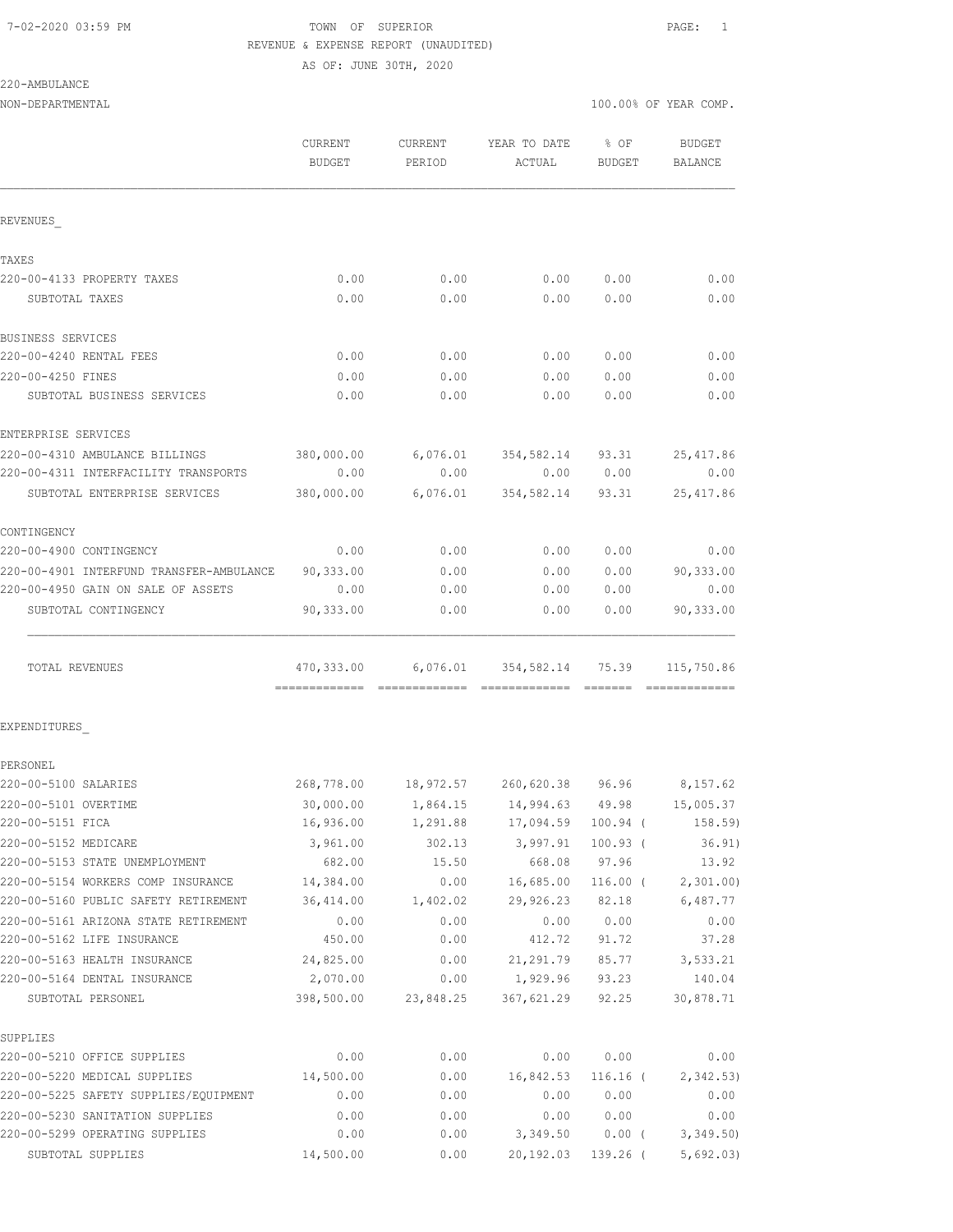# 7-02-2020 03:59 PM TOWN OF SUPERIOR PAGE: 2 REVENUE & EXPENSE REPORT (UNAUDITED)

AS OF: JUNE 30TH, 2020

#### 220-AMBULANCE

|                                        | CURRENT<br><b>BUDGET</b> | <b>CURRENT</b><br>PERIOD | YEAR TO DATE<br>ACTUAL | % OF<br>BUDGET | <b>BUDGET</b><br>BALANCE |
|----------------------------------------|--------------------------|--------------------------|------------------------|----------------|--------------------------|
|                                        |                          |                          |                        |                |                          |
| UTILITIES                              |                          |                          |                        |                |                          |
| 220-00-5310 ELECTRICITY                | 2,783.00                 | 0.00                     | 2,276.55               | 81.80          | 506.45                   |
| 220-00-5320 GAS                        | 0.00                     | 0.00                     | 0.00                   | 0.00           | 0.00                     |
| 220-00-5330 REFUSE                     | 0.00                     | 0.00                     | 0.00                   | 0.00           | 0.00                     |
| 220-00-5340 SEWER                      | 0.00                     | 0.00                     | 0.00                   | 0.00           | 0.00                     |
| 220-00-5350 TELEPHONE                  | 1,804.00                 | 0.00                     | 1,343.26               | 74.46          | 460.74                   |
| 220-00-5360 WATER                      | 900.00                   | 63.93                    | 896.18                 | 99.58          | 3.82                     |
| SUBTOTAL UTILITIES                     | 5,487.00                 | 63.93                    | 4,515.99               | 82.30          | 971.01                   |
| GENERAL BUSINESS EXPENSE               |                          |                          |                        |                |                          |
| 220-00-5410 ADVERTISING                | 0.00                     | 0.00                     | 40.00                  | $0.00$ (       | 40.00)                   |
| 220-00-5420 DUES & SUBSCRIPTIONS       | 811.00                   | 0.00                     | 250.00                 | 30.83          | 561.00                   |
| 220-00-5425 CONFERENCES & TRAINING     | 0.00                     | 0.00                     | 0.00                   | 0.00           | 0.00                     |
| 220-00-5430 PRINTING                   | 0.00                     | 0.00                     | 0.00                   | 0.00           | 0.00                     |
| 220-00-5450 UNIFORMS                   | 0.00                     | 0.00                     | 0.00                   | 0.00           | 0.00                     |
| 220-00-5460 POSTAGE                    | 0.00                     | 0.00                     | 0.00                   | 0.00           | 0.00                     |
| 220-00-5470 TRAVEL                     | 0.00                     | 0.00                     | 0.00                   | 0.00           | 0.00                     |
| 220-00-5471 AUDIT                      | 0.00                     | 0.00                     | 2,437.09               | $0.00$ (       | 2,437.09                 |
| 220-00-5480 GENERAL INSURANCE          | 6,410.00                 | 43.13                    | 5,776.08               | 90.11          | 633.92                   |
| 220-00-5481 VEHICLE INSURANCE          | 0.00                     | 0.00                     | 0.00                   | 0.00           | 0.00                     |
| 220-00-5482 LIABILITY INSURANCE        | 0.00                     | 0.00                     | 0.00                   | 0.00           | 0.00                     |
| 220-00-5492 BAD DEBT EXPENSE           | 0.00                     | 0.00                     | 0.00                   | 0.00           | 0.00                     |
| 220-00-5493 CONTRACTUAL DEDUCTIONS     | 0.00                     | 0.00                     | 0.00                   | 0.00           | 0.00                     |
| SUBTOTAL GENERAL BUSINESS EXPENSE      | 7,221.00                 | 43.13                    | 8,503.17               | 117.76 (       | 1,282.17                 |
| PROFESSIONAL SERVICES                  |                          |                          |                        |                |                          |
| 220-00-5520 CONTRACTUAL SERVICES       | 24,000.00                | 2,017.23                 | 24,038.43              | $100.16$ (     | 38.43)                   |
| 220-00-5540 LEGAL SERVICES             | 0.00                     | 0.00                     | 0.00                   | 0.00           | 0.00                     |
| 220-00-5550 OTHER PROFESSIONAL SERVICE | 10,080.00                | 0.00                     | 0.00                   | 0.00           | 10,080.00                |
| 220-00-5555 IMMUNIZATION               | 0.00                     | 0.00                     | 0.00                   | 0.00           | 0.00                     |
| SUBTOTAL PROFESSIONAL SERVICES         | 34,080.00                | 2,017.23                 | 24,038.43              | 70.54          | 10,041.57                |
| REPAIR/MAINTENANCE                     |                          |                          |                        |                |                          |
| 220-00-5610 PARK & BLDG IMPROVEMENTS   | 0.00                     | 0.00                     | 0.00                   | 0.00           | 0.00                     |
| 220-00-5640 AUTO & TRUCK REPAIRS       | 0.00                     | 0.00                     | 0.00                   | 0.00           | 0.00                     |
| 220-00-5641 GAS & OIL                  | 9,000.00                 | 0.00                     | 6,963.33               | 77.37          | 2,036.67                 |
| 220-00-5642 TIRES & TUBES              | 0.00                     | 0.00                     | 0.00                   | 0.00           | 0.00                     |
| 220-00-5650 OTHER EQUIPMENT REPAIRS    | 0.00                     | 0.00                     | 0.00                   | 0.00           | 0.00                     |
| 220-00-5670 STREET & SIDEWALK REPAIR   | 0.00                     | 0.00                     | 0.00                   | 0.00           | 0.00                     |
| SUBTOTAL REPAIR/MAINTENANCE            | 9,000.00                 | 0.00                     | 6,963.33               | 77.37          | 2,036.67                 |
| CAPITAL OUTLAY                         |                          |                          |                        |                |                          |
| 220-00-5710 BUILDING                   | 0.00                     | 0.00                     | 0.00                   | 0.00           | 0.00                     |
| 220-00-5715 AMBULANCE                  | 0.00                     | 0.00                     | 0.00                   | 0.00           | 0.00                     |
| 220-00-5730 RADIO EQUIPMENT            | 0.00                     | 0.00                     | 0.00                   | 0.00           | 0.00                     |
| 220-00-5740 MEDICAL EQUIPMENT          | 0.00                     | 0.00                     | 0.00                   | 0.00           | 0.00                     |
| 220-00-5741 Audit                      | 1,545.00                 | 0.00                     | 0.00                   | 0.00           | 1,545.00                 |
| 220-00-5750 OTHER EQUIP/SMALL TOOLS    | 0.00                     | 0.00                     | 0.00                   | 0.00           | 0.00                     |
| SUBTOTAL CAPITAL OUTLAY                | 1,545.00                 | 0.00                     | 0.00                   | 0.00           | 1,545.00                 |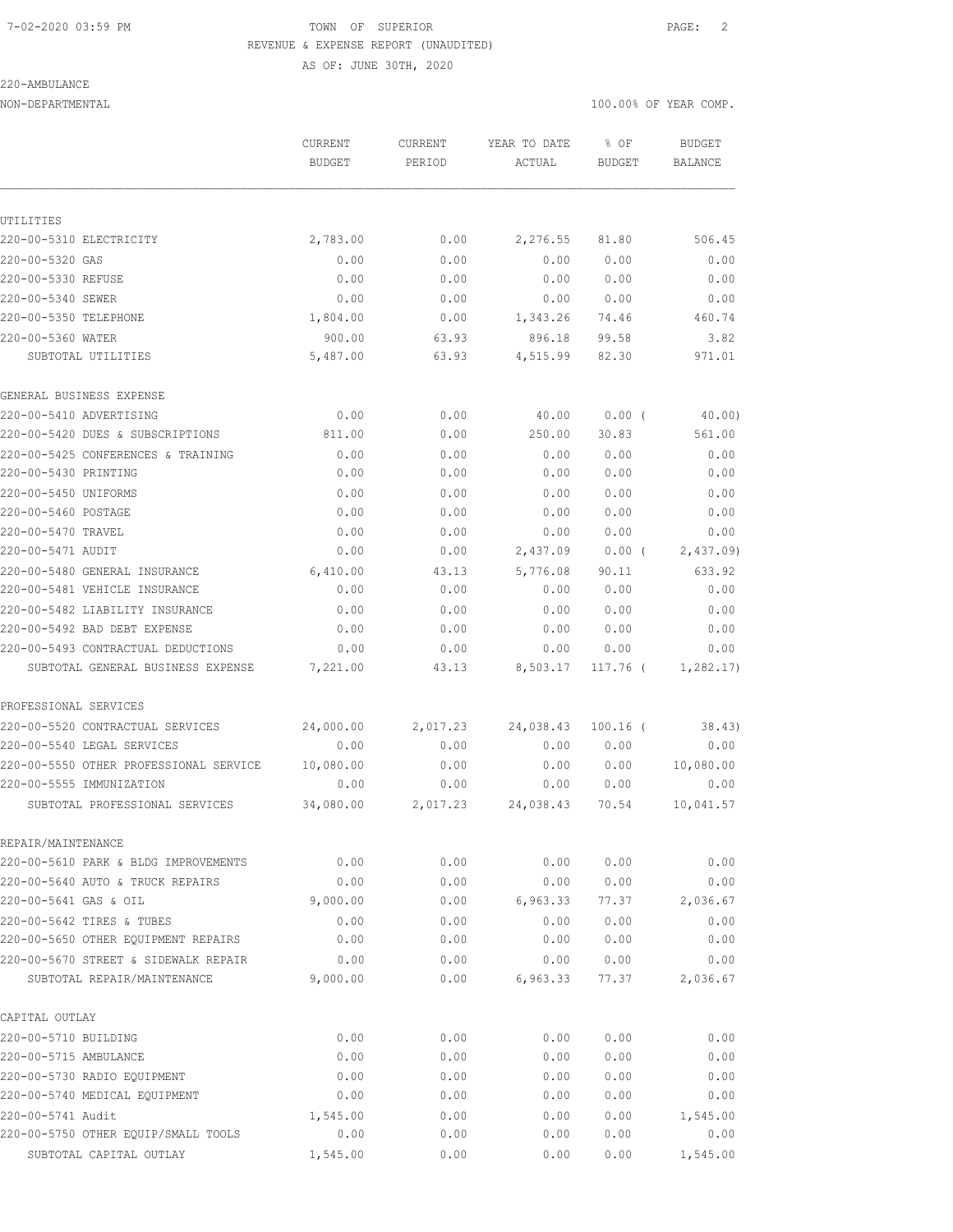### 7-02-2020 03:59 PM TOWN OF SUPERIOR PAGE: 3 REVENUE & EXPENSE REPORT (UNAUDITED) AS OF: JUNE 30TH, 2020

220-AMBULANCE

|                                    | CURRENT<br><b>BUDGET</b> | CURRENT<br>PERIOD | YEAR TO DATE<br>ACTUAL           | % OF<br><b>BUDGET</b> | <b>BUDGET</b><br><b>BALANCE</b> |
|------------------------------------|--------------------------|-------------------|----------------------------------|-----------------------|---------------------------------|
|                                    |                          |                   |                                  |                       |                                 |
| NON-OPERATING                      |                          |                   |                                  |                       |                                 |
| 220-00-5800 DEPRECIATION           | 0.00                     | 0.00              | 0.00                             | 0.00                  | 0.00                            |
| SUBTOTAL NON-OPERATING             | 0.00                     | 0.00              | 0.00                             | 0.00                  | 0.00                            |
| DEBT SERVICE                       |                          |                   |                                  |                       |                                 |
| 220-00-5999 CONTINGENCY            | 0.00                     | 0.00              | 0.00                             | 0.00                  | 0.00                            |
| SUBTOTAL DEBT SERVICE              | 0.00                     | 0.00              | 0.00                             | 0.00                  | 0.00                            |
| TOTAL EXPENDITURES                 | 470,333.00               |                   | 25,972.54 431,834.24 91.81       |                       | 38,498.76                       |
|                                    |                          |                   |                                  |                       |                                 |
| REVENUES OVER/(UNDER) EXPENDITURES |                          |                   | $0.00$ ( 19,896.53) ( 77,252.10) |                       | 77,252.10                       |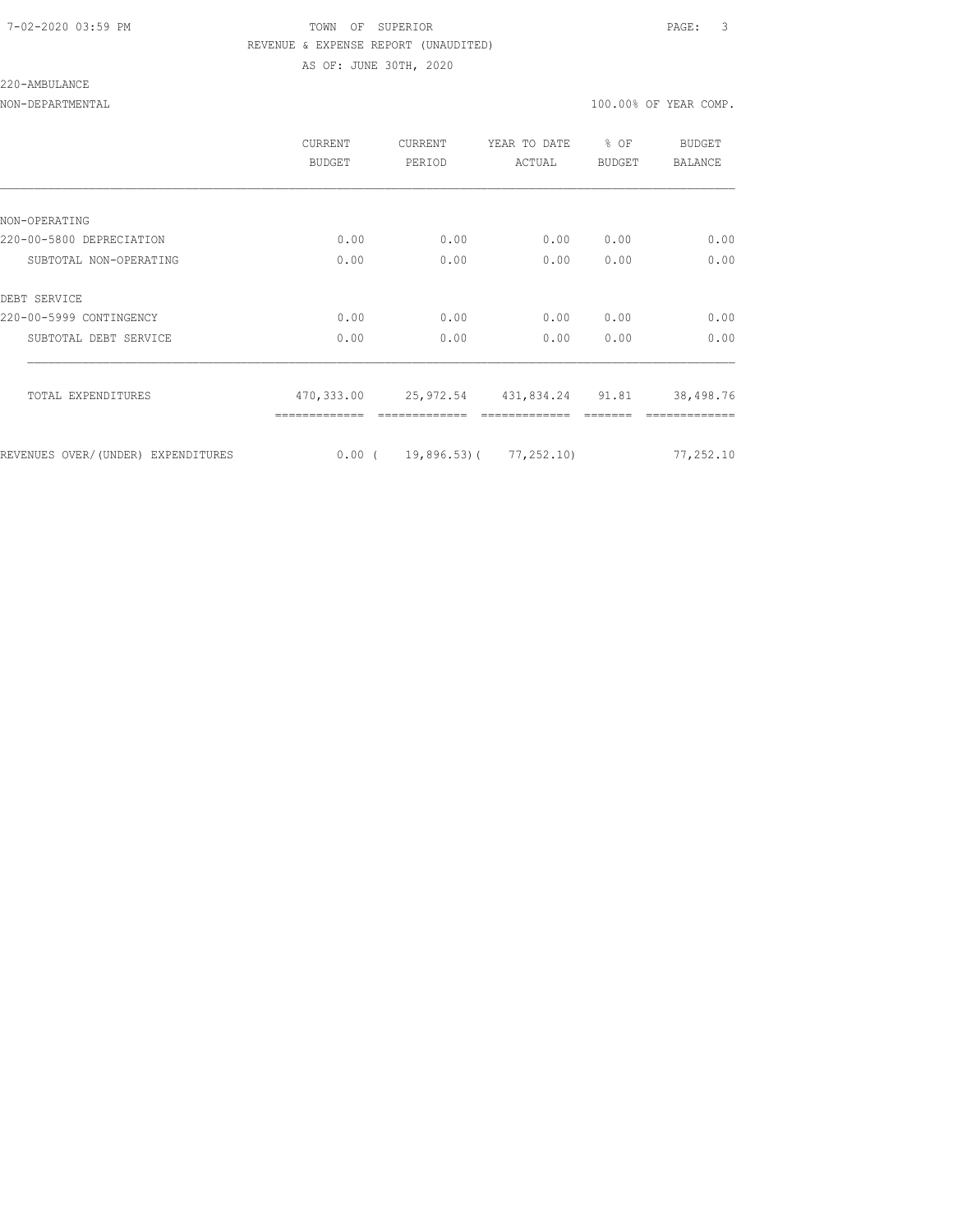### 7-02-2020 03:59 PM TOWN OF SUPERIOR PAGE: 4 REVENUE & EXPENSE REPORT (UNAUDITED) AS OF: JUNE 30TH, 2020

220-AMBULANCE

|                                    | CURRENT    | CURRENT     | YEAR TO DATE | % OF          | BUDGET         |
|------------------------------------|------------|-------------|--------------|---------------|----------------|
|                                    | BUDGET     | PERIOD      | ACTUAL       | <b>BUDGET</b> | <b>BALANCE</b> |
| FUND TOTAL REVENUES                | 470,333.00 | 6,076.01    | 354,582.14   | 75.39         | 115,750.86     |
| FUND TOTAL EXPENDITURES            | 470,333.00 | 25, 972.54  | 431,834.24   | 91.81         | 38,498.76      |
| REVENUES OVER/(UNDER) EXPENDITURES | 0.00(      | 19,896.53)( | 77,252.10)   |               | 77,252.10      |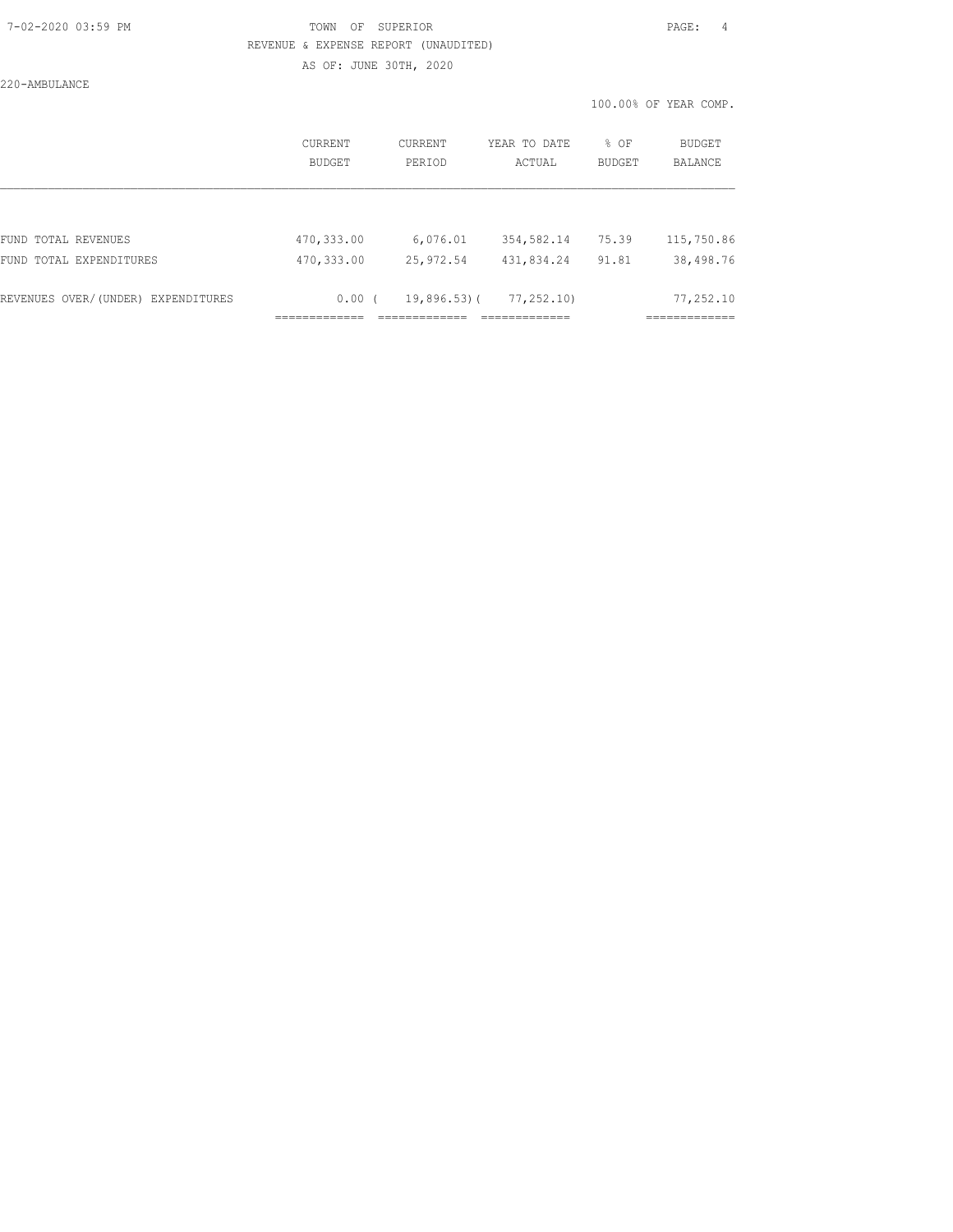# 7-02-2020 03:59 PM TOWN OF SUPERIOR PAGE: 1 REVENUE & EXPENSE REPORT (UNAUDITED)

AS OF: JUNE 30TH, 2020

230-CEMETARY

| ムリハーヘビMEIANI                          |                   |                   |                          |                         |                       |
|---------------------------------------|-------------------|-------------------|--------------------------|-------------------------|-----------------------|
| NON-DEPARTMENTAL                      |                   |                   |                          |                         | 100.00% OF YEAR COMP. |
|                                       | CURRENT<br>BUDGET | CURRENT<br>PERIOD | YEAR TO DATE<br>ACTUAL   | $8$ OF<br><b>BUDGET</b> | BUDGET<br>BALANCE     |
| REVENUES                              |                   |                   |                          |                         |                       |
|                                       |                   |                   |                          |                         |                       |
| BUSINESS SERVICES                     |                   |                   |                          |                         |                       |
| 230-00-4220 CEMETARY WORK PERMITS     | 0.00              | 0.00              | 0.00                     | 0.00                    | 0.00                  |
| 230-00-4240 WEEKEND FEE               | 0.00              | 0.00              | 2,300.00                 | $0.00$ (                | 2,300.00)             |
| 230-00-4250 FINES                     | 0.00              | 0.00              | 0.00                     | 0.00                    | 0.00                  |
| SUBTOTAL BUSINESS SERVICES            | 0.00              | 0.00              | 2,300.00                 | $0.00$ (                | 2,300.00)             |
| ENTERPRISE SERVICES                   |                   |                   |                          |                         |                       |
| 230-00-4320 PLOT PURCHASE             | 25,000.00         | 3,500.00          | 12,400.00 49.60          |                         | 12,600.00             |
| 230-00-4321 OPEN/CLOSE                | 0.00              | 400.00            |                          | $10,875.00$ 0.00 (      | 10, 875.00            |
| SUBTOTAL ENTERPRISE SERVICES          | 25,000.00         | 3,900.00          | 23,275.00                | 93.10                   | 1,725.00              |
| CONTINGENCY                           |                   |                   |                          |                         |                       |
| 230-00-4900 CONTINGENCY               | 0.00              | 0.00              | 0.00                     | 0.00                    | 0.00                  |
| 230-00-4901 TRANSFERS                 | 2,985.00          | 0.00              | 0.00                     | 0.00                    | 2,985.00              |
| SUBTOTAL CONTINGENCY                  | 2,985.00          | 0.00              | 0.00                     | 0.00                    | 2,985.00              |
|                                       |                   |                   |                          |                         |                       |
| TOTAL REVENUES                        | 27,985.00         |                   | 3,900.00 25,575.00 91.39 |                         | 2,410.00              |
|                                       |                   |                   |                          |                         |                       |
| EXPENDITURES                          |                   |                   |                          |                         |                       |
| PERSONEL                              |                   |                   |                          |                         |                       |
| 230-00-5100 SALARIES                  | 8,569.00          | 419.20            |                          | 6,904.03 80.57          | 1,664.97              |
| 230-00-5101 OVERTIME                  | 0.00              | 4.20              | 471.29                   | $0.00$ (                | 471.29)               |
| 230-00-5120 INMATE LABOR              | 0.00              | 0.00              | 0.00                     | 0.00                    | 0.00                  |
| 230-00-5151 FICA                      | 531.00            | 26.25             | 457.15                   | 86.09                   | 73.85                 |
| 230-00-5152 MEDICARE                  | 124.00            | 6.14              | 106.94                   | 86.24                   | 17.06                 |
| 230-00-5153 STATE UNEMPLOYMENT        | 15.00             | 0.00              | 10.52                    | 70.13                   | 4.48                  |
| 230-00-5154 WORKERS COMP INSURANCE    | 34.00             | 0.00              | 0.00                     | 0.00                    | 34.00                 |
| 230-00-5161 ARIZONA STATE RETIREMENT  | 1,023.00          | 51.27             | 856.05                   | 83.68                   | 166.95                |
| 230-00-5162 LIFE INSURANCE            | 20.00             | 0.00              | 0.00                     | 0.00                    | 20.00                 |
| 230-00-5163 HEALTH INSURANCE          | 776.00            | 0.00              | 0.00                     | 0.00                    | 776.00                |
| 230-00-5164 DENTAL INSURANCE          | 92.00             | 0.00              | 0.00                     | 0.00                    | 92.00                 |
| SUBTOTAL PERSONEL                     | 11,184.00         | 507.06            | 8,805.98                 | 78.74                   | 2,378.02              |
| SUPPLIES                              |                   |                   |                          |                         |                       |
| 230-00-5210 OFFICE SUPPLIES           | 0.00              | 0.00              | 0.00                     | 0.00                    | 0.00                  |
| 230-00-5225 SAFETY SUPPLIES/EQUIPMENT | 0.00              | 0.00              | 0.00                     | 0.00                    | 0.00                  |
| 230-00-5230 SANITATION SUPPLIES       | 0.00              | 0.00              | 0.00                     | 0.00                    | 0.00                  |
| 230-00-5299 OPERATING SUPPLIES        | 1,000.00          | 0.00              | 2,014.43                 | 201.44 (                | 1,014.43)             |
|                                       |                   |                   |                          |                         |                       |

SUBTOTAL SUPPLIES 1,000.00 0.00 2,014.43 201.44 ( 1,014.43)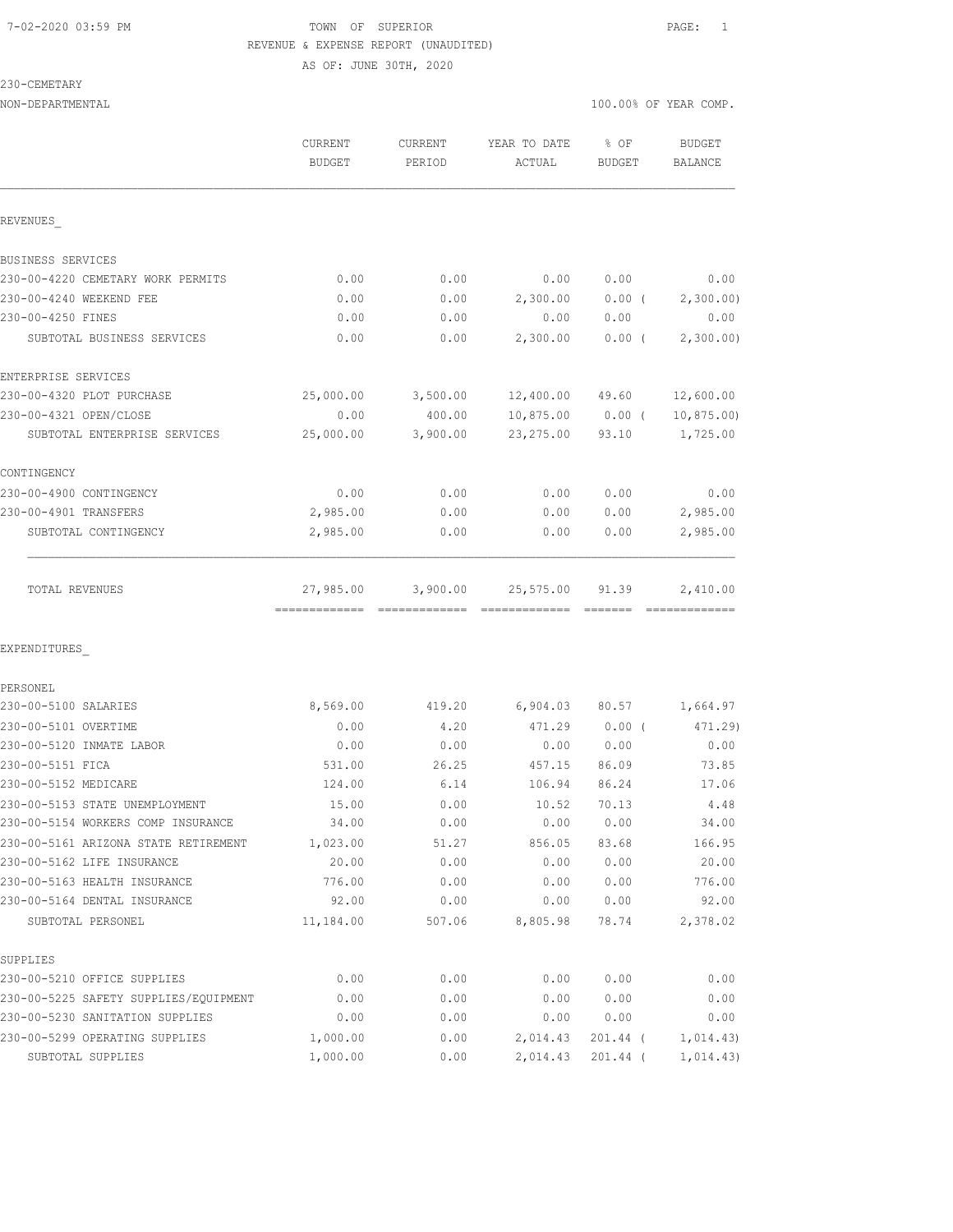### 7-02-2020 03:59 PM TOWN OF SUPERIOR PAGE: 2 REVENUE & EXPENSE REPORT (UNAUDITED)

AS OF: JUNE 30TH, 2020

230-CEMETARY

NON-DEPARTMENTAL 100.00% OF YEAR COMP.

|                                                                     | CURRENT<br><b>BUDGET</b> | CURRENT<br>PERIOD | YEAR TO DATE<br>ACTUAL | % OF<br>BUDGET | <b>BUDGET</b><br>BALANCE |
|---------------------------------------------------------------------|--------------------------|-------------------|------------------------|----------------|--------------------------|
| UTILITIES                                                           |                          |                   |                        |                |                          |
| 230-00-5310 ELECTRICITY                                             | 601.00                   | 0.00              | 659.39                 | $109.72$ (     | 58.39                    |
| 230-00-5320 GAS                                                     | 0.00                     | 0.00              | 0.00                   | 0.00           | 0.00                     |
| 230-00-5330 REFUSE                                                  | 0.00                     | 0.00              | 851.80                 | $0.00$ (       | 851.80)                  |
| 230-00-5340 SEWER                                                   | 0.00                     | 0.00              | 0.00                   | 0.00           | 0.00                     |
| 230-00-5350 TELEPHONE                                               | 500.00                   | 0.00              | 0.00                   | 0.00           | 500.00                   |
| 230-00-5360 WATER                                                   | 700.00                   | 341.79            | 2,482.38               | 354.63 (       | 1,782.38)                |
| SUBTOTAL UTILITIES                                                  | 1,801.00                 | 341.79            | 3,993.57               | $221.74$ (     | 2, 192.57)               |
| GENERAL BUSINESS EXPENSE                                            |                          |                   |                        |                |                          |
| 230-00-5410 ADVERTISING                                             | 0.00                     | 0.00              | 0.00                   | 0.00           | 0.00                     |
| 230-00-5420 DUES & SUBSCRIPTIONS                                    | 0.00                     | 0.00              | 0.00                   | 0.00           | 0.00                     |
| 230-00-5425 CONFERENCES & TRAINING                                  | 0.00                     | 0.00              | 0.00                   | 0.00           | 0.00                     |
| 230-00-5430 PRINTING                                                | 0.00                     | 0.00              | 0.00                   | 0.00           | 0.00                     |
| 230-00-5450 UNIFORMS                                                | 0.00                     | 0.00              | 0.00                   | 0.00           | 0.00                     |
| 230-00-5460 POSTAGE                                                 | 0.00                     | 0.00              | 0.00                   | 0.00           | 0.00                     |
| 230-00-5470 TRAVEL                                                  | 0.00                     | 0.00              | 0.00                   | 0.00           | 0.00                     |
| 230-00-5471 HOST/MEALS                                              | 0.00                     | 0.00              | 0.00                   | 0.00           | 0.00                     |
| 230-00-5480 GENERAL INSURANCE                                       | 0.00                     | 0.00              | 0.00                   | 0.00           | 0.00                     |
| 230-00-5481 VEHICLE INSURANCE                                       | 0.00                     | 0.00              | 0.00                   | 0.00           | 0.00                     |
| 230-00-5482 LIABILITY INSURANCE                                     | 0.00                     | 0.00              | 0.00                   | 0.00           | 0.00                     |
| 230-00-5492 BAD DEBT EXPENSE                                        | 0.00                     | 0.00              | 0.00                   | 0.00           | 0.00                     |
| SUBTOTAL GENERAL BUSINESS EXPENSE                                   | 0.00                     | 0.00              | 0.00                   | 0.00           | 0.00                     |
| PROFESSIONAL SERVICES                                               |                          |                   |                        |                |                          |
| 230-00-5520 CONTRACTUAL SERVICES                                    | 0.00                     | 720.00            | 2,000.00               | $0.00$ (       | 2,000.00)                |
| 230-00-5540 LEGAL SERVICES                                          | 0.00                     | 0.00              | 0.00                   | 0.00           | 0.00                     |
| 230-00-5550 OTHER PROFESSIONAL SERVICE                              | 0.00                     | 0.00              | 0.00                   | 0.00           | 0.00                     |
| SUBTOTAL PROFESSIONAL SERVICES                                      | 0.00                     | 720.00            | 2,000.00               | $0.00$ (       | 2,000.00)                |
| REPAIR/MAINTENANCE                                                  |                          |                   |                        |                |                          |
| 230-00-5610 PARK & BLDG IMPROVEMENTS                                | 0.00                     | 0.00              | 0.00                   | 0.00           | 0.00                     |
| 230-00-5640 AUTO & TRUCK REPAIRS                                    | 0.00                     | 0.00              | 0.00                   | 0.00           | 0.00                     |
| 230-00-5641 GAS & OIL                                               | 0.00                     | 0.00              | 0.00                   | 0.00           | 0.00                     |
| 230-00-5642 TIRES & TUBES                                           | 0.00                     | 0.00              | 0.00                   | 0.00           | 0.00                     |
| 230-00-5643 INMATE FUEL                                             | 0.00                     | 0.00              | 0.00                   | 0.00           | 0.00                     |
| 230-00-5650 OTHER EQUIPMENT REPAIRS                                 | 2,000.00                 | 0.00              | 0.00                   | 0.00           | 2,000.00                 |
| 230-00-5670 STREET & SIDEWALK REPAIR<br>SUBTOTAL REPAIR/MAINTENANCE | 0.00<br>2,000.00         | 0.00<br>0.00      | 0.00<br>0.00           | 0.00<br>0.00   | 0.00<br>2,000.00         |
|                                                                     |                          |                   |                        |                |                          |
| CAPITAL OUTLAY<br>230-00-5710 BUILDING                              | 0.00                     | 0.00              | 0.00                   | 0.00           | 0.00                     |
| 230-00-5720 OFFICE EQUIPMENT                                        | 0.00                     | 0.00              | 0.00                   | 0.00           | 0.00                     |
| 230-00-5750 OTHER EQUIP/SMALL TOOLS                                 | 12,000.00                | 0.00              | 0.00                   | 0.00           | 12,000.00                |
| 230-00-5790 MACHINERY AND EQUIPMENT                                 | 0.00                     | 0.00              | 0.00                   | 0.00           | 0.00                     |
|                                                                     |                          |                   |                        |                |                          |

SUBTOTAL CAPITAL OUTLAY 12,000.00 0.00 0.00 0.00 12,000.00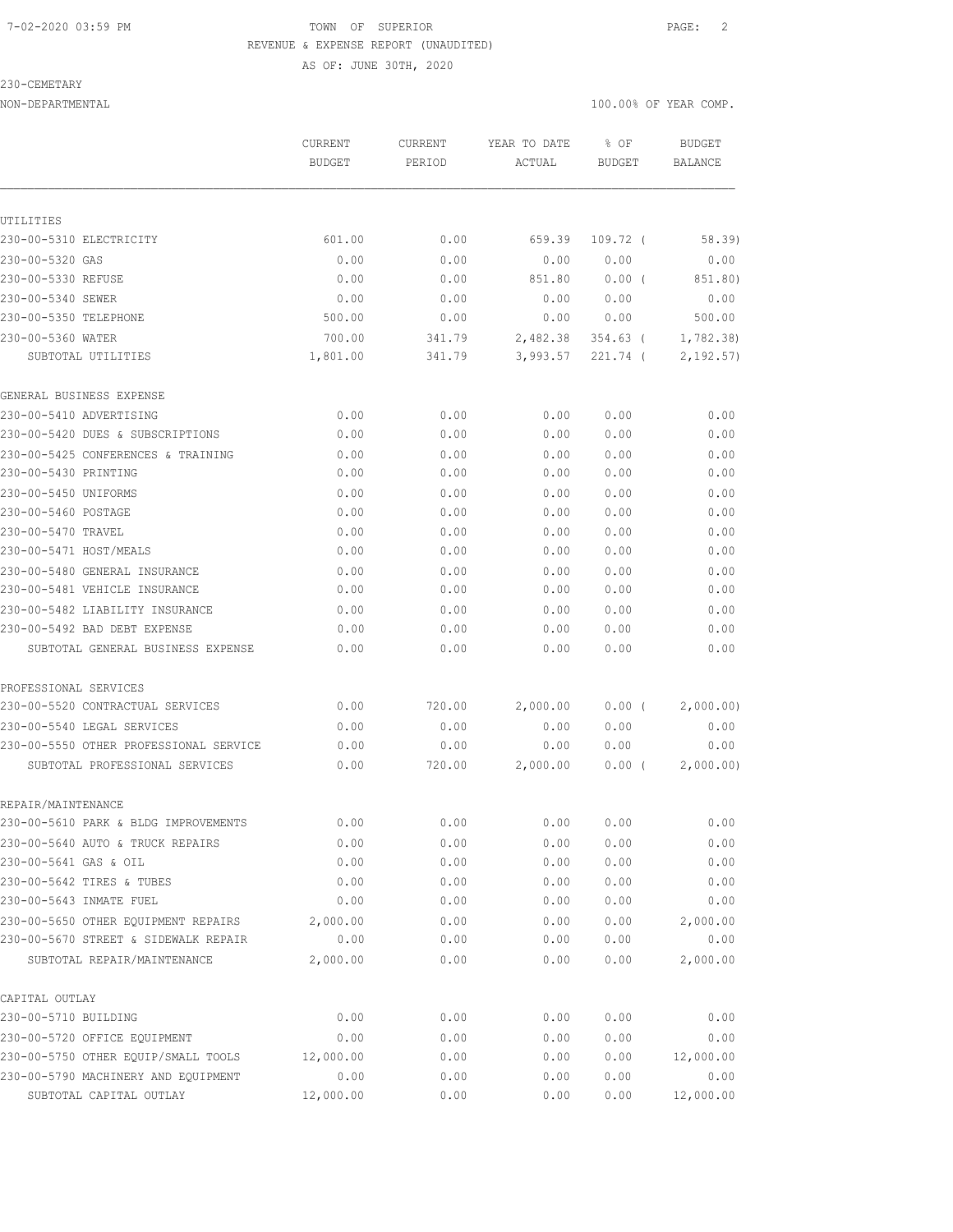### 7-02-2020 03:59 PM TOWN OF SUPERIOR PAGE: 3 REVENUE & EXPENSE REPORT (UNAUDITED) AS OF: JUNE 30TH, 2020

230-CEMETARY

|                                    | CURRENT<br><b>BUDGET</b> | <b>CURRENT</b><br>PERIOD | YEAR TO DATE<br>ACTUAL | % OF<br>BUDGET | BUDGET<br>BALANCE |
|------------------------------------|--------------------------|--------------------------|------------------------|----------------|-------------------|
|                                    |                          |                          |                        |                |                   |
| NON-OPERATING                      |                          |                          |                        |                |                   |
| 230-00-5800 DEPRECIATION           | 0.00                     | 0.00                     | 0.00                   | 0.00           | 0.00              |
| SUBTOTAL NON-OPERATING             | 0.00                     | 0.00                     | 0.00                   | 0.00           | 0.00              |
| DEBT SERVICE                       |                          |                          |                        |                |                   |
| 230-00-5999 CONTINGENCY            | 0.00                     | 0.00                     | 0.00                   | 0.00           | 0.00              |
| SUBTOTAL DEBT SERVICE              | 0.00                     | 0.00                     | 0.00                   | 0.00           | 0.00              |
| TOTAL EXPENDITURES                 | 27,985.00                | 1,568.85                 | 16,813.98              | 60.08          | 11, 171.02        |
| REVENUES OVER/(UNDER) EXPENDITURES | 0.00                     | 2,331.15                 | 8,761.02               |                | 8,761.02)         |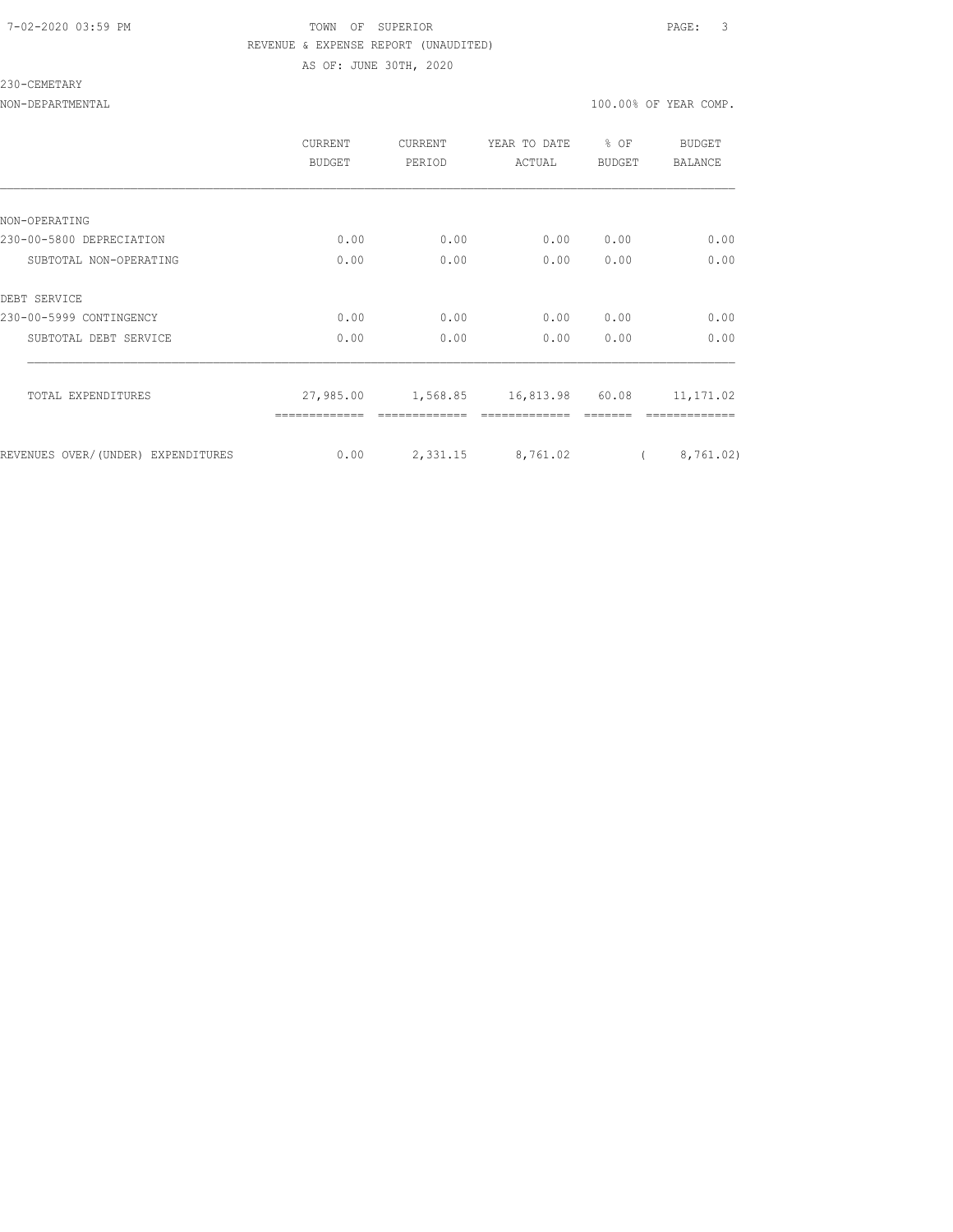### 7-02-2020 03:59 PM TOWN OF SUPERIOR PAGE: 4 REVENUE & EXPENSE REPORT (UNAUDITED) AS OF: JUNE 30TH, 2020

230-CEMETARY

|                                    | <b>CURRENT</b><br>BUDGET | CURRENT<br>PERIOD | YEAR TO DATE<br>ACTUAL | % OF<br><b>BUDGET</b> | BUDGET<br><b>BALANCE</b>  |
|------------------------------------|--------------------------|-------------------|------------------------|-----------------------|---------------------------|
|                                    |                          |                   |                        |                       |                           |
| FUND TOTAL REVENUES                | 27,985.00                | 3,900.00          | 25,575.00              | 91.39                 | 2,410.00                  |
| FUND TOTAL EXPENDITURES            | 27,985.00                | 1,568.85          | 16,813.98              | 60.08                 | 11, 171.02                |
| REVENUES OVER/(UNDER) EXPENDITURES | 0.00                     | 2,331.15          | 8,761.02               |                       | 8,761.02)<br>____________ |
|                                    |                          |                   |                        |                       | ----------                |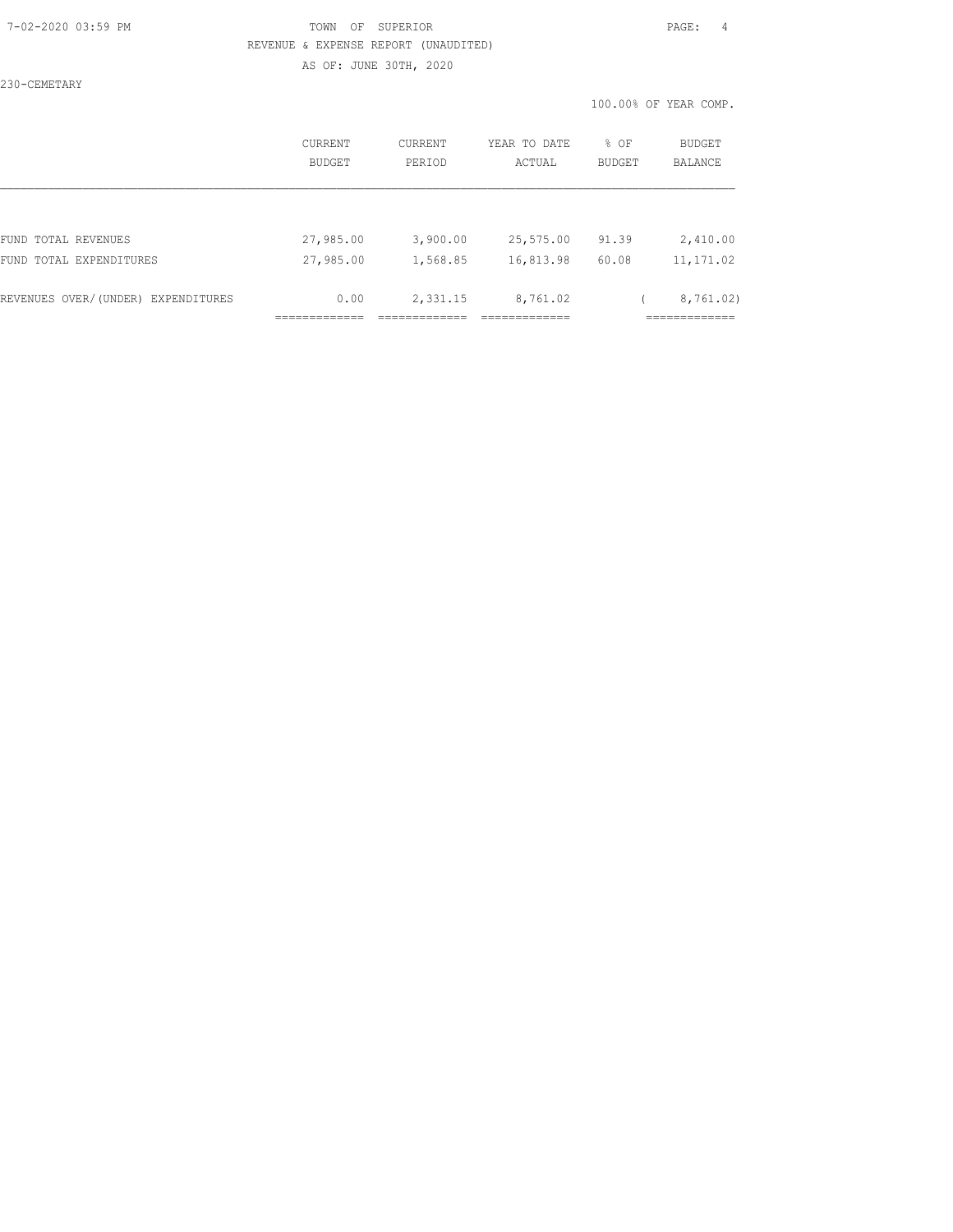| 7-02-2020 03:59 PM |
|--------------------|
|--------------------|

### TOWN OF SUPERIOR **PAGE:** 1 REVENUE & EXPENSE REPORT (UNAUDITED)

AS OF: JUNE 30TH, 2020

# 300-HIGHWAY USERS REVENUE

| NON-DEPARTMENTAL                       |                          |                   |                        | 100.00% OF YEAR COMP. |                          |  |  |
|----------------------------------------|--------------------------|-------------------|------------------------|-----------------------|--------------------------|--|--|
|                                        | CURRENT<br><b>BUDGET</b> | CURRENT<br>PERIOD | YEAR TO DATE<br>ACTUAL | % OF<br><b>BUDGET</b> | <b>BUDGET</b><br>BALANCE |  |  |
| REVENUES                               |                          |                   |                        |                       |                          |  |  |
| TAXES                                  |                          |                   |                        |                       |                          |  |  |
| 300-00-4132 HIGHWAY USERS REVENUE FUND | 241,750.00               | 16,923.69         | 449,743.96             | 186.04 (              | 207,993.96)              |  |  |
| 300-00-4133 PROPERTY TAX               | 0.00                     | 0.00              | 0.00                   | 0.00                  | 0.00                     |  |  |
| SUBTOTAL TAXES                         | 241,750.00               | 16,923.69         | 449,743.96             | 186.04 (              | 207, 993.96              |  |  |
| CONTINGENCY                            |                          |                   |                        |                       |                          |  |  |
| 300-00-4901 INTERFUND TRANSFER-HURF    | 43,636.00                | 0.00              | 0.00                   | 0.00                  | 43,636.00                |  |  |
| 300-00-4999 OTHER FINANCING SOURCES    | 600,000.00               | 0.00              | 0.00                   | 0.00                  | 600,000.00               |  |  |
| SUBTOTAL CONTINGENCY                   | 643,636.00               | 0.00              | 0.00                   | 0.00                  | 643,636.00               |  |  |
| TOTAL REVENUES                         | 885,386.00               |                   | 16,923.69 449,743.96   | 50.80                 | 435,642.04               |  |  |
| EXPENDITURES                           |                          |                   |                        |                       |                          |  |  |
| PERSONEL                               |                          |                   |                        |                       |                          |  |  |
| 300-00-5100 SALARIES                   | 118,199.00               | 7,907.85          | 96,826.53              | 81.92                 | 21, 372.47               |  |  |
| 300-00-5101 OVERTIME                   | 2,000.00                 | 74.55             | 3,232.95               | $161.65$ (            | 1, 232.95)               |  |  |
| 300-00-5120 INMATE LABOR               | 4,500.00                 | 0.00              | 1,805.00               | 40.11                 | 2,695.00                 |  |  |
| 300-00-5151 FICA                       | 7,328.00                 | 494.91            | 6, 203.67              | 84.66                 | 1,124.33                 |  |  |
| 300-00-5152 MEDICARE                   | 1,714.00                 | 115.75            | 1,450.88               | 84.65                 | 263.12                   |  |  |
| 300-00-5153 STATE UNEMPLOYMENT         | 164.00                   | 11.35             | 156.21                 | 95.25                 | 7.79                     |  |  |
| 300-00-5154 WORKERS COMP INSURANCE     | 1,432.00                 | 0.00              | 3,833.00               | $267.67$ (            | 2,401.00                 |  |  |
| 300-00-5161 ARIZONA STATE RETIREMENT   | 14, 113.00               | 870.76            | 11,416.10              | 80.89                 | 2,696.90                 |  |  |
| 300-00-5162 LIFE INSURANCE             | 217.00                   | 0.00              | 22.11                  | 10.19                 | 194.89                   |  |  |
| 300-00-5163 HEALTH INSURANCE           | 10,861.00                | 0.00              | 0.00                   | 0.00                  | 10,861.00                |  |  |
| 300-00-5164 DENTAL INSURANCE           | 998.00                   | 0.00              | 0.00                   | 0.00                  | 998.00                   |  |  |
| SUBTOTAL PERSONEL                      | 161,526.00               |                   | 9,475.17 124,946.45    | 77.35                 | 36,579.55                |  |  |
| SUPPLIES                               |                          |                   |                        |                       |                          |  |  |
| 300-00-5210 OFFICE SUPPLIES            | 0.00                     | 0.00              | 0.00                   | 0.00                  | 0.00                     |  |  |
| 300-00-5225 SAFETY SUPPLIES/EQUIPMENT  | 1,000.00                 | 0.00              | 0.00                   | 0.00                  | 1,000.00                 |  |  |
| 300-00-5230 SANITATION SUPPLIES        | 0.00                     | 0.00              | 0.00                   | 0.00                  | 0.00                     |  |  |
| 300-00-5299 OPERATING SUPPLIES         | 7,500.00                 | 0.00              | 8,088.79               | $107.85$ (            | 588.79)                  |  |  |
| SUBTOTAL SUPPLIES                      | 8,500.00                 | 0.00              | 8,088.79               | 95.16                 | 411.21                   |  |  |
| UTILITIES                              |                          |                   |                        |                       |                          |  |  |
| 300-00-5310 ELECTRICITY                | 42,246.00                | 0.00              | 26, 371.26             | 62.42                 | 15,874.74                |  |  |
| 300-00-5315 APS CONTRACT               | 13,000.00                | 0.00              | 5,852.82               | 45.02                 | 7,147.18                 |  |  |
| 300-00-5320 GAS                        | 0.00                     | 0.00              | 0.00                   | 0.00                  | 0.00                     |  |  |
| 300-00-5330 REFUSE                     | 0.00                     | 0.00              | 0.00                   | 0.00                  | 0.00                     |  |  |
| 300-00-5340 SEWER                      | 0.00                     | 0.00              | 0.00                   | 0.00                  | 0.00                     |  |  |
| 300-00-5350 TELEPHONE                  | 0.00                     | 120.24            | 240.39                 | $0.00$ (              | 240.39)                  |  |  |
| 300-00-5360 WATER                      | 3,000.00                 | 185.20            | 2,158.84               | 71.96                 | 841.16                   |  |  |

SUBTOTAL UTILITIES 58,246.00 305.44 34,623.31 59.44 23,622.69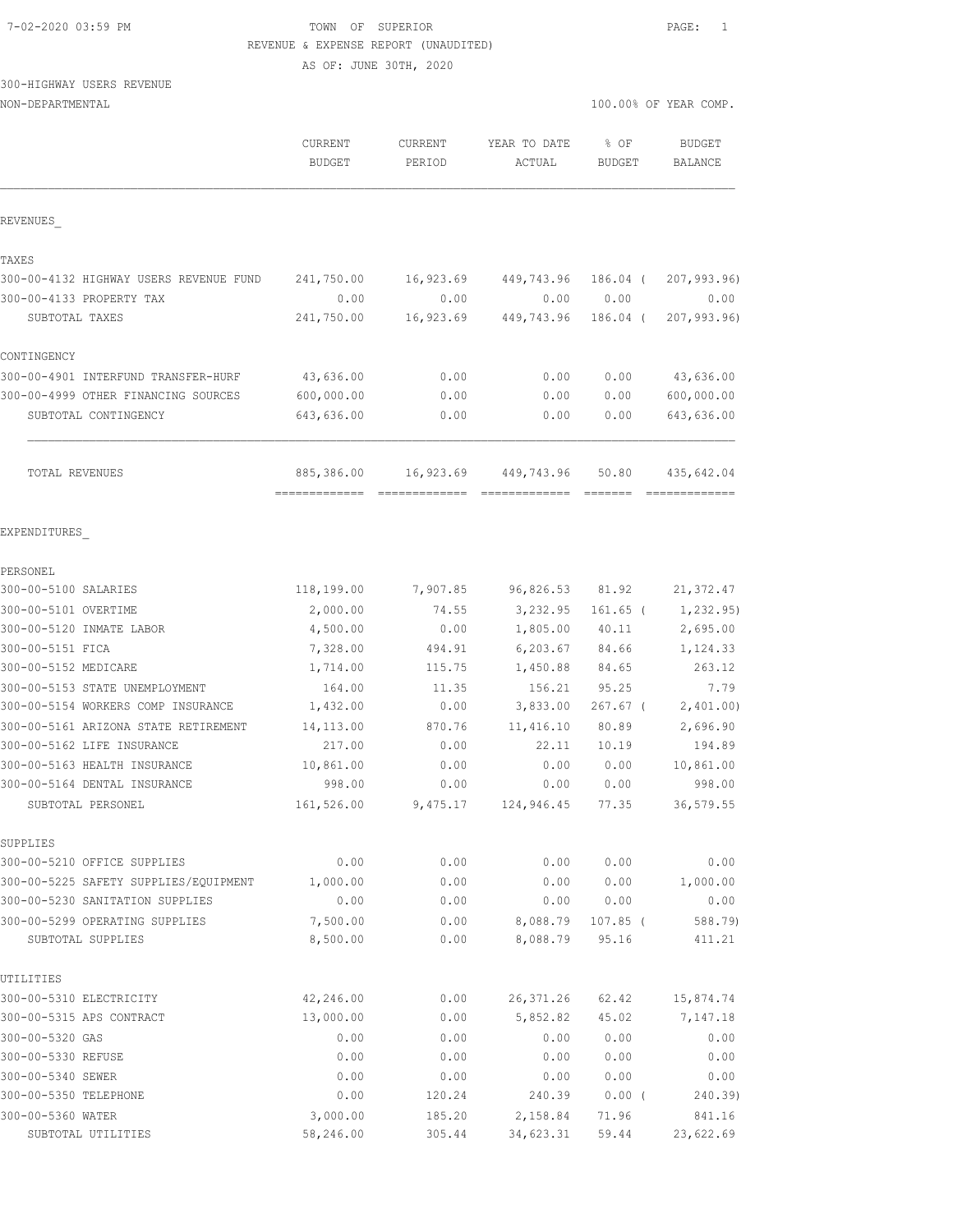#### 7-02-2020 03:59 PM TOWN OF SUPERIOR PAGE: 2 REVENUE & EXPENSE REPORT (UNAUDITED)

AS OF: JUNE 30TH, 2020

### 300-HIGHWAY USERS REVENUE NON-DEPARTMENTAL 100.00% OF YEAR COMP.

| GENERAL BUSINESS EXPENSE<br>300-00-5420 DUES & SUBSCRIPTIONS<br>0.00<br>0.00<br>0.00<br>0.00<br>300-00-5450 UNIFORMS<br>0.00<br>0.00<br>0.00<br>0.00<br>300-00-5471 AUDIT<br>$1,545.00$ (<br>1,218.54)<br>1,218.54<br>78.87<br>300-00-5480 GENERAL INSURANCE<br>12,205.00<br>86.24<br>11,552.06<br>94.65<br>$13,750.00$ (<br>12,770.60<br>92.88<br>SUBTOTAL GENERAL BUSINESS EXPENSE<br>1, 132.30<br>PROFESSIONAL SERVICES<br>300-00-5520 CONTRACTUAL SERVICES<br>0.00<br>0.00<br>$0.00$ ( $1,584.00$ )<br>1,584.00<br>300-00-5550 OTHER PROFESSIONAL SERVICES<br>20,000.00<br>223,800.12 1,119.00 (<br>8,465.25<br>225,384.12 1,126.92 (<br>20,000.00<br>8,465.25<br>SUBTOTAL PROFESSIONAL SERVICES<br>REPAIR/MAINTENANCE<br>300-00-5610 PARK & BLDG IMPROVEMENTS<br>0.00<br>0.00<br>1,277.44<br>$0.00$ (<br>300-00-5640 AUTO & TRUCK REPAIRS<br>5,000.00<br>0.00<br>0.00<br>0.00<br>300-00-5641 GAS & OIL<br>0.00<br>5,700.00<br>4,936.71<br>86.61<br>300-00-5642 TIRES & TUBES<br>0.00<br>0.00<br>360.41<br>$0.00$ (<br>300-00-5643 INMATE FUEL<br>0.00<br>1,000.00<br>401.02<br>40.10<br>300-00-5650 OTHER EQUIPMENT REPAIRS<br>4,664.00<br>16.23<br>0.00<br>757.19<br>300-00-5670 STREET & SIDEWALK REPAIR<br>0.00<br>120,931.80<br>122,428.38<br>$0.00$ (<br>300-00-5671 CRACKSEAL<br>6,000.00<br>0.00<br>0.00<br>0.00<br>22,364.00<br>120,931.80<br>SUBTOTAL REPAIR/MAINTENANCE<br>130, 161. 15<br>582.01 (<br>CAPITAL OUTLAY<br>300-00-5750 OTHER EQUIP/SMALL TOOLS<br>0.00<br>1,000.00<br>0.00<br>0.00<br>300-00-5770 TRAFFIC SIGNS<br>0.00<br>0.00<br>0.00<br>0.00<br>300-00-5790 MACHINERY & EQUIPMENT<br>600,000.00<br>0.00<br>8,422.16<br>1.40<br>601,000.00<br>8,422.16<br>SUBTOTAL CAPITAL OUTLAY<br>0.00<br>1.40<br>NON-OPERATING<br>300-00-5800 DEPRECIATION<br>0.00<br>0.00<br>0.00<br>0.00<br>SUBTOTAL NON-OPERATING<br>0.00<br>0.00<br>0.00<br>0.00<br>DEBT SERVICE<br>300-00-5900 PAYBACK FROM GF<br>0.00<br>195.17 1,684.07 0.00 ( 1,684.07)<br>300-00-5901 DEBT SERVICE INTEREST<br>0.00<br>6.34<br>734.16 0.00 (<br>300-00-5999 CONTINGENCY<br>0.00<br>0.00<br>0.00 0.00 | <b>BUDGET</b><br>BALANCE |
|--------------------------------------------------------------------------------------------------------------------------------------------------------------------------------------------------------------------------------------------------------------------------------------------------------------------------------------------------------------------------------------------------------------------------------------------------------------------------------------------------------------------------------------------------------------------------------------------------------------------------------------------------------------------------------------------------------------------------------------------------------------------------------------------------------------------------------------------------------------------------------------------------------------------------------------------------------------------------------------------------------------------------------------------------------------------------------------------------------------------------------------------------------------------------------------------------------------------------------------------------------------------------------------------------------------------------------------------------------------------------------------------------------------------------------------------------------------------------------------------------------------------------------------------------------------------------------------------------------------------------------------------------------------------------------------------------------------------------------------------------------------------------------------------------------------------------------------------------------------------------------------------------------------------------------------------------------------------------------------------------------------------------------------------------------------------------------------------------|--------------------------|
|                                                                                                                                                                                                                                                                                                                                                                                                                                                                                                                                                                                                                                                                                                                                                                                                                                                                                                                                                                                                                                                                                                                                                                                                                                                                                                                                                                                                                                                                                                                                                                                                                                                                                                                                                                                                                                                                                                                                                                                                                                                                                                  |                          |
|                                                                                                                                                                                                                                                                                                                                                                                                                                                                                                                                                                                                                                                                                                                                                                                                                                                                                                                                                                                                                                                                                                                                                                                                                                                                                                                                                                                                                                                                                                                                                                                                                                                                                                                                                                                                                                                                                                                                                                                                                                                                                                  |                          |
|                                                                                                                                                                                                                                                                                                                                                                                                                                                                                                                                                                                                                                                                                                                                                                                                                                                                                                                                                                                                                                                                                                                                                                                                                                                                                                                                                                                                                                                                                                                                                                                                                                                                                                                                                                                                                                                                                                                                                                                                                                                                                                  | 0.00                     |
|                                                                                                                                                                                                                                                                                                                                                                                                                                                                                                                                                                                                                                                                                                                                                                                                                                                                                                                                                                                                                                                                                                                                                                                                                                                                                                                                                                                                                                                                                                                                                                                                                                                                                                                                                                                                                                                                                                                                                                                                                                                                                                  | 0.00                     |
|                                                                                                                                                                                                                                                                                                                                                                                                                                                                                                                                                                                                                                                                                                                                                                                                                                                                                                                                                                                                                                                                                                                                                                                                                                                                                                                                                                                                                                                                                                                                                                                                                                                                                                                                                                                                                                                                                                                                                                                                                                                                                                  | 326.46                   |
|                                                                                                                                                                                                                                                                                                                                                                                                                                                                                                                                                                                                                                                                                                                                                                                                                                                                                                                                                                                                                                                                                                                                                                                                                                                                                                                                                                                                                                                                                                                                                                                                                                                                                                                                                                                                                                                                                                                                                                                                                                                                                                  | 652.94<br>979.40         |
|                                                                                                                                                                                                                                                                                                                                                                                                                                                                                                                                                                                                                                                                                                                                                                                                                                                                                                                                                                                                                                                                                                                                                                                                                                                                                                                                                                                                                                                                                                                                                                                                                                                                                                                                                                                                                                                                                                                                                                                                                                                                                                  |                          |
|                                                                                                                                                                                                                                                                                                                                                                                                                                                                                                                                                                                                                                                                                                                                                                                                                                                                                                                                                                                                                                                                                                                                                                                                                                                                                                                                                                                                                                                                                                                                                                                                                                                                                                                                                                                                                                                                                                                                                                                                                                                                                                  |                          |
|                                                                                                                                                                                                                                                                                                                                                                                                                                                                                                                                                                                                                                                                                                                                                                                                                                                                                                                                                                                                                                                                                                                                                                                                                                                                                                                                                                                                                                                                                                                                                                                                                                                                                                                                                                                                                                                                                                                                                                                                                                                                                                  | 203,800.12               |
|                                                                                                                                                                                                                                                                                                                                                                                                                                                                                                                                                                                                                                                                                                                                                                                                                                                                                                                                                                                                                                                                                                                                                                                                                                                                                                                                                                                                                                                                                                                                                                                                                                                                                                                                                                                                                                                                                                                                                                                                                                                                                                  | 205, 384.12)             |
|                                                                                                                                                                                                                                                                                                                                                                                                                                                                                                                                                                                                                                                                                                                                                                                                                                                                                                                                                                                                                                                                                                                                                                                                                                                                                                                                                                                                                                                                                                                                                                                                                                                                                                                                                                                                                                                                                                                                                                                                                                                                                                  |                          |
|                                                                                                                                                                                                                                                                                                                                                                                                                                                                                                                                                                                                                                                                                                                                                                                                                                                                                                                                                                                                                                                                                                                                                                                                                                                                                                                                                                                                                                                                                                                                                                                                                                                                                                                                                                                                                                                                                                                                                                                                                                                                                                  | 1, 277.44)               |
|                                                                                                                                                                                                                                                                                                                                                                                                                                                                                                                                                                                                                                                                                                                                                                                                                                                                                                                                                                                                                                                                                                                                                                                                                                                                                                                                                                                                                                                                                                                                                                                                                                                                                                                                                                                                                                                                                                                                                                                                                                                                                                  | 5,000.00                 |
|                                                                                                                                                                                                                                                                                                                                                                                                                                                                                                                                                                                                                                                                                                                                                                                                                                                                                                                                                                                                                                                                                                                                                                                                                                                                                                                                                                                                                                                                                                                                                                                                                                                                                                                                                                                                                                                                                                                                                                                                                                                                                                  | 763.29                   |
|                                                                                                                                                                                                                                                                                                                                                                                                                                                                                                                                                                                                                                                                                                                                                                                                                                                                                                                                                                                                                                                                                                                                                                                                                                                                                                                                                                                                                                                                                                                                                                                                                                                                                                                                                                                                                                                                                                                                                                                                                                                                                                  | 360.41)                  |
|                                                                                                                                                                                                                                                                                                                                                                                                                                                                                                                                                                                                                                                                                                                                                                                                                                                                                                                                                                                                                                                                                                                                                                                                                                                                                                                                                                                                                                                                                                                                                                                                                                                                                                                                                                                                                                                                                                                                                                                                                                                                                                  | 598.98                   |
|                                                                                                                                                                                                                                                                                                                                                                                                                                                                                                                                                                                                                                                                                                                                                                                                                                                                                                                                                                                                                                                                                                                                                                                                                                                                                                                                                                                                                                                                                                                                                                                                                                                                                                                                                                                                                                                                                                                                                                                                                                                                                                  | 3,906.81                 |
|                                                                                                                                                                                                                                                                                                                                                                                                                                                                                                                                                                                                                                                                                                                                                                                                                                                                                                                                                                                                                                                                                                                                                                                                                                                                                                                                                                                                                                                                                                                                                                                                                                                                                                                                                                                                                                                                                                                                                                                                                                                                                                  | 122, 428.38)             |
|                                                                                                                                                                                                                                                                                                                                                                                                                                                                                                                                                                                                                                                                                                                                                                                                                                                                                                                                                                                                                                                                                                                                                                                                                                                                                                                                                                                                                                                                                                                                                                                                                                                                                                                                                                                                                                                                                                                                                                                                                                                                                                  | 6,000.00                 |
|                                                                                                                                                                                                                                                                                                                                                                                                                                                                                                                                                                                                                                                                                                                                                                                                                                                                                                                                                                                                                                                                                                                                                                                                                                                                                                                                                                                                                                                                                                                                                                                                                                                                                                                                                                                                                                                                                                                                                                                                                                                                                                  | 107, 797.15              |
|                                                                                                                                                                                                                                                                                                                                                                                                                                                                                                                                                                                                                                                                                                                                                                                                                                                                                                                                                                                                                                                                                                                                                                                                                                                                                                                                                                                                                                                                                                                                                                                                                                                                                                                                                                                                                                                                                                                                                                                                                                                                                                  |                          |
|                                                                                                                                                                                                                                                                                                                                                                                                                                                                                                                                                                                                                                                                                                                                                                                                                                                                                                                                                                                                                                                                                                                                                                                                                                                                                                                                                                                                                                                                                                                                                                                                                                                                                                                                                                                                                                                                                                                                                                                                                                                                                                  | 1,000.00                 |
|                                                                                                                                                                                                                                                                                                                                                                                                                                                                                                                                                                                                                                                                                                                                                                                                                                                                                                                                                                                                                                                                                                                                                                                                                                                                                                                                                                                                                                                                                                                                                                                                                                                                                                                                                                                                                                                                                                                                                                                                                                                                                                  | 0.00                     |
|                                                                                                                                                                                                                                                                                                                                                                                                                                                                                                                                                                                                                                                                                                                                                                                                                                                                                                                                                                                                                                                                                                                                                                                                                                                                                                                                                                                                                                                                                                                                                                                                                                                                                                                                                                                                                                                                                                                                                                                                                                                                                                  | 591,577.84               |
|                                                                                                                                                                                                                                                                                                                                                                                                                                                                                                                                                                                                                                                                                                                                                                                                                                                                                                                                                                                                                                                                                                                                                                                                                                                                                                                                                                                                                                                                                                                                                                                                                                                                                                                                                                                                                                                                                                                                                                                                                                                                                                  | 592, 577.84              |
|                                                                                                                                                                                                                                                                                                                                                                                                                                                                                                                                                                                                                                                                                                                                                                                                                                                                                                                                                                                                                                                                                                                                                                                                                                                                                                                                                                                                                                                                                                                                                                                                                                                                                                                                                                                                                                                                                                                                                                                                                                                                                                  |                          |
|                                                                                                                                                                                                                                                                                                                                                                                                                                                                                                                                                                                                                                                                                                                                                                                                                                                                                                                                                                                                                                                                                                                                                                                                                                                                                                                                                                                                                                                                                                                                                                                                                                                                                                                                                                                                                                                                                                                                                                                                                                                                                                  | 0.00                     |
|                                                                                                                                                                                                                                                                                                                                                                                                                                                                                                                                                                                                                                                                                                                                                                                                                                                                                                                                                                                                                                                                                                                                                                                                                                                                                                                                                                                                                                                                                                                                                                                                                                                                                                                                                                                                                                                                                                                                                                                                                                                                                                  | 0.00                     |
|                                                                                                                                                                                                                                                                                                                                                                                                                                                                                                                                                                                                                                                                                                                                                                                                                                                                                                                                                                                                                                                                                                                                                                                                                                                                                                                                                                                                                                                                                                                                                                                                                                                                                                                                                                                                                                                                                                                                                                                                                                                                                                  |                          |
|                                                                                                                                                                                                                                                                                                                                                                                                                                                                                                                                                                                                                                                                                                                                                                                                                                                                                                                                                                                                                                                                                                                                                                                                                                                                                                                                                                                                                                                                                                                                                                                                                                                                                                                                                                                                                                                                                                                                                                                                                                                                                                  |                          |
|                                                                                                                                                                                                                                                                                                                                                                                                                                                                                                                                                                                                                                                                                                                                                                                                                                                                                                                                                                                                                                                                                                                                                                                                                                                                                                                                                                                                                                                                                                                                                                                                                                                                                                                                                                                                                                                                                                                                                                                                                                                                                                  | 734.16)                  |
|                                                                                                                                                                                                                                                                                                                                                                                                                                                                                                                                                                                                                                                                                                                                                                                                                                                                                                                                                                                                                                                                                                                                                                                                                                                                                                                                                                                                                                                                                                                                                                                                                                                                                                                                                                                                                                                                                                                                                                                                                                                                                                  | 0.00                     |
| SUBTOTAL DEBT SERVICE<br>0.00<br>$2,418.23$ 0.00 ( 2,418.23)<br>201.51                                                                                                                                                                                                                                                                                                                                                                                                                                                                                                                                                                                                                                                                                                                                                                                                                                                                                                                                                                                                                                                                                                                                                                                                                                                                                                                                                                                                                                                                                                                                                                                                                                                                                                                                                                                                                                                                                                                                                                                                                           |                          |
| 885,386.00  138,246.87  546,814.81  61.76  338,571.19<br>TOTAL EXPENDITURES                                                                                                                                                                                                                                                                                                                                                                                                                                                                                                                                                                                                                                                                                                                                                                                                                                                                                                                                                                                                                                                                                                                                                                                                                                                                                                                                                                                                                                                                                                                                                                                                                                                                                                                                                                                                                                                                                                                                                                                                                      |                          |
| REVENUES OVER/(UNDER) EXPENDITURES<br>$0.00$ ( 121, 323.18) ( 97, 070.85)                                                                                                                                                                                                                                                                                                                                                                                                                                                                                                                                                                                                                                                                                                                                                                                                                                                                                                                                                                                                                                                                                                                                                                                                                                                                                                                                                                                                                                                                                                                                                                                                                                                                                                                                                                                                                                                                                                                                                                                                                        | 97,070.85                |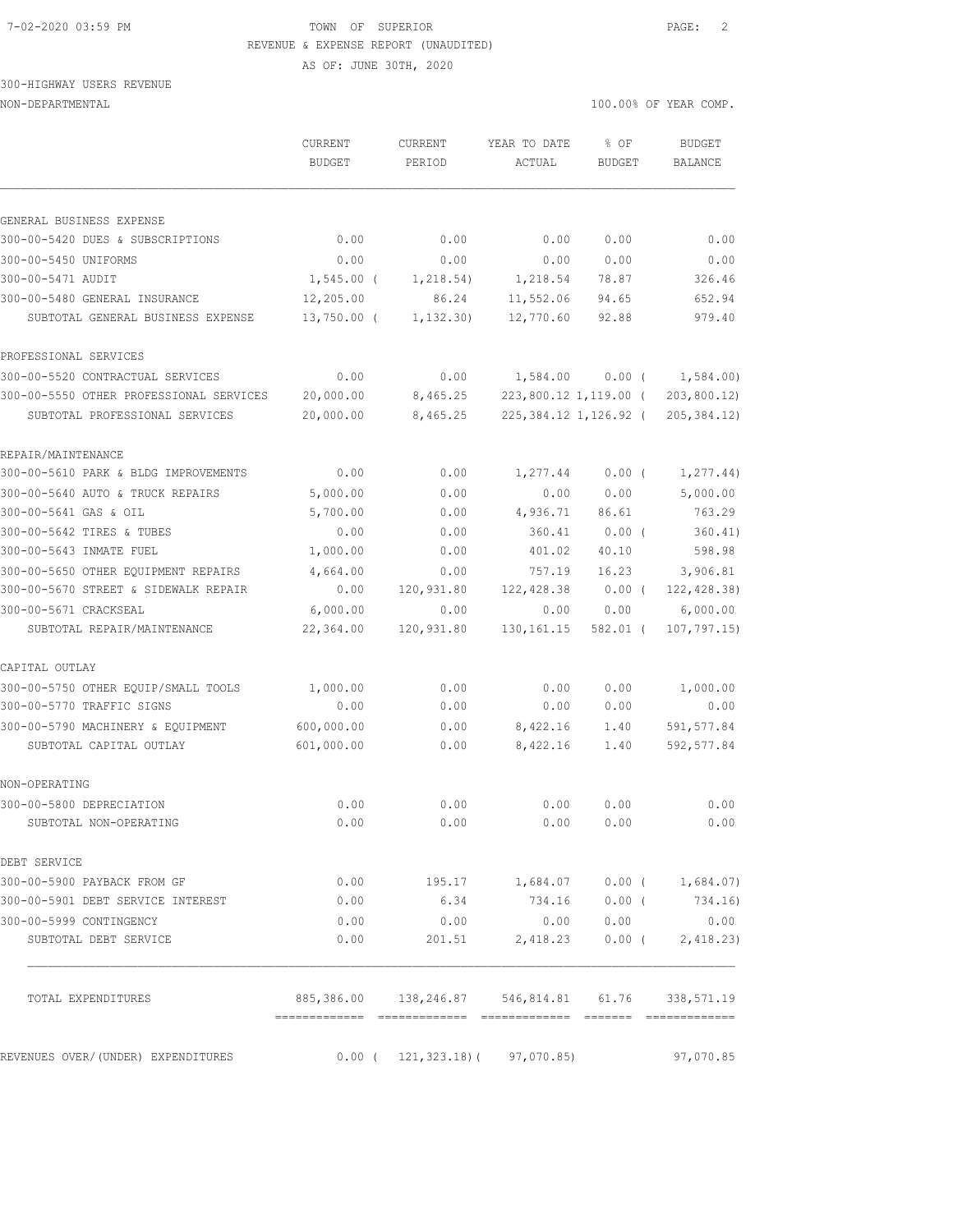# 7-02-2020 03:59 PM TOWN OF SUPERIOR PAGE: 3 REVENUE & EXPENSE REPORT (UNAUDITED) AS OF: JUNE 30TH, 2020

300-HIGHWAY USERS REVENUE

|                                    |                          |                   |                        |                | 100.00% OF YEAR COMP.    |
|------------------------------------|--------------------------|-------------------|------------------------|----------------|--------------------------|
|                                    | CURRENT<br><b>BUDGET</b> | CURRENT<br>PERIOD | YEAR TO DATE<br>ACTUAL | % OF<br>BUDGET | <b>BUDGET</b><br>BALANCE |
|                                    |                          |                   |                        |                |                          |
| FUND TOTAL REVENUES                | 885,386.00               | 16,923.69         | 449,743.96             | 50.80          | 435,642.04               |
| FUND TOTAL EXPENDITURES            | 885,386.00               | 138,246.87        | 546,814.81             | 61.76          | 338,571.19               |
| REVENUES OVER/(UNDER) EXPENDITURES | $0.00$ (                 | $121, 323.18$ (   | 97,070.85)             |                | 97,070.85                |
|                                    |                          |                   |                        |                |                          |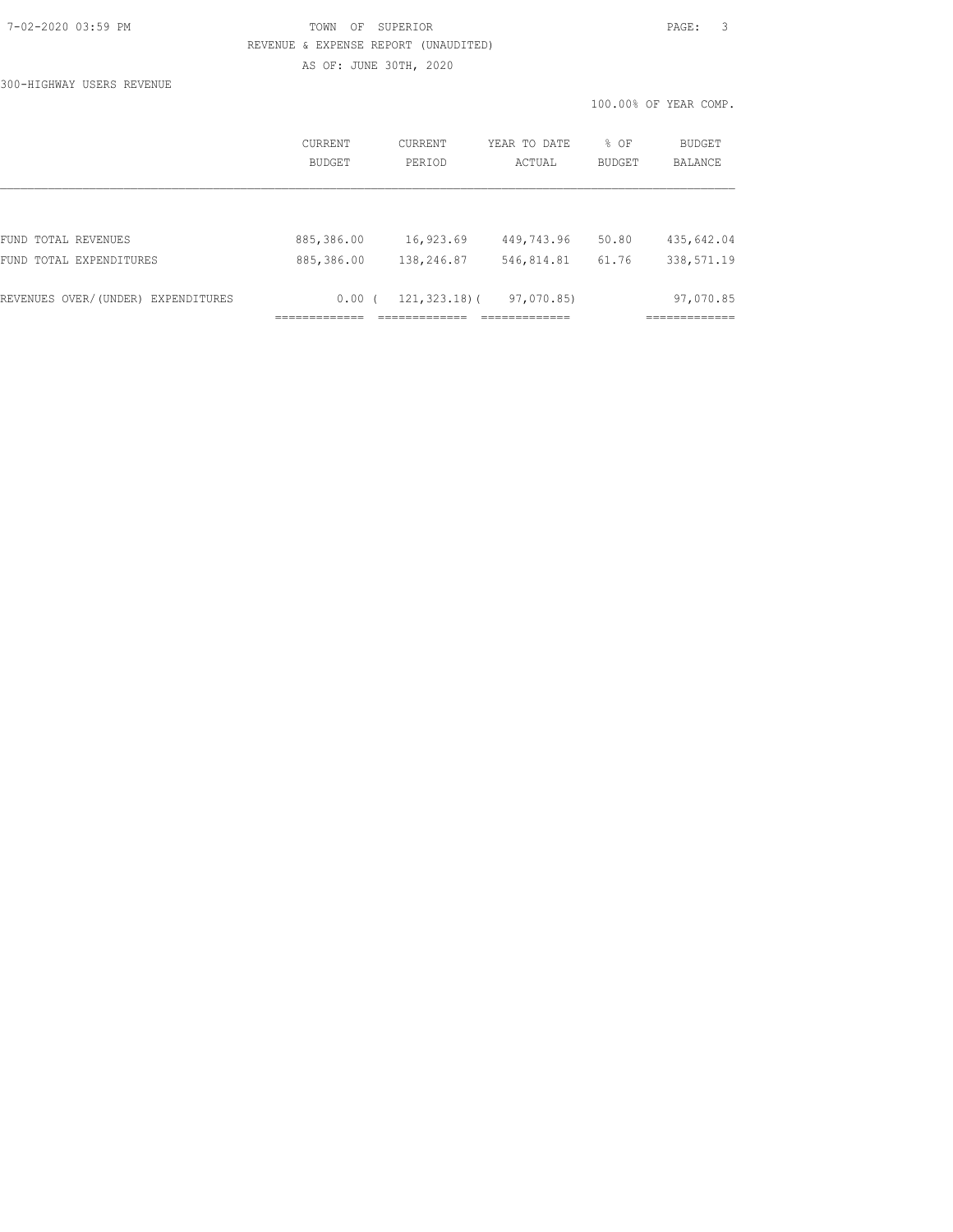### 7-02-2020 03:59 PM TOWN OF SUPERIOR PAGE: 1 REVENUE & EXPENSE REPORT (UNAUDITED)

AS OF: JUNE 30TH, 2020

| CURRENT<br><b>BUDGET</b>                          | CURRENT<br>PERIOD                                                                     | YEAR TO DATE<br>ACTUAL                                                                                                        | % OF<br><b>BUDGET</b>                                              | <b>BUDGET</b><br>BALANCE                                                                                                                                                                                                                                                                                                                       |
|---------------------------------------------------|---------------------------------------------------------------------------------------|-------------------------------------------------------------------------------------------------------------------------------|--------------------------------------------------------------------|------------------------------------------------------------------------------------------------------------------------------------------------------------------------------------------------------------------------------------------------------------------------------------------------------------------------------------------------|
|                                                   |                                                                                       |                                                                                                                               |                                                                    |                                                                                                                                                                                                                                                                                                                                                |
|                                                   |                                                                                       |                                                                                                                               |                                                                    |                                                                                                                                                                                                                                                                                                                                                |
| 310-00-4130 EXCISE TAX-1/2 SALES PINAL 115,771.00 |                                                                                       |                                                                                                                               |                                                                    | 34,696.63)                                                                                                                                                                                                                                                                                                                                     |
| 115,771.00                                        |                                                                                       |                                                                                                                               |                                                                    | 34,696.63)                                                                                                                                                                                                                                                                                                                                     |
|                                                   |                                                                                       |                                                                                                                               |                                                                    |                                                                                                                                                                                                                                                                                                                                                |
| 84,064.00                                         | 0.00                                                                                  | 0.00                                                                                                                          | 0.00                                                               | 84,064.00                                                                                                                                                                                                                                                                                                                                      |
| 0.00                                              | 0.00                                                                                  | 0.00                                                                                                                          | 0.00                                                               | 0.00                                                                                                                                                                                                                                                                                                                                           |
| 84,064.00                                         | 0.00                                                                                  | 0.00                                                                                                                          | 0.00                                                               | 84,064.00                                                                                                                                                                                                                                                                                                                                      |
|                                                   |                                                                                       |                                                                                                                               |                                                                    | 49,367.37                                                                                                                                                                                                                                                                                                                                      |
|                                                   |                                                                                       |                                                                                                                               |                                                                    |                                                                                                                                                                                                                                                                                                                                                |
|                                                   |                                                                                       |                                                                                                                               |                                                                    |                                                                                                                                                                                                                                                                                                                                                |
|                                                   |                                                                                       |                                                                                                                               |                                                                    | 14,262.90                                                                                                                                                                                                                                                                                                                                      |
|                                                   |                                                                                       |                                                                                                                               |                                                                    | 2,078.07)                                                                                                                                                                                                                                                                                                                                      |
|                                                   |                                                                                       |                                                                                                                               |                                                                    | 2,195.00                                                                                                                                                                                                                                                                                                                                       |
|                                                   | 354.59                                                                                |                                                                                                                               | 85.34                                                              | 755.72                                                                                                                                                                                                                                                                                                                                         |
| 1,206.00                                          | 82.93                                                                                 | 1,028.88                                                                                                                      | 85.31                                                              | 177.12                                                                                                                                                                                                                                                                                                                                         |
| 113.00                                            | 7.57                                                                                  | 106.27                                                                                                                        | 94.04                                                              | 6.73                                                                                                                                                                                                                                                                                                                                           |
| 562.00                                            | 0.00                                                                                  | 0.00                                                                                                                          | 0.00                                                               | 562.00                                                                                                                                                                                                                                                                                                                                         |
| 9,927.00                                          | 628.64                                                                                |                                                                                                                               | 81.98                                                              | 1,788.36                                                                                                                                                                                                                                                                                                                                       |
| 149.00                                            | 0.00                                                                                  | 14.74                                                                                                                         | 9.89                                                               | 134.26                                                                                                                                                                                                                                                                                                                                         |
| 7,758.00                                          | 0.00                                                                                  | 0.00                                                                                                                          | 0.00                                                               | 7,758.00                                                                                                                                                                                                                                                                                                                                       |
| 684.00                                            | 0.00                                                                                  | 0.00                                                                                                                          | 0.00                                                               | 684.00                                                                                                                                                                                                                                                                                                                                         |
|                                                   |                                                                                       |                                                                                                                               | 76.71                                                              | 26,246.02                                                                                                                                                                                                                                                                                                                                      |
|                                                   |                                                                                       |                                                                                                                               |                                                                    |                                                                                                                                                                                                                                                                                                                                                |
| 0.00                                              | 0.00                                                                                  | 0.00                                                                                                                          | 0.00                                                               | 0.00                                                                                                                                                                                                                                                                                                                                           |
|                                                   |                                                                                       |                                                                                                                               |                                                                    | 0.00                                                                                                                                                                                                                                                                                                                                           |
| 0.00                                              | 0.00                                                                                  |                                                                                                                               | 0.00                                                               | 0.00                                                                                                                                                                                                                                                                                                                                           |
|                                                   |                                                                                       |                                                                                                                               |                                                                    | 14, 129. 31)                                                                                                                                                                                                                                                                                                                                   |
|                                                   |                                                                                       |                                                                                                                               |                                                                    | 14, 129.31)                                                                                                                                                                                                                                                                                                                                    |
|                                                   |                                                                                       |                                                                                                                               |                                                                    |                                                                                                                                                                                                                                                                                                                                                |
|                                                   |                                                                                       |                                                                                                                               |                                                                    | 2,540.44)                                                                                                                                                                                                                                                                                                                                      |
| 1,666.00                                          | 185.19                                                                                |                                                                                                                               | 382.06 (                                                           | 2,158.75<br>4,699.19                                                                                                                                                                                                                                                                                                                           |
|                                                   |                                                                                       |                                                                                                                               |                                                                    |                                                                                                                                                                                                                                                                                                                                                |
| 0.00                                              | 0.00                                                                                  | 0.00                                                                                                                          | 0.00                                                               | 0.00                                                                                                                                                                                                                                                                                                                                           |
| 0.00                                              | 0.00                                                                                  | 0.00                                                                                                                          | 0.00                                                               | 0.00                                                                                                                                                                                                                                                                                                                                           |
| 1,545.00                                          | 1,218.54                                                                              | 1,218.54                                                                                                                      | 78.87                                                              | 326.46                                                                                                                                                                                                                                                                                                                                         |
|                                                   | 83,141.00<br>0.00<br>4,000.00<br>5,155.00<br>0.00<br>0.00<br>0.00<br>1,666.00<br>0.00 | 199,835.00<br>==========================<br>5,670.83<br>48.30<br>0.00<br>112,695.00<br>0.00<br>0.00<br>0.00<br>0.00<br>185.19 | 14,322.21<br>68,878.10<br>2,078.07<br>1,805.00<br>4,399.28<br>0.00 | 100.00% OF YEAR COMP.<br>14,322.21  150,467.63  129.97 (<br>150,467.63<br>129.97 (<br>14, 322, 21 150, 467, 63 75, 30<br>$=$ $=$ $=$ $=$ $=$ $=$ $=$<br>82.84<br>$0.00$ (<br>45.13<br>8,138.64<br>6,792.86 86,448.98<br>0.00<br>0.00<br>14,129.31<br>$0.00$ (<br>14, 129. 31<br>0.00(<br>4,206.44<br>252.49 (<br>$2,158.75$ 0.00 (<br>6,365.19 |

310-00-5480 GENERAL INSURANCE 0.00 0.00 0.00 0.00 0.00 SUBTOTAL GENERAL BUSINESS EXPENSE 1,545.00 1,218.54 1,218.54 78.87 326.46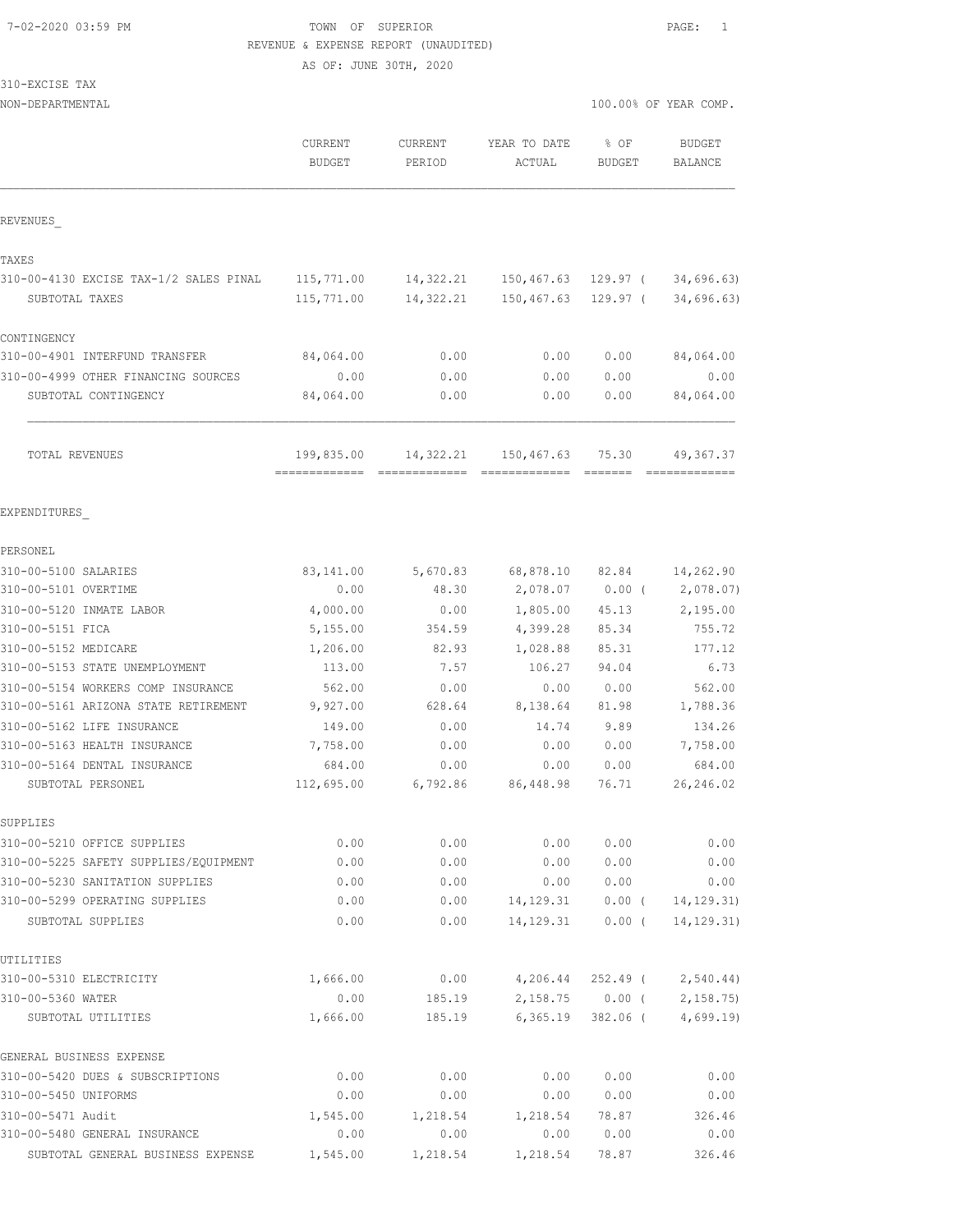### 7-02-2020 03:59 PM TOWN OF SUPERIOR PAGE: 2 REVENUE & EXPENSE REPORT (UNAUDITED)

AS OF: JUNE 30TH, 2020

310-EXCISE TAX

|                                         | CURRENT<br><b>BUDGET</b> | CURRENT<br>PERIOD                       | YEAR TO DATE<br>ACTUAL                                 | % OF<br><b>BUDGET</b> | <b>BUDGET</b><br><b>BALANCE</b> |
|-----------------------------------------|--------------------------|-----------------------------------------|--------------------------------------------------------|-----------------------|---------------------------------|
| PROFESSIONAL SERVICES                   |                          |                                         |                                                        |                       |                                 |
| 310-00-5520 CONTRACTUAL SERVICES        | 0.00                     | 0.00                                    | 0.00                                                   | 0.00                  | 0.00                            |
| 310-00-5550 OTHER PROFESSIONAL SERVICES | 5,000.00                 | 6,166.25                                | 27,691.22                                              | 553.82 (              | 22,691.22                       |
| SUBTOTAL PROFESSIONAL SERVICES          | 5,000.00                 | 6,166.25                                | 27,691.22                                              | 553.82 (              | 22,691.22)                      |
| REPAIR/MAINTENANCE                      |                          |                                         |                                                        |                       |                                 |
| 310-00-5610 PARK & BLDG IMPROVEMENTS    | 0.00                     | 0.00                                    | 0.00                                                   | 0.00                  | 0.00                            |
| 310-00-5640 AUTO & TRUCK REPAIRS        | 2,000.00                 | 0.00                                    | 0.00                                                   | 0.00                  | 2,000.00                        |
| 310-00-5641 GAS & OIL                   | 3,000.00                 | 0.00                                    | 4,885.68                                               | $162.86$ (            | 1,885.68                        |
| 310-00-5642 TIRES & TUBES               | 0.00                     | 0.00                                    | 611.35                                                 | $0.00$ (              | 611.35)                         |
| 310-00-5643 INMATE FUEL                 | 1,000.00                 | 0.00                                    | 401.01                                                 | 40.10                 | 598.99                          |
| 310-00-5650 OTHER EQUIPMENT REPAIRS     | 5,000.00                 | 0.00                                    | 2,603.63                                               | 52.07                 | 2,396.37                        |
| 310-00-5670 STREET & SIDEWALK REPAIR    | 60,929.00                | 80,621.20                               | 136, 316.45                                            | 223.73(               | 75, 387.45                      |
| 310-00-5671 CRACKSEAL                   | 0.00                     | 0.00                                    | 0.00                                                   | 0.00                  | 0.00                            |
| SUBTOTAL REPAIR/MAINTENANCE             | 71,929.00                | 80,621.20                               | 144,818.12                                             | $201.33$ (            | 72,889.12)                      |
| CAPITAL OUTLAY                          |                          |                                         |                                                        |                       |                                 |
| 310-00-5750 OTHER EQUIP/SMALL TOOLS     | 7,000.00                 | 0.00                                    | 100.00                                                 | 1.43                  | 6,900.00                        |
| 310-00-5770 TRAFFIC SIGNS               | 0.00                     | 0.00                                    | 834.05                                                 | $0.00$ (              | 834.05)                         |
| 310-00-5790 MACHINERY & EQUIPMENT       | 0.00                     | 0.00                                    | 1,954.31                                               | $0.00$ (              | 1, 954.31)                      |
| SUBTOTAL CAPITAL OUTLAY                 | 7,000.00                 | 0.00                                    | 2,888.36                                               | 41.26                 | 4, 111.64                       |
| NON-OPERATING                           |                          |                                         |                                                        |                       |                                 |
| 310-00-5800 DEPRECIATION                | 0.00                     | 0.00                                    | 0.00                                                   | 0.00                  | 0.00                            |
| SUBTOTAL NON-OPERATING                  | 0.00                     | 0.00                                    | 0.00                                                   | 0.00                  | 0.00                            |
| DEBT SERVICE                            |                          |                                         |                                                        |                       |                                 |
| 310-00-5900 DEBT SERVICE: PRINCIPAL     | 0.00                     | 195.18                                  | 6,776.26                                               | $0.00$ (              | 6,776.26                        |
| 310-00-5901 DEBT SERVICE: INTEREST      | 0.00                     | 6.34                                    | 2,757.81                                               | 0.00(                 | 2,757.81)                       |
| 310-00-5999 CONTINGENCY                 | 0.00                     | 0.00                                    | 0.00                                                   | 0.00                  | 0.00                            |
| SUBTOTAL DEBT SERVICE                   | 0.00                     | 201.52                                  | 9,534.07                                               | $0.00$ (              | 9,534.07)                       |
| TOTAL EXPENDITURES                      |                          |                                         | 199,835.00  95,185.56  293,093.79  146.67  (93,258.79) |                       |                                 |
| REVENUES OVER/(UNDER) EXPENDITURES      |                          | $0.00$ ( $80,863.35$ ) ( $142,626.16$ ) |                                                        |                       | 142,626.16                      |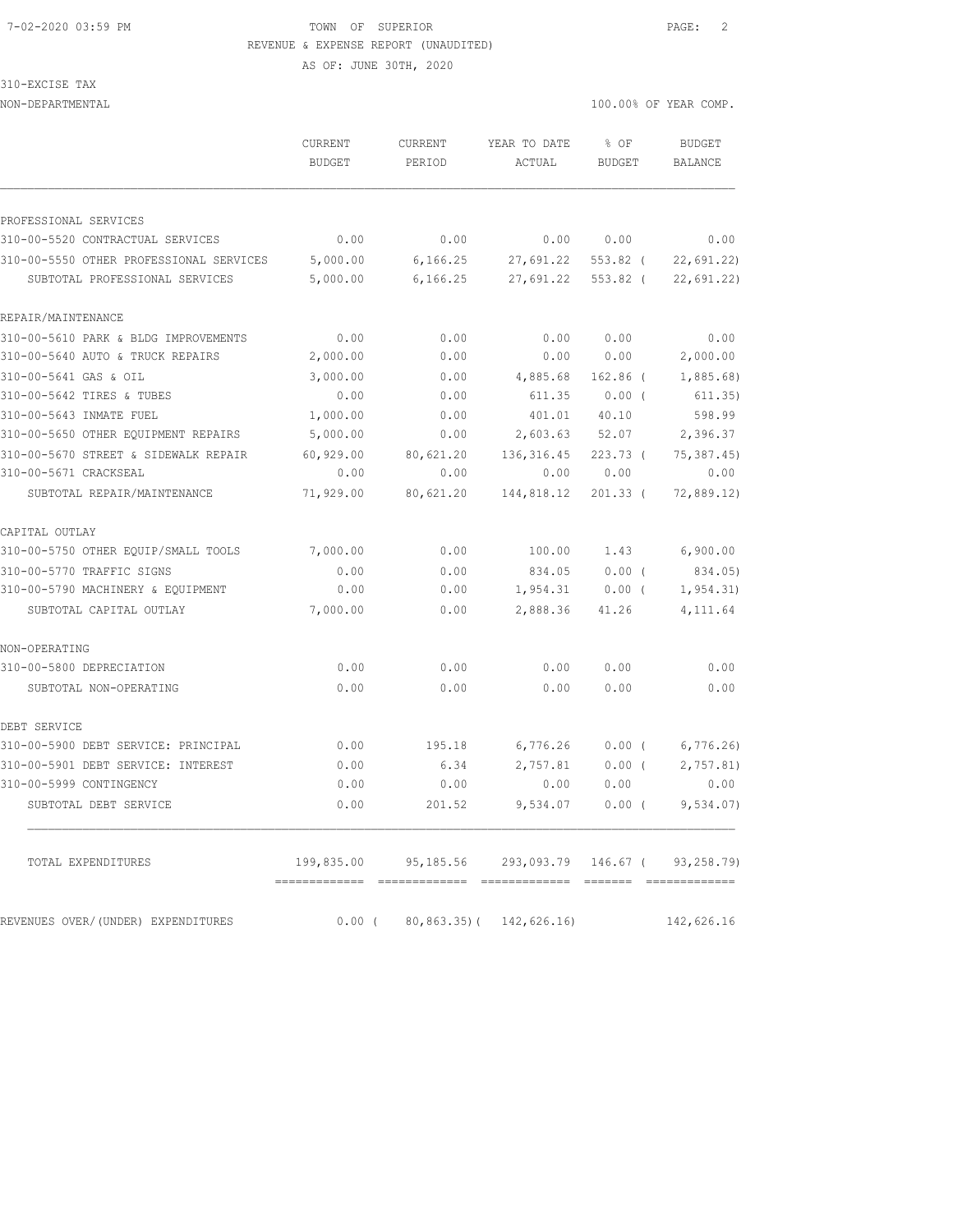### 7-02-2020 03:59 PM TOWN OF SUPERIOR PAGE: 3 REVENUE & EXPENSE REPORT (UNAUDITED)

AS OF: JUNE 30TH, 2020

310-EXCISE TAX

|                                    | CURRENT<br>BUDGET | <b>CURRENT</b><br>PERIOD | YEAR TO DATE<br>ACTUAL | $8$ OF<br><b>BUDGET</b> | BUDGET<br>BALANCE |
|------------------------------------|-------------------|--------------------------|------------------------|-------------------------|-------------------|
|                                    |                   |                          |                        |                         |                   |
| FUND TOTAL REVENUES                | 199,835.00        | 14,322.21                | 150,467.63             | 75.30                   | 49, 367.37        |
| FUND TOTAL EXPENDITURES            | 199,835.00        | 95,185.56                | 293,093.79             | 146.67 (                | 93, 258.79)       |
| REVENUES OVER/(UNDER) EXPENDITURES | $0.00$ (          | 80,863.35)(              | 142,626.16)            |                         | 142,626.16        |
|                                    |                   |                          |                        |                         |                   |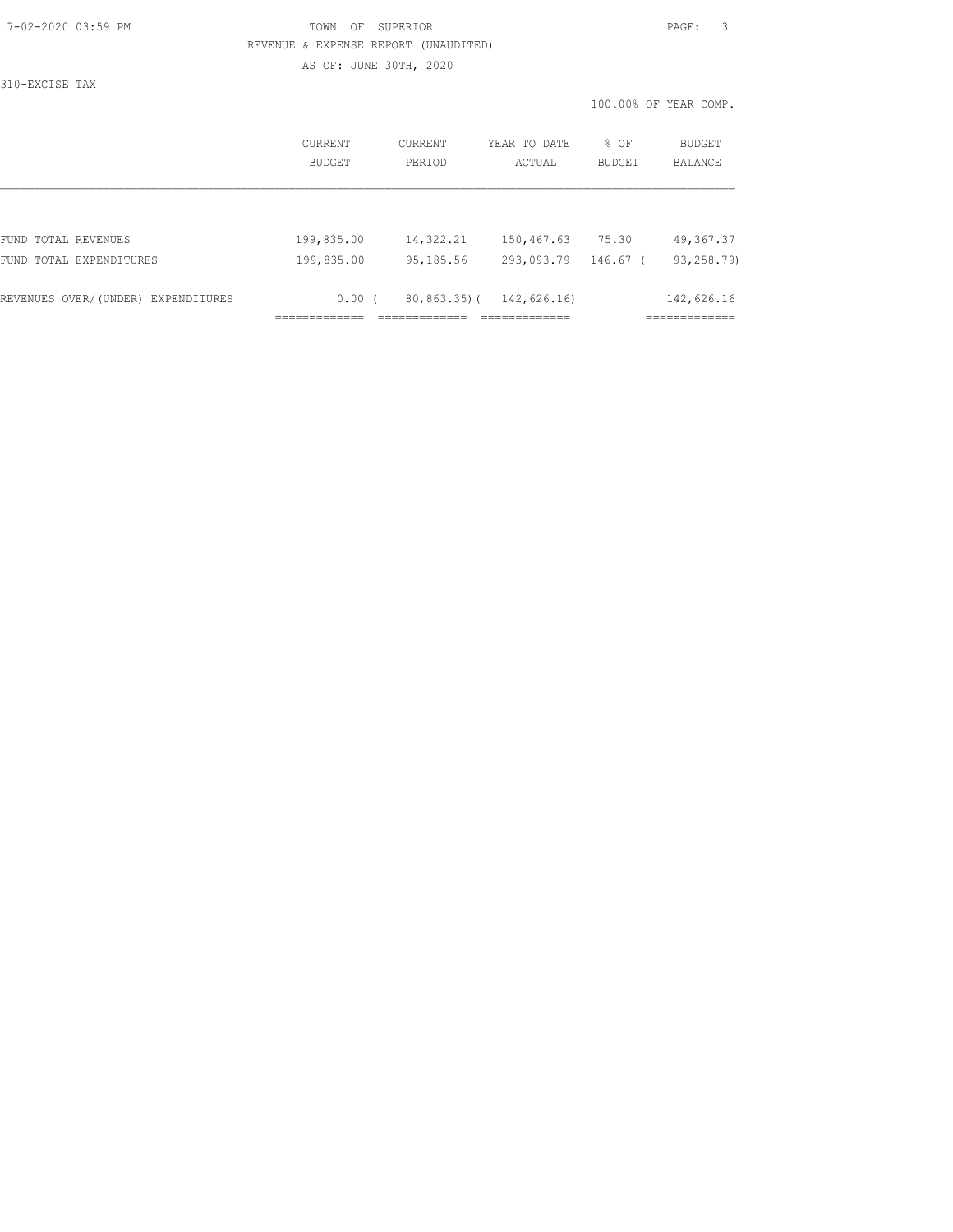#### 7-02-2020 03:59 PM TOWN OF SUPERIOR PAGE: 1 REVENUE & EXPENSE REPORT (UNAUDITED)

AS OF: JUNE 30TH, 2020

# 320-LOCAL TRANS ASSISTANCE

| NON-DEPARTMENTAL | 100.<br>0.00% OF YEAR COMP.<br>. |
|------------------|----------------------------------|
|                  |                                  |

|                                                           | <b>CURRENT</b><br><b>BUDGET</b> | CURRENT<br>PERIOD     | YEAR TO DATE<br>ACTUAL | % OF<br><b>BUDGET</b> | <b>BUDGET</b><br>BALANCE |
|-----------------------------------------------------------|---------------------------------|-----------------------|------------------------|-----------------------|--------------------------|
| REVENUES                                                  |                                 |                       |                        |                       |                          |
|                                                           |                                 |                       |                        |                       |                          |
| TAXES                                                     |                                 |                       |                        |                       |                          |
| 320-00-4131 LOCAL TRANS ASSISTANCE FUND<br>SUBTOTAL TAXES | 0.00<br>0.00                    | 0.00<br>0.00          | 0.00<br>0.00           | 0.00<br>0.00          | 0.00<br>0.00             |
|                                                           |                                 |                       |                        |                       |                          |
| TOTAL REVENUES                                            | 0.00<br>=============           | 0.00<br>============= | 0.00                   | 0.00                  | 0.00                     |
| EXPENDITURES                                              |                                 |                       |                        |                       |                          |
| SUPPLIES                                                  |                                 |                       |                        |                       |                          |
| 320-00-5210 OFFICE SUPPLIES                               | 0.00                            | 0.00                  | 0.00                   | 0.00                  | 0.00                     |
| 320-00-5225 SAFETY SUPPLIES/EQUIPMENT                     | 0.00                            | 0.00                  | 0.00                   | 0.00                  | 0.00                     |
| 320-00-5230 SANITATION SUPPLIES                           | 0.00                            | 0.00                  | 0.00                   | 0.00                  | 0.00                     |
| 320-00-5299 OPERATING SUPPLIES                            | 0.00                            | 0.00                  | 0.00                   | 0.00                  | 0.00                     |
| SUBTOTAL SUPPLIES                                         | 0.00                            | 0.00                  | 0.00                   | 0.00                  | 0.00                     |
| PROFESSIONAL SERVICES                                     |                                 |                       |                        |                       |                          |
| 320-00-5520 CONTRACTUAL SERVICES                          | 0.00                            | 0.00                  | 0.00                   | 0.00                  | 0.00                     |
| 320-00-5540 LEGAL SERVICES                                | 0.00                            | 0.00                  | 0.00                   | 0.00                  | 0.00                     |
| 320-00-5550 OTHER PROFESSIONAL SERVICE                    | 0.00                            | 0.00                  | 0.00                   | 0.00                  | 0.00                     |
| SUBTOTAL PROFESSIONAL SERVICES                            | 0.00                            | 0.00                  | 0.00                   | 0.00                  | 0.00                     |
| REPAIR/MAINTENANCE                                        |                                 |                       |                        |                       |                          |
| 320-00-5610 PARK & BLDG IMPROVEMENTS                      | 0.00                            | 0.00                  | 0.00                   | 0.00                  | 0.00                     |
| 320-00-5640 AUTO & TRUCK REPAIRS                          | 0.00                            | 0.00                  | 0.00                   | 0.00                  | 0.00                     |
| 320-00-5641 GAS & OIL                                     | 0.00                            | 0.00                  | 0.00                   | 0.00                  | 0.00                     |
| 320-00-5642 TIRES & TUBES                                 | 0.00                            | 0.00                  | 0.00                   | 0.00                  | 0.00                     |
| 320-00-5650 OTHER EQUIPMENT REPAIRS                       | 0.00                            | 0.00                  | 0.00                   | 0.00                  | 0.00                     |
| 320-00-5670 STREET & SIDEWALK REPAIR                      | 0.00                            | 0.00                  | 0.00                   | 0.00                  | 0.00                     |
| SUBTOTAL REPAIR/MAINTENANCE                               | 0.00                            | 0.00                  | 0.00                   | 0.00                  | 0.00                     |
| CAPITAL OUTLAY                                            |                                 |                       |                        |                       |                          |
| 320-00-5770 TRAFFIC SIGNS                                 | 0.00                            | 0.00                  | 0.00                   | 0.00                  | 0.00                     |
| SUBTOTAL CAPITAL OUTLAY                                   | 0.00                            | 0.00                  | 0.00                   | 0.00                  | 0.00                     |
| NON-OPERATING                                             |                                 |                       |                        |                       |                          |
| 320-00-5800 DEPRECIATION                                  | 0.00                            | 0.00                  | 0.00                   | 0.00                  | 0.00                     |
| SUBTOTAL NON-OPERATING                                    | 0.00                            | 0.00                  | 0.00                   | 0.00                  | 0.00                     |
| DEBT SERVICE                                              |                                 |                       |                        |                       |                          |
| 320-00-5999 CONTINGENCY                                   | 0.00                            | 0.00                  | 0.00                   | 0.00                  | 0.00                     |
| SUBTOTAL DEBT SERVICE                                     | 0.00                            | 0.00                  | 0.00                   | 0.00                  | 0.00                     |
| TOTAL EXPENDITURES                                        | 0.00                            | 0.00                  | 0.00                   | 0.00                  | 0.00                     |
| REVENUES OVER/(UNDER) EXPENDITURES                        | 0.00                            | 0.00                  | 0.00                   |                       | 0.00                     |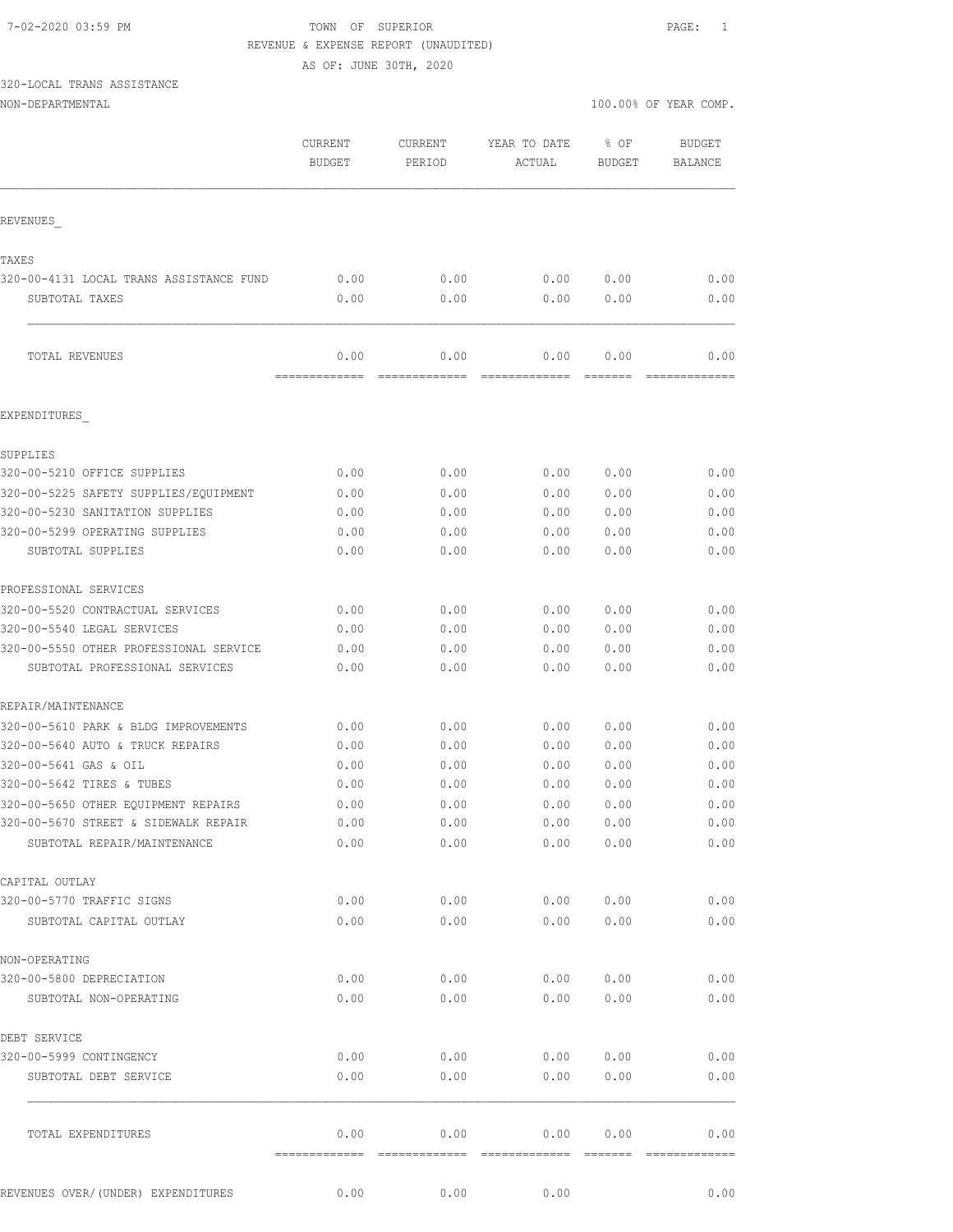### 7-02-2020 03:59 PM TOWN OF SUPERIOR PAGE: 2 REVENUE & EXPENSE REPORT (UNAUDITED) AS OF: JUNE 30TH, 2020

320-LOCAL TRANS ASSISTANCE

| BUDGET | PERIOD | ACTUAL | <b>BUDGET</b> | <b>BUDGET</b><br><b>BALANCE</b> |
|--------|--------|--------|---------------|---------------------------------|
|        |        |        |               |                                 |
| 0.00   | 0.00   | 0.00   | 0.00          | 0.00                            |
| 0.00   | 0.00   | 0.00   | 0.00          | 0.00                            |
| 0.00   | 0.00   | 0.00   |               | 0.00                            |
|        |        |        |               |                                 |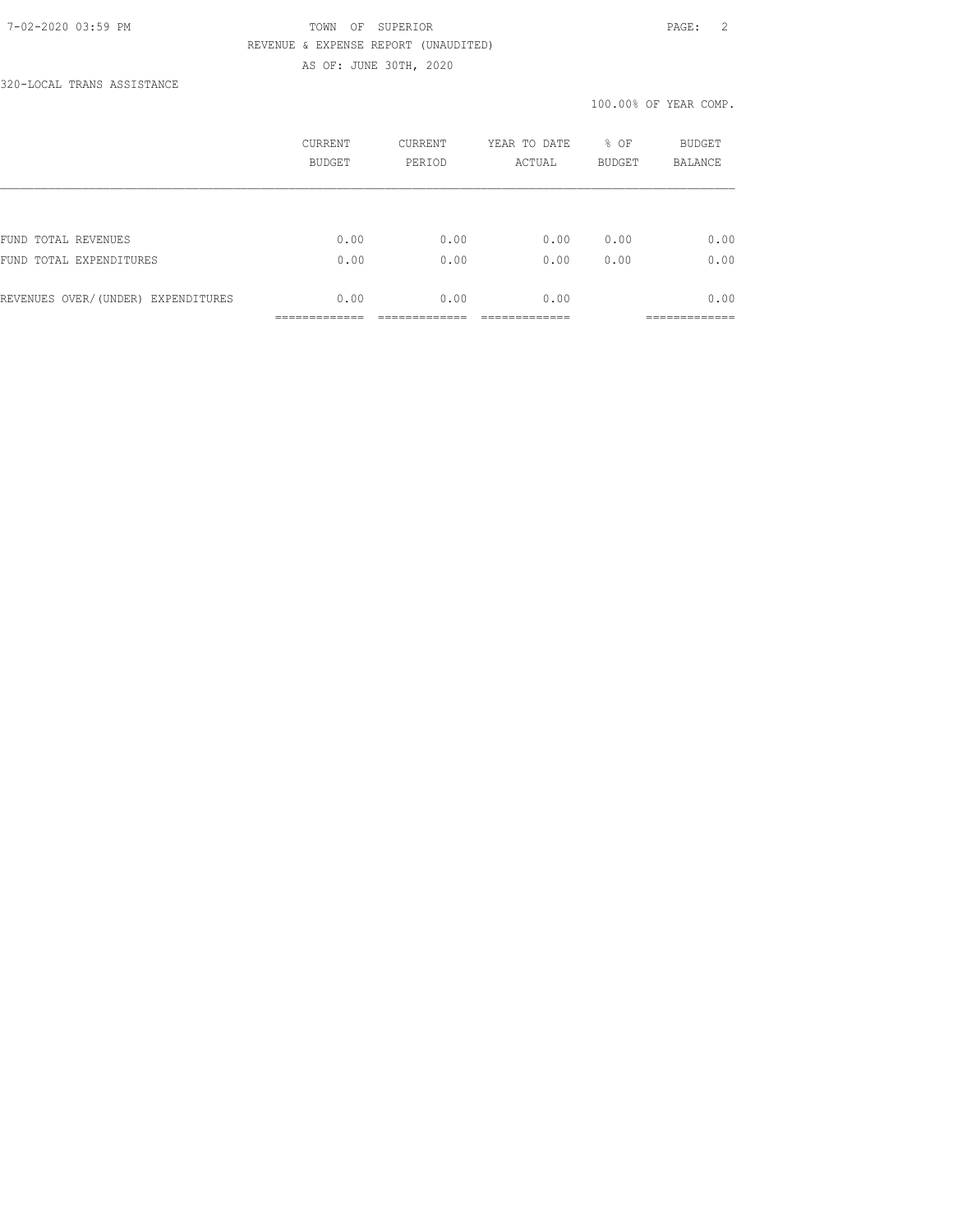### 7-02-2020 03:59 PM TOWN OF SUPERIOR PAGE: 1 REVENUE & EXPENSE REPORT (UNAUDITED)

AS OF: JUNE 30TH, 2020

| 400-GADA BOND |  |
|---------------|--|
|               |  |

| NON-DEPARTMENTAL |  |
|------------------|--|
|                  |  |

|                                     | CURRENT<br><b>BUDGET</b> | CURRENT<br>PERIOD | YEAR TO DATE<br>ACTUAL | % OF<br><b>BUDGET</b>                                                                                                                                                                                                                                                                                                                                                                                                                                                                  | <b>BUDGET</b><br>BALANCE |
|-------------------------------------|--------------------------|-------------------|------------------------|----------------------------------------------------------------------------------------------------------------------------------------------------------------------------------------------------------------------------------------------------------------------------------------------------------------------------------------------------------------------------------------------------------------------------------------------------------------------------------------|--------------------------|
| REVENUES                            |                          |                   |                        |                                                                                                                                                                                                                                                                                                                                                                                                                                                                                        |                          |
| CONTINGENCY                         |                          |                   |                        |                                                                                                                                                                                                                                                                                                                                                                                                                                                                                        |                          |
| 400-00-4901 INTERFUND TRANSFER-GADA | 0.00                     | 0.00              | 0.00 0.00              |                                                                                                                                                                                                                                                                                                                                                                                                                                                                                        | 0.00                     |
| SUBTOTAL CONTINGENCY                | 0.00                     | 0.00              | 0.00                   | 0.00                                                                                                                                                                                                                                                                                                                                                                                                                                                                                   | 0.00                     |
| TOTAL REVENUES                      | 0.00                     | 0.00              | 0.00                   | 0.00                                                                                                                                                                                                                                                                                                                                                                                                                                                                                   | 0.00                     |
| EXPENDITURES                        | -------------            | =============     | =============          | $\begin{array}{cccccccccc} \multicolumn{2}{c}{} & \multicolumn{2}{c}{} & \multicolumn{2}{c}{} & \multicolumn{2}{c}{} & \multicolumn{2}{c}{} & \multicolumn{2}{c}{} & \multicolumn{2}{c}{} & \multicolumn{2}{c}{} & \multicolumn{2}{c}{} & \multicolumn{2}{c}{} & \multicolumn{2}{c}{} & \multicolumn{2}{c}{} & \multicolumn{2}{c}{} & \multicolumn{2}{c}{} & \multicolumn{2}{c}{} & \multicolumn{2}{c}{} & \multicolumn{2}{c}{} & \multicolumn{2}{c}{} & \multicolumn{2}{c}{} & \mult$ |                          |
|                                     |                          |                   |                        |                                                                                                                                                                                                                                                                                                                                                                                                                                                                                        |                          |
| SUPPLIES                            |                          |                   |                        |                                                                                                                                                                                                                                                                                                                                                                                                                                                                                        |                          |
| 400-00-5299 OPERATING SUPPLIES      | 0.00                     | 0.00              |                        | $0.00$ $0.00$                                                                                                                                                                                                                                                                                                                                                                                                                                                                          | 0.00                     |
| SUBTOTAL SUPPLIES                   | 0.00                     | 0.00              | 0.00                   | 0.00                                                                                                                                                                                                                                                                                                                                                                                                                                                                                   | 0.00                     |
| GENERAL BUSINESS EXPENSE            |                          |                   |                        |                                                                                                                                                                                                                                                                                                                                                                                                                                                                                        |                          |
| 400-00-5491 FINANCE/BANK FEES       | 0.00                     | 0.00              | 0.00                   | 0.00                                                                                                                                                                                                                                                                                                                                                                                                                                                                                   | 0.00                     |
| SUBTOTAL GENERAL BUSINESS EXPENSE   | 0.00                     | 0.00              | 0.00                   | 0.00                                                                                                                                                                                                                                                                                                                                                                                                                                                                                   | 0.00                     |
| NON-OPERATING                       |                          |                   |                        |                                                                                                                                                                                                                                                                                                                                                                                                                                                                                        |                          |
| 400-00-5810 BOND AMORTIZATIONS      | 0.00                     | 0.00              | 0.00                   | 0.00                                                                                                                                                                                                                                                                                                                                                                                                                                                                                   | 0.00                     |
| SUBTOTAL NON-OPERATING              | 0.00                     | 0.00              | 0.00                   | 0.00                                                                                                                                                                                                                                                                                                                                                                                                                                                                                   | 0.00                     |
| DEBT SERVICE                        |                          |                   |                        |                                                                                                                                                                                                                                                                                                                                                                                                                                                                                        |                          |
| 400-00-5900 DEBT SERVICE: PRINCIPAL | 0.00                     | 0.00              | 0.00                   | 0.00                                                                                                                                                                                                                                                                                                                                                                                                                                                                                   | 0.00                     |
| 400-00-5910 GADA LOAN DEBT:SERVICE  | 0.00                     | 0.00              | 0.00                   | 0.00                                                                                                                                                                                                                                                                                                                                                                                                                                                                                   | 0.00                     |
| SUBTOTAL DEBT SERVICE               | 0.00                     | 0.00              | 0.00                   | 0.00                                                                                                                                                                                                                                                                                                                                                                                                                                                                                   | 0.00                     |
| TOTAL EXPENDITURES                  | 0.00                     | 0.00              | 0.00                   | 0.00                                                                                                                                                                                                                                                                                                                                                                                                                                                                                   | 0.00                     |
|                                     |                          |                   |                        |                                                                                                                                                                                                                                                                                                                                                                                                                                                                                        |                          |
| REVENUES OVER/(UNDER) EXPENDITURES  | 0.00                     | 0.00              | 0.00                   |                                                                                                                                                                                                                                                                                                                                                                                                                                                                                        | 0.00                     |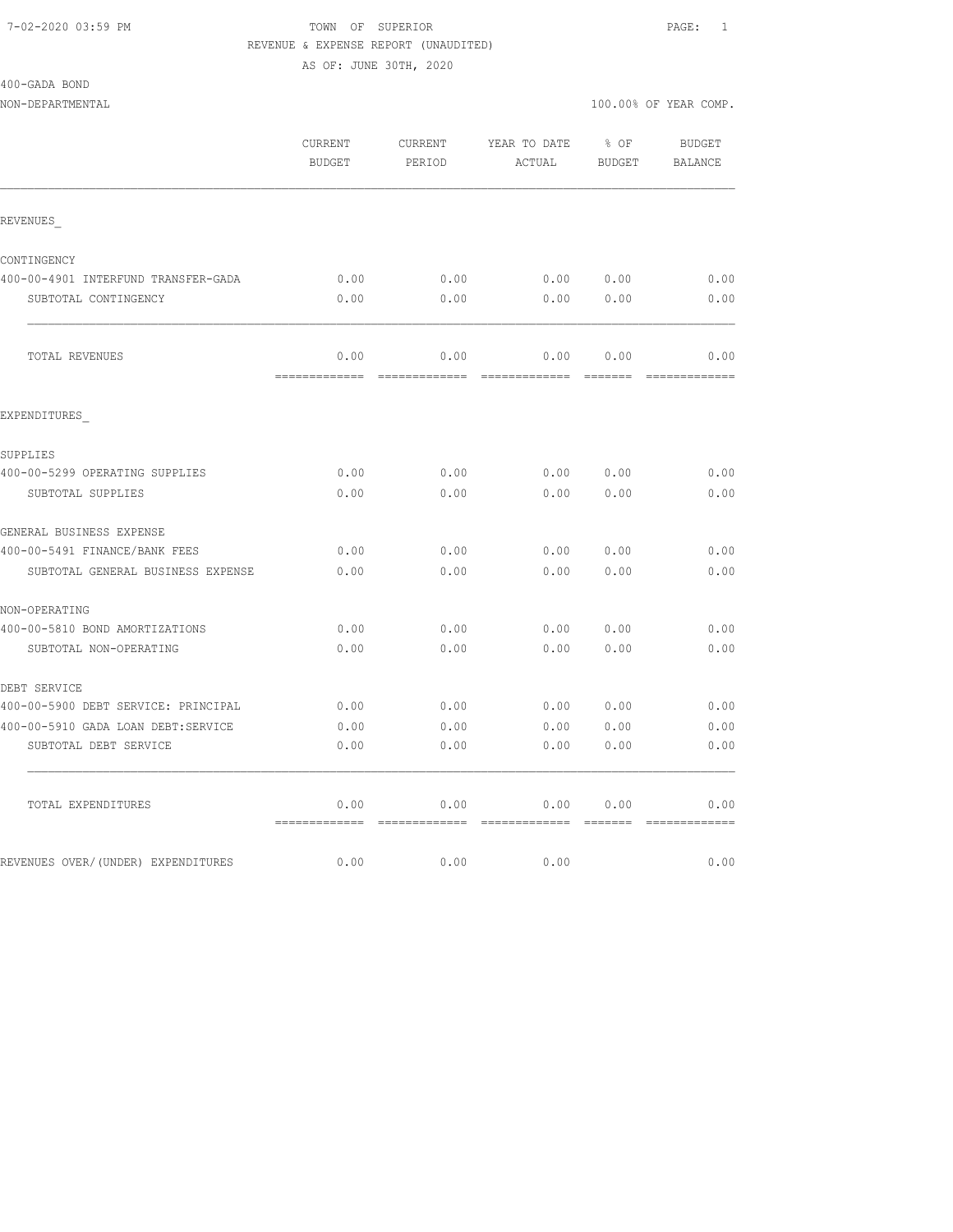### 7-02-2020 03:59 PM TOWN OF SUPERIOR PAGE: 2 REVENUE & EXPENSE REPORT (UNAUDITED) AS OF: JUNE 30TH, 2020

400-GADA BOND

|                                    | CURRENT | CURRENT | YEAR TO DATE | % OF          | BUDGET         |
|------------------------------------|---------|---------|--------------|---------------|----------------|
|                                    | BUDGET  | PERIOD  | ACTUAL       | <b>BUDGET</b> | <b>BALANCE</b> |
| FUND TOTAL REVENUES                | 0.00    | 0.00    | 0.00         | 0.00          | 0.00           |
| FUND TOTAL EXPENDITURES            | 0.00    | 0.00    | 0.00         | 0.00          | 0.00           |
| REVENUES OVER/(UNDER) EXPENDITURES | 0.00    | 0.00    | 0.00         |               | 0.00           |
|                                    |         |         |              |               | __________     |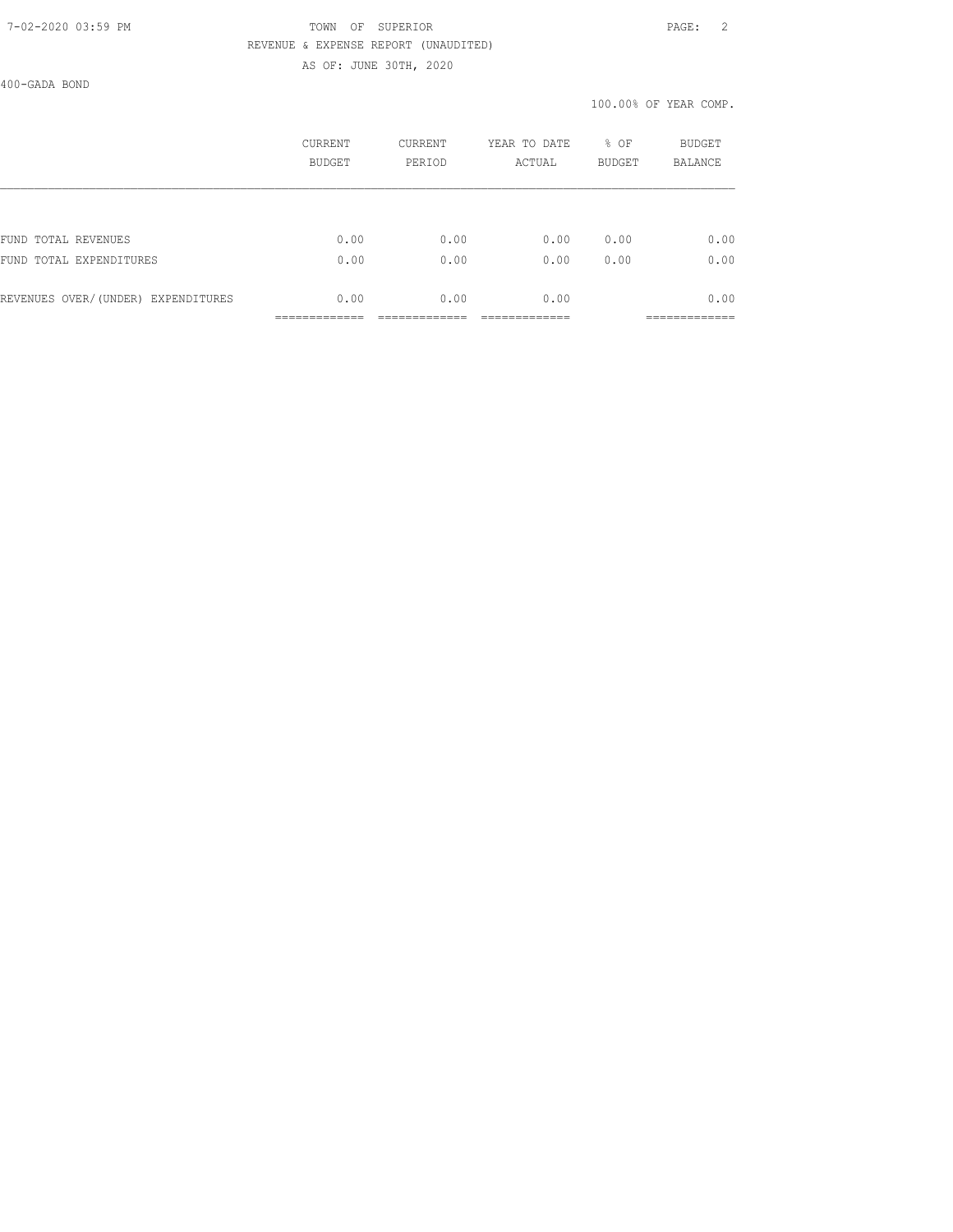### 7-02-2020 03:59 PM TOWN OF SUPERIOR PAGE: 1 REVENUE & EXPENSE REPORT (UNAUDITED) AS OF: JUNE 30TH, 2020

410-MPC BOND

|                                     | CURRENT<br>CURRENT<br><b>BUDGET</b><br>PERIOD |      | YEAR TO DATE<br>ACTUAL | % OF<br><b>BUDGET</b> | <b>BUDGET</b><br>BALANCE      |  |
|-------------------------------------|-----------------------------------------------|------|------------------------|-----------------------|-------------------------------|--|
| REVENUES                            |                                               |      |                        |                       |                               |  |
| BUSINESS SERVICES                   |                                               |      |                        |                       |                               |  |
| 410-00-4270 INTEREST INCOME         | 0.00                                          | 0.00 | 0.00                   | 0.00                  | 0.00                          |  |
| SUBTOTAL BUSINESS SERVICES          | 0.00                                          | 0.00 | 0.00                   | 0.00                  | 0.00                          |  |
| CONTINGENCY                         |                                               |      |                        |                       |                               |  |
| 410-00-4901 INTERFUND TRANSFER-MPC  | 0.00                                          | 0.00 | 0.00                   | 0.00                  | 0.00                          |  |
| 410-00-4950 Debt proceeds           | 0.00                                          | 0.00 | 55,974.00              | $0.00$ (              | 55, 974.00)                   |  |
| SUBTOTAL CONTINGENCY                | 0.00                                          | 0.00 | 55,974.00              | $0.00$ (              | 55,974.00)                    |  |
| TOTAL REVENUES                      | 0.00                                          | 0.00 | 55,974.00              | $0.00$ (              | 55,974.00)<br>- 2222222222222 |  |
| EXPENDITURES                        |                                               |      |                        |                       |                               |  |
| SUPPLIES                            |                                               |      |                        |                       |                               |  |
| 410-00-5299 OPERATING SUPPLIES      | 0.00                                          | 0.00 | 0.00                   | 0.00                  | 0.00                          |  |
| SUBTOTAL SUPPLIES                   | 0.00                                          | 0.00 | 0.00                   | 0.00                  | 0.00                          |  |
| GENERAL BUSINESS EXPENSE            |                                               |      |                        |                       |                               |  |
| 410-00-5491 FINANCE/BANK FEES       | 0.00                                          | 0.00 | 0.00                   | 0.00                  | 0.00                          |  |
| SUBTOTAL GENERAL BUSINESS EXPENSE   | 0.00                                          | 0.00 | 0.00                   | 0.00                  | 0.00                          |  |
| NON-OPERATING                       |                                               |      |                        |                       |                               |  |
| 410-00-5810 BOND AMORTIZATIONS      | 0.00                                          | 0.00 | 0.00                   | 0.00                  | 0.00                          |  |
| SUBTOTAL NON-OPERATING              | 0.00                                          | 0.00 | 0.00                   | 0.00                  | 0.00                          |  |
| DEBT SERVICE                        |                                               |      |                        |                       |                               |  |
| 410-00-5900 DEBT SERVICE: PRINCIPAL | 0.00                                          | 0.00 | 0.00                   | 0.00                  | 0.00                          |  |
| 410-00-5920 MPC BOND DEBT: SERVICE  | 0.00                                          | 0.00 | 0.00                   | 0.00                  | 0.00                          |  |
| SUBTOTAL DEBT SERVICE               | 0.00                                          | 0.00 |                        | 0.00 0.00             | 0.00                          |  |
| TOTAL EXPENDITURES                  | 0.00                                          |      | $0.00$ $0.00$ $0.00$   |                       | 0.00                          |  |
| REVENUES OVER/(UNDER) EXPENDITURES  | 0.00                                          | 0.00 | 55,974.00              |                       | (55, 974.00)                  |  |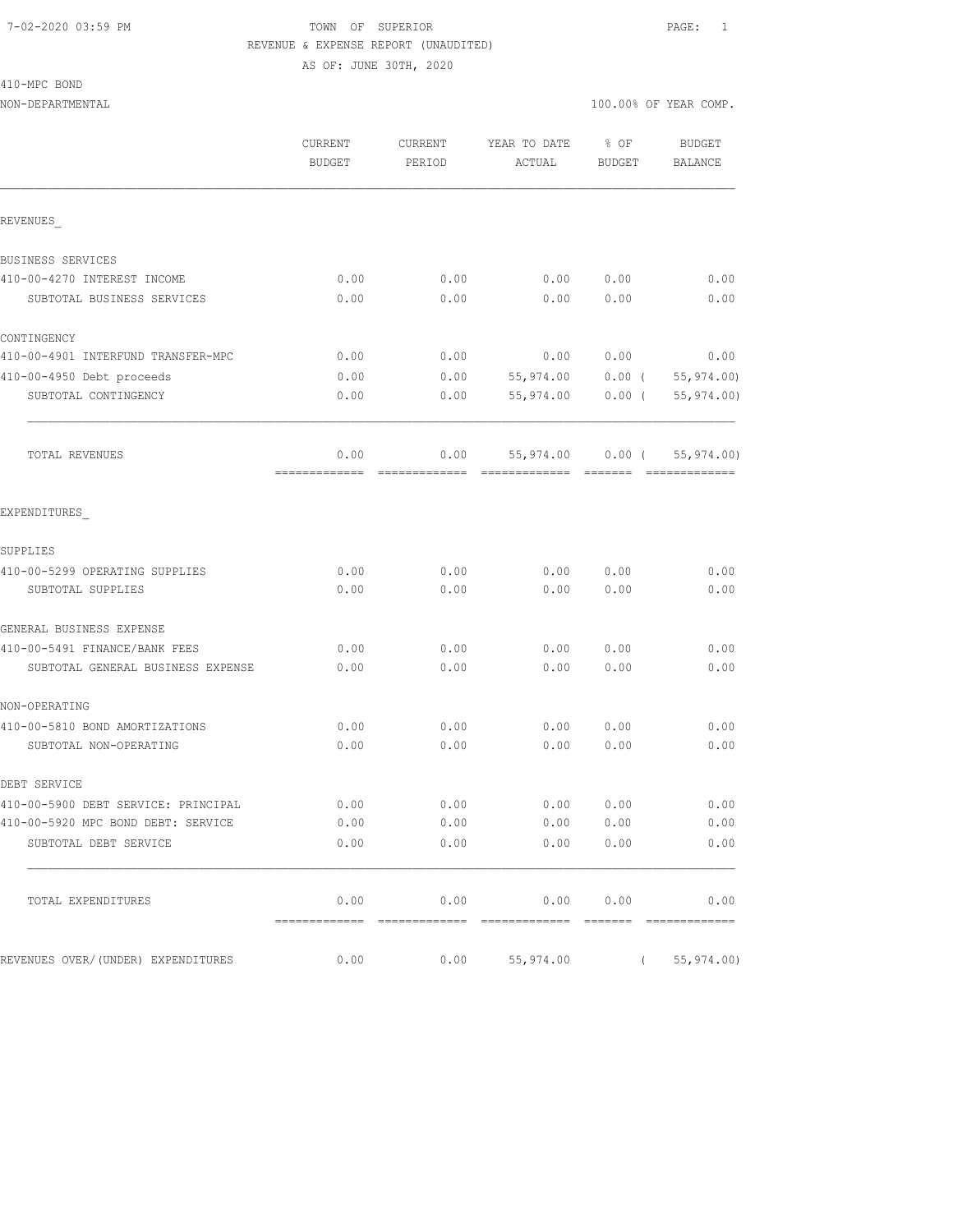### 7-02-2020 03:59 PM TOWN OF SUPERIOR PAGE: 2 REVENUE & EXPENSE REPORT (UNAUDITED)

AS OF: JUNE 30TH, 2020

410-MPC BOND

|                                    | CURRENT<br>BUDGET | CURRENT<br>PERIOD | YEAR TO DATE<br>ACTUAL | % OF<br>BUDGET | <b>BUDGET</b><br><b>BALANCE</b> |
|------------------------------------|-------------------|-------------------|------------------------|----------------|---------------------------------|
|                                    |                   |                   |                        |                |                                 |
| FUND TOTAL REVENUES                | 0.00              | 0.00              | 55,974.00              | $0.00$ (       | 55, 974.00                      |
| FUND TOTAL EXPENDITURES            | 0.00              | 0.00              | 0.00                   | 0.00           | 0.00                            |
| REVENUES OVER/(UNDER) EXPENDITURES | 0.00              | 0.00              | 55,974.00              |                | 55, 974.00                      |
|                                    |                   |                   |                        |                |                                 |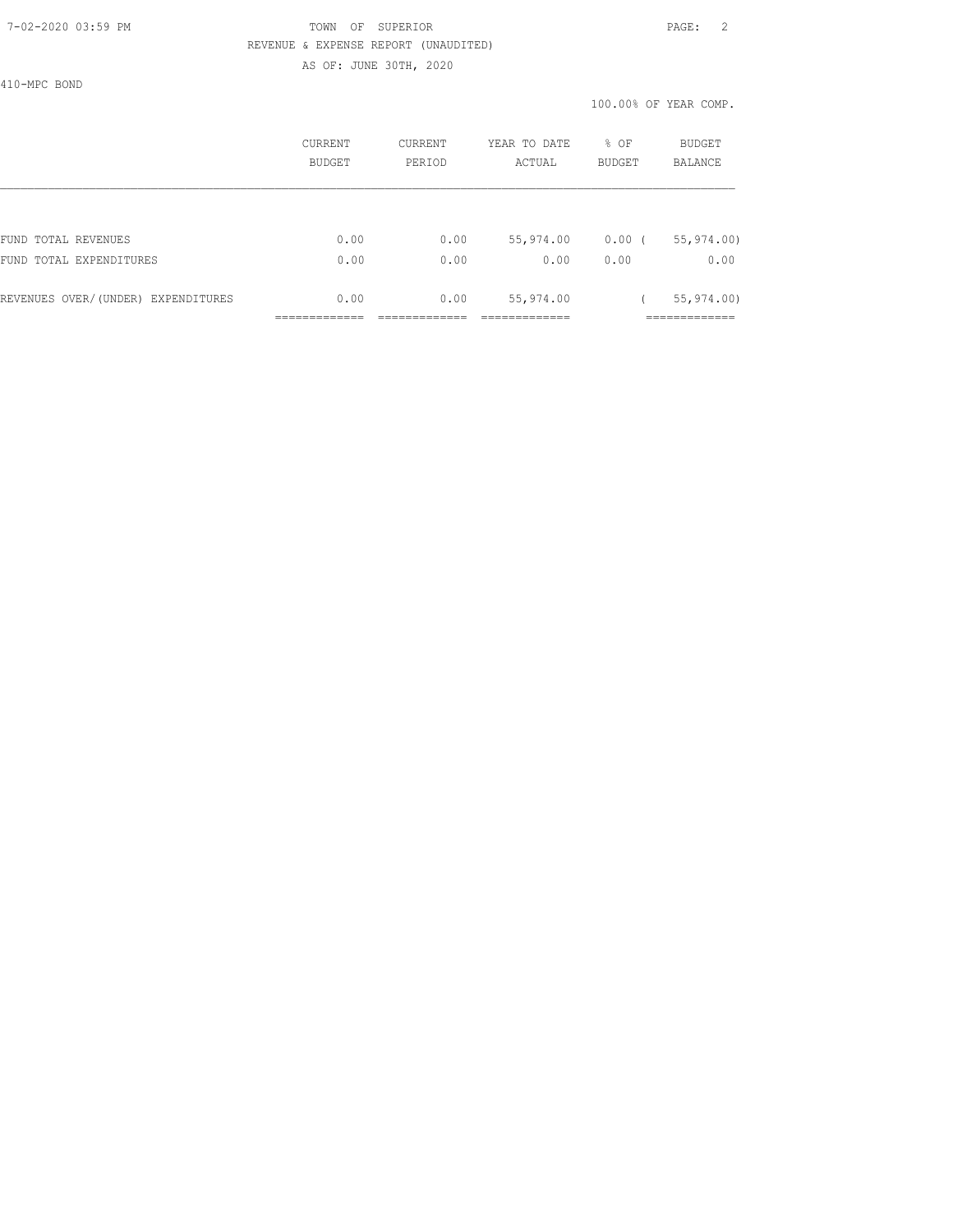## 7-02-2020 03:59 PM TOWN OF SUPERIOR PAGE: 1 REVENUE & EXPENSE REPORT (UNAUDITED) AS OF: JUNE 30TH, 2020

500-GRANTS

| NON-DEPARTMENTAL                    |                                  |                          |                        |                | 100.00% OF YEAR COMP.     |
|-------------------------------------|----------------------------------|--------------------------|------------------------|----------------|---------------------------|
|                                     | ${\tt CURRENT}$<br><b>BUDGET</b> | <b>CURRENT</b><br>PERIOD | YEAR TO DATE<br>ACTUAL | % OF<br>BUDGET | <b>BUDGET</b><br>BALANCE  |
| REVENUES                            |                                  |                          |                        |                |                           |
| GRANTS                              |                                  |                          |                        |                |                           |
| 500-00-4600 GRANT REVENUES          | 2, 145, 354.00                   | 0.00                     | 0.00                   | 0.00           | 2,145,354.00              |
| SUBTOTAL GRANTS                     | 2, 145, 354.00                   | 0.00                     | 0.00                   | 0.00           | 2, 145, 354.00            |
| CONTINGENCY                         |                                  |                          |                        |                |                           |
| 500-00-4900 CONTINGENCY             | 0.00                             | 0.00                     | 0.00                   | 0.00           | 0.00                      |
| 500-00-4901 Transfers               | 0.00                             | 0.00                     | 0.00                   | 0.00           | 0.00                      |
| 500-00-4999 OTHER FINANCING SOURCES | 0.00                             | 0.00                     | 0.00                   | 0.00           | 0.00                      |
| SUBTOTAL CONTINGENCY                | 0.00                             | 0.00                     | 0.00                   | 0.00           | 0.00                      |
| TOTAL REVENUES                      | 2, 145, 354.00                   | 0.00                     | 0.00                   | 0.00           | 2,145,354.00              |
| EXPENDITURES                        |                                  |                          |                        |                |                           |
| PERSONEL                            |                                  |                          |                        |                |                           |
| 500-00-5100 SALARIES                | 0.00                             | 0.00                     | 0.00                   | 0.00           | 0.00                      |
| 500-00-5101 OVERTIME                | 0.00                             | 0.00                     | 0.00                   | 0.00           | 0.00                      |
| 500-00-5151 FICA                    | 0.00                             | 0.00                     | 0.00                   | 0.00           | 0.00                      |
| 500-00-5152 MEDICARE                | 0.00                             | 0.00                     | 0.00                   | 0.00           | 0.00                      |
| 500-00-5153 STATE UNEMPLOYMENT      | 0.00                             | 0.00                     | 0.00                   | 0.00           | 0.00                      |
| 500-00-5154 WORKERS COMP INSURANCE  | 0.00                             | 0.00                     | 0.00                   | 0.00           | 0.00                      |
| SUBTOTAL PERSONEL                   | 0.00                             | 0.00                     | 0.00                   | 0.00           | 0.00                      |
| SUPPLIES                            |                                  |                          |                        |                |                           |
| 500-00-5299 OPERATING SUPPLIES      | 2, 145, 354.00                   | 0.00                     | 0.00                   | 0.00           | 2, 145, 354.00            |
| SUBTOTAL SUPPLIES                   | 2, 145, 354.00                   | 0.00                     | 0.00                   | 0.00           | 2, 145, 354.00            |
| GENERAL BUSINESS EXPENSE            |                                  |                          |                        |                |                           |
| 500-00-5494 GRANT MATCHING          |                                  |                          | $0.00$ 0.00 0.00 0.00  |                | 0.00                      |
| SUBTOTAL GENERAL BUSINESS EXPENSE   | 0.00                             | 0.00                     |                        | 0.00 0.00      | 0.00                      |
| TOTAL EXPENDITURES                  | 2,145,354.00                     | 0.00                     | 0.00                   |                | $0.00 \quad 2,145,354.00$ |
| REVENUES OVER/(UNDER) EXPENDITURES  | 0.00                             | 0.00                     | 0.00                   |                | 0.00                      |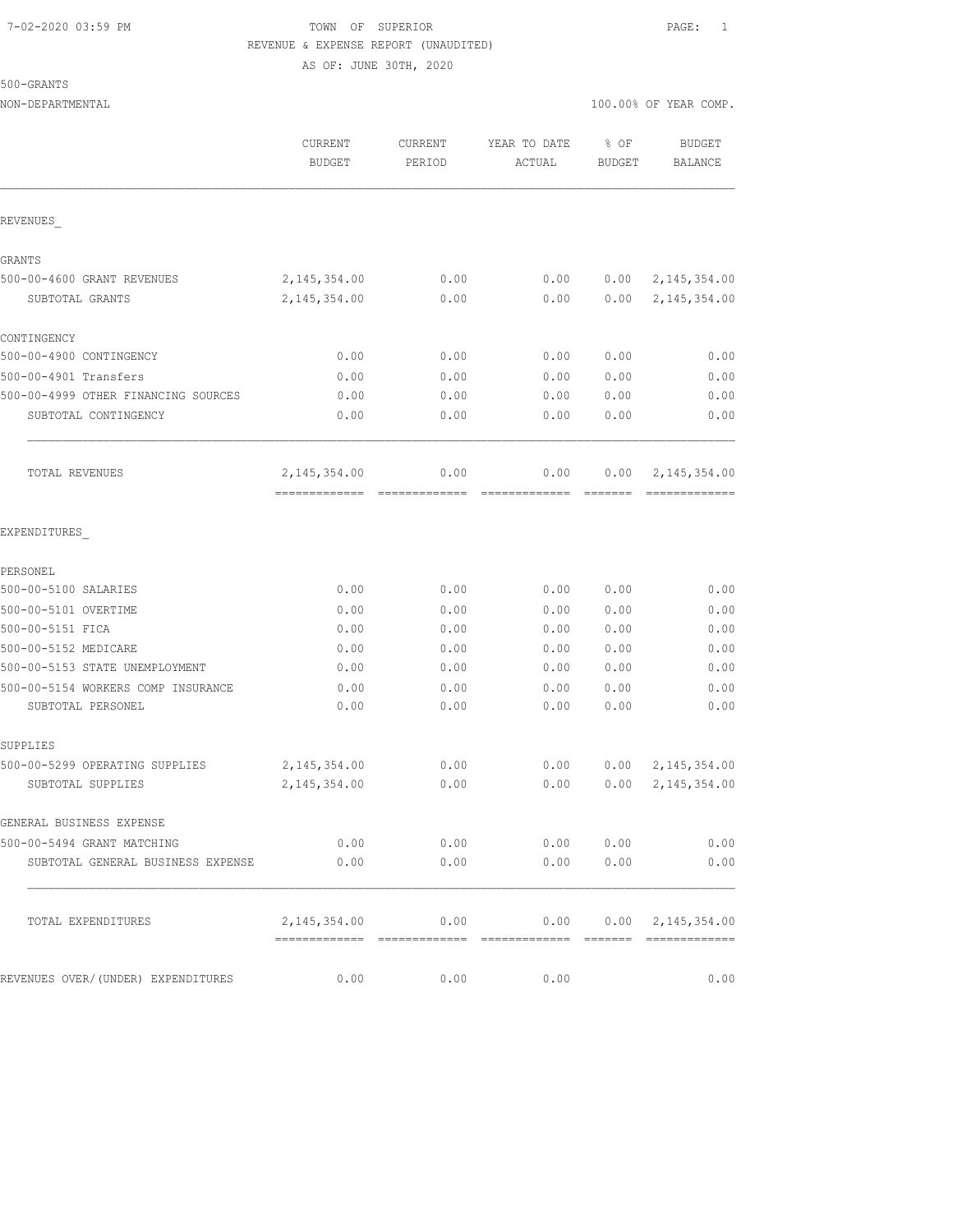### TOWN OF SUPERIOR **PAGE:** 2 REVENUE & EXPENSE REPORT (UNAUDITED)

# 500-GRANTS

POLICE GRANTS

|  |  |  | 100.00% OF YEAR COMP. |  |
|--|--|--|-----------------------|--|
|  |  |  |                       |  |

|                                    | <b>CURRENT</b><br><b>BUDGET</b> | CURRENT<br>PERIOD     | YEAR TO DATE<br>ACTUAL                         | $8$ OF<br><b>BUDGET</b> | <b>BUDGET</b><br>BALANCE         |
|------------------------------------|---------------------------------|-----------------------|------------------------------------------------|-------------------------|----------------------------------|
| REVENUES                           |                                 |                       |                                                |                         |                                  |
| <b>GRANTS</b>                      |                                 |                       |                                                |                         |                                  |
| 500-07-4600 GRANT REVENUE          | 0.00                            | 0.00                  | $11,508.11$ 0.00 ( 11,508.11)                  |                         |                                  |
| SUBTOTAL GRANTS                    | 0.00                            | 0.00                  | $11,508.11$ 0.00 ( 11,508.11)                  |                         |                                  |
| TOTAL REVENUES                     | 0.00<br>=============           | 0.00<br>============= | $11,508.11$ 0.00 ( 11,508.11)<br>============= | <b>CONSIDER</b>         | =============                    |
| EXPENDITURES                       |                                 |                       |                                                |                         |                                  |
| SUPPLIES                           |                                 |                       |                                                |                         |                                  |
| 500-07-5299 GRANT - POLICE         | 0.00                            | 0.00                  | 30,014.58 0.00 (30,014.58)                     |                         |                                  |
| SUBTOTAL SUPPLIES                  | 0.00                            | 0.00                  | 30,014.58 0.00 (                               |                         | 30,014.58)                       |
| TOTAL EXPENDITURES                 | 0.00                            | 0.00<br>============= | 30,014.58 0.00 (<br>============== =======     |                         | 30,014.58)<br><b>CONSECTIONS</b> |
| REVENUES OVER/(UNDER) EXPENDITURES | 0.00                            |                       | 0.00(18,506.47)                                |                         | 18,506.47                        |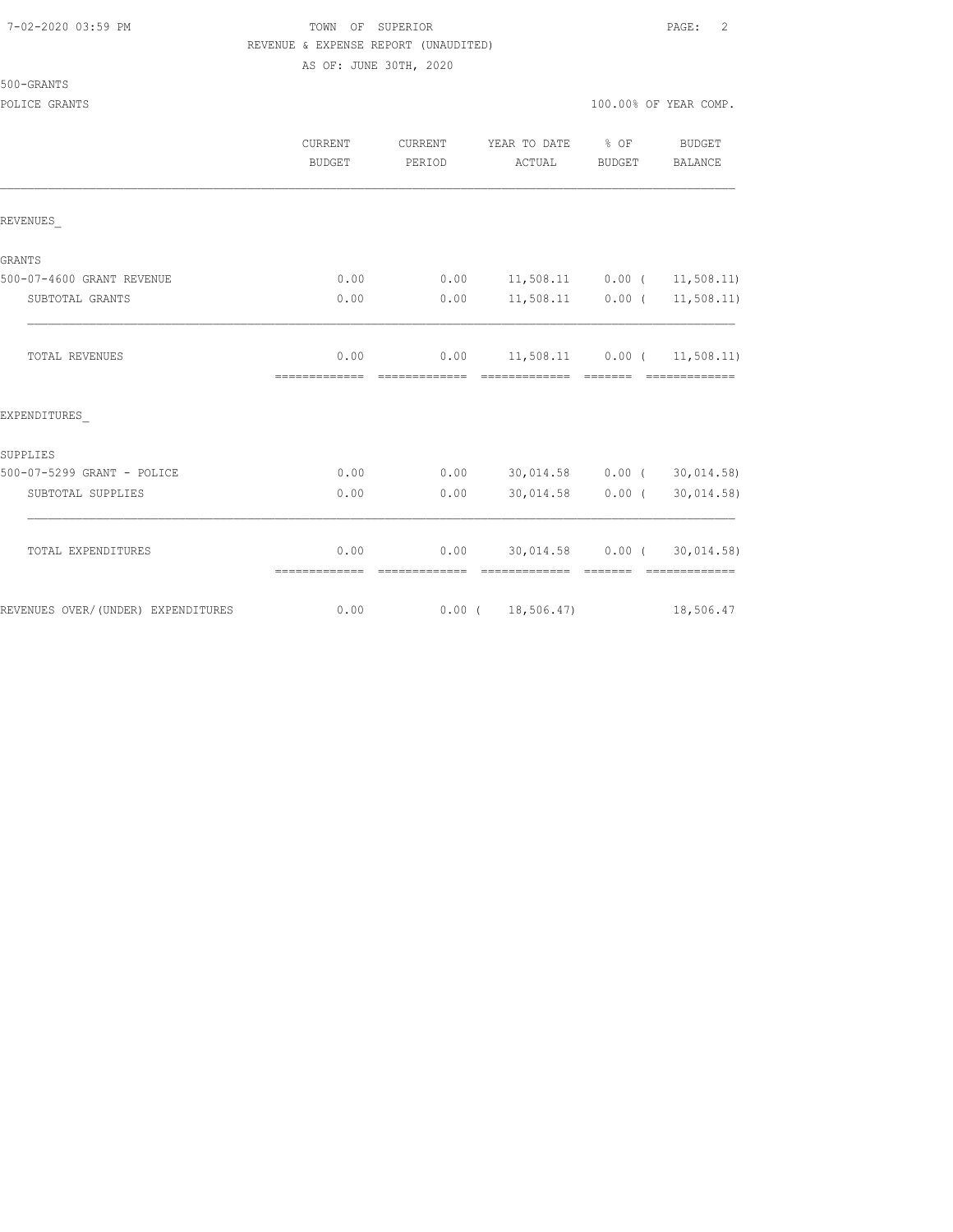#### 7-02-2020 03:59 PM TOWN OF SUPERIOR PAGE: 3 REVENUE & EXPENSE REPORT (UNAUDITED)

AS OF: JUNE 30TH, 2020

### 500-GRANTS

|                                      | CURRENT<br><b>BUDGET</b> | CURRENT<br>PERIOD      | YEAR TO DATE<br>ACTUAL                       | % OF<br>BUDGET    | <b>BUDGET</b><br><b>BALANCE</b> |
|--------------------------------------|--------------------------|------------------------|----------------------------------------------|-------------------|---------------------------------|
| REVENUES                             |                          |                        |                                              |                   |                                 |
| GRANTS                               |                          |                        |                                              |                   |                                 |
| 500-08-4600 FIRE DEPT GRANT          | 0.00                     | 0.00                   | 1,500.00 0.00 (                              |                   | 1,500.00)                       |
| SUBTOTAL GRANTS                      | 0.00                     | 0.00                   |                                              | $1,500.00$ 0.00 ( | 1,500.00)                       |
| <b>TOTAL REVENUES</b>                | 0.00<br>-------------    | 0.00<br>-------------- | $1,500.00$ 0.00 ( 1,500.00)<br>============= |                   |                                 |
| EXPENDITURES                         |                          |                        |                                              |                   |                                 |
| SUPPLIES                             |                          |                        |                                              |                   |                                 |
| 500-08-5299 FIRE DEPT GRANT EXPENSES | 0.00                     | 0.00                   | 23,692.59 0.00 (                             |                   | 23,692.59                       |
| SUBTOTAL SUPPLIES                    | 0.00                     | 0.00                   | 23,692.59                                    | $0.00$ (          | 23,692.59)                      |
| TOTAL EXPENDITURES                   | 0.00<br>=============    | 0.00                   | $23,692.59$ 0.00 (<br>--------------         |                   | 23,692.59)<br>--------------    |
| REVENUES OVER/(UNDER) EXPENDITURES   | 0.00                     |                        | $0.00$ ( 22, 192.59)                         |                   | 22, 192.59                      |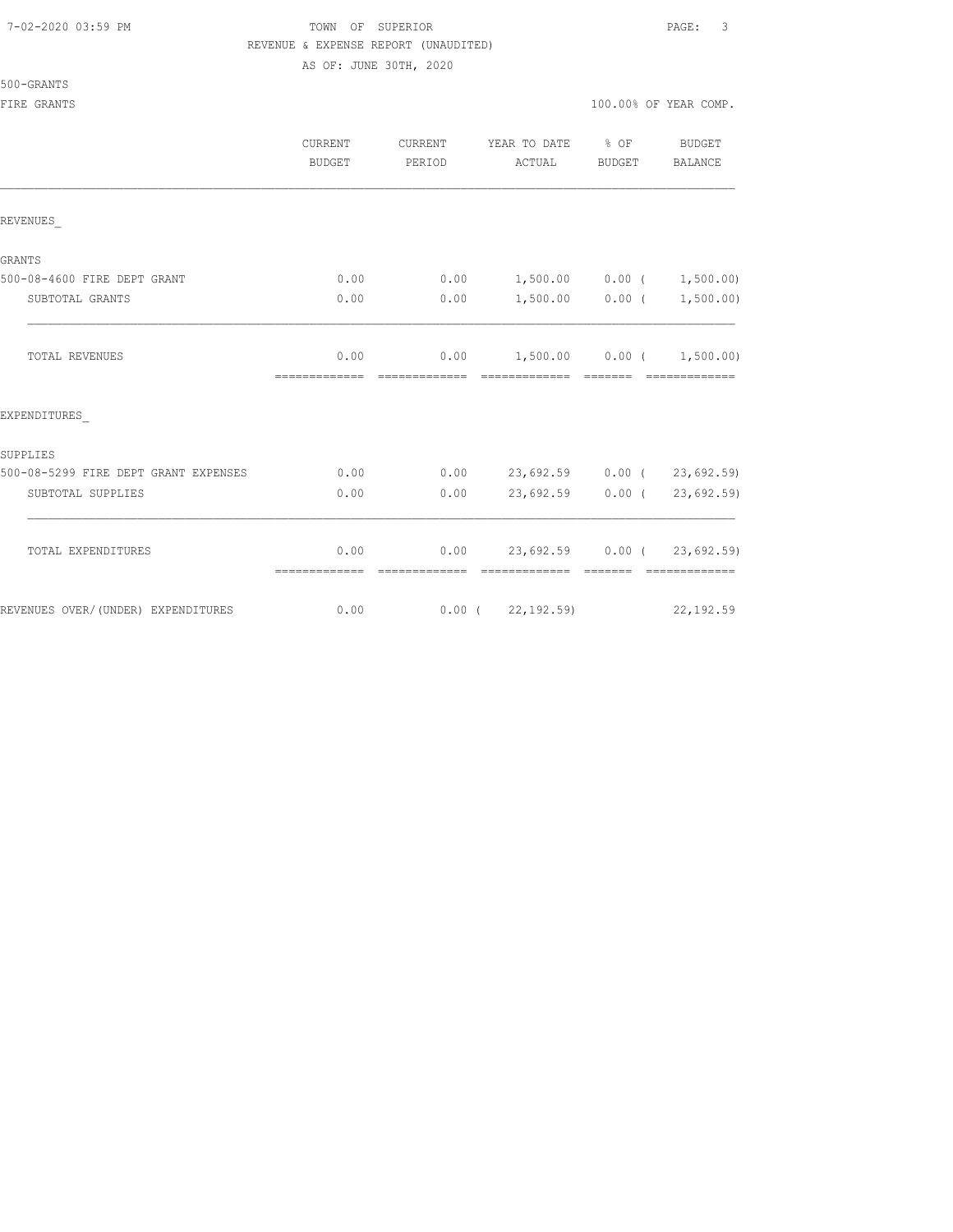|  | 7-02-2020 03:59 PM |  |
|--|--------------------|--|
|  |                    |  |

# TOWN OF SUPERIOR **PAGE:** 4 REVENUE & EXPENSE REPORT (UNAUDITED)

AS OF: JUNE 30TH, 2020

| 500-GRANTS |  |
|------------|--|
|------------|--|

RECREATION GRANTS **100.000 CRANTS** 100.000 OF YEAR COMP.

|                                       | CURRENT<br><b>BUDGET</b> | CURRENT<br>PERIOD                                                                                                                                                                                                                                                                                                                                                                                                                                                                                | YEAR TO DATE<br>ACTUAL                     | $8$ OF<br>BUDGET | BUDGET<br><b>BALANCE</b>                                                                                                                                                                                                                                                                                                                                                                                                                                                                               |
|---------------------------------------|--------------------------|--------------------------------------------------------------------------------------------------------------------------------------------------------------------------------------------------------------------------------------------------------------------------------------------------------------------------------------------------------------------------------------------------------------------------------------------------------------------------------------------------|--------------------------------------------|------------------|--------------------------------------------------------------------------------------------------------------------------------------------------------------------------------------------------------------------------------------------------------------------------------------------------------------------------------------------------------------------------------------------------------------------------------------------------------------------------------------------------------|
| REVENUES                              |                          |                                                                                                                                                                                                                                                                                                                                                                                                                                                                                                  |                                            |                  |                                                                                                                                                                                                                                                                                                                                                                                                                                                                                                        |
| GRANTS                                |                          |                                                                                                                                                                                                                                                                                                                                                                                                                                                                                                  |                                            |                  |                                                                                                                                                                                                                                                                                                                                                                                                                                                                                                        |
| 500-12-4600 GRANT REVENUE             | 0.00                     | 0.00                                                                                                                                                                                                                                                                                                                                                                                                                                                                                             |                                            |                  | 325, 125.00   0.00   (   325, 125.00)                                                                                                                                                                                                                                                                                                                                                                                                                                                                  |
| SUBTOTAL GRANTS                       | 0.00                     | 0.00                                                                                                                                                                                                                                                                                                                                                                                                                                                                                             |                                            |                  | 325,125.00   0.00   (   325,125.00)                                                                                                                                                                                                                                                                                                                                                                                                                                                                    |
| TOTAL REVENUES                        | 0.00<br>=============    | 0.00<br>-------------                                                                                                                                                                                                                                                                                                                                                                                                                                                                            | 325,125.00   0.00   (   325,125.00)        |                  | --------------                                                                                                                                                                                                                                                                                                                                                                                                                                                                                         |
| EXPENDITURES                          |                          |                                                                                                                                                                                                                                                                                                                                                                                                                                                                                                  |                                            |                  |                                                                                                                                                                                                                                                                                                                                                                                                                                                                                                        |
| SUPPLIES                              |                          |                                                                                                                                                                                                                                                                                                                                                                                                                                                                                                  |                                            |                  |                                                                                                                                                                                                                                                                                                                                                                                                                                                                                                        |
| 500-12-5299 OPERATING SUPPLIES        | 0.00                     | 0.00                                                                                                                                                                                                                                                                                                                                                                                                                                                                                             | 43, 133.01 0.00 (43, 133.01)               |                  |                                                                                                                                                                                                                                                                                                                                                                                                                                                                                                        |
| SUBTOTAL SUPPLIES                     | 0.00                     | 0.00                                                                                                                                                                                                                                                                                                                                                                                                                                                                                             | 43,133.01 0.00 (43,133.01)                 |                  |                                                                                                                                                                                                                                                                                                                                                                                                                                                                                                        |
| PROFESSIONAL SERVICES                 |                          |                                                                                                                                                                                                                                                                                                                                                                                                                                                                                                  |                                            |                  |                                                                                                                                                                                                                                                                                                                                                                                                                                                                                                        |
| 500-12-5550 PARKS IMPROVEMENT PROJECT | 0.00                     | 990.00                                                                                                                                                                                                                                                                                                                                                                                                                                                                                           | 206,034.06  0.00  ( 206,034.06)            |                  |                                                                                                                                                                                                                                                                                                                                                                                                                                                                                                        |
| SUBTOTAL PROFESSIONAL SERVICES        | 0.00                     | 990.00                                                                                                                                                                                                                                                                                                                                                                                                                                                                                           | 206,034.06                                 |                  | $0.00$ ( 206,034.06)                                                                                                                                                                                                                                                                                                                                                                                                                                                                                   |
| TOTAL EXPENDITURES                    | 0.00<br>=============    | 990.00<br>$\begin{array}{cccccccccccccc} \multicolumn{2}{c}{} & \multicolumn{2}{c}{} & \multicolumn{2}{c}{} & \multicolumn{2}{c}{} & \multicolumn{2}{c}{} & \multicolumn{2}{c}{} & \multicolumn{2}{c}{} & \multicolumn{2}{c}{} & \multicolumn{2}{c}{} & \multicolumn{2}{c}{} & \multicolumn{2}{c}{} & \multicolumn{2}{c}{} & \multicolumn{2}{c}{} & \multicolumn{2}{c}{} & \multicolumn{2}{c}{} & \multicolumn{2}{c}{} & \multicolumn{2}{c}{} & \multicolumn{2}{c}{} & \multicolumn{2}{c}{} & \$ | 249,167.07 0.00 (<br>-------------- ------ |                  | 249, 167.07)<br>$\begin{array}{cccccccccccccc} \multicolumn{2}{c}{} & \multicolumn{2}{c}{} & \multicolumn{2}{c}{} & \multicolumn{2}{c}{} & \multicolumn{2}{c}{} & \multicolumn{2}{c}{} & \multicolumn{2}{c}{} & \multicolumn{2}{c}{} & \multicolumn{2}{c}{} & \multicolumn{2}{c}{} & \multicolumn{2}{c}{} & \multicolumn{2}{c}{} & \multicolumn{2}{c}{} & \multicolumn{2}{c}{} & \multicolumn{2}{c}{} & \multicolumn{2}{c}{} & \multicolumn{2}{c}{} & \multicolumn{2}{c}{} & \multicolumn{2}{c}{} & \$ |

REVENUES OVER/(UNDER) EXPENDITURES 6.00 (990.00) 75,957.93 (75,957.93)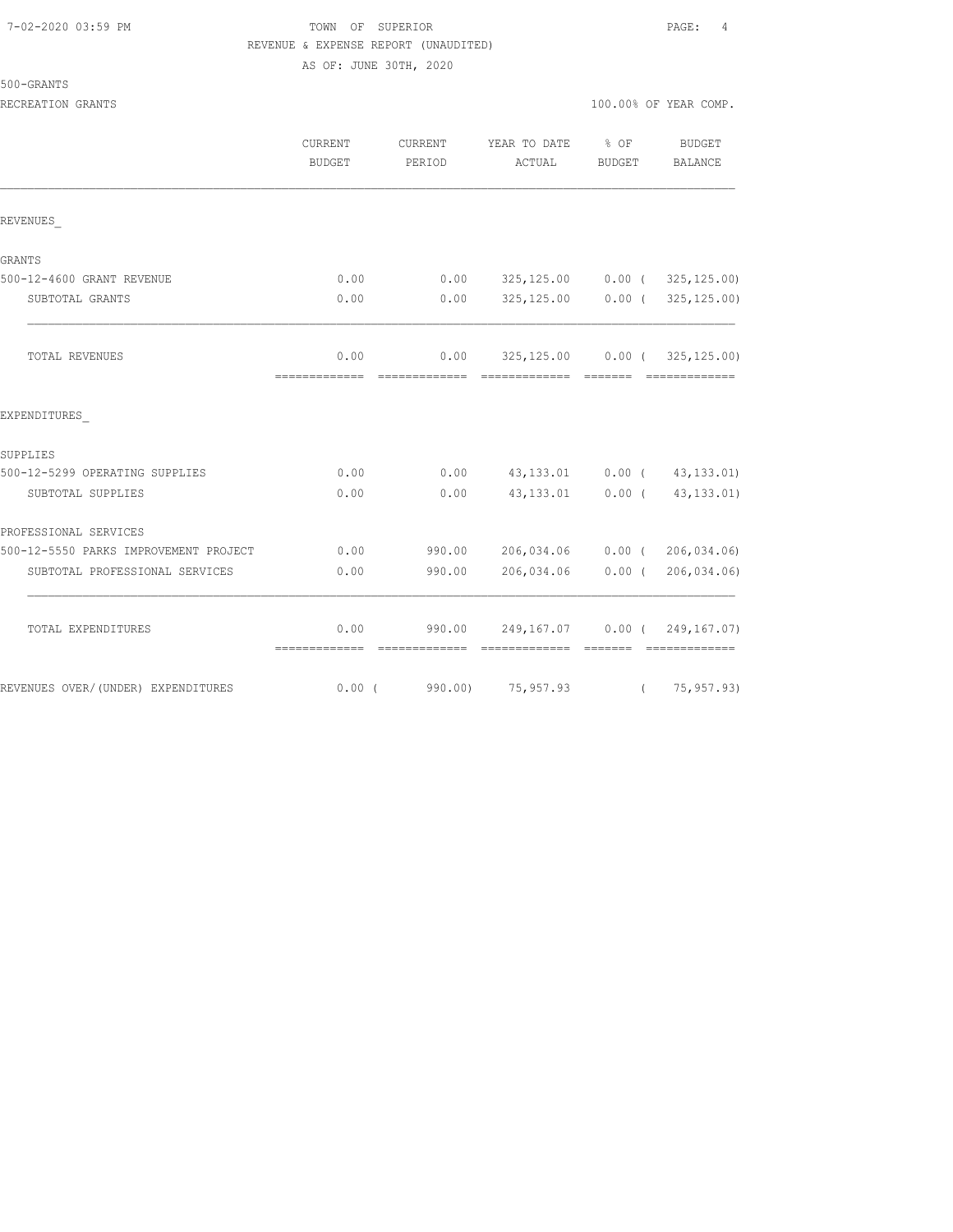### 7-02-2020 03:59 PM TOWN OF SUPERIOR PAGE: 5 REVENUE & EXPENSE REPORT (UNAUDITED) AS OF: JUNE 30TH, 2020

# 500-GRANTS

|                                    | <b>CURRENT</b><br>BUDGET | CURRENT<br>PERIOD     | YEAR TO DATE % OF<br>ACTUAL | BUDGET | BUDGET<br>BALANCE |
|------------------------------------|--------------------------|-----------------------|-----------------------------|--------|-------------------|
| REVENUES                           |                          |                       |                             |        |                   |
| <b>GRANTS</b>                      |                          |                       |                             |        |                   |
| 500-30-4600 GRANT REVENUE          | 0.00                     | 0.00                  | 0.00 0.00                   |        | 0.00              |
| SUBTOTAL GRANTS                    | 0.00                     | 0.00                  | 0.00                        | 0.00   | 0.00              |
| TOTAL REVENUES                     | 0.00<br>=============    | 0.00                  | 0.00 0.00<br>=============  |        | 0.00              |
| EXPENDITURES                       |                          |                       |                             |        |                   |
| SUPPLIES                           |                          |                       |                             |        |                   |
| 500-30-5299 OPERATING SUPPLIES     | 0.00                     | 0.00                  | 0.00 0.00                   |        | 0.00              |
| SUBTOTAL SUPPLIES                  | 0.00                     | 0.00                  | 0.00                        | 0.00   | 0.00              |
| TOTAL EXPENDITURES                 | 0.00<br>=============    | 0.00<br>------------- | 0.00<br>-------------       | 0.00   | 0.00              |
| REVENUES OVER/(UNDER) EXPENDITURES | 0.00                     | 0.00                  | 0.00                        |        | 0.00              |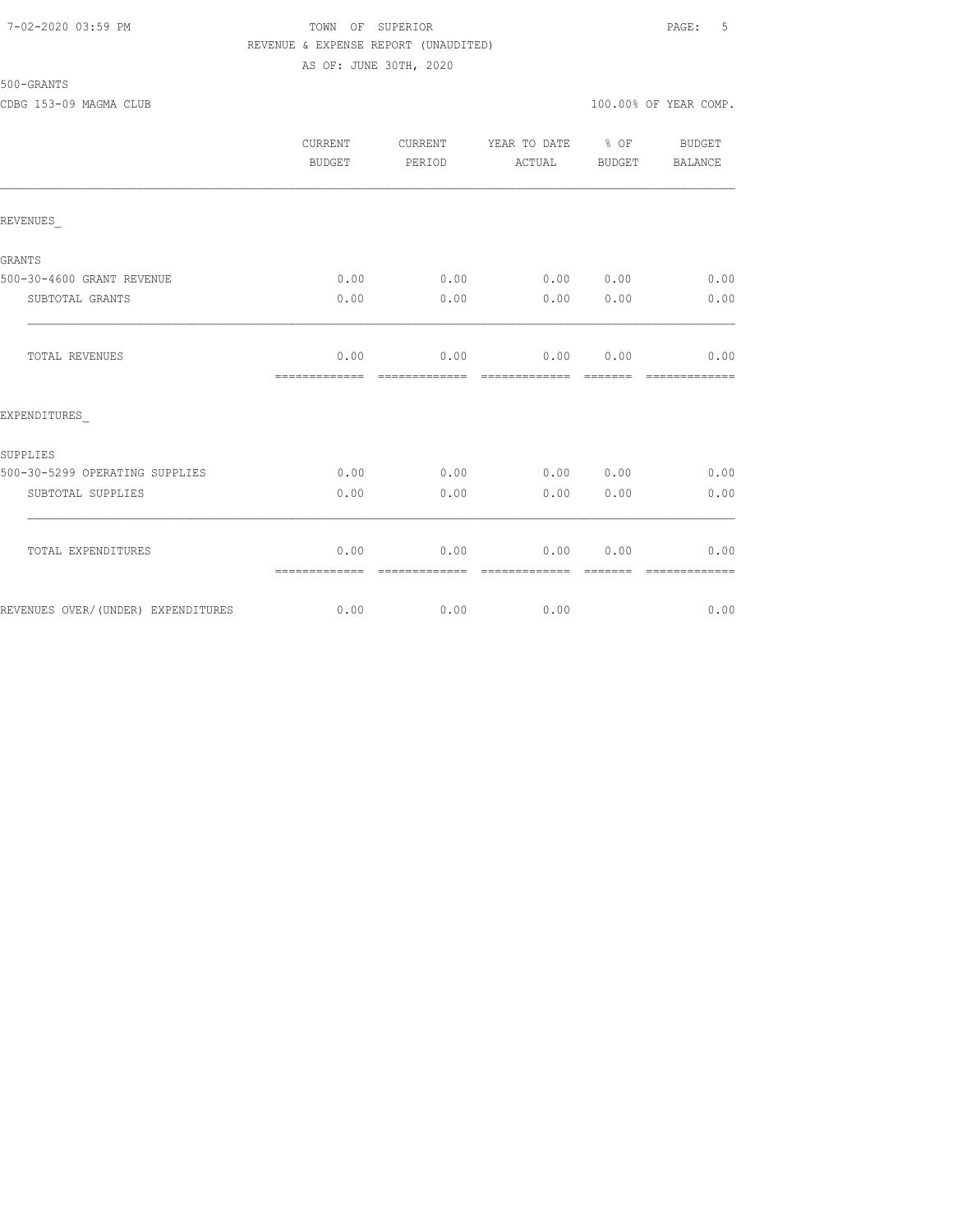## 7-02-2020 03:59 PM TOWN OF SUPERIOR PAGE: 6 REVENUE & EXPENSE REPORT (UNAUDITED)

500-GRANTS

AS OF: JUNE 30TH, 2020

#### DEPT OF COMM-STIMULUS  $100.00\%$  OF YEAR COMP.

|                                    | CURRENT<br><b>BUDGET</b> | <b>CURRENT</b><br>PERIOD | YEAR TO DATE % OF<br>ACTUAL | BUDGET           | BUDGET<br><b>BALANCE</b> |
|------------------------------------|--------------------------|--------------------------|-----------------------------|------------------|--------------------------|
| REVENUES                           |                          |                          |                             |                  |                          |
| GRANTS                             |                          |                          |                             |                  |                          |
| 500-31-4600 GRANT REVENUE          | 0.00                     | 0.00                     | 0.000000                    |                  | 0.00                     |
| SUBTOTAL GRANTS                    | 0.00                     | 0.00                     | 0.00                        | 0.00             | 0.00                     |
| TOTAL REVENUES                     | 0.00<br>=============    | 0.00<br>=============    | 0.00 0.00<br>=============  | =======          | 0.00<br>=============    |
| EXPENDITURES                       |                          |                          |                             |                  |                          |
| SUPPLIES                           |                          |                          |                             |                  |                          |
| 500-31-5299 OPERATING SUPPLIES     | 0.00                     | 0.00                     | 0.00 0.00                   |                  | 0.00                     |
| SUBTOTAL SUPPLIES                  | 0.00                     | 0.00                     | 0.00                        | 0.00             | 0.00                     |
| TOTAL EXPENDITURES                 | 0.00<br>=============    | 0.00<br>-------------    | 0.00<br>--------------      | 0.00<br>-------- | 0.00<br>=============    |
| REVENUES OVER/(UNDER) EXPENDITURES | 0.00                     | 0.00                     | 0.00                        |                  | 0.00                     |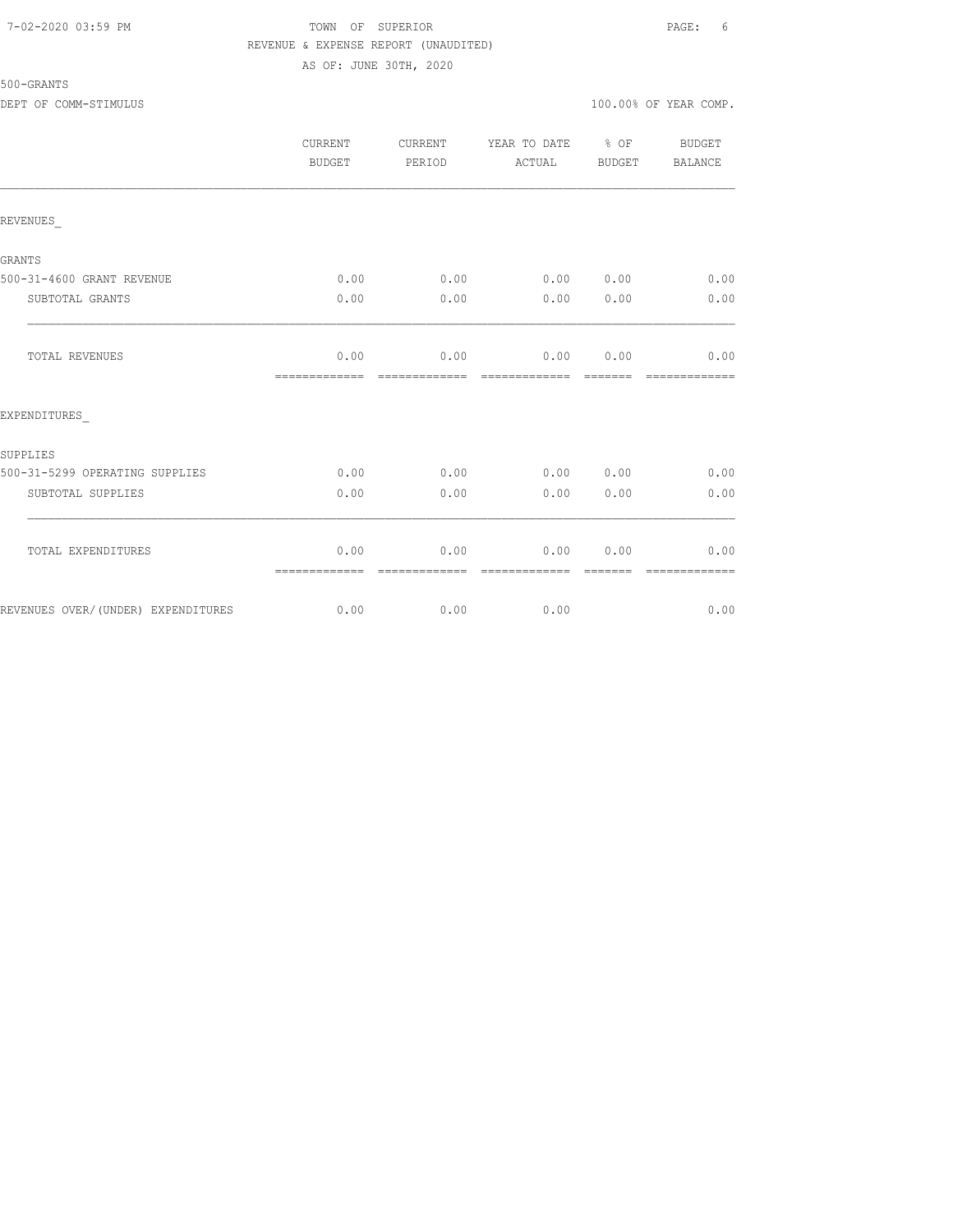### 7-02-2020 03:59 PM TOWN OF SUPERIOR PAGE: 7 REVENUE & EXPENSE REPORT (UNAUDITED) AS OF: JUNE 30TH, 2020

|                                     | CURRENT<br>BUDGET     | CURRENT<br>PERIOD     | YEAR TO DATE % OF<br>ACTUAL | BUDGET          | BUDGET<br>BALANCE     |
|-------------------------------------|-----------------------|-----------------------|-----------------------------|-----------------|-----------------------|
| REVENUES                            |                       |                       |                             |                 |                       |
| GRANTS                              |                       |                       |                             |                 |                       |
| 500-32-4600 GRANT REVENUE-POOL      | 0.00                  | 0.00                  | 0.00 0.00                   |                 | 0.00                  |
| SUBTOTAL GRANTS                     | 0.00                  | 0.00                  | 0.00                        | 0.00            | 0.00                  |
| <b>TOTAL REVENUES</b>               | 0.00<br>============= | 0.00<br>============= | 0.00<br>=============       | 0.00<br>------- | 0.00<br>============= |
| EXPENDITURES                        |                       |                       |                             |                 |                       |
| SUPPLIES                            |                       |                       |                             |                 |                       |
| 500-32-5299 OPERATING SUPPLIES-POOL | 0.00                  | 0.00                  | 0.00 0.00                   |                 | 0.00                  |
| SUBTOTAL SUPPLIES                   | 0.00                  | 0.00                  | 0.00                        | 0.00            | 0.00                  |
| TOTAL EXPENDITURES                  | 0.00<br>============= | 0.00                  | 0.00                        | 0.00            | 0.00                  |
| REVENUES OVER/(UNDER) EXPENDITURES  | 0.00                  | 0.00                  | 0.00                        |                 | 0.00                  |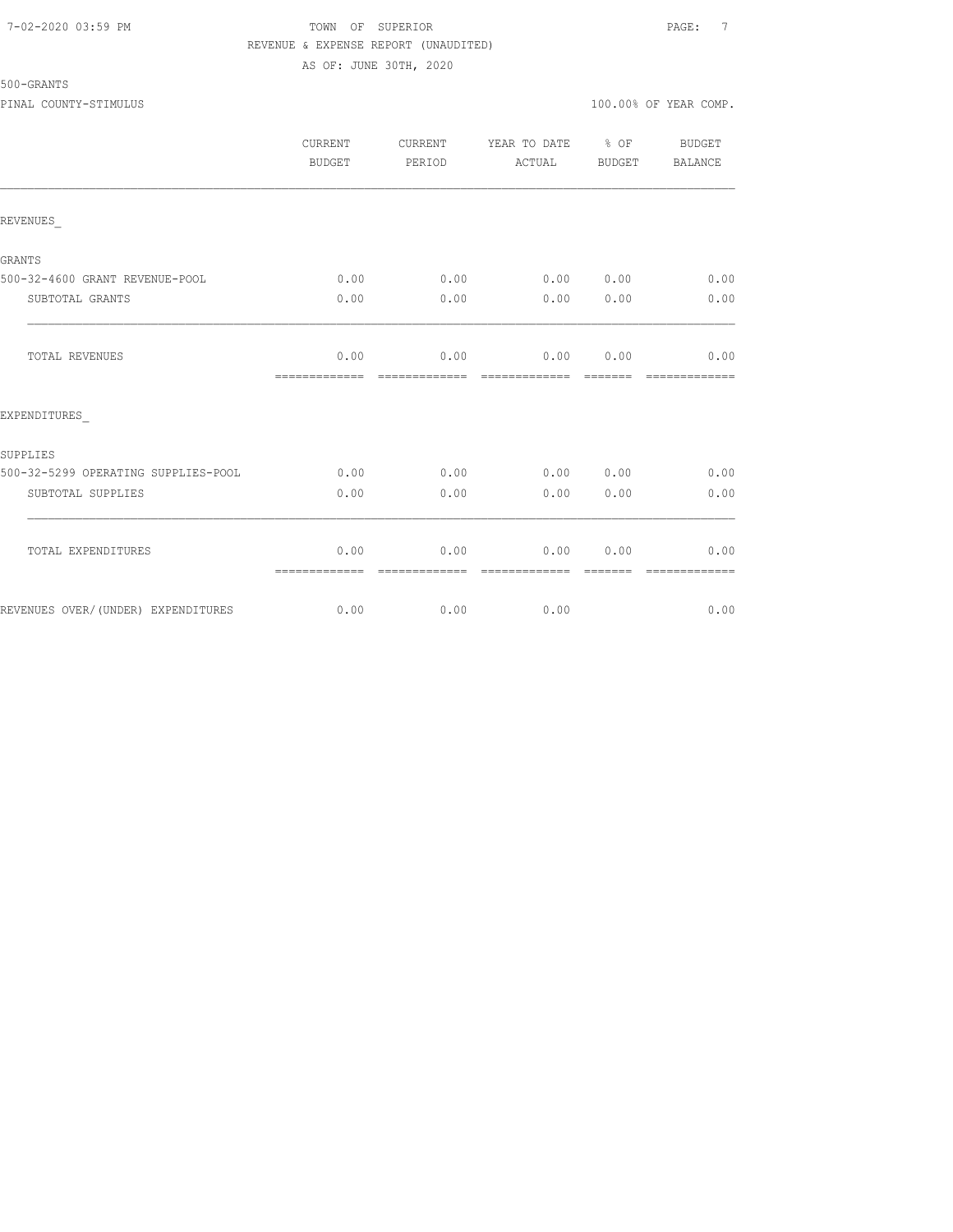## 7-02-2020 03:59 PM TOWN OF SUPERIOR PAGE: 8 REVENUE & EXPENSE REPORT (UNAUDITED) AS OF: JUNE 30TH, 2020

|                                    | CURRENT<br>BUDGET     | CURRENT<br>PERIOD     | YEAR TO DATE % OF<br>ACTUAL | BUDGET                                                                                                                                                                                                                                                                                                                                                                                                                                                                                 | <b>BUDGET</b><br><b>BALANCE</b> |
|------------------------------------|-----------------------|-----------------------|-----------------------------|----------------------------------------------------------------------------------------------------------------------------------------------------------------------------------------------------------------------------------------------------------------------------------------------------------------------------------------------------------------------------------------------------------------------------------------------------------------------------------------|---------------------------------|
| REVENUES                           |                       |                       |                             |                                                                                                                                                                                                                                                                                                                                                                                                                                                                                        |                                 |
| <b>GRANTS</b>                      |                       |                       |                             |                                                                                                                                                                                                                                                                                                                                                                                                                                                                                        |                                 |
| 500-34-4600 GRANT REVENUE          | 0.00                  | 0.00                  | 0.00 0.00                   |                                                                                                                                                                                                                                                                                                                                                                                                                                                                                        | 0.00                            |
| SUBTOTAL GRANTS                    | 0.00                  | 0.00                  | 0.00                        | 0.00                                                                                                                                                                                                                                                                                                                                                                                                                                                                                   | 0.00                            |
| TOTAL REVENUES                     | 0.00<br>============= | 0.00<br>============= | 0.00 0.00<br>=============  | $\begin{array}{cccccccccc} \multicolumn{2}{c}{} & \multicolumn{2}{c}{} & \multicolumn{2}{c}{} & \multicolumn{2}{c}{} & \multicolumn{2}{c}{} & \multicolumn{2}{c}{} & \multicolumn{2}{c}{} & \multicolumn{2}{c}{} & \multicolumn{2}{c}{} & \multicolumn{2}{c}{} & \multicolumn{2}{c}{} & \multicolumn{2}{c}{} & \multicolumn{2}{c}{} & \multicolumn{2}{c}{} & \multicolumn{2}{c}{} & \multicolumn{2}{c}{} & \multicolumn{2}{c}{} & \multicolumn{2}{c}{} & \multicolumn{2}{c}{} & \mult$ | 0.00<br>=============           |
| EXPENDITURES                       |                       |                       |                             |                                                                                                                                                                                                                                                                                                                                                                                                                                                                                        |                                 |
| SUPPLIES                           |                       |                       |                             |                                                                                                                                                                                                                                                                                                                                                                                                                                                                                        |                                 |
| 500-34-5299 OPERATING SUPPLIES     | 0.00                  | 0.00                  | 0.00 0.00                   |                                                                                                                                                                                                                                                                                                                                                                                                                                                                                        | 0.00                            |
| SUBTOTAL SUPPLIES                  | 0.00                  | 0.00                  | 0.00                        | 0.00                                                                                                                                                                                                                                                                                                                                                                                                                                                                                   | 0.00                            |
| TOTAL EXPENDITURES                 | 0.00<br>============= | 0.00                  | 0.00<br>=============       | 0.00                                                                                                                                                                                                                                                                                                                                                                                                                                                                                   | 0.00                            |
| REVENUES OVER/(UNDER) EXPENDITURES | 0.00                  | 0.00                  | 0.00                        |                                                                                                                                                                                                                                                                                                                                                                                                                                                                                        | 0.00                            |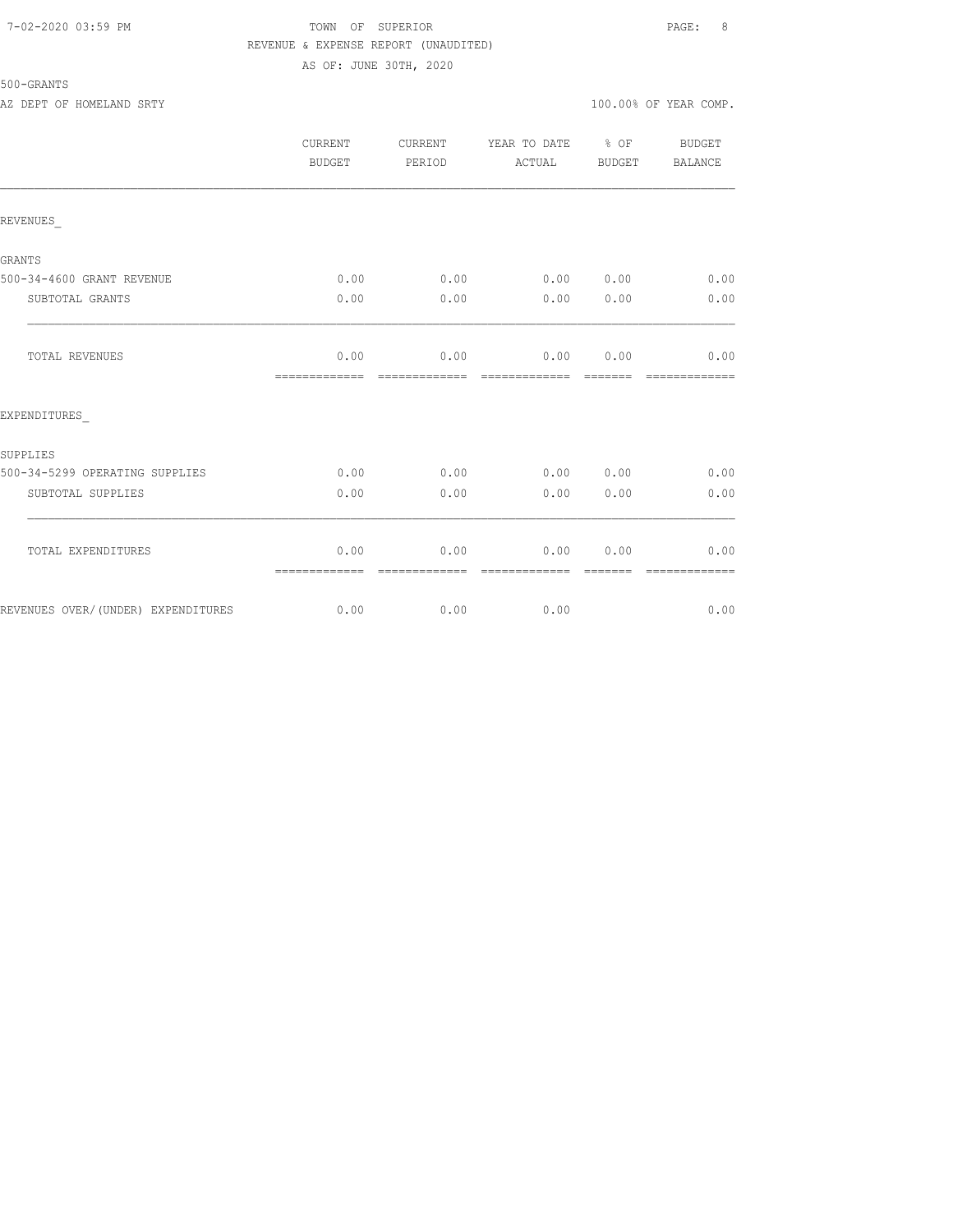#### 7-02-2020 03:59 PM TOWN OF SUPERIOR PAGE: 9 REVENUE & EXPENSE REPORT (UNAUDITED)

AS OF: JUNE 30TH, 2020

|                                    | CURRENT<br><b>BUDGET</b> | <b>CURRENT</b><br>PERIOD | YEAR TO DATE % OF<br>ACTUAL | BUDGET | BUDGET<br>BALANCE     |
|------------------------------------|--------------------------|--------------------------|-----------------------------|--------|-----------------------|
| REVENUES                           |                          |                          |                             |        |                       |
| GRANTS                             |                          |                          |                             |        |                       |
| 500-36-4600 GRANT REVENUE-FEMA     | 0.00                     | 0.00                     | $0.00$ $0.00$ $0.00$ $0.00$ |        |                       |
| SUBTOTAL GRANTS                    | 0.00                     | 0.00                     | 0.00                        | 0.00   | 0.00                  |
| TOTAL REVENUES                     | 0.00<br>=============    | 0.00<br>-------------    | $0.00$ 0.00                 |        | 0.00<br>------------- |
| EXPENDITURES                       |                          |                          |                             |        |                       |
| SUPPLIES                           |                          |                          |                             |        |                       |
| 500-36-5299 OPERATING SUPPLIES     | 0.00                     | 0.00                     | 0.00 0.00                   |        | 0.00                  |
| SUBTOTAL SUPPLIES                  | 0.00                     | 0.00                     | 0.00                        | 0.00   | 0.00                  |
| TOTAL EXPENDITURES                 | 0.00<br>=============    | 0.00                     | 0.00                        | 0.00   | 0.00<br>------------- |
| REVENUES OVER/(UNDER) EXPENDITURES | 0.00                     | 0.00                     | 0.00                        |        | 0.00                  |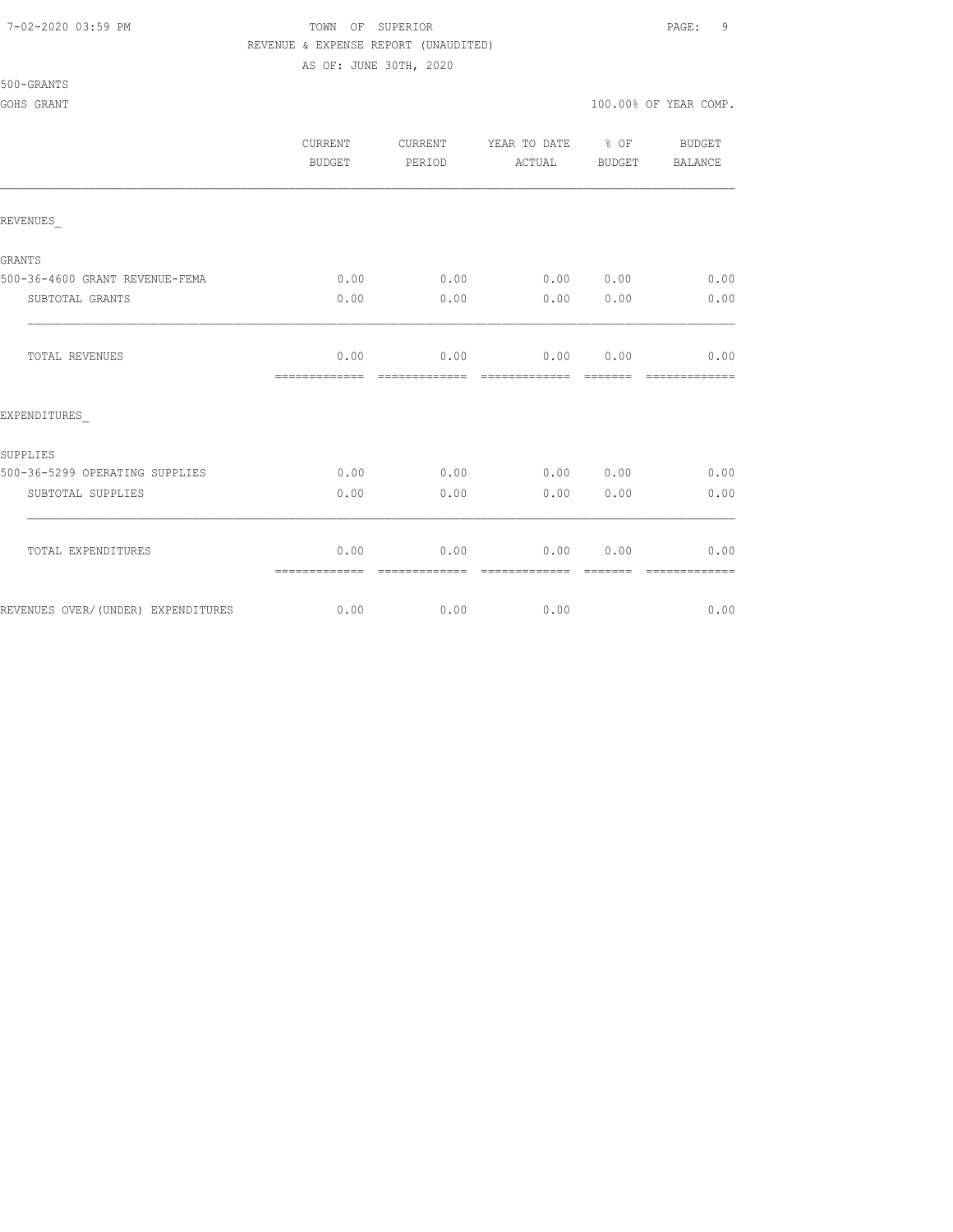## 7-02-2020 03:59 PM TOWN OF SUPERIOR PAGE: 10 REVENUE & EXPENSE REPORT (UNAUDITED) AS OF: JUNE 30TH, 2020

| <b>ENERGY</b><br>. | $\blacksquare$<br>TCIENCY<br>- FC FC FC 1-0 C 1-1 | GRANT | .00% OF YEAR COMP<br>100. |  | UUIL. |  |
|--------------------|---------------------------------------------------|-------|---------------------------|--|-------|--|
|                    |                                                   |       |                           |  |       |  |

|                                    | CURRENT<br>BUDGET     | CURRENT<br>PERIOD     | YEAR TO DATE % OF<br>ACTUAL | BUDGET                                                                                                                                                                                                                                                                                                                                                                                                                                                                                         | BUDGET<br>BALANCE                                                                                                                                                                                                                                                                                                                                                                                                                                                                              |
|------------------------------------|-----------------------|-----------------------|-----------------------------|------------------------------------------------------------------------------------------------------------------------------------------------------------------------------------------------------------------------------------------------------------------------------------------------------------------------------------------------------------------------------------------------------------------------------------------------------------------------------------------------|------------------------------------------------------------------------------------------------------------------------------------------------------------------------------------------------------------------------------------------------------------------------------------------------------------------------------------------------------------------------------------------------------------------------------------------------------------------------------------------------|
| REVENUES                           |                       |                       |                             |                                                                                                                                                                                                                                                                                                                                                                                                                                                                                                |                                                                                                                                                                                                                                                                                                                                                                                                                                                                                                |
| GRANTS                             |                       |                       |                             |                                                                                                                                                                                                                                                                                                                                                                                                                                                                                                |                                                                                                                                                                                                                                                                                                                                                                                                                                                                                                |
| 500-37-4600 GRANT REVENUE          | 0.00                  | 0.00                  | 0.00 0.00                   |                                                                                                                                                                                                                                                                                                                                                                                                                                                                                                | 0.00                                                                                                                                                                                                                                                                                                                                                                                                                                                                                           |
| SUBTOTAL GRANTS                    | 0.00                  | 0.00                  | 0.00                        | 0.00                                                                                                                                                                                                                                                                                                                                                                                                                                                                                           | 0.00                                                                                                                                                                                                                                                                                                                                                                                                                                                                                           |
| TOTAL REVENUES                     | 0.00<br>============= |                       | $0.00$ 0.00                 | 0.00                                                                                                                                                                                                                                                                                                                                                                                                                                                                                           | 0.00<br>$\begin{array}{cccccccccc} \multicolumn{2}{c}{} & \multicolumn{2}{c}{} & \multicolumn{2}{c}{} & \multicolumn{2}{c}{} & \multicolumn{2}{c}{} & \multicolumn{2}{c}{} & \multicolumn{2}{c}{} & \multicolumn{2}{c}{} & \multicolumn{2}{c}{} & \multicolumn{2}{c}{} & \multicolumn{2}{c}{} & \multicolumn{2}{c}{} & \multicolumn{2}{c}{} & \multicolumn{2}{c}{} & \multicolumn{2}{c}{} & \multicolumn{2}{c}{} & \multicolumn{2}{c}{} & \multicolumn{2}{c}{} & \multicolumn{2}{c}{} & \mult$ |
| EXPENDITURES                       |                       |                       |                             |                                                                                                                                                                                                                                                                                                                                                                                                                                                                                                |                                                                                                                                                                                                                                                                                                                                                                                                                                                                                                |
| SUPPLIES                           |                       |                       |                             |                                                                                                                                                                                                                                                                                                                                                                                                                                                                                                |                                                                                                                                                                                                                                                                                                                                                                                                                                                                                                |
| 500-37-5299 OPERATING SUPPLIES     | 0.00                  | 0.00                  | 0.00 0.00                   |                                                                                                                                                                                                                                                                                                                                                                                                                                                                                                | 0.00                                                                                                                                                                                                                                                                                                                                                                                                                                                                                           |
| SUBTOTAL SUPPLIES                  | 0.00                  | 0.00                  | 0.00                        | 0.00                                                                                                                                                                                                                                                                                                                                                                                                                                                                                           | 0.00                                                                                                                                                                                                                                                                                                                                                                                                                                                                                           |
| TOTAL EXPENDITURES                 | 0.00<br>============= | 0.00<br>============= | 0.00<br>=============       | 0.00<br>$\begin{array}{cccccccccc} \multicolumn{2}{c}{} & \multicolumn{2}{c}{} & \multicolumn{2}{c}{} & \multicolumn{2}{c}{} & \multicolumn{2}{c}{} & \multicolumn{2}{c}{} & \multicolumn{2}{c}{} & \multicolumn{2}{c}{} & \multicolumn{2}{c}{} & \multicolumn{2}{c}{} & \multicolumn{2}{c}{} & \multicolumn{2}{c}{} & \multicolumn{2}{c}{} & \multicolumn{2}{c}{} & \multicolumn{2}{c}{} & \multicolumn{2}{c}{} & \multicolumn{2}{c}{} & \multicolumn{2}{c}{} & \multicolumn{2}{c}{} & \mult$ | 0.00<br>=============                                                                                                                                                                                                                                                                                                                                                                                                                                                                          |
| REVENUES OVER/(UNDER) EXPENDITURES | 0.00                  | 0.00                  | 0.00                        |                                                                                                                                                                                                                                                                                                                                                                                                                                                                                                | 0.00                                                                                                                                                                                                                                                                                                                                                                                                                                                                                           |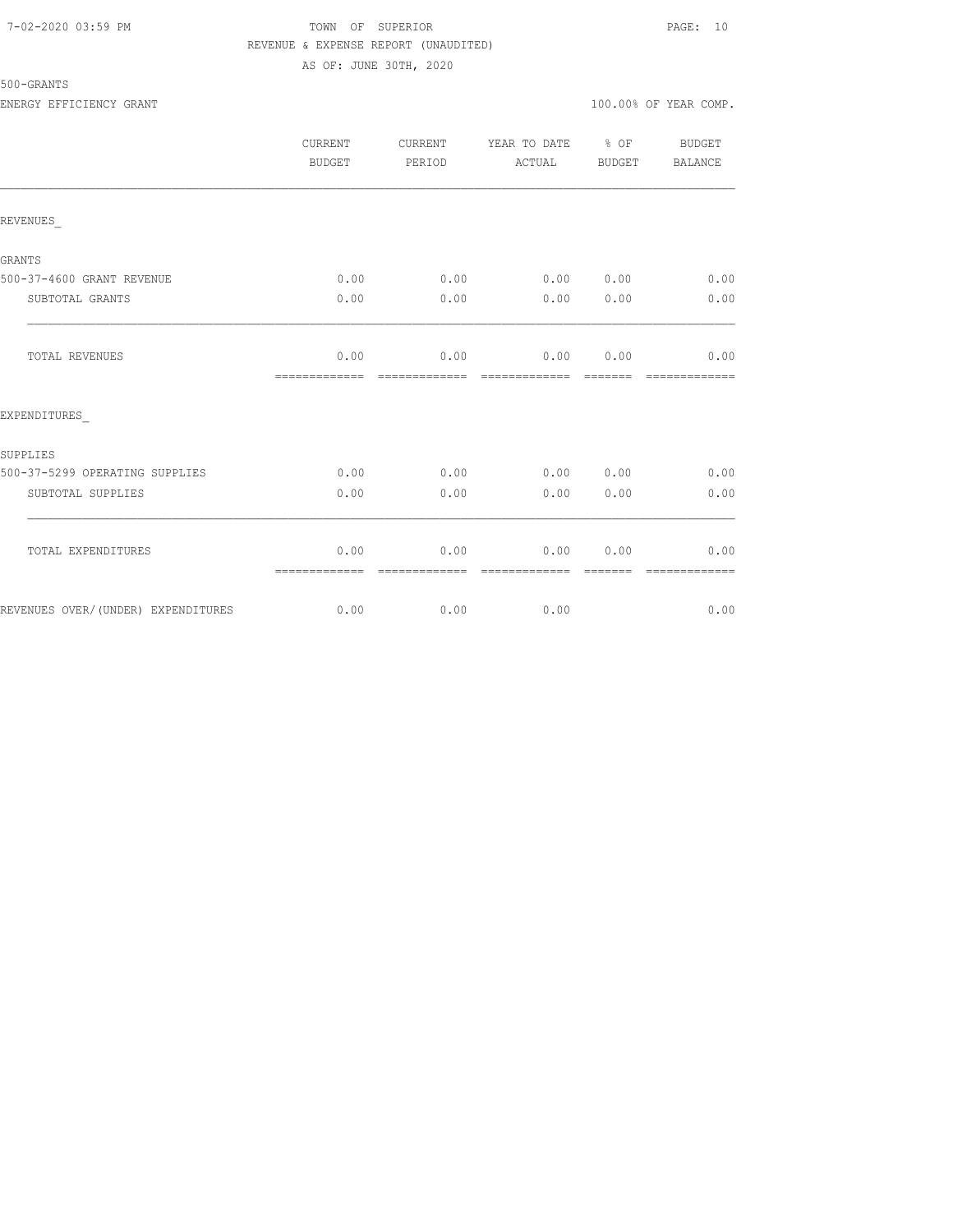#### 7-02-2020 03:59 PM TOWN OF SUPERIOR PAGE: 11 REVENUE & EXPENSE REPORT (UNAUDITED)

AS OF: JUNE 30TH, 2020

|                                    | <b>CURRENT</b><br><b>BUDGET</b> | CURRENT<br>PERIOD     | YEAR TO DATE % OF<br>ACTUAL                                                                                                                                                                                                                                                                                                                                                                                                                                                                         | BUDGET           | <b>BUDGET</b><br>BALANCE |
|------------------------------------|---------------------------------|-----------------------|-----------------------------------------------------------------------------------------------------------------------------------------------------------------------------------------------------------------------------------------------------------------------------------------------------------------------------------------------------------------------------------------------------------------------------------------------------------------------------------------------------|------------------|--------------------------|
| REVENUES                           |                                 |                       |                                                                                                                                                                                                                                                                                                                                                                                                                                                                                                     |                  |                          |
|                                    |                                 |                       |                                                                                                                                                                                                                                                                                                                                                                                                                                                                                                     |                  |                          |
| GRANTS                             |                                 |                       |                                                                                                                                                                                                                                                                                                                                                                                                                                                                                                     |                  |                          |
| 500-38-4600 TTAC GRANT REVENUE     | 0.00                            | 0.00                  | 0.00 0.00                                                                                                                                                                                                                                                                                                                                                                                                                                                                                           |                  | 0.00                     |
| SUBTOTAL GRANTS                    | 0.00                            | 0.00                  | 0.00                                                                                                                                                                                                                                                                                                                                                                                                                                                                                                | 0.00             | 0.00                     |
| TOTAL REVENUES                     | 0.00<br>-------------           | 0.00<br>============= | 0.00 0.00<br>$\begin{array}{cccccccccc} \multicolumn{2}{c}{} & \multicolumn{2}{c}{} & \multicolumn{2}{c}{} & \multicolumn{2}{c}{} & \multicolumn{2}{c}{} & \multicolumn{2}{c}{} & \multicolumn{2}{c}{} & \multicolumn{2}{c}{} & \multicolumn{2}{c}{} & \multicolumn{2}{c}{} & \multicolumn{2}{c}{} & \multicolumn{2}{c}{} & \multicolumn{2}{c}{} & \multicolumn{2}{c}{} & \multicolumn{2}{c}{} & \multicolumn{2}{c}{} & \multicolumn{2}{c}{} & \multicolumn{2}{c}{} & \multicolumn{2}{c}{} & \mult$ | --------         | 0.00<br>=============    |
| EXPENDITURES                       |                                 |                       |                                                                                                                                                                                                                                                                                                                                                                                                                                                                                                     |                  |                          |
| SUPPLIES                           |                                 |                       |                                                                                                                                                                                                                                                                                                                                                                                                                                                                                                     |                  |                          |
| 500-38-5299 TTAC GRANT EXPENES     | 0.00                            | 0.00                  | 0.00 0.00                                                                                                                                                                                                                                                                                                                                                                                                                                                                                           |                  | 0.00                     |
| SUBTOTAL SUPPLIES                  | 0.00                            | 0.00                  | 0.00                                                                                                                                                                                                                                                                                                                                                                                                                                                                                                | 0.00             | 0.00                     |
|                                    |                                 |                       |                                                                                                                                                                                                                                                                                                                                                                                                                                                                                                     |                  |                          |
| TOTAL EXPENDITURES                 | 0.00<br>=============           | 0.00<br>------------- | 0.00<br>-------------                                                                                                                                                                                                                                                                                                                                                                                                                                                                               | 0.00<br>-------- | 0.00<br>-------------    |
| REVENUES OVER/(UNDER) EXPENDITURES | 0.00                            | 0.00                  | 0.00                                                                                                                                                                                                                                                                                                                                                                                                                                                                                                |                  | 0.00                     |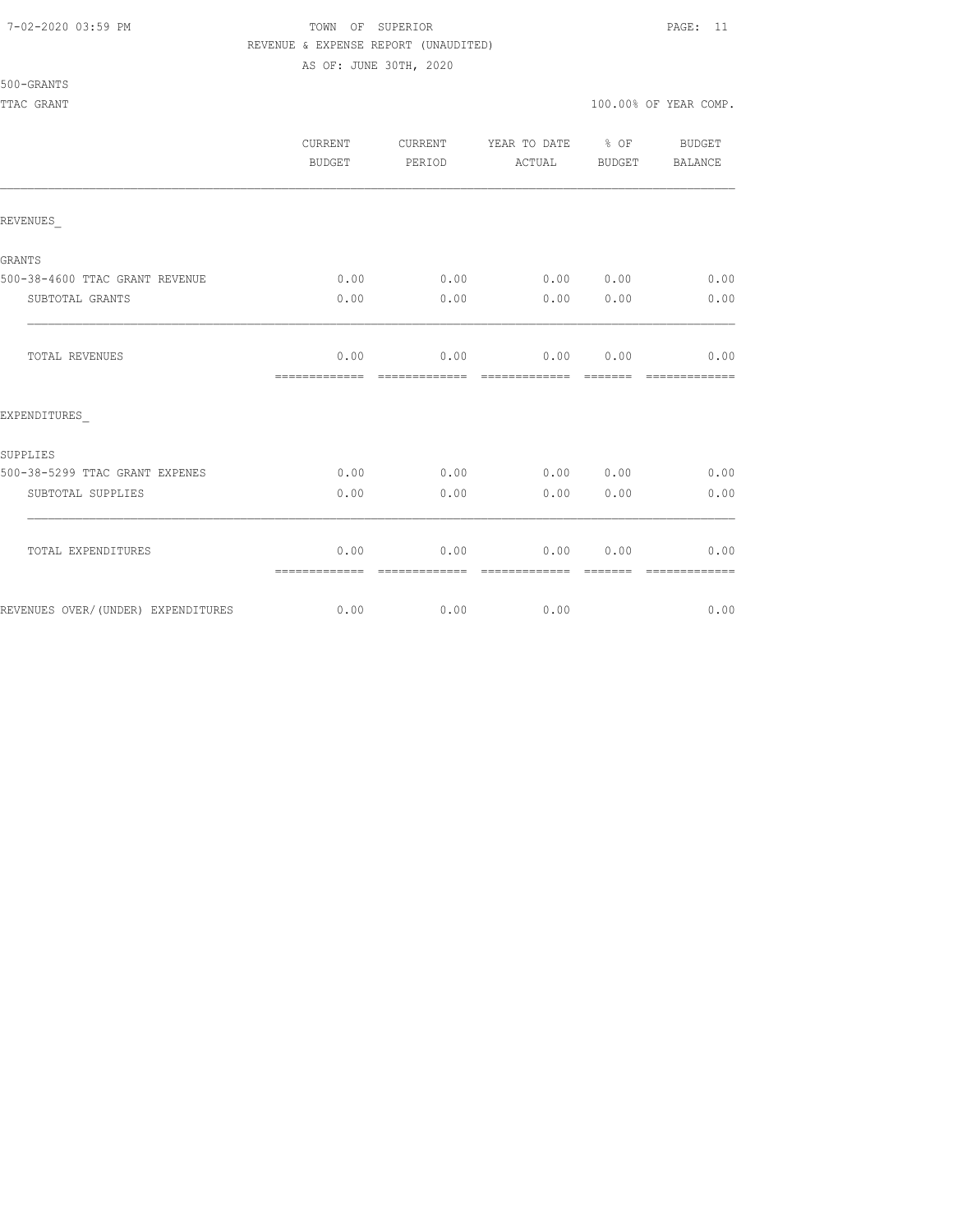#### 7-02-2020 03:59 PM TOWN OF SUPERIOR PAGE: 12 REVENUE & EXPENSE REPORT (UNAUDITED) AS OF: JUNE 30TH, 2020

|                                    | <b>CURRENT</b><br>BUDGET | <b>CURRENT</b><br>PERIOD | YEAR TO DATE % OF<br>ACTUAL | BUDGET | BUDGET<br>BALANCE     |
|------------------------------------|--------------------------|--------------------------|-----------------------------|--------|-----------------------|
| REVENUES                           |                          |                          |                             |        |                       |
| GRANTS                             |                          |                          |                             |        |                       |
| 500-39-4600 GRANT REVENUE          | 0.00                     | 0.00                     | $0.00$ $0.00$ $0.00$        |        |                       |
| SUBTOTAL GRANTS                    | 0.00                     | 0.00                     | 0.00                        | 0.00   | 0.00                  |
| TOTAL REVENUES                     | 0.00<br>=============    | 0.00<br>-------------    | 0.00<br>--------------      | 0.00   | 0.00<br>============= |
| EXPENDITURES                       |                          |                          |                             |        |                       |
| SUPPLIES                           |                          |                          |                             |        |                       |
| 500-39-5299 OPERATING SUPPLIES     | 0.00                     | 0.00                     | 0.00 0.00                   |        | 0.00                  |
| SUBTOTAL SUPPLIES                  | 0.00                     | 0.00                     | 0.00                        | 0.00   | 0.00                  |
| TOTAL EXPENDITURES                 | 0.00<br>=============    | 0.00                     | 0.00                        | 0.00   | 0.00<br>------------- |
| REVENUES OVER/(UNDER) EXPENDITURES | 0.00                     | 0.00                     | 0.00                        |        | 0.00                  |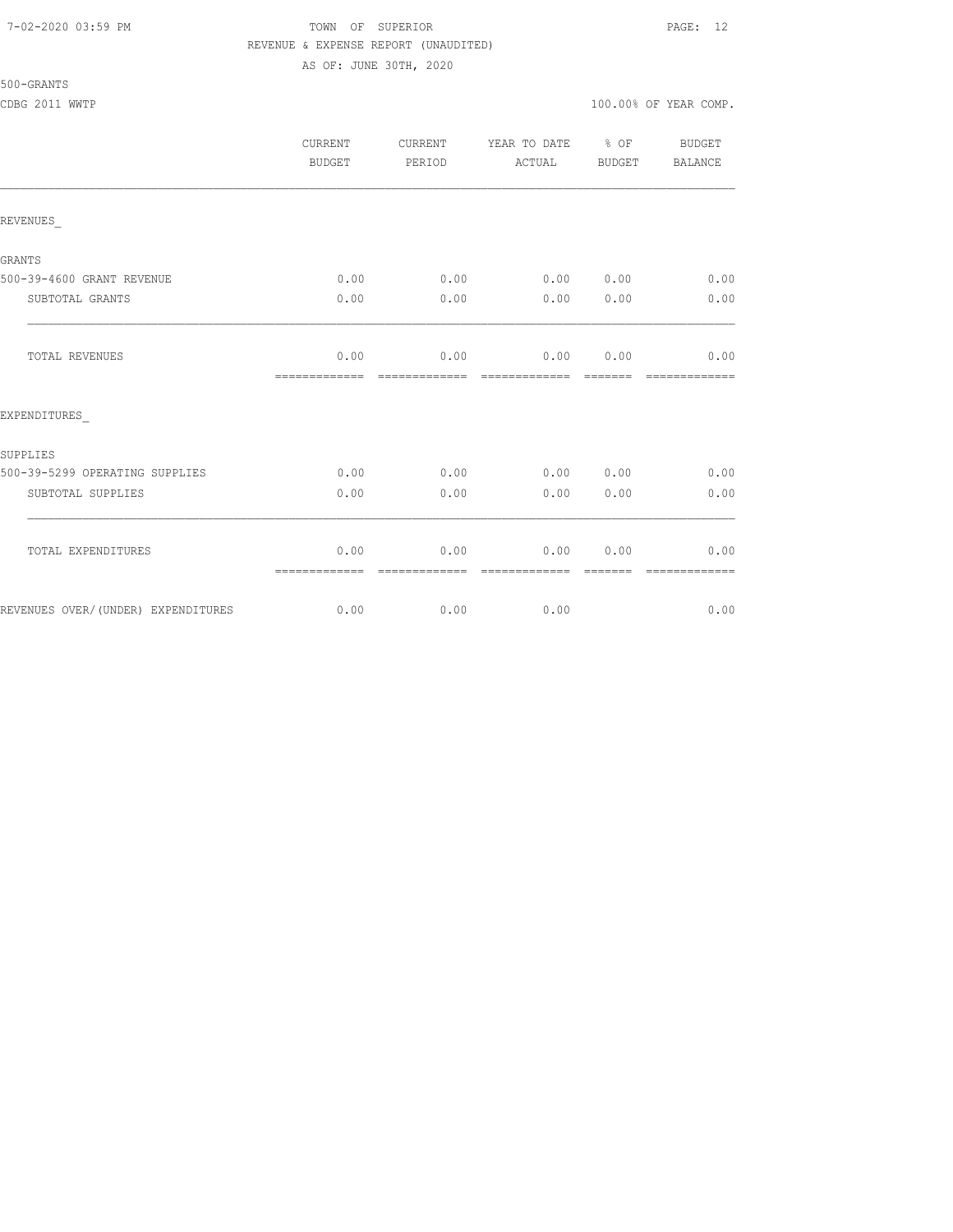#### 7-02-2020 03:59 PM TOWN OF SUPERIOR PAGE: 13 REVENUE & EXPENSE REPORT (UNAUDITED)

AS OF: JUNE 30TH, 2020

|                                    | CURRENT<br>BUDGET     | CURRENT<br>PERIOD     | YEAR TO DATE % OF<br>ACTUAL | BUDGET          | BUDGET<br>BALANCE     |
|------------------------------------|-----------------------|-----------------------|-----------------------------|-----------------|-----------------------|
| REVENUES                           |                       |                       |                             |                 |                       |
| GRANTS                             |                       |                       |                             |                 |                       |
| 500-40-4600 GRANT REVENUE          | 0.00                  | 0.00                  | 0.00 0.00                   |                 | 0.00                  |
| SUBTOTAL GRANTS                    | 0.00                  | 0.00                  | 0.00                        | 0.00            | 0.00                  |
| TOTAL REVENUES                     | 0.00<br>============= | 0.00                  | 0.00 0.00                   |                 | 0.00<br>============= |
| EXPENDITURES                       |                       |                       |                             |                 |                       |
| SUPPLIES                           |                       |                       |                             |                 |                       |
| 500-40-5299 OPERATING EXPENSES     | 0.00                  | 0.00                  | 0.00 0.00                   |                 | 0.00                  |
| SUBTOTAL SUPPLIES                  | 0.00                  | 0.00                  | 0.00                        | 0.00            | 0.00                  |
| TOTAL EXPENDITURES                 | 0.00<br>============= | 0.00<br>============= | 0.00<br>-------------       | 0.00<br>------- | 0.00<br>============= |
| REVENUES OVER/(UNDER) EXPENDITURES | 0.00                  | 0.00                  | 0.00                        |                 | 0.00                  |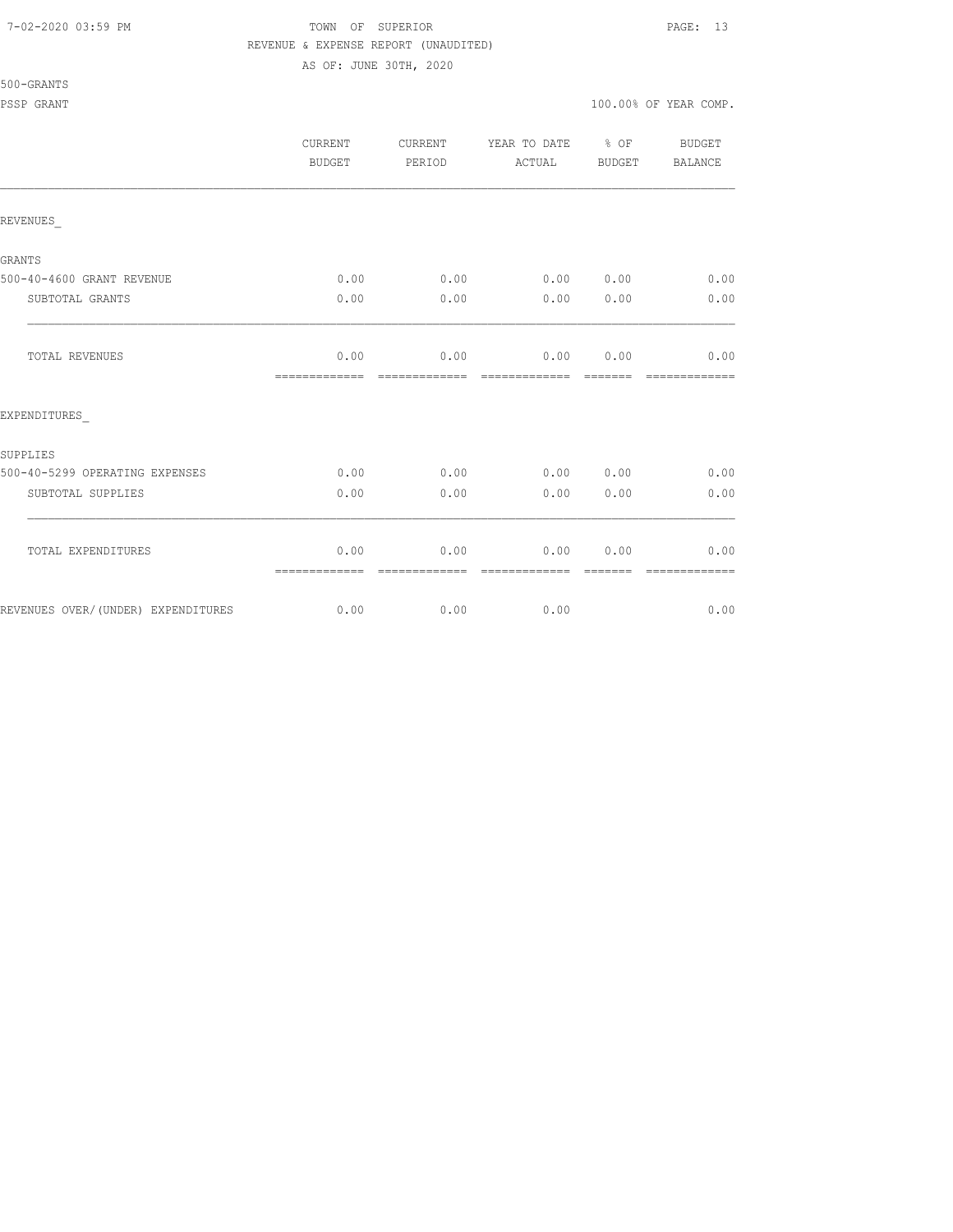#### 7-02-2020 03:59 PM TOWN OF SUPERIOR PAGE: 14 REVENUE & EXPENSE REPORT (UNAUDITED)

AS OF: JUNE 30TH, 2020

500-GRANTS

RESOLUTION COPPER GIVING  $100.00\%$  OF YEAR COMP.

|                                                                   | CURRENT<br><b>BUDGET</b> | <b>CURRENT</b><br>PERIOD | YEAR TO DATE<br>ACTUAL | % OF<br><b>BUDGET</b> | <b>BUDGET</b><br><b>BALANCE</b> |
|-------------------------------------------------------------------|--------------------------|--------------------------|------------------------|-----------------------|---------------------------------|
| REVENUES                                                          |                          |                          |                        |                       |                                 |
| <b>GRANTS</b>                                                     |                          |                          |                        |                       |                                 |
| 500-41-4600 GRANT REVENUE-RCC EMRGNCY                             | 0.00                     | 0.00                     | 0.00                   | 0.00                  | 0.00                            |
| SUBTOTAL GRANTS                                                   | 0.00                     | 0.00                     | 0.00                   | 0.00                  | 0.00                            |
| TOTAL REVENUES                                                    | 0.00<br>=============    | 0.00<br>=============    | 0.00<br>=============  | 0.00                  | 0.00                            |
| EXPENDITURES                                                      |                          |                          |                        |                       |                                 |
| PERSONEL                                                          |                          |                          |                        |                       |                                 |
| 500-41-5100 SALARIES                                              | 0.00                     | 0.00                     | 0.00                   | 0.00                  | 0.00                            |
| 500-41-5101 OVERTIME                                              | 0.00                     | 0.00                     | 0.00                   | 0.00                  | 0.00                            |
| 500-41-5151 F.I.C.A.                                              | 0.00                     | 0.00                     | 0.00                   | 0.00                  | 0.00                            |
| 500-41-5152 MEDICARE                                              | 0.00                     | 0.00                     | 0.00                   | 0.00                  | 0.00                            |
| 500-41-5153 STATE UNEMPLOYMENT INS                                | 0.00                     | 0.00                     | 0.00                   | 0.00                  | 0.00                            |
| 500-41-5154 WORKMENS COMPENSATION                                 | 0.00                     | 0.00                     | 0.00                   | 0.00                  | 0.00                            |
| 500-41-5160 A.P.S.R.S.                                            | 0.00                     | 0.00                     | 0.00                   | 0.00                  | 0.00                            |
| 500-41-5161 AZ STATE RETIREMENT                                   | 0.00                     | 0.00                     | 0.00                   | 0.00                  | 0.00                            |
| SUBTOTAL PERSONEL                                                 | 0.00                     | 0.00                     | 0.00                   | 0.00                  | 0.00                            |
| SUPPLIES                                                          |                          |                          |                        |                       |                                 |
| 500-41-5299 OPERATING SUPPLIES-RCC EMRGN                          | 0.00                     | 0.00                     | 0.00                   | 0.00                  | 0.00                            |
| SUBTOTAL SUPPLIES                                                 | 0.00                     | 0.00                     | 0.00                   | 0.00                  | 0.00                            |
| UTILITIES                                                         |                          |                          |                        |                       |                                 |
| 500-41-5370 RADIO EQUIPMENT                                       | 0.00                     | 0.00                     | 0.00                   | 0.00                  | 0.00                            |
| SUBTOTAL UTILITIES                                                | 0.00                     | 0.00                     | 0.00                   | 0.00                  | 0.00                            |
| GENERAL BUSINESS EXPENSE                                          |                          |                          |                        |                       |                                 |
| 500-41-5425 CONFERENCES & TRAINING                                | 0.00                     | 0.00                     | 0.00                   | 0.00                  | 0.00                            |
| 500-41-5450 UNIFORM PURCHASE<br>SUBTOTAL GENERAL BUSINESS EXPENSE | 0.00<br>0.00             | 0.00<br>0.00             | 0.00<br>0.00           | 0.00<br>0.00          | 0.00<br>0.00                    |
|                                                                   |                          |                          |                        |                       |                                 |
| PROFESSIONAL SERVICES                                             |                          |                          |                        |                       |                                 |
| 500-41-5550 PROFESSIONAL SERVICES                                 | 0.00                     | 0.00                     | 0.00                   | 0.00                  | 0.00                            |
| 500-41-5555 HEALTH AND SAFETY<br>SUBTOTAL PROFESSIONAL SERVICES   | 0.00<br>0.00             | 0.00<br>0.00             | 0.00<br>0.00           | 0.00<br>0.00          | 0.00<br>0.00                    |
| REPAIR/MAINTENANCE                                                |                          |                          |                        |                       |                                 |
| 500-41-5640 VEHICLE REPAIRS                                       | 0.00                     | 0.00                     | 0.00                   | 0.00                  | 0.00                            |
| 500-41-5642 TIRES AND TUBES                                       | 0.00                     | 0.00                     | 0.00                   | 0.00                  | 0.00                            |
| 500-41-5650 OTHER EQUIPMENT REPAIRS                               | 0.00                     | 0.00                     | 0.00                   | 0.00                  | 0.00                            |
| SUBTOTAL REPAIR/MAINTENANCE                                       | 0.00                     | 0.00                     | 0.00                   | 0.00                  | 0.00                            |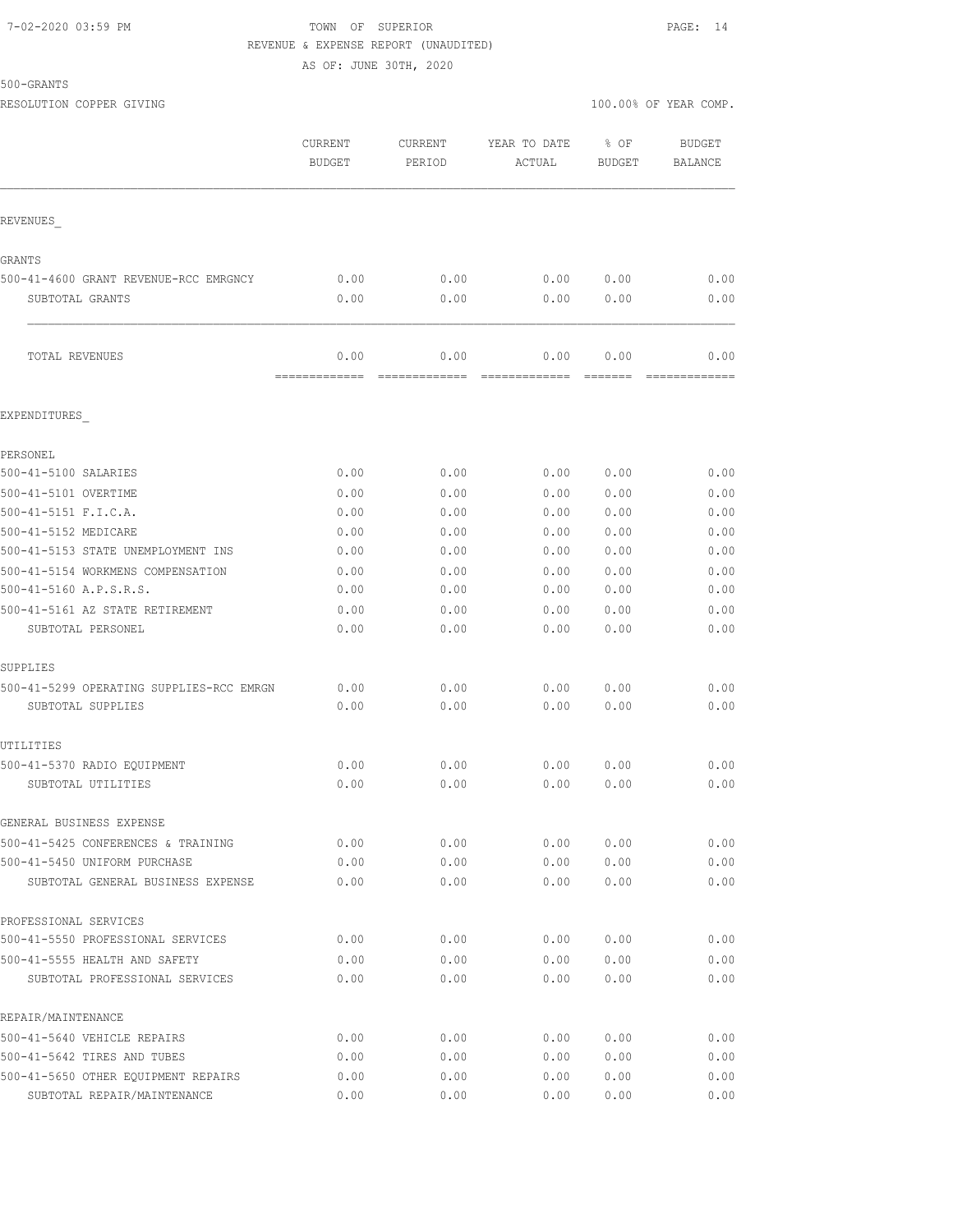## 7-02-2020 03:59 PM TOWN OF SUPERIOR PAGE: 15 REVENUE & EXPENSE REPORT (UNAUDITED) AS OF: JUNE 30TH, 2020

#### 500-GRANTS

RESOLUTION COPPER GIVING  $100.00\%$  OF YEAR COMP.

|                                    | <b>CURRENT</b><br><b>BUDGET</b> | <b>CURRENT</b><br>PERIOD | YEAR TO DATE<br>ACTUAL | $8$ OF<br><b>BUDGET</b> | <b>BUDGET</b><br><b>BALANCE</b> |
|------------------------------------|---------------------------------|--------------------------|------------------------|-------------------------|---------------------------------|
|                                    |                                 |                          |                        |                         |                                 |
| CAPITAL OUTLAY                     |                                 |                          |                        |                         |                                 |
| 500-41-5740 MEDICAL EQUIPMENT      | 0.00                            | 0.00                     | 0.00                   | 0.00                    | 0.00                            |
| 500-41-5750 FIRE/PPE               | 0.00                            | 0.00                     | 0.00                   | 0.00                    | 0.00                            |
| 500-41-5780 SOFTWARE               | 0.00                            | 0.00                     | 0.00                   | 0.00                    | 0.00                            |
| SUBTOTAL CAPITAL OUTLAY            | 0.00                            | 0.00                     | 0.00                   | 0.00                    | 0.00                            |
| DEBT SERVICE                       |                                 |                          |                        |                         |                                 |
| 500-41-5999 CAPITAL OUTLAY         | 0.00                            | 0.00                     | 0.00                   | 0.00                    | 0.00                            |
| SUBTOTAL DEBT SERVICE              | 0.00                            | 0.00                     | 0.00                   | 0.00                    | 0.00                            |
| TOTAL EXPENDITURES                 | 0.00                            | 0.00                     | 0.00                   |                         | 0.00                            |
|                                    |                                 |                          |                        | 0.00                    |                                 |
| REVENUES OVER/(UNDER) EXPENDITURES | 0.00                            | 0.00                     | 0.00                   |                         | 0.00                            |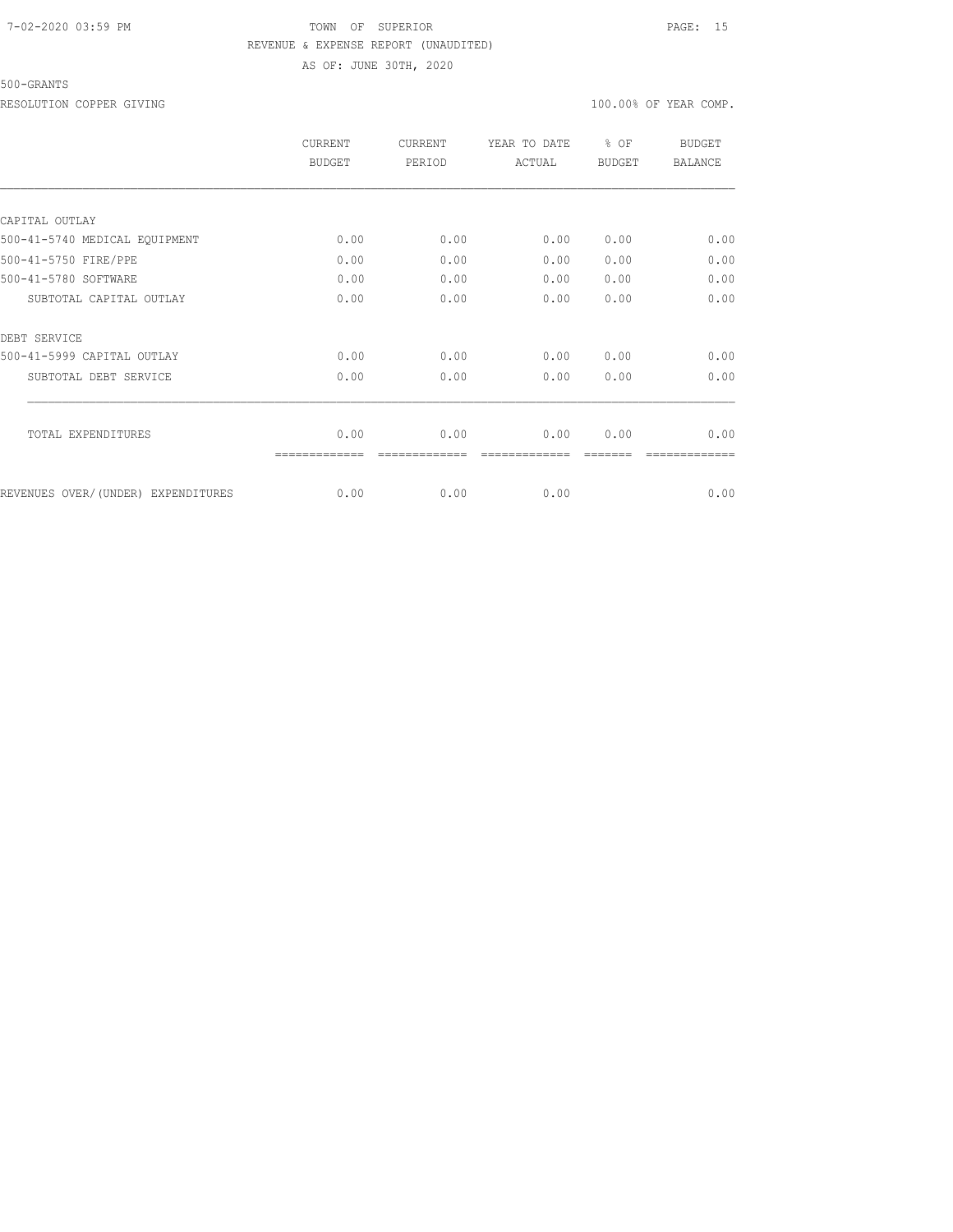#### 7-02-2020 03:59 PM TOWN OF SUPERIOR PAGE: 16 REVENUE & EXPENSE REPORT (UNAUDITED)

AS OF: JUNE 30TH, 2020

|                                    | <b>CURRENT</b><br>BUDGET | CURRENT<br>PERIOD     | YEAR TO DATE % OF BUDGET<br>ACTUAL | BUDGET  | <b>BALANCE</b>        |
|------------------------------------|--------------------------|-----------------------|------------------------------------|---------|-----------------------|
| REVENUES                           |                          |                       |                                    |         |                       |
| GRANTS                             |                          |                       |                                    |         |                       |
| 500-42-4600 REVENUE                | 0.00                     |                       | $0.00$ 0.00 0.00                   |         | 0.00                  |
| SUBTOTAL GRANTS                    | 0.00                     | 0.00                  | 0.00 0.00                          |         | 0.00                  |
| TOTAL REVENUES                     | 0.00<br>=============    | 0.00<br>============= | 0.00 0.00<br>=============         | ======= | 0.00<br>============= |
| EXPENDITURES                       |                          |                       |                                    |         |                       |
| SUPPLIES                           |                          |                       |                                    |         |                       |
| 500-42-5299 OPERATING SUPPLIES     |                          |                       | $0.00$ 0.00 0.00 0.00 0.00 0.00    |         |                       |
| SUBTOTAL SUPPLIES                  | 0.00                     | 0.00                  | 0.00                               | 0.00    | 0.00                  |
| TOTAL EXPENDITURES                 | 0.00<br>=============    | 0.00<br>______        | 0.00<br>-----                      | 0.00    | 0.00<br>============= |
| REVENUES OVER/(UNDER) EXPENDITURES |                          | $0.00$ 0.00 0.00      |                                    |         | 0.00                  |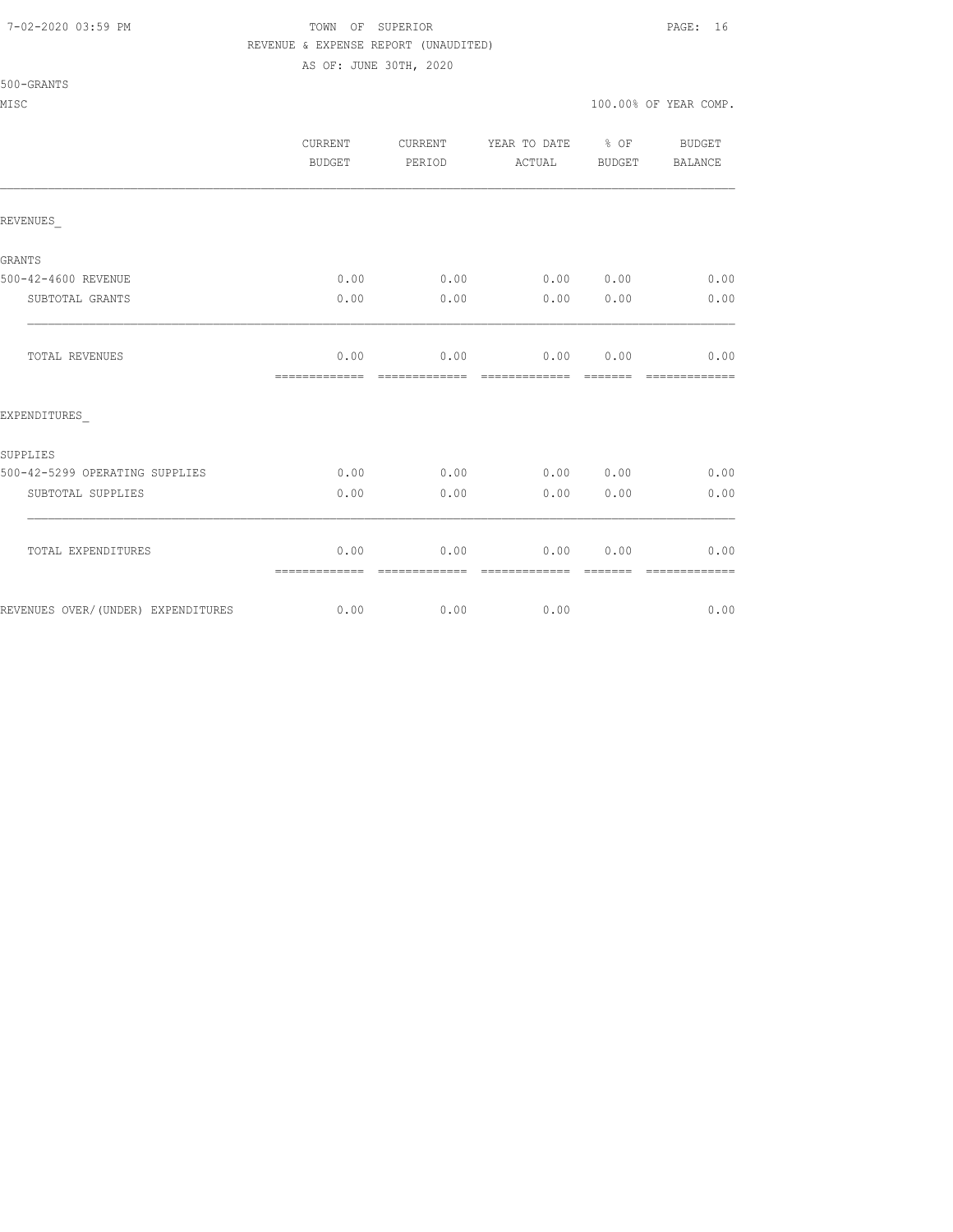#### 7-02-2020 03:59 PM TOWN OF SUPERIOR PAGE: 17 REVENUE & EXPENSE REPORT (UNAUDITED)

AS OF: JUNE 30TH, 2020

|                                     | <b>CURRENT</b><br><b>BUDGET</b>        | <b>CURRENT</b><br>PERIOD | YEAR TO DATE % OF<br>ACTUAL            | BUDGET           | <b>BUDGET</b><br><b>BALANCE</b> |
|-------------------------------------|----------------------------------------|--------------------------|----------------------------------------|------------------|---------------------------------|
| REVENUES                            |                                        |                          |                                        |                  |                                 |
| GRANTS                              |                                        |                          |                                        |                  |                                 |
| 500-45-4600 Airport Master Plan     | 0.00                                   | 0.00                     | 0.00 0.00                              |                  | 0.00                            |
| SUBTOTAL GRANTS                     | 0.00                                   | 0.00                     | 0.00                                   | 0.00             | 0.00                            |
| TOTAL REVENUES                      | 0.00<br>============================== | 0.00                     | 0.00 0.00<br>- cooperatesta - cooperat |                  | 0.00<br>=============           |
| EXPENDITURES                        |                                        |                          |                                        |                  |                                 |
| SUPPLIES                            |                                        |                          |                                        |                  |                                 |
| 500-45-5299 AIRPORT MASTER PLAN     | 0.00                                   | 0.00                     | 0.00                                   | 0.00             | 0.00                            |
| SUBTOTAL SUPPLIES                   | 0.00                                   | 0.00                     | 0.00                                   | 0.00             | 0.00                            |
| TOTAL EXPENDITURES                  | 0.00<br>=============                  | 0.00<br>--------------   | 0.00<br>-------------                  | 0.00<br>-------- | 0.00<br>=============           |
| REVENUES OVER/ (UNDER) EXPENDITURES | 0.00                                   | 0.00                     | 0.00                                   |                  | 0.00                            |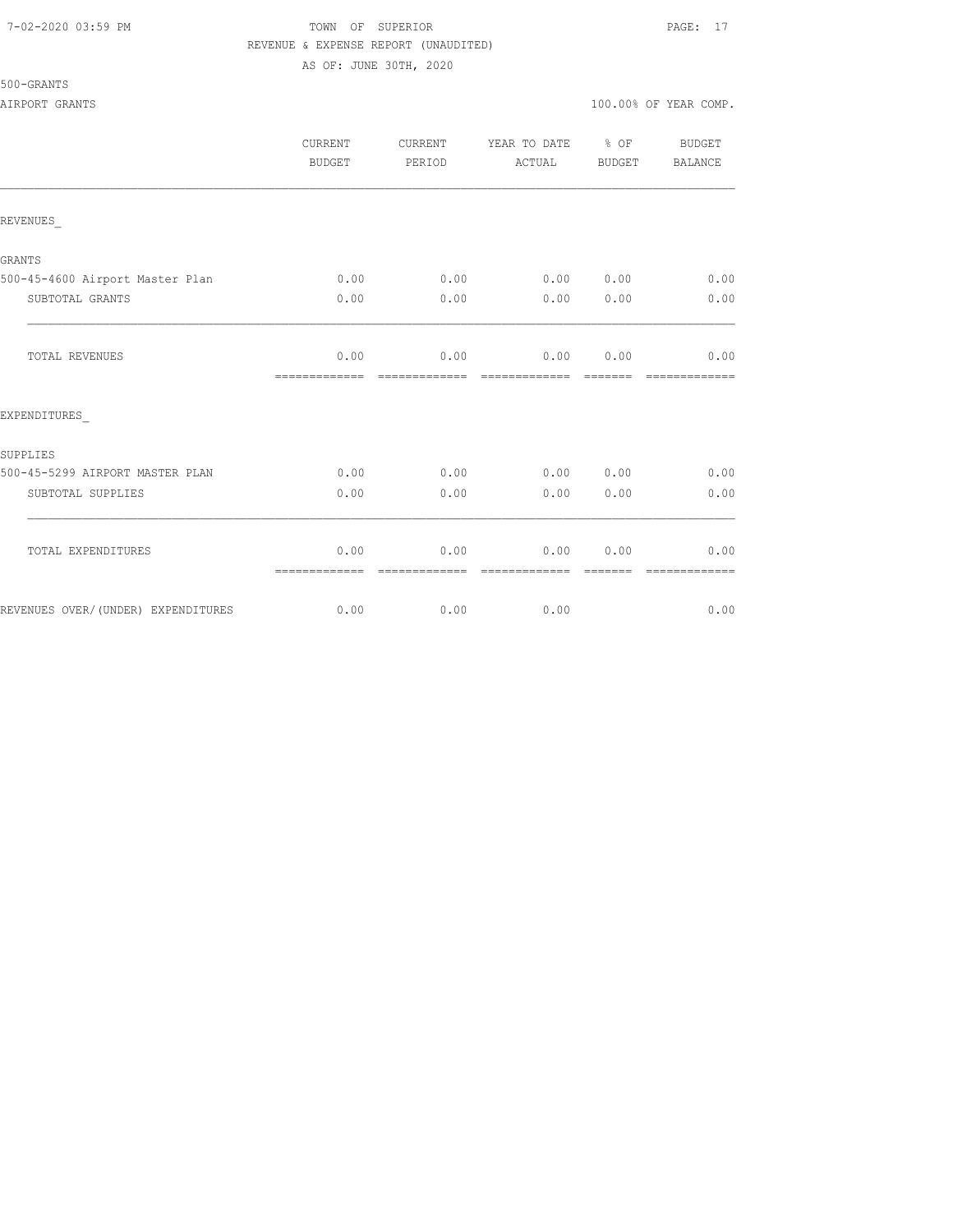### 7-02-2020 03:59 PM TOWN OF SUPERIOR PAGE: 18 REVENUE & EXPENSE REPORT (UNAUDITED) AS OF: JUNE 30TH, 2020

| 500-GRANTS             |                       |  |  |
|------------------------|-----------------------|--|--|
| FIRE TRUCK RESTORATION | 100.00% OF YEAR COMP. |  |  |

|                                    | CURRENT<br><b>BUDGET</b> | CURRENT<br>PERIOD | YEAR TO DATE<br>ACTUAL | $8$ OF<br><b>BUDGET</b> | <b>BUDGET</b><br><b>BALANCE</b> |
|------------------------------------|--------------------------|-------------------|------------------------|-------------------------|---------------------------------|
| REVENUES                           |                          |                   |                        |                         |                                 |
| <b>GRANTS</b>                      |                          |                   |                        |                         |                                 |
| 500-46-4600 FIRE TRUCK RESTORATION | 0.00                     | 0.00              | 0.00                   | 0.00                    | 0.00                            |
| SUBTOTAL GRANTS                    | 0.00                     | 0.00              | 0.00                   | 0.00                    | 0.00                            |
| <b>TOTAL REVENUES</b>              | 0.00<br>=============    | 0.00              | 0.00<br>----------     | 0.00                    | 0.00                            |
| EXPENDITURES                       |                          |                   |                        |                         |                                 |
| SUPPLIES                           |                          |                   |                        |                         |                                 |
| 500-46-5299 FIRE TRUCK RESTORATION | 0.00                     | 0.00              | 0.00                   | 0.00                    | 0.00                            |
| SUBTOTAL SUPPLIES                  | 0.00                     | 0.00              | 0.00                   | 0.00                    | 0.00                            |
| TOTAL EXPENDITURES                 | 0.00                     | 0.00              | 0.00                   | 0.00                    | 0.00                            |
| REVENUES OVER/(UNDER) EXPENDITURES | =============<br>0.00    | 0.00              | 0.00                   |                         | 0.00                            |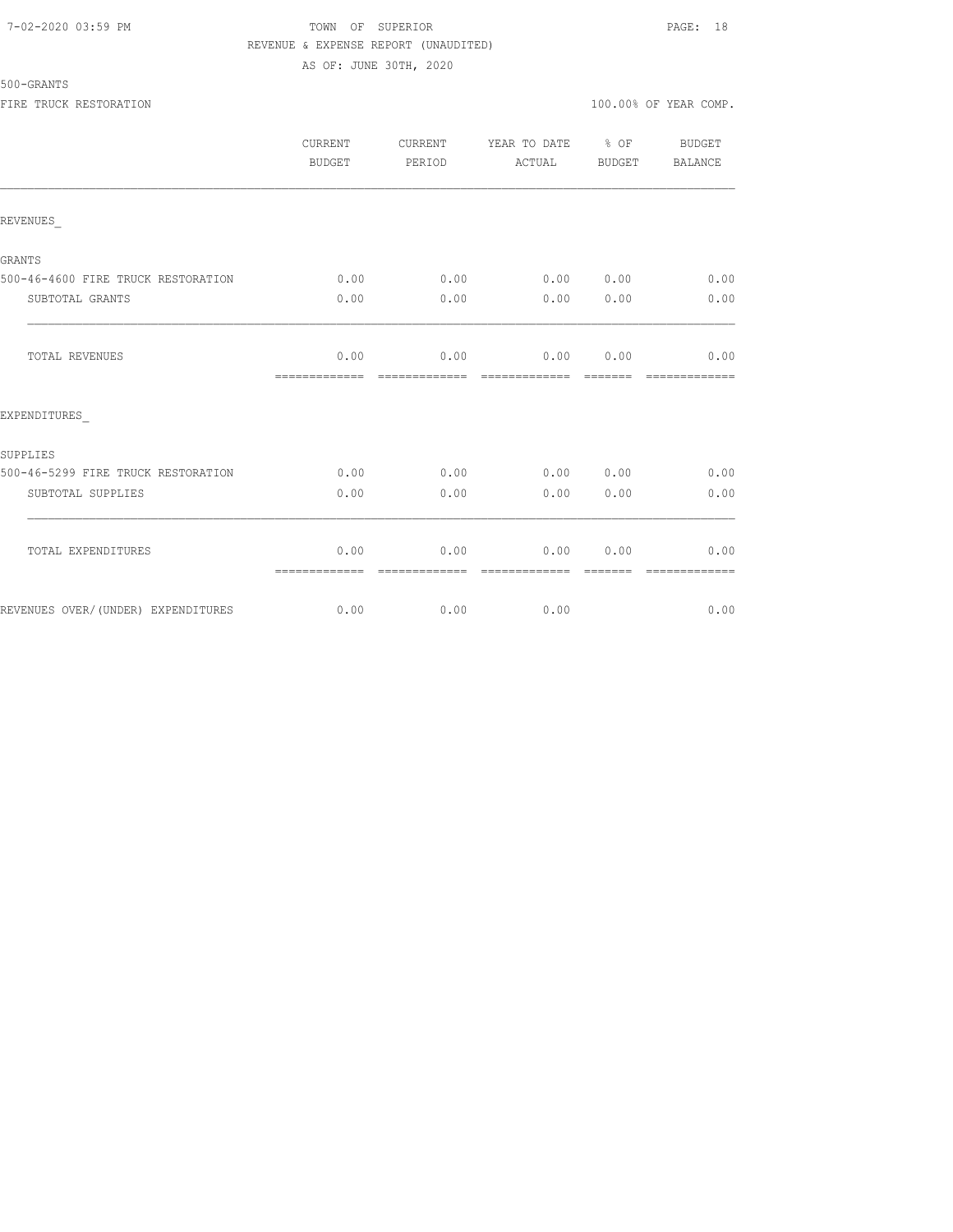#### 7-02-2020 03:59 PM TOWN OF SUPERIOR PAGE: 19 REVENUE & EXPENSE REPORT (UNAUDITED)

AS OF: JUNE 30TH, 2020

|                                     | <b>CURRENT</b><br>BUDGET | <b>CURRENT</b><br>PERIOD | YEAR TO DATE % OF<br>ACTUAL    | BUDGET           | BUDGET<br>BALANCE      |
|-------------------------------------|--------------------------|--------------------------|--------------------------------|------------------|------------------------|
| REVENUES                            |                          |                          |                                |                  |                        |
| GRANTS                              |                          |                          |                                |                  |                        |
| 500-47-4600 FOURTH OF JULY REVENUE  | 0.00                     | 0.00                     | 0.000000                       |                  | 0.00                   |
| SUBTOTAL GRANTS                     | 0.00                     | 0.00                     | 0.00                           | 0.00             | 0.00                   |
| <b>TOTAL REVENUES</b>               | 0.00<br>=============    | 0.00<br>-------------    | $0.00$ $0.00$<br>============= | --------         | 0.00<br>-------------  |
| EXPENDITURES                        |                          |                          |                                |                  |                        |
| SUPPLIES                            |                          |                          |                                |                  |                        |
| 500-47-5299 FOURTH OF JULY EXPENSES | 0.00                     | 0.00                     | 0.00 0.00                      |                  | 0.00                   |
| SUBTOTAL SUPPLIES                   | 0.00                     | 0.00                     | 0.00                           | 0.00             | 0.00                   |
| TOTAL EXPENDITURES                  | 0.00<br>=============    | 0.00<br>-------------    | 0.00<br>-------------          | 0.00<br>-------- | 0.00<br>-------------- |
| REVENUES OVER/(UNDER) EXPENDITURES  | 0.00                     | 0.00                     | 0.00                           |                  | 0.00                   |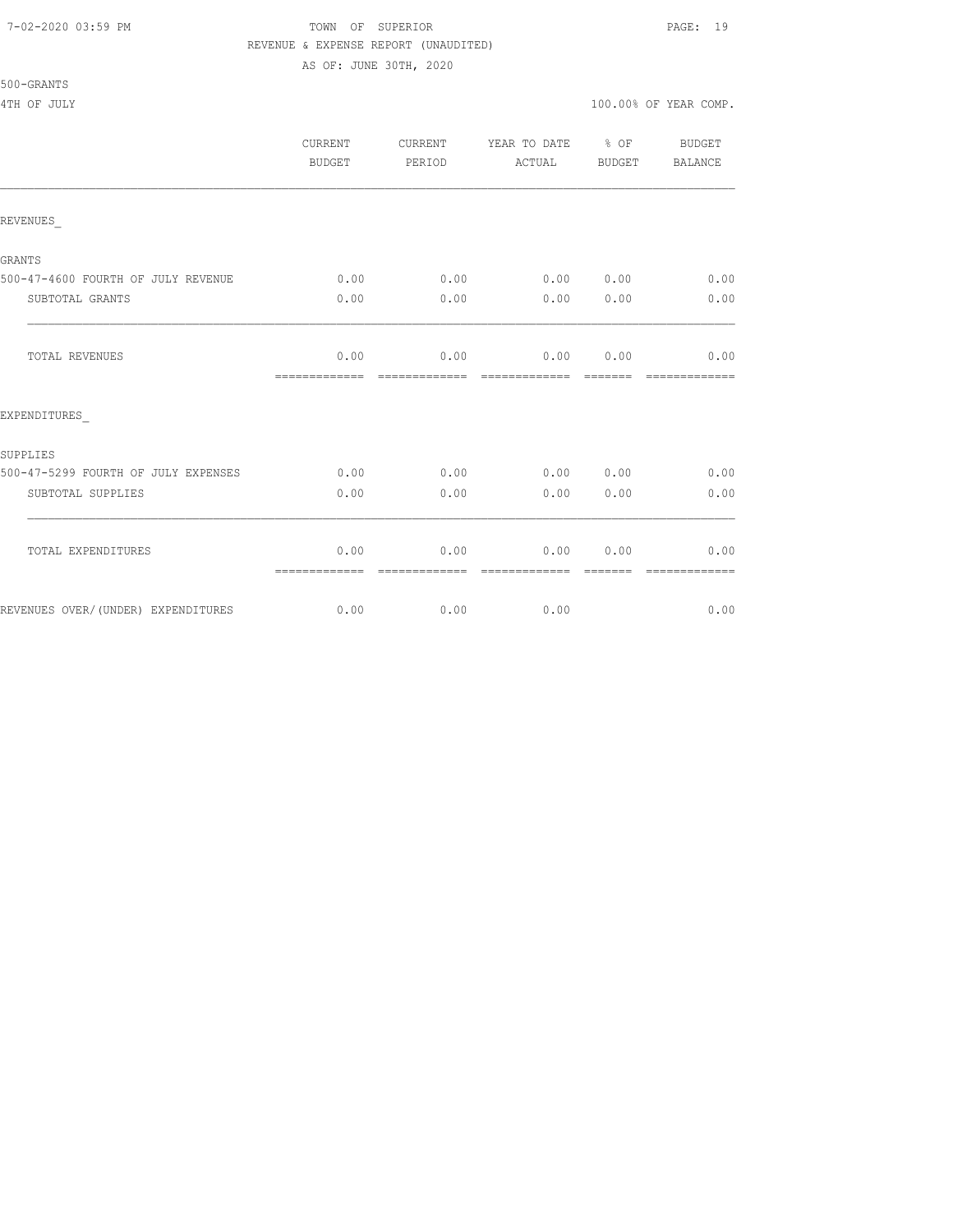500-GRANTS

### 7-02-2020 03:59 PM TOWN OF SUPERIOR PAGE: 20 REVENUE & EXPENSE REPORT (UNAUDITED) AS OF: JUNE 30TH, 2020

| FIREHOUSE SUBS<br>CONTRIBUTI | .00%<br>n n<br>YEAR COMP<br>OF. |
|------------------------------|---------------------------------|
|                              |                                 |

|                                       | <b>CURRENT</b><br><b>BUDGET</b> | CURRENT<br>PERIOD | YEAR TO DATE % OF<br>ACTUAL | <b>BUDGET</b> | <b>BUDGET</b><br>BALANCE |
|---------------------------------------|---------------------------------|-------------------|-----------------------------|---------------|--------------------------|
| REVENUES                              |                                 |                   |                             |               |                          |
| <b>GRANTS</b>                         |                                 |                   |                             |               |                          |
| 500-48-4600 FIRE DEPT GRANT REVENUE   | 0.00                            | 0.00              | 0.00 0.00                   |               | 0.00                     |
| SUBTOTAL GRANTS                       | 0.00                            | 0.00              | 0.00                        | 0.00          | 0.00                     |
| TOTAL REVENUES                        | 0.00<br>=============           | --------------    | $0.00$ $0.00$ $0.00$ $0.00$ |               | 0.00<br>=============    |
| EXPENDITURES                          |                                 |                   |                             |               |                          |
| SUPPLIES                              |                                 |                   |                             |               |                          |
| 500-48-5299 FIRE DEPT - GRANT EXPENSE | 0.00                            | 0.00              | 0.00 0.00                   |               | 0.00                     |
| SUBTOTAL SUPPLIES                     | 0.00                            | 0.00              | 0.00                        | 0.00          | 0.00                     |
| TOTAL EXPENDITURES                    | 0.00<br>=============           | 0.00              | 0.00<br>-------------       | 0.00          | 0.00                     |
| REVENUES OVER/(UNDER) EXPENDITURES    | 0.00                            | 0.00              | 0.00                        |               | 0.00                     |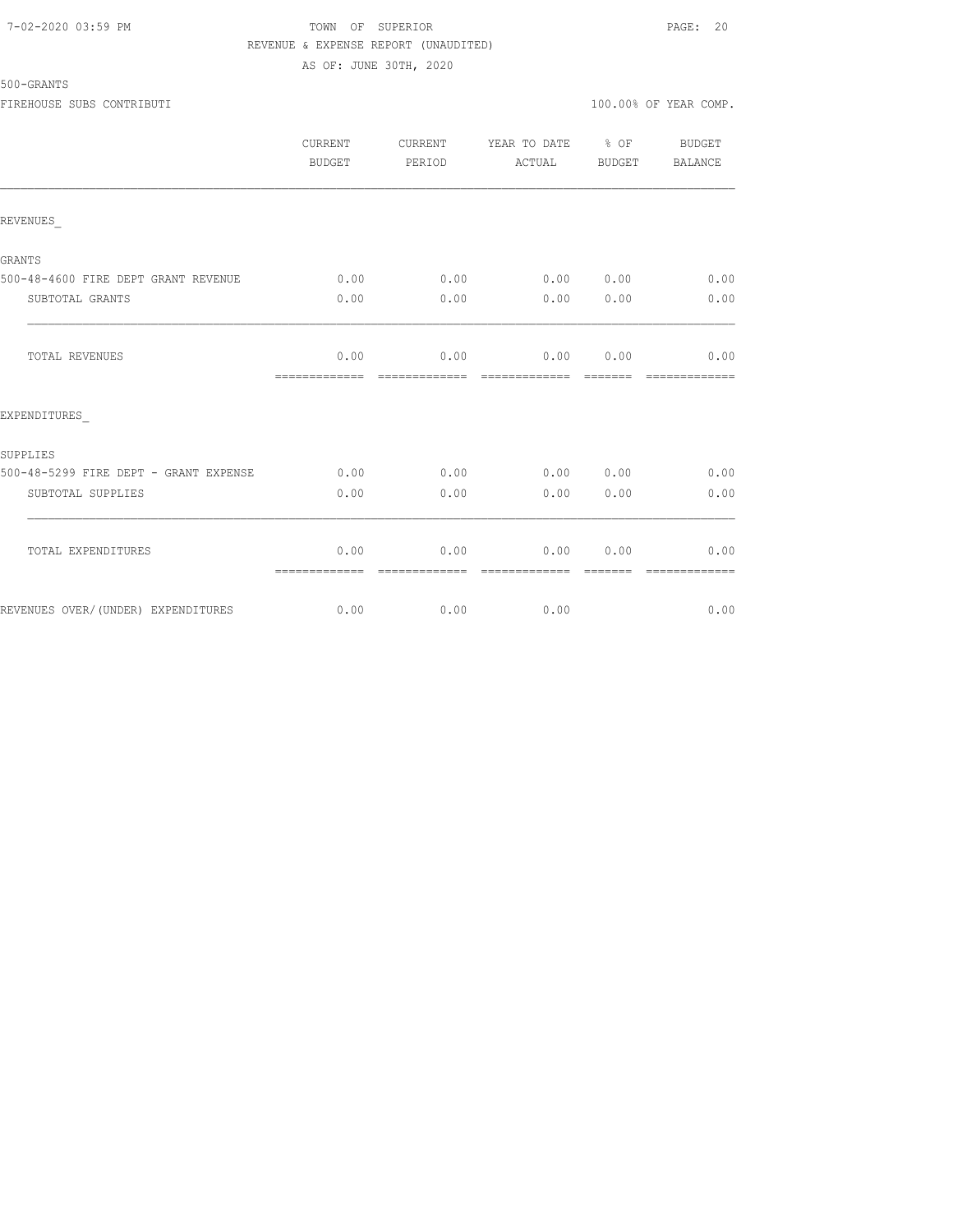#### 7-02-2020 03:59 PM TOWN OF SUPERIOR PAGE: 21 REVENUE & EXPENSE REPORT (UNAUDITED)

AS OF: JUNE 30TH, 2020

|                                      | CURRENT<br>BUDGET     | CURRENT<br>PERIOD     | YEAR TO DATE<br>ACTUAL | % OF<br>BUDGET  | BUDGET<br><b>BALANCE</b> |
|--------------------------------------|-----------------------|-----------------------|------------------------|-----------------|--------------------------|
| REVENUES                             |                       |                       |                        |                 |                          |
| <b>GRANTS</b>                        |                       |                       |                        |                 |                          |
| 500-49-4600 ECONOMIC DEVELOP PROJECT | 0.00                  | 0.00                  | 0.00 0.00              |                 | 0.00                     |
| SUBTOTAL GRANTS                      | 0.00                  | 0.00                  | 0.00                   | 0.00            | 0.00                     |
| <b>TOTAL REVENUES</b>                | 0.00<br>============= | 0.00<br>============= | 0.00<br>=============  | 0.00<br>------- | 0.00<br>=============    |
| EXPENDITURES                         |                       |                       |                        |                 |                          |
| SUPPLIES                             |                       |                       |                        |                 |                          |
| 500-49-5299 ED EXPENDITURES          | 0.00                  | 0.00                  | 0.00                   | 0.00            | 0.00                     |
| SUBTOTAL SUPPLIES                    | 0.00                  | 0.00                  | 0.00                   | 0.00            | 0.00                     |
| TOTAL EXPENDITURES                   | 0.00<br>============= | 0.00                  | 0.00                   | 0.00            | 0.00                     |
| REVENUES OVER/(UNDER) EXPENDITURES   | 0.00                  | 0.00                  | 0.00                   |                 | 0.00                     |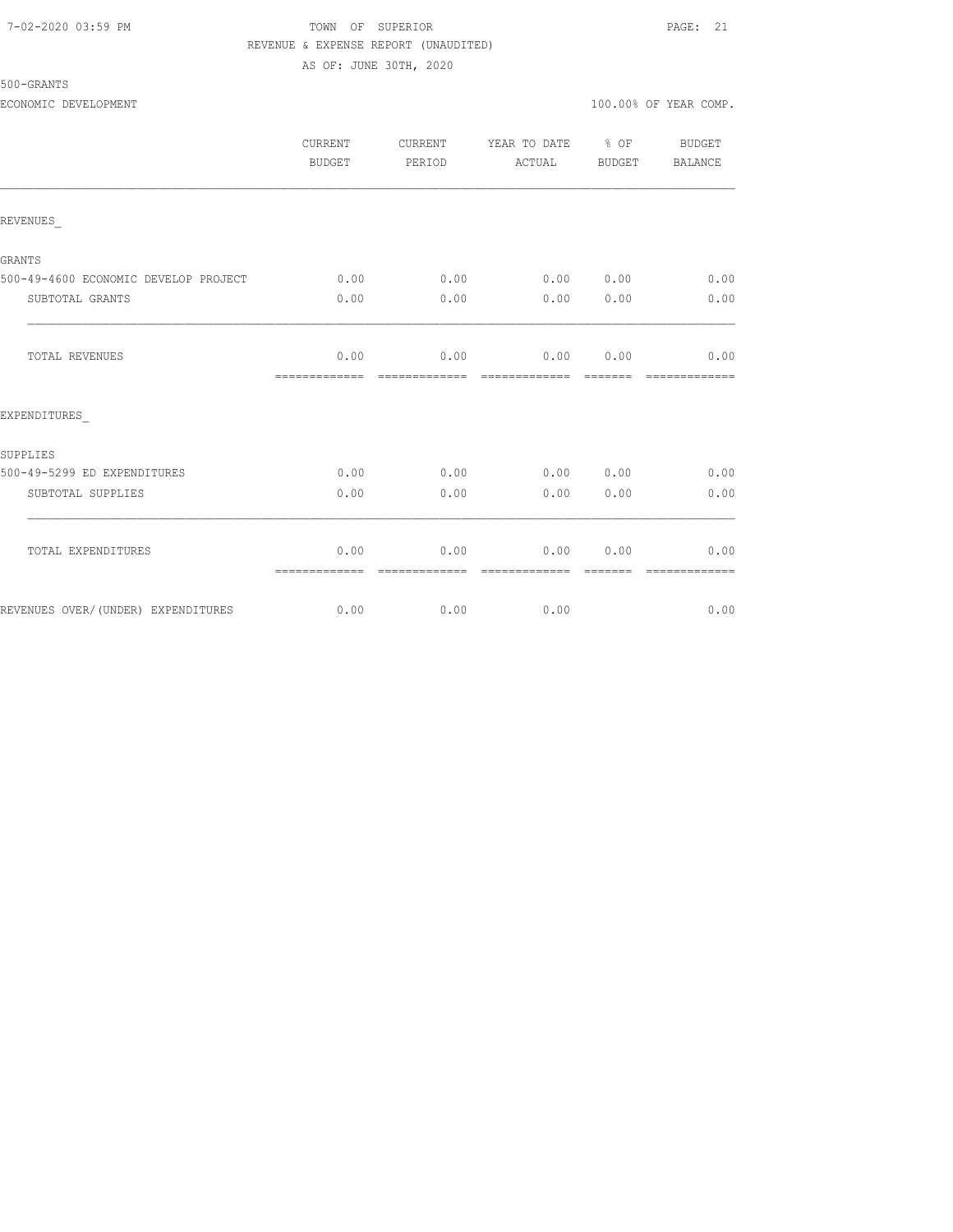#### 7-02-2020 03:59 PM TOWN OF SUPERIOR PAGE: 22 REVENUE & EXPENSE REPORT (UNAUDITED)

AS OF: JUNE 30TH, 2020

|                                    | CURRENT<br><b>BUDGET</b> | CURRENT<br>PERIOD     | YEAR TO DATE % OF<br>ACTUAL | BUDGET           | BUDGET<br>BALANCE     |
|------------------------------------|--------------------------|-----------------------|-----------------------------|------------------|-----------------------|
| REVENUES                           |                          |                       |                             |                  |                       |
| GRANTS                             |                          |                       |                             |                  |                       |
| 500-99-4600 GRANT REVENUE          | 0.00                     |                       | $0.00$ 0.00 0.00            |                  | 0.00                  |
| SUBTOTAL GRANTS                    | 0.00                     | 0.00                  | 0.00                        | 0.00             | 0.00                  |
| TOTAL REVENUES                     | 0.00<br>=============    | 0.00<br>============= | 0.00 0.00<br>=============  | =======          | 0.00<br>============= |
| EXPENDITURES                       |                          |                       |                             |                  |                       |
| SUPPLIES                           |                          |                       |                             |                  |                       |
| 500-99-5299 OPERATING SUPPLIES     | 0.00                     | 0.00                  | 0.00 0.00                   |                  | 0.00                  |
| SUBTOTAL SUPPLIES                  | 0.00                     | 0.00                  | 0.00                        | 0.00             | 0.00                  |
| TOTAL EXPENDITURES                 | 0.00<br>=============    | 0.00<br>============= | 0.00<br>=============       | 0.00<br>-------- | 0.00<br>============= |
| REVENUES OVER/(UNDER) EXPENDITURES | 0.00                     | 0.00                  | 0.00                        |                  | 0.00                  |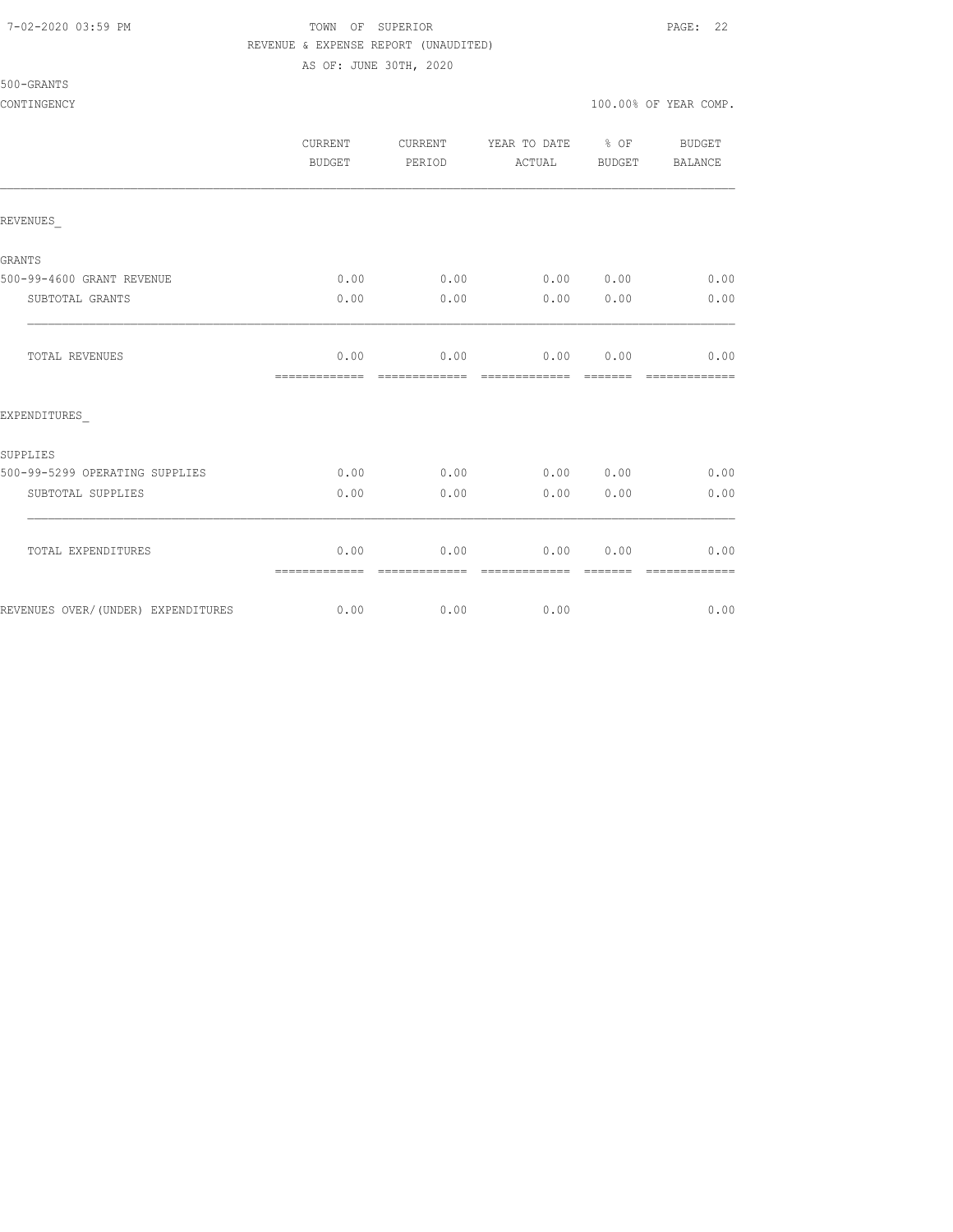#### 7-02-2020 03:59 PM TOWN OF SUPERIOR PAGE: 23 REVENUE & EXPENSE REPORT (UNAUDITED) AS OF: JUNE 30TH, 2020

500-GRANTS

|                                    | CURRENT<br>BUDGET | CURRENT<br>PERIOD | YEAR TO DATE<br>ACTUAL | % OF<br>BUDGET | <b>BUDGET</b><br>BALANCE |
|------------------------------------|-------------------|-------------------|------------------------|----------------|--------------------------|
|                                    |                   |                   |                        |                |                          |
| FUND TOTAL REVENUES                | 2,145,354.00      | 0.00              | 338, 133. 11           | 15.76          | 1,807,220.89             |
| FUND TOTAL EXPENDITURES            | 2,145,354.00      | 990.00            | 302,874.24             | 14.12          | 1,842,479.76             |
| REVENUES OVER/(UNDER) EXPENDITURES | 0.00(             | 990.00)           | 35,258.87              |                | 35, 258, 87)             |
|                                    |                   |                   |                        |                |                          |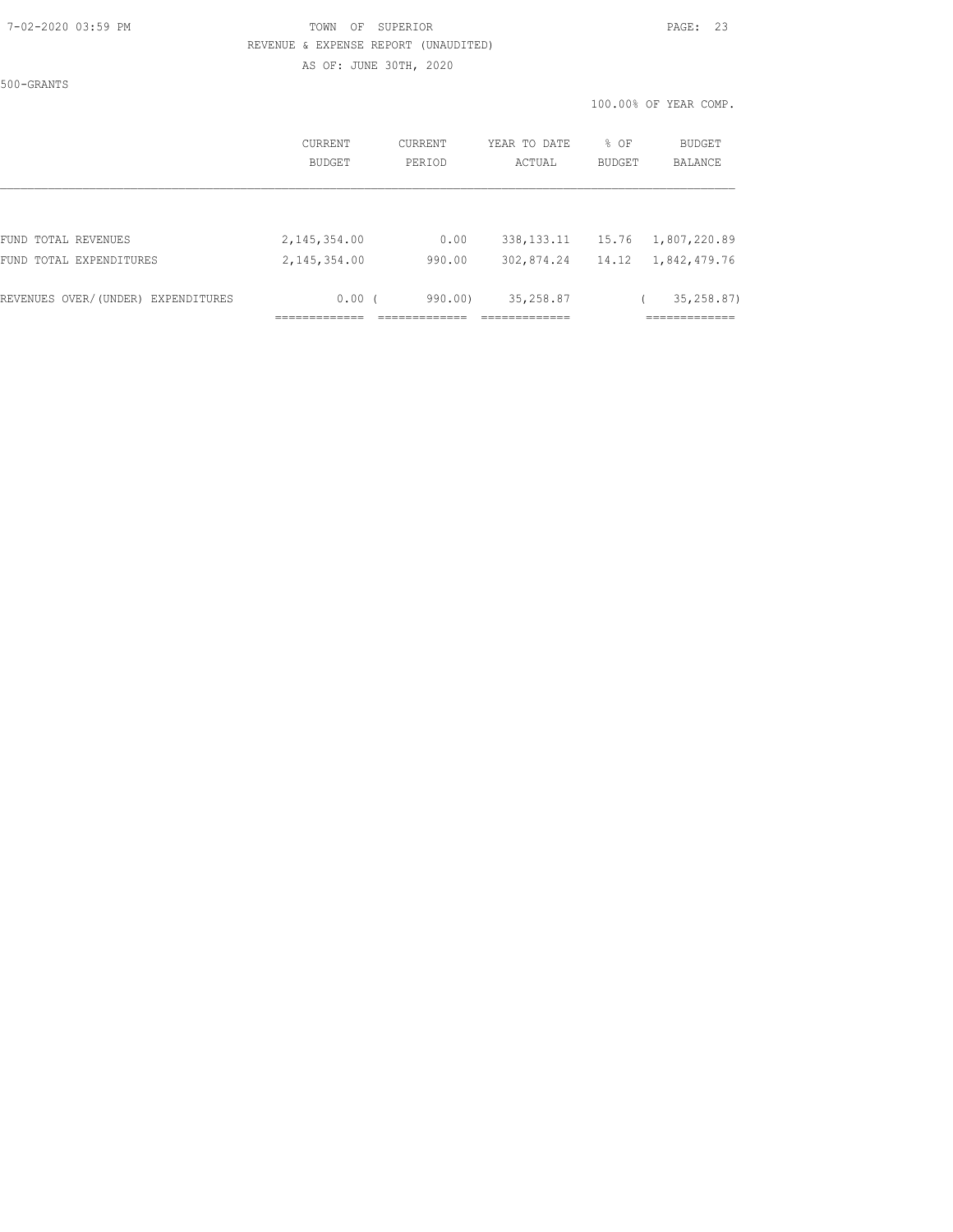| 7-02-2020 03:59 PM |  |
|--------------------|--|
|                    |  |

## TOWN OF SUPERIOR **PAGE:** 1 REVENUE & EXPENSE REPORT (UNAUDITED) AS OF: JUNE 30TH, 2020

# 510-Emergency Services

| NON-DEPARTMENTAL |  |
|------------------|--|
|                  |  |

|                                    | CURRENT<br><b>BUDGET</b> | <b>CURRENT</b><br>PERIOD | YEAR TO DATE<br>ACTUAL | % OF<br>BUDGET | BUDGET<br><b>BALANCE</b> |
|------------------------------------|--------------------------|--------------------------|------------------------|----------------|--------------------------|
| REVENUES                           |                          |                          |                        |                |                          |
| CONTINGENCY                        |                          |                          |                        |                |                          |
| 510-00-4901 Transfers              | 0.00                     | 0.00                     | 0.00                   | 0.00           | 0.00                     |
| SUBTOTAL CONTINGENCY               | 0.00                     | 0.00                     | 0.00                   | 0.00           | 0.00                     |
|                                    |                          |                          |                        |                |                          |
| TOTAL REVENUES                     | 0.00                     | 0.00                     | 0.00                   | 0.00           | 0.00                     |
|                                    |                          |                          |                        |                |                          |
| REVENUES OVER/(UNDER) EXPENDITURES | 0.00                     | 0.00                     | 0.00                   |                | 0.00                     |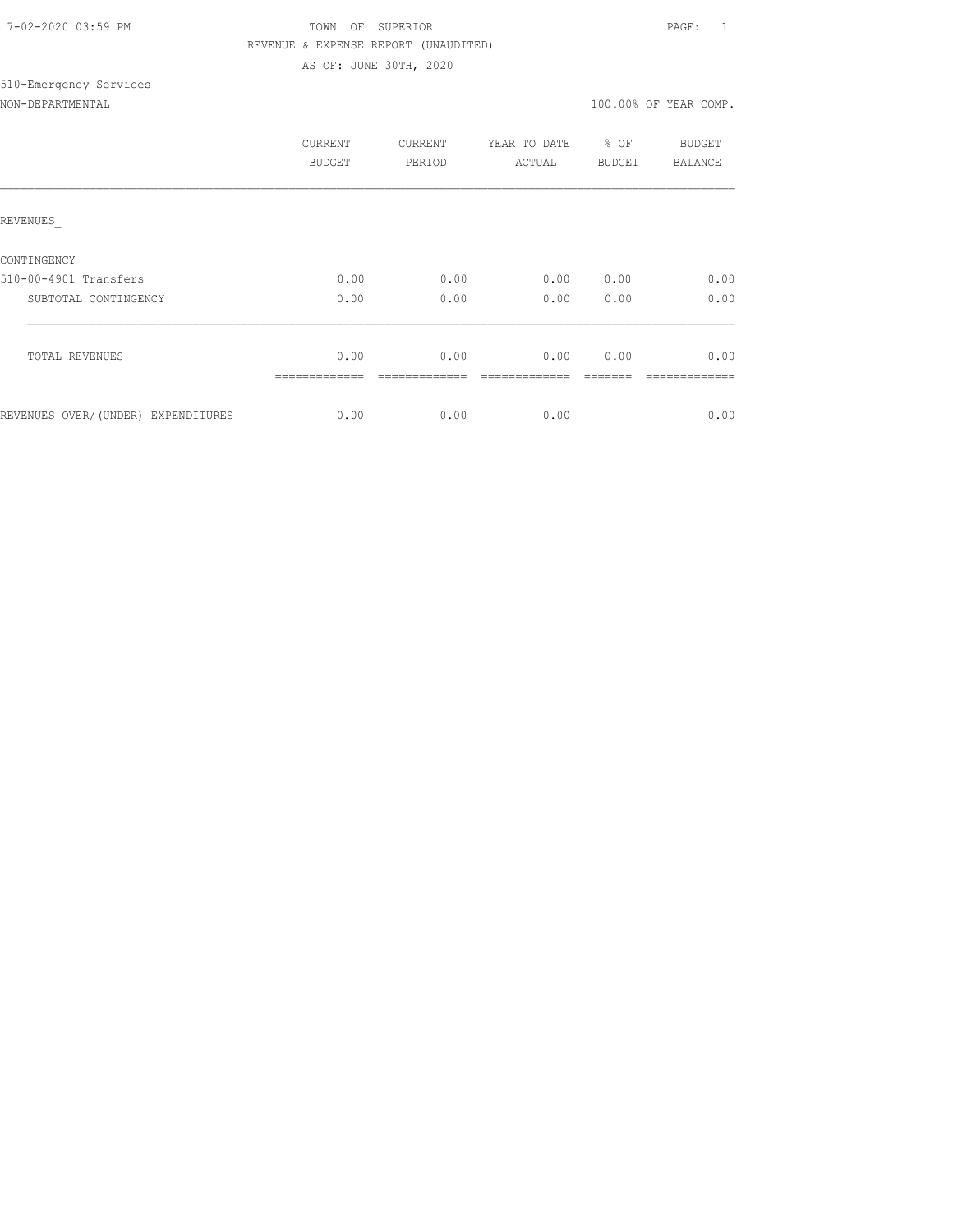#### 7-02-2020 03:59 PM TOWN OF SUPERIOR PAGE: 2 REVENUE & EXPENSE REPORT (UNAUDITED)

AS OF: JUNE 30TH, 2020

# 510-Emergency Services

|--|

|                                            | CURRENT<br><b>BUDGET</b> | CURRENT<br>PERIOD                                                                                                                                                                                                                                                                                                                                                                                                                                                                              | YEAR TO DATE<br>ACTUAL | % OF<br><b>BUDGET</b> | <b>BUDGET</b><br>BALANCE                                                                                                                                                                                                                                                                                                                                                                                                                                                                             |
|--------------------------------------------|--------------------------|------------------------------------------------------------------------------------------------------------------------------------------------------------------------------------------------------------------------------------------------------------------------------------------------------------------------------------------------------------------------------------------------------------------------------------------------------------------------------------------------|------------------------|-----------------------|------------------------------------------------------------------------------------------------------------------------------------------------------------------------------------------------------------------------------------------------------------------------------------------------------------------------------------------------------------------------------------------------------------------------------------------------------------------------------------------------------|
| REVENUES                                   |                          |                                                                                                                                                                                                                                                                                                                                                                                                                                                                                                |                        |                       |                                                                                                                                                                                                                                                                                                                                                                                                                                                                                                      |
|                                            |                          |                                                                                                                                                                                                                                                                                                                                                                                                                                                                                                |                        |                       |                                                                                                                                                                                                                                                                                                                                                                                                                                                                                                      |
| BUSINESS SERVICES                          |                          |                                                                                                                                                                                                                                                                                                                                                                                                                                                                                                |                        |                       |                                                                                                                                                                                                                                                                                                                                                                                                                                                                                                      |
| 510-42-4252 OTHER OPERATING SUPPLIES       | 0.00                     | 0.00                                                                                                                                                                                                                                                                                                                                                                                                                                                                                           | 0.00                   | 0.00                  | 0.00                                                                                                                                                                                                                                                                                                                                                                                                                                                                                                 |
| SUBTOTAL BUSINESS SERVICES                 | 0.00                     | 0.00                                                                                                                                                                                                                                                                                                                                                                                                                                                                                           | 0.00                   | 0.00                  | 0.00                                                                                                                                                                                                                                                                                                                                                                                                                                                                                                 |
| GRANTS                                     |                          |                                                                                                                                                                                                                                                                                                                                                                                                                                                                                                |                        |                       |                                                                                                                                                                                                                                                                                                                                                                                                                                                                                                      |
| 510-42-4600 GRANT REVENUE                  | 0.00                     | 0.00                                                                                                                                                                                                                                                                                                                                                                                                                                                                                           | 99,500.00              | $0.00$ (              | 99, 500.00)                                                                                                                                                                                                                                                                                                                                                                                                                                                                                          |
| SUBTOTAL GRANTS                            | 0.00                     | 0.00                                                                                                                                                                                                                                                                                                                                                                                                                                                                                           | 99,500.00              | $0.00$ (              | 99,500.00)                                                                                                                                                                                                                                                                                                                                                                                                                                                                                           |
| TOTAL REVENUES                             | 0.00<br>-------------    | 0.00<br>$\begin{array}{cccccccccccccc} \multicolumn{2}{c}{} & \multicolumn{2}{c}{} & \multicolumn{2}{c}{} & \multicolumn{2}{c}{} & \multicolumn{2}{c}{} & \multicolumn{2}{c}{} & \multicolumn{2}{c}{} & \multicolumn{2}{c}{} & \multicolumn{2}{c}{} & \multicolumn{2}{c}{} & \multicolumn{2}{c}{} & \multicolumn{2}{c}{} & \multicolumn{2}{c}{} & \multicolumn{2}{c}{} & \multicolumn{2}{c}{} & \multicolumn{2}{c}{} & \multicolumn{2}{c}{} & \multicolumn{2}{c}{} & \multicolumn{2}{c}{} & \$ | 99,500.00              | $0.00$ (              | 99,500.00)<br>$\begin{array}{cccccccccc} \multicolumn{2}{c}{} & \multicolumn{2}{c}{} & \multicolumn{2}{c}{} & \multicolumn{2}{c}{} & \multicolumn{2}{c}{} & \multicolumn{2}{c}{} & \multicolumn{2}{c}{} & \multicolumn{2}{c}{} & \multicolumn{2}{c}{} & \multicolumn{2}{c}{} & \multicolumn{2}{c}{} & \multicolumn{2}{c}{} & \multicolumn{2}{c}{} & \multicolumn{2}{c}{} & \multicolumn{2}{c}{} & \multicolumn{2}{c}{} & \multicolumn{2}{c}{} & \multicolumn{2}{c}{} & \multicolumn{2}{c}{} & \mult$ |
| EXPENDITURES                               |                          |                                                                                                                                                                                                                                                                                                                                                                                                                                                                                                |                        |                       |                                                                                                                                                                                                                                                                                                                                                                                                                                                                                                      |
| PERSONEL                                   |                          |                                                                                                                                                                                                                                                                                                                                                                                                                                                                                                |                        |                       |                                                                                                                                                                                                                                                                                                                                                                                                                                                                                                      |
| 510-42-5100 SALARIES                       | 0.00                     | 0.00                                                                                                                                                                                                                                                                                                                                                                                                                                                                                           | 0.00                   | 0.00                  | 0.00                                                                                                                                                                                                                                                                                                                                                                                                                                                                                                 |
| 510-42-5152 MEDICARE                       | 0.00                     | 0.00                                                                                                                                                                                                                                                                                                                                                                                                                                                                                           | 0.00                   | 0.00                  | 0.00                                                                                                                                                                                                                                                                                                                                                                                                                                                                                                 |
| 510-42-5153 State Unemployment Insurance   | 0.00                     | 0.00                                                                                                                                                                                                                                                                                                                                                                                                                                                                                           | 0.00                   | 0.00                  | 0.00                                                                                                                                                                                                                                                                                                                                                                                                                                                                                                 |
| 510-42-5154 Workmen's Compensation         | 0.00                     | 0.00                                                                                                                                                                                                                                                                                                                                                                                                                                                                                           | 0.00                   | 0.00                  | 0.00                                                                                                                                                                                                                                                                                                                                                                                                                                                                                                 |
| 510-42-5160 A.P.S.R.S.                     | 0.00                     | 0.00                                                                                                                                                                                                                                                                                                                                                                                                                                                                                           | 0.00                   | 0.00                  | 0.00                                                                                                                                                                                                                                                                                                                                                                                                                                                                                                 |
| 510-42-5161 AZ STATE RETIREMENT            | 0.00                     | 0.00                                                                                                                                                                                                                                                                                                                                                                                                                                                                                           | 0.00                   | 0.00                  | 0.00                                                                                                                                                                                                                                                                                                                                                                                                                                                                                                 |
| SUBTOTAL PERSONEL                          | 0.00                     | 0.00                                                                                                                                                                                                                                                                                                                                                                                                                                                                                           | 0.00                   | 0.00                  | 0.00                                                                                                                                                                                                                                                                                                                                                                                                                                                                                                 |
| SUPPLIES                                   |                          |                                                                                                                                                                                                                                                                                                                                                                                                                                                                                                |                        |                       |                                                                                                                                                                                                                                                                                                                                                                                                                                                                                                      |
| 510-42-5299 OTHER OPERATING SUPPLIES       | 0.00                     | 0.00                                                                                                                                                                                                                                                                                                                                                                                                                                                                                           | 9,384.73               | $0.00$ (              | 9,384.73)                                                                                                                                                                                                                                                                                                                                                                                                                                                                                            |
| SUBTOTAL SUPPLIES                          | 0.00                     | 0.00                                                                                                                                                                                                                                                                                                                                                                                                                                                                                           | 9,384.73               | $0.00$ (              | 9,384.73)                                                                                                                                                                                                                                                                                                                                                                                                                                                                                            |
| UTILITIES                                  |                          |                                                                                                                                                                                                                                                                                                                                                                                                                                                                                                |                        |                       |                                                                                                                                                                                                                                                                                                                                                                                                                                                                                                      |
| 510-42-5370 RADIO EQUIPMENT                | 0.00                     | 0.00                                                                                                                                                                                                                                                                                                                                                                                                                                                                                           | 116.31                 | $0.00$ (              | 116.31)                                                                                                                                                                                                                                                                                                                                                                                                                                                                                              |
| SUBTOTAL UTILITIES                         | 0.00                     | 0.00                                                                                                                                                                                                                                                                                                                                                                                                                                                                                           |                        | 116.31 0.00 (         | 116.31)                                                                                                                                                                                                                                                                                                                                                                                                                                                                                              |
| GENERAL BUSINESS EXPENSE                   |                          |                                                                                                                                                                                                                                                                                                                                                                                                                                                                                                |                        |                       |                                                                                                                                                                                                                                                                                                                                                                                                                                                                                                      |
| 510-42-5425 CONFERENCE & TRAINING          | 5,000.00                 | 0.00                                                                                                                                                                                                                                                                                                                                                                                                                                                                                           |                        | $5,805.01$ 116.10 (   | 805.01)                                                                                                                                                                                                                                                                                                                                                                                                                                                                                              |
| 510-42-5430 PRINTING                       | 0.00                     | 100.16                                                                                                                                                                                                                                                                                                                                                                                                                                                                                         |                        | 560.97 0.00 (         | 560.97)                                                                                                                                                                                                                                                                                                                                                                                                                                                                                              |
| 510-42-5450 UNIFORM PURCHASE               | 3,000.00                 | 0.00                                                                                                                                                                                                                                                                                                                                                                                                                                                                                           |                        | 1,935.12 64.50        | 1,064.88                                                                                                                                                                                                                                                                                                                                                                                                                                                                                             |
| SUBTOTAL GENERAL BUSINESS EXPENSE 8,000.00 |                          | 100.16                                                                                                                                                                                                                                                                                                                                                                                                                                                                                         | 8,301.10               | 103.76 (              | 301.10)                                                                                                                                                                                                                                                                                                                                                                                                                                                                                              |
| PROFESSIONAL SERVICES                      |                          |                                                                                                                                                                                                                                                                                                                                                                                                                                                                                                |                        |                       |                                                                                                                                                                                                                                                                                                                                                                                                                                                                                                      |
| 510-42-5550 PROFESSIONAL SERVICES          | 0.00                     | 0.00                                                                                                                                                                                                                                                                                                                                                                                                                                                                                           | 0.00                   | 0.00                  | 0.00                                                                                                                                                                                                                                                                                                                                                                                                                                                                                                 |
| 510-42-5555 HEALTH & SAFETY                | 12,500.00                | 4,406.92                                                                                                                                                                                                                                                                                                                                                                                                                                                                                       | 9,722.98               | 77.78                 | 2,777.02                                                                                                                                                                                                                                                                                                                                                                                                                                                                                             |
| SUBTOTAL PROFESSIONAL SERVICES             | 12,500.00                | 4,406.92                                                                                                                                                                                                                                                                                                                                                                                                                                                                                       | 9,722.98               | 77.78                 | 2,777.02                                                                                                                                                                                                                                                                                                                                                                                                                                                                                             |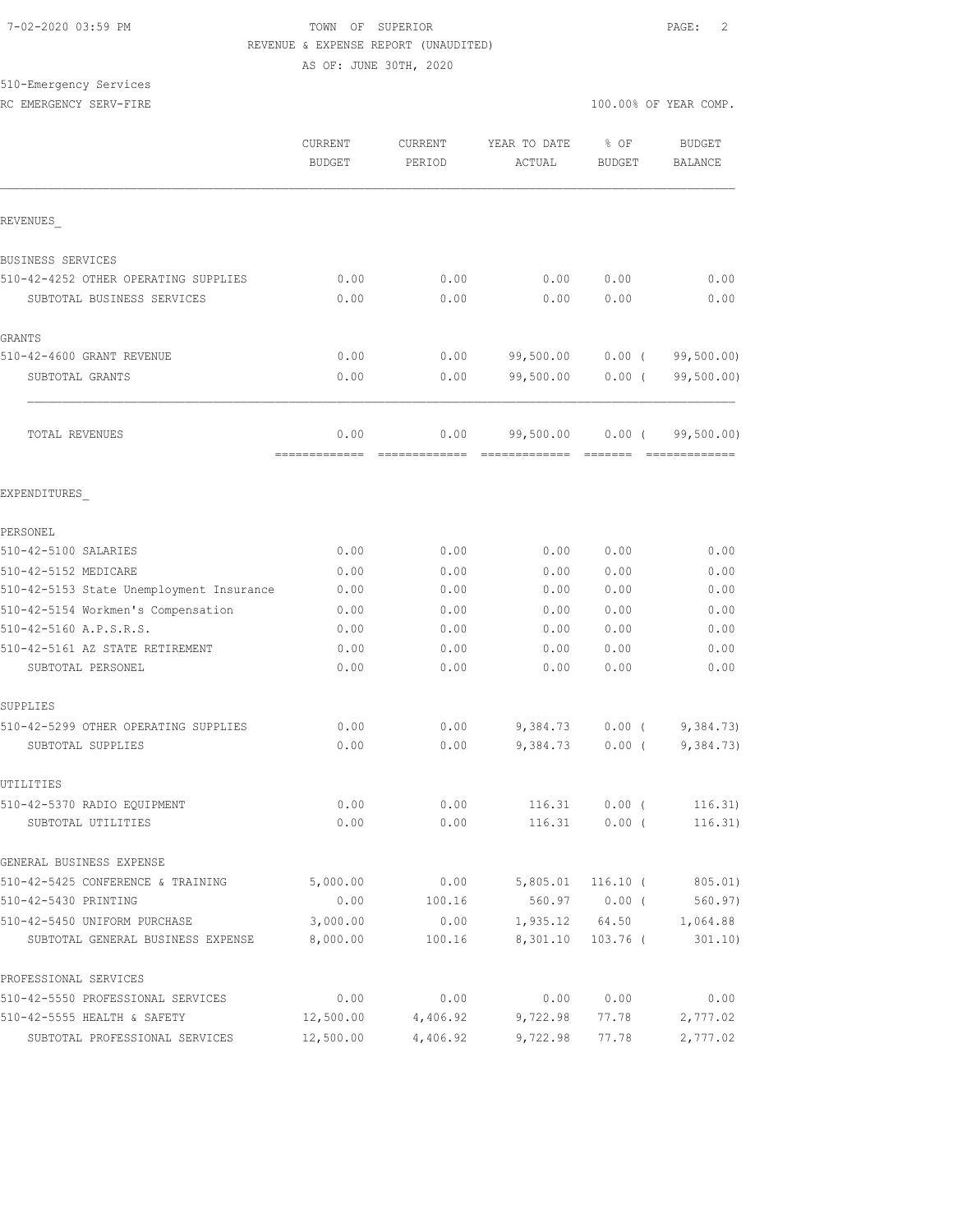#### 7-02-2020 03:59 PM TOWN OF SUPERIOR PAGE: 3 REVENUE & EXPENSE REPORT (UNAUDITED)

AS OF: JUNE 30TH, 2020

510-Emergency Services

RC EMERGENCY SERV-FIRE **100.00%** OF YEAR COMP.

|                                              | <b>CURRENT</b><br>BUDGET                               | CURRENT<br>PERIOD | YEAR TO DATE % OF<br>ACTUAL        | BUDGET       | BUDGET<br><b>BALANCE</b> |
|----------------------------------------------|--------------------------------------------------------|-------------------|------------------------------------|--------------|--------------------------|
|                                              |                                                        |                   |                                    |              |                          |
| REPAIR/MAINTENANCE                           |                                                        |                   |                                    |              |                          |
| 510-42-5640 VEHICLE REPAIRS                  |                                                        |                   | 46,000.00 9,038.11 31,964.03 69.49 |              | 14,035.97                |
| 510-42-5642 TIRES & TUBES                    | 0.00                                                   | 0.00              |                                    | 40.00 0.00 ( | 40.00                    |
| 510-42-5650 OTHER EQUIPMENT REPAIRS 3,000.00 |                                                        |                   | $0.00$ 1,704.12                    |              | 56.80 1,295.88           |
| SUBTOTAL REPAIR/MAINTENANCE                  | 49,000.00                                              | 9,038.11          | 33,708.15                          | 68.79        | 15,291.85                |
| CAPITAL OUTLAY                               |                                                        |                   |                                    |              |                          |
| 510-42-5740 MEDICAL EOUIPMENT                | 0.00                                                   | 0.00              | 0.00                               | 0.00         | 0.00                     |
| 510-42-5750 FIRE/PPE                         | 0.00                                                   |                   | $0.00$ $16,235.01$ $0.00$ (        |              | 16, 235.01)              |
| 510-42-5780 SOFTWARE                         | 5,000.00                                               |                   | 2,924.32 3,103.49 62.07 1,896.51   |              |                          |
| SUBTOTAL CAPITAL OUTLAY                      | 5,000.00                                               |                   | 2,924.32 19,338.50                 | 386.77 (     | 14,338.50)               |
| DEBT SERVICE                                 |                                                        |                   |                                    |              |                          |
| 510-42-5999 CAPITAL OUTLAY                   | 25,000.00                                              | 0.00              | 0.00                               | 0.00         | 25,000.00                |
| SUBTOTAL DEBT SERVICE                        | 25,000.00                                              | 0.00              | 0.00                               | 0.00         | 25,000.00                |
|                                              |                                                        |                   |                                    |              |                          |
| TOTAL EXPENDITURES                           | 99,500.00                                              |                   | 16,469.51 80,571.77 80.98          |              | 18,928.23                |
| REVENUES OVER/ (UNDER) EXPENDITURES          | $(99,500.00)$ $(16,469.51)$ $18,928.23$ $(118,428.23)$ |                   |                                    |              |                          |
|                                              |                                                        |                   |                                    |              |                          |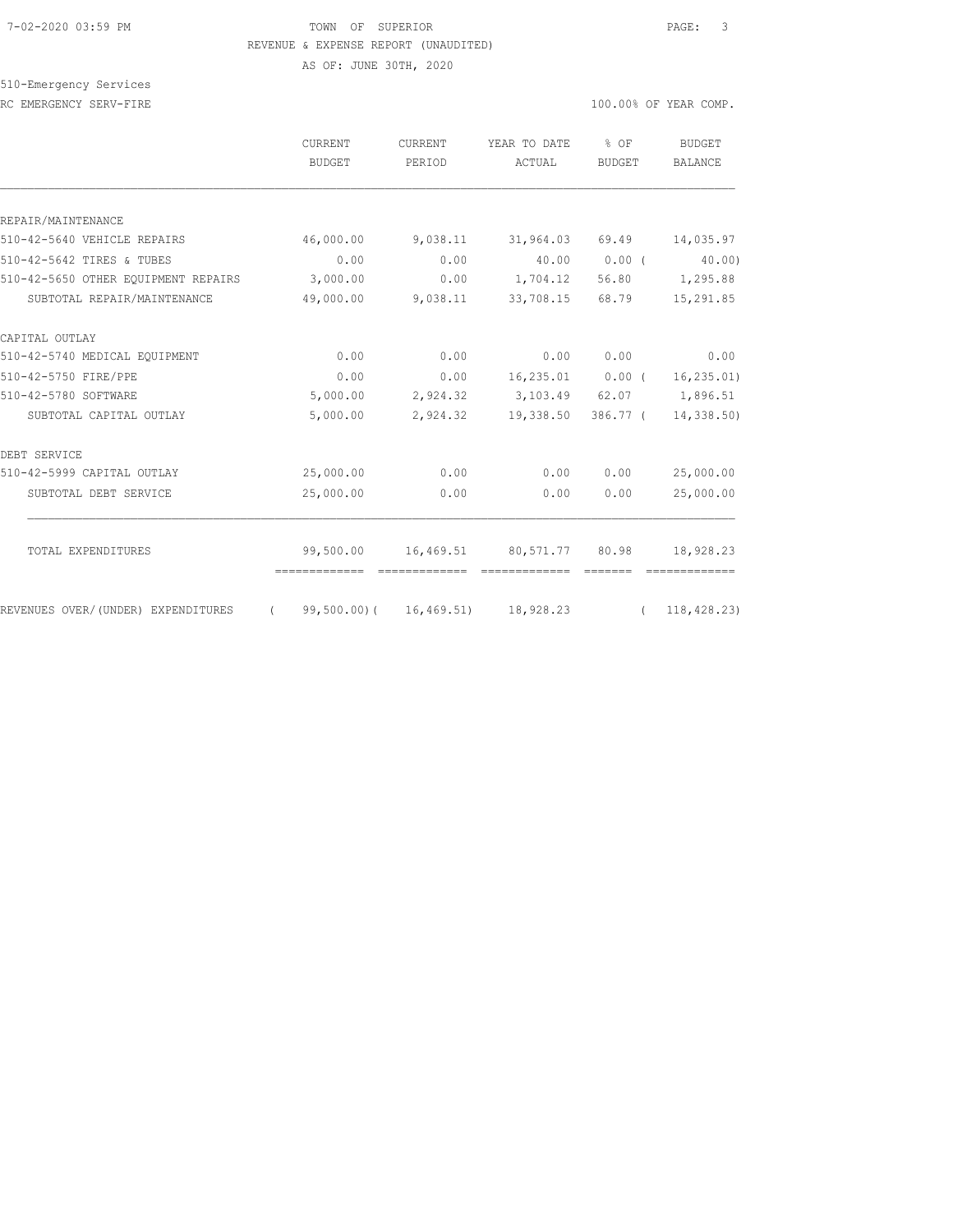## TOWN OF SUPERIOR **PAGE:** 4 REVENUE & EXPENSE REPORT (UNAUDITED)

AS OF: JUNE 30TH, 2020

510-Emergency Services

|                                                               | CURRENT<br><b>BUDGET</b>                    | <b>CURRENT</b><br>PERIOD | YEAR TO DATE<br>ACTUAL                                | % OF<br>BUDGET         | <b>BUDGET</b><br><b>BALANCE</b> |
|---------------------------------------------------------------|---------------------------------------------|--------------------------|-------------------------------------------------------|------------------------|---------------------------------|
| REVENUES                                                      |                                             |                          |                                                       |                        |                                 |
| GRANTS                                                        |                                             |                          |                                                       |                        |                                 |
| 510-41-4600 Grant Revenue                                     | 200,000.00                                  | 0.00                     | 100,500.00                                            | 50.25                  | 99,500.00                       |
| SUBTOTAL GRANTS                                               | 200,000.00                                  | 0.00                     | 100,500.00                                            | 50.25                  | 99,500.00                       |
| TOTAL REVENUES                                                | 200,000.00                                  | 0.00                     | 100,500.00                                            | 50.25                  | 99,500.00                       |
| EXPENDITURES                                                  |                                             |                          |                                                       |                        |                                 |
| SUPPLIES                                                      |                                             |                          |                                                       |                        |                                 |
| 510-41-5299 Other Operating Supplies<br>SUBTOTAL SUPPLIES     | 4,000.00<br>4,000.00                        | 3,812.61                 | 3,812.61 15,943.24<br>15,943.24                       | 398.58 (<br>$398.58$ ( | 11, 943.24)<br>11,943.24)       |
| UTILITIES                                                     |                                             |                          |                                                       |                        |                                 |
| 510-41-5370 Radio Equipment                                   | 3,000.00                                    | 0.00                     | 22,180.42                                             | 739.35 (               | 19, 180.42                      |
| SUBTOTAL UTILITIES                                            | 3,000.00                                    | 0.00                     | 22,180.42                                             | $739.35$ (             | 19,180.42)                      |
| GENERAL BUSINESS EXPENSE                                      |                                             |                          |                                                       |                        |                                 |
| 510-41-5425 Conferences & Training                            | 10,000.00                                   | 1,336.00                 | 27, 277.41                                            | 272.77 (               | 17, 277.41)                     |
| 510-41-5430 PRINTING                                          | 2,000.00                                    | 0.00                     | 4,419.74                                              | $220.99$ (             | 2,419.74)                       |
| 510-41-5450 Uniform Purchases                                 | 8,500.00                                    | 0.00                     | 8,743.77                                              | $102.87$ (             | 243.77)                         |
| SUBTOTAL GENERAL BUSINESS EXPENSE                             | 20,500.00                                   | 1,336.00                 | 40,440.92                                             | 197.27 (               | 19,940.92)                      |
| PROFESSIONAL SERVICES                                         |                                             |                          |                                                       |                        |                                 |
| 510-41-5550 Professional Services                             | 0.00                                        | 0.00                     |                                                       | 565.40 0.00 (          | 565.40                          |
| 510-41-5555 Health & Safety<br>SUBTOTAL PROFESSIONAL SERVICES | 1,000.00<br>1,000.00                        | 0.00<br>0.00             | 1,910.00<br>2,475.40                                  | $191.00$ (<br>247.54 ( | 910.00<br>1,475.40)             |
| REPAIR/MAINTENANCE                                            |                                             |                          |                                                       |                        |                                 |
| 510-41-5640 Vehicle Repairs                                   | 10,000.00                                   | 0.00                     | $10,026.71$ $100.27$ (                                |                        | 26.71)                          |
| 510-41-5642 Tires and Tubes                                   | 3,000.00                                    | 0.00                     | 2,599.41                                              | 86.65                  | 400.59                          |
| 510-41-5650 OTHER EQUIPMENT REPAIRS                           | 0.00                                        | 325.00                   |                                                       | 325.00 0.00 (          | 325.00                          |
| SUBTOTAL REPAIR/MAINTENANCE                                   | 13,000.00                                   | 325.00                   | 12,951.12 99.62                                       |                        | 48.88                           |
| CAPITAL OUTLAY                                                |                                             |                          |                                                       |                        |                                 |
| 510-41-5740 Medical Equipment                                 | 0.00                                        | 0.00                     | 0.00                                                  | 0.00                   | 0.00                            |
| 510-41-5750 Fire/PPE                                          | 0.00                                        | 0.00                     | 4.00                                                  | $0.00$ (               | 4.00)                           |
| 510-41-5780 Software<br>SUBTOTAL CAPITAL OUTLAY               | 0.00<br>0.00                                | 0.00<br>0.00             | 189.61<br>193.61                                      | $0.00$ (<br>$0.00$ (   | 189.61)<br>193.61)              |
| DEBT SERVICE                                                  |                                             |                          |                                                       |                        |                                 |
| 510-41-5999 Capital Outlay                                    | 59,000.00                                   | 0.00                     | 0.00                                                  | 0.00                   | 59,000.00                       |
| SUBTOTAL DEBT SERVICE                                         | 59,000.00                                   | 0.00                     | 0.00                                                  | 0.00                   | 59,000.00                       |
| TOTAL EXPENDITURES                                            | 100,500.00<br>-------------- -------------- |                          | 5,473.61 94,184.71 93.72<br>- coocoocoocooc - coocooc |                        | 6,315.29                        |
| REVENUES OVER/(UNDER) EXPENDITURES                            | 99,500.00 (                                 | 5,473.61)                | 6,315.29                                              |                        | 93, 184. 71                     |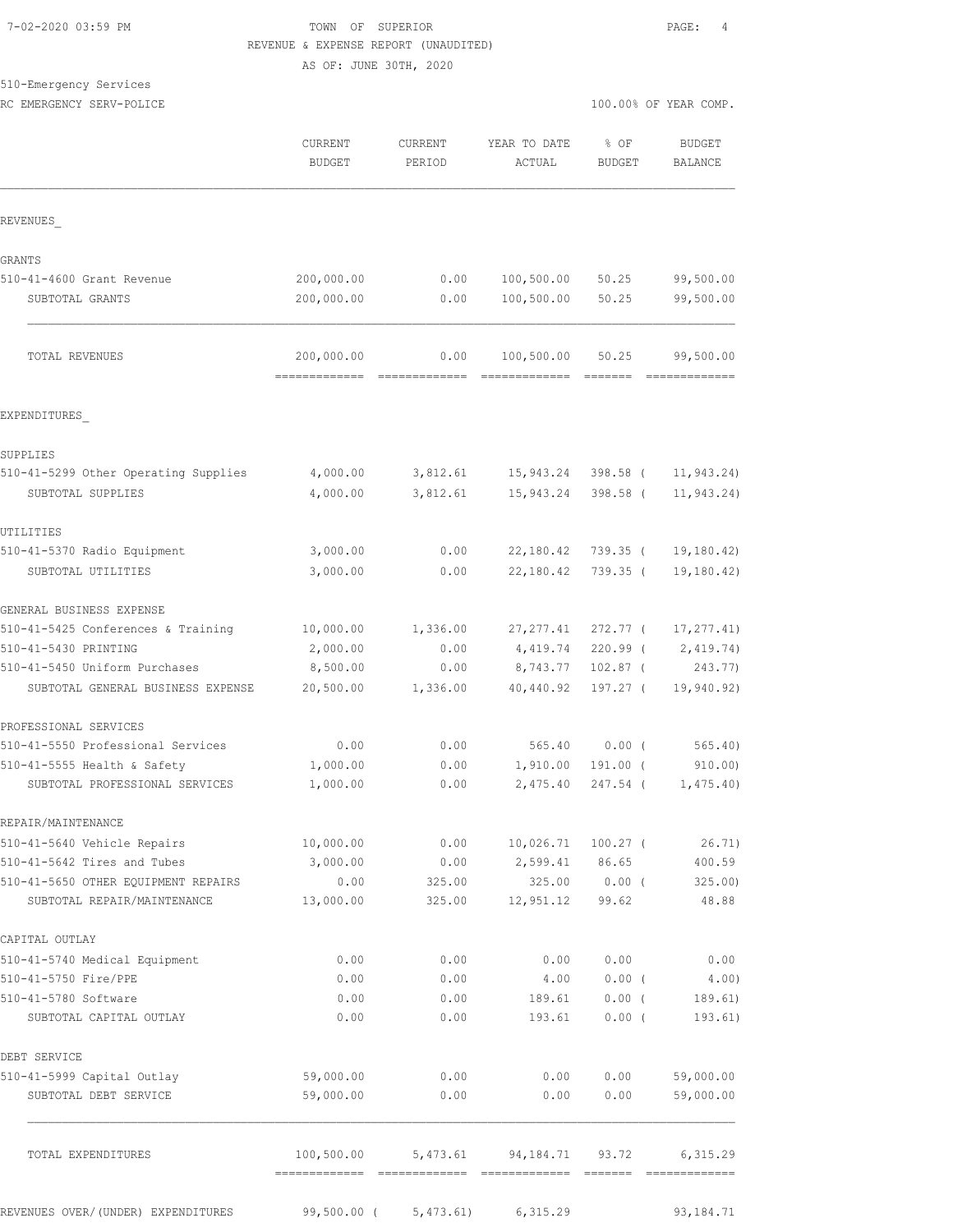## 7-02-2020 03:59 PM TOWN OF SUPERIOR PAGE: 5 REVENUE & EXPENSE REPORT (UNAUDITED)

AS OF: JUNE 30TH, 2020

510-Emergency Services

|                                    | <b>CURRENT</b> | <b>CURRENT</b> | YEAR TO DATE | % OF          | <b>BUDGET</b>  |
|------------------------------------|----------------|----------------|--------------|---------------|----------------|
|                                    | BUDGET         | PERIOD         | ACTUAL       | <b>BUDGET</b> | <b>BALANCE</b> |
| FUND TOTAL REVENUES                | 200,000.00     | 0.00           | 200,000.00   | 100.00        | 0.00           |
| FUND TOTAL EXPENDITURES            | 200,000.00     | 21,943.12      | 174,756.48   | 87.38         | 25, 243.52     |
| REVENUES OVER/(UNDER) EXPENDITURES | 0.00(          | 21,943.12)     | 25, 243.52   |               | 25, 243.52)    |
|                                    |                |                |              |               |                |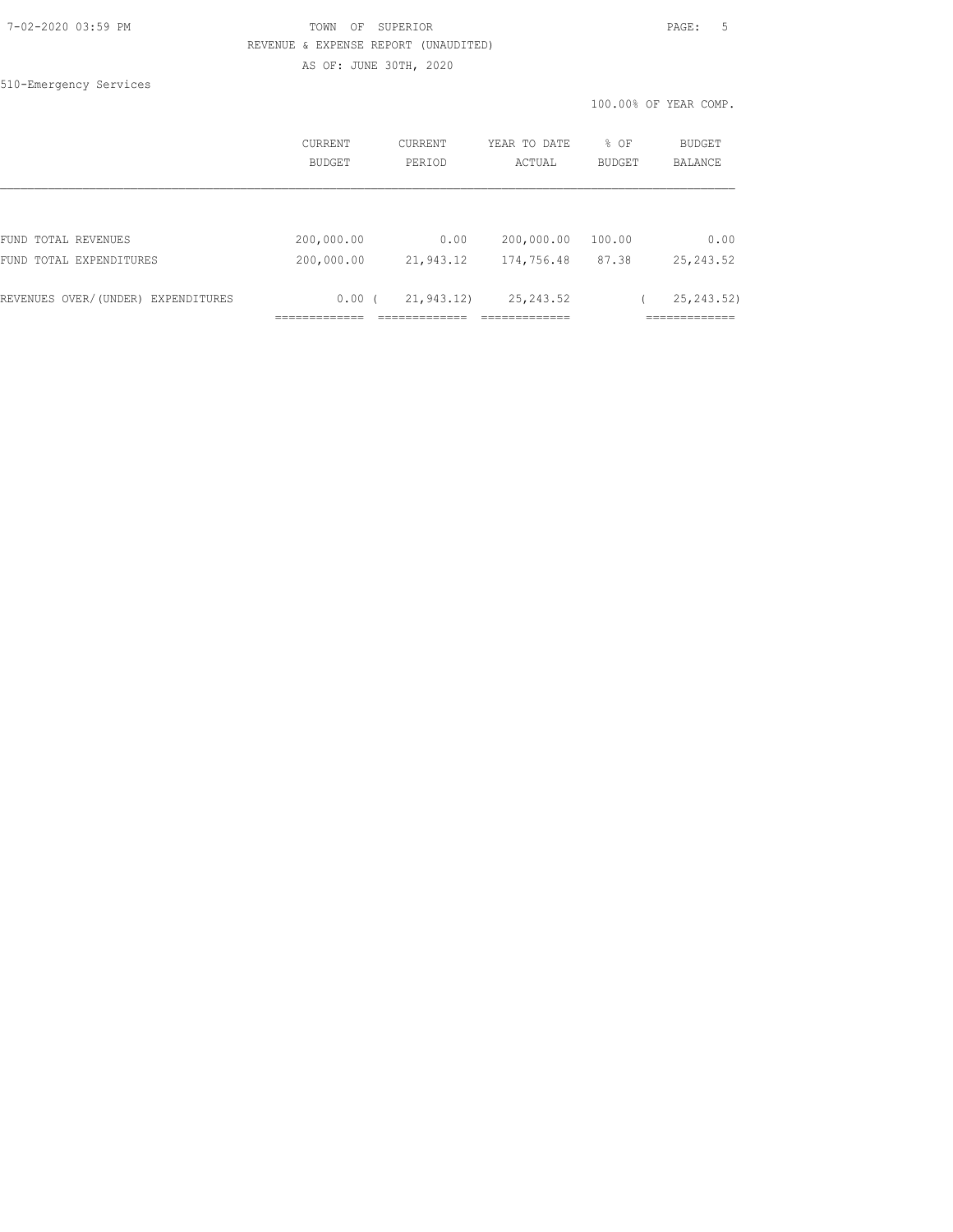| 7-02-2020 03:59 PM |  |
|--------------------|--|
|                    |  |

## TOWN OF SUPERIOR **PAGE:** 1 REVENUE & EXPENSE REPORT (UNAUDITED)

AS OF: JUNE 30TH, 2020

511-RESOLUTION GRANTS

|                                    | CURRENT<br><b>BUDGET</b>     | CURRENT<br>PERIOD | YEAR TO DATE<br>ACTUAL            | % OF<br><b>BUDGET</b>                                                                                                                                                                                                                                                                                                                                                                                                                                                                  | <b>BUDGET</b><br><b>BALANCE</b> |
|------------------------------------|------------------------------|-------------------|-----------------------------------|----------------------------------------------------------------------------------------------------------------------------------------------------------------------------------------------------------------------------------------------------------------------------------------------------------------------------------------------------------------------------------------------------------------------------------------------------------------------------------------|---------------------------------|
| REVENUES                           |                              |                   |                                   |                                                                                                                                                                                                                                                                                                                                                                                                                                                                                        |                                 |
| GRANTS                             |                              |                   |                                   |                                                                                                                                                                                                                                                                                                                                                                                                                                                                                        |                                 |
| 511-01-4600 GRANT REVENUE          | 300,000.00                   | 0.00              | 500,000.00                        | 166.67 (                                                                                                                                                                                                                                                                                                                                                                                                                                                                               | 200,000.00)                     |
| SUBTOTAL GRANTS                    | 300,000.00                   | 0.00              | 500,000.00                        | 166.67 (                                                                                                                                                                                                                                                                                                                                                                                                                                                                               | 200,000.00)                     |
| TOTAL REVENUES                     | 300,000.00<br>===========    | 0.00              | 500,000.00 166.67 (<br>-----      | $\begin{array}{cccccccccc} \multicolumn{2}{c}{} & \multicolumn{2}{c}{} & \multicolumn{2}{c}{} & \multicolumn{2}{c}{} & \multicolumn{2}{c}{} & \multicolumn{2}{c}{} & \multicolumn{2}{c}{} & \multicolumn{2}{c}{} & \multicolumn{2}{c}{} & \multicolumn{2}{c}{} & \multicolumn{2}{c}{} & \multicolumn{2}{c}{} & \multicolumn{2}{c}{} & \multicolumn{2}{c}{} & \multicolumn{2}{c}{} & \multicolumn{2}{c}{} & \multicolumn{2}{c}{} & \multicolumn{2}{c}{} & \multicolumn{2}{c}{} & \mult$ | 200,000.00)<br>=============    |
| EXPENDITURES                       |                              |                   |                                   |                                                                                                                                                                                                                                                                                                                                                                                                                                                                                        |                                 |
| SUPPLIES                           |                              |                   |                                   |                                                                                                                                                                                                                                                                                                                                                                                                                                                                                        |                                 |
| 511-01-5299 OPERATING SUPPLIES     | 300,000.00                   | 11, 452.72        | 29,539.20                         | 9.85                                                                                                                                                                                                                                                                                                                                                                                                                                                                                   | 270,460.80                      |
| SUBTOTAL SUPPLIES                  | 300,000.00                   | 11,452.72         | 29,539.20                         | 9.85                                                                                                                                                                                                                                                                                                                                                                                                                                                                                   | 270,460.80                      |
| PROFESSIONAL SERVICES              |                              |                   |                                   |                                                                                                                                                                                                                                                                                                                                                                                                                                                                                        |                                 |
| 511-01-5530 ENGINEERING EXPENSES   | 0.00                         | 0.00              | 116, 115.63                       | $0.00$ (                                                                                                                                                                                                                                                                                                                                                                                                                                                                               | 116, 115.63)                    |
| SUBTOTAL PROFESSIONAL SERVICES     | 0.00                         | 0.00              | 116, 115.63                       | $0.00$ (                                                                                                                                                                                                                                                                                                                                                                                                                                                                               | 116, 115.63)                    |
| CAPITAL OUTLAY                     |                              |                   |                                   |                                                                                                                                                                                                                                                                                                                                                                                                                                                                                        |                                 |
| 511-01-5710 BUILDING               | 0.00                         | 0.00              | 0.00                              | 0.00                                                                                                                                                                                                                                                                                                                                                                                                                                                                                   | 0.00                            |
| SUBTOTAL CAPITAL OUTLAY            | 0.00                         | 0.00              | 0.00                              | 0.00                                                                                                                                                                                                                                                                                                                                                                                                                                                                                   | 0.00                            |
| DEBT SERVICE                       |                              |                   |                                   |                                                                                                                                                                                                                                                                                                                                                                                                                                                                                        |                                 |
| 511-01-5999 CAPITAL OUTLAY         | 0.00                         | 0.00              | 0.00                              | 0.00                                                                                                                                                                                                                                                                                                                                                                                                                                                                                   | 0.00                            |
| SUBTOTAL DEBT SERVICE              | 0.00                         | 0.00              | 0.00                              | 0.00                                                                                                                                                                                                                                                                                                                                                                                                                                                                                   | 0.00                            |
| TOTAL EXPENDITURES                 | 300,000.00<br>-------------- | 11,452.72         | 145,654.83 48.55<br>============= | $\begin{array}{cccccc} \multicolumn{2}{c}{} & \multicolumn{2}{c}{} & \multicolumn{2}{c}{} & \multicolumn{2}{c}{} & \multicolumn{2}{c}{} & \multicolumn{2}{c}{} & \multicolumn{2}{c}{} & \multicolumn{2}{c}{} & \multicolumn{2}{c}{} & \multicolumn{2}{c}{} & \multicolumn{2}{c}{} & \multicolumn{2}{c}{} & \multicolumn{2}{c}{} & \multicolumn{2}{c}{} & \multicolumn{2}{c}{} & \multicolumn{2}{c}{} & \multicolumn{2}{c}{} & \multicolumn{2}{c}{} & \multicolumn{2}{c}{} & \multic$   | 154,345.17                      |
| REVENUES OVER/(UNDER) EXPENDITURES | 0.00(                        | 11, 452.72)       | 354, 345.17                       | $\left($                                                                                                                                                                                                                                                                                                                                                                                                                                                                               | 354, 345.17)                    |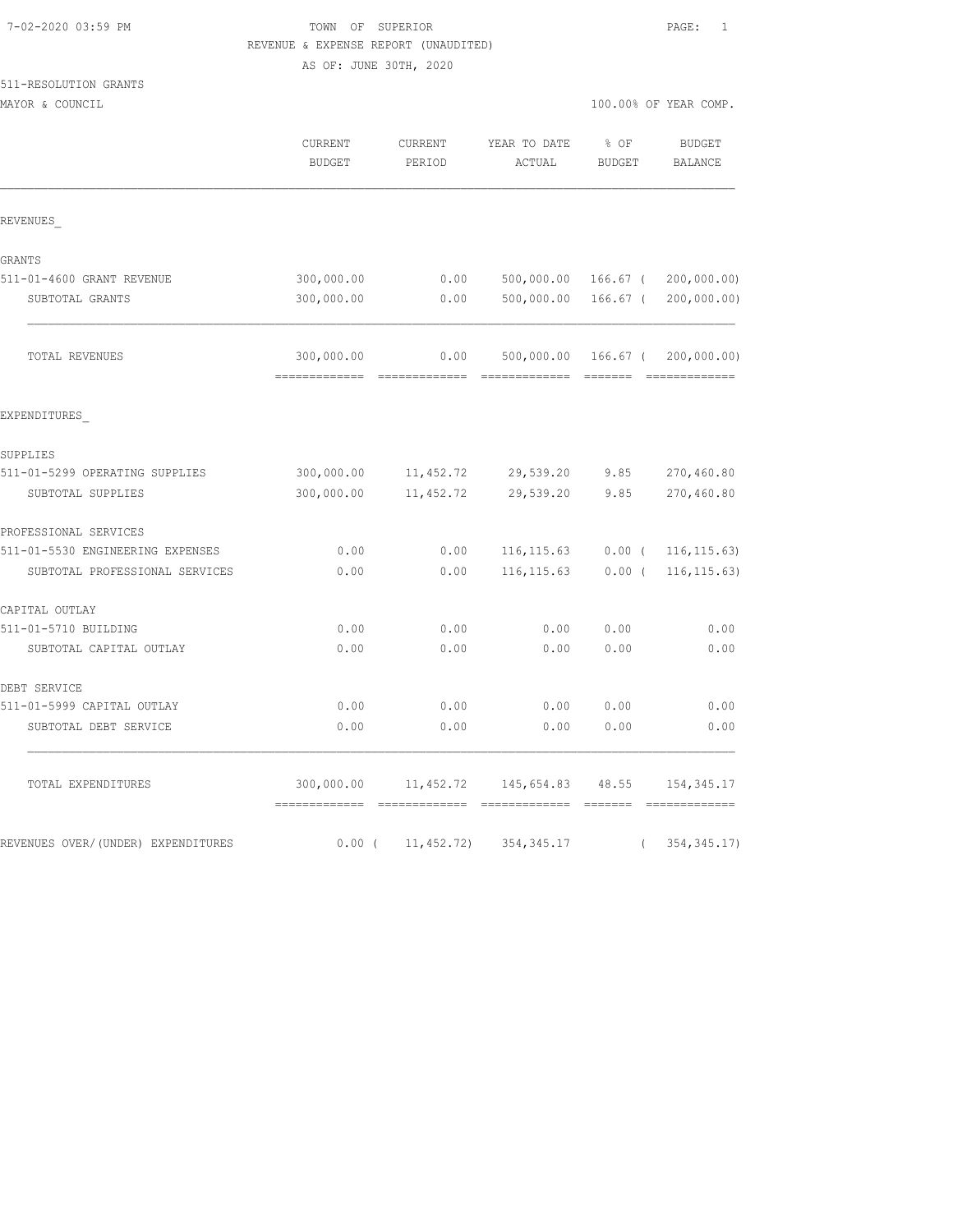## TOWN OF SUPERIOR **PAGE:** 2 REVENUE & EXPENSE REPORT (UNAUDITED)

AS OF: JUNE 30TH, 2020

| 511-RESOLUTION GRANTS |  |
|-----------------------|--|
|-----------------------|--|

| ATI MENAMAILAM GMAMIN               |                                            |                   |                        |                       |                                 |
|-------------------------------------|--------------------------------------------|-------------------|------------------------|-----------------------|---------------------------------|
| RECREATION                          |                                            |                   |                        |                       | 100.00% OF YEAR COMP.           |
|                                     | CURRENT<br><b>BUDGET</b>                   | CURRENT<br>PERIOD | YEAR TO DATE<br>ACTUAL | % OF<br><b>BUDGET</b> | <b>BUDGET</b><br><b>BALANCE</b> |
|                                     |                                            |                   |                        |                       |                                 |
| REVENUES                            |                                            |                   |                        |                       |                                 |
| GRANTS                              |                                            |                   |                        |                       |                                 |
| 511-12-4600 GRANT REVENUE           | 200,000.00                                 | 0.00              | 0.00                   | 0.00                  | 200,000.00                      |
| SUBTOTAL GRANTS                     | 200,000.00                                 | 0.00              | 0.00                   | 0.00                  | 200,000.00                      |
| TOTAL REVENUES                      | 200,000.00<br>-------------- ------------- | 0.00              | 0.00                   | 0.00                  | 200,000.00                      |
| EXPENDITURES                        |                                            |                   |                        |                       |                                 |
| SUPPLIES                            |                                            |                   |                        |                       |                                 |
| 511-12-5299 OPERATING SUPPLIES      | 200,000.00                                 | 0.00              | 227,778.42 113.89 (    |                       | 27,778.42)                      |
| SUBTOTAL SUPPLIES                   | 200,000.00                                 | 0.00              | 227,778.42             | 113.89 (              | 27,778.42)                      |
| PROFESSIONAL SERVICES               |                                            |                   |                        |                       |                                 |
| 511-12-5530 ENGINEERING EXPENSES    | 0.00                                       | 0.00              | 0.00                   | 0.00                  | 0.00                            |
| SUBTOTAL PROFESSIONAL SERVICES      | 0.00                                       | 0.00              | 0.00                   | 0.00                  | 0.00                            |
| CAPITAL OUTLAY                      |                                            |                   |                        |                       |                                 |
| 511-12-5710 BUILDING                | 0.00                                       | 0.00              | 0.00                   | 0.00                  | 0.00                            |
| SUBTOTAL CAPITAL OUTLAY             | 0.00                                       | 0.00              | 0.00                   | 0.00                  | 0.00                            |
| TOTAL EXPENDITURES                  | 200,000.00<br>=============                | 0.00              | 227,778.42 113.89 (    |                       | 27,778.42)                      |
| REVENUES OVER/ (UNDER) EXPENDITURES | 0.00                                       | $0.00$ (          | 227, 778.42)           |                       | 227,778.42                      |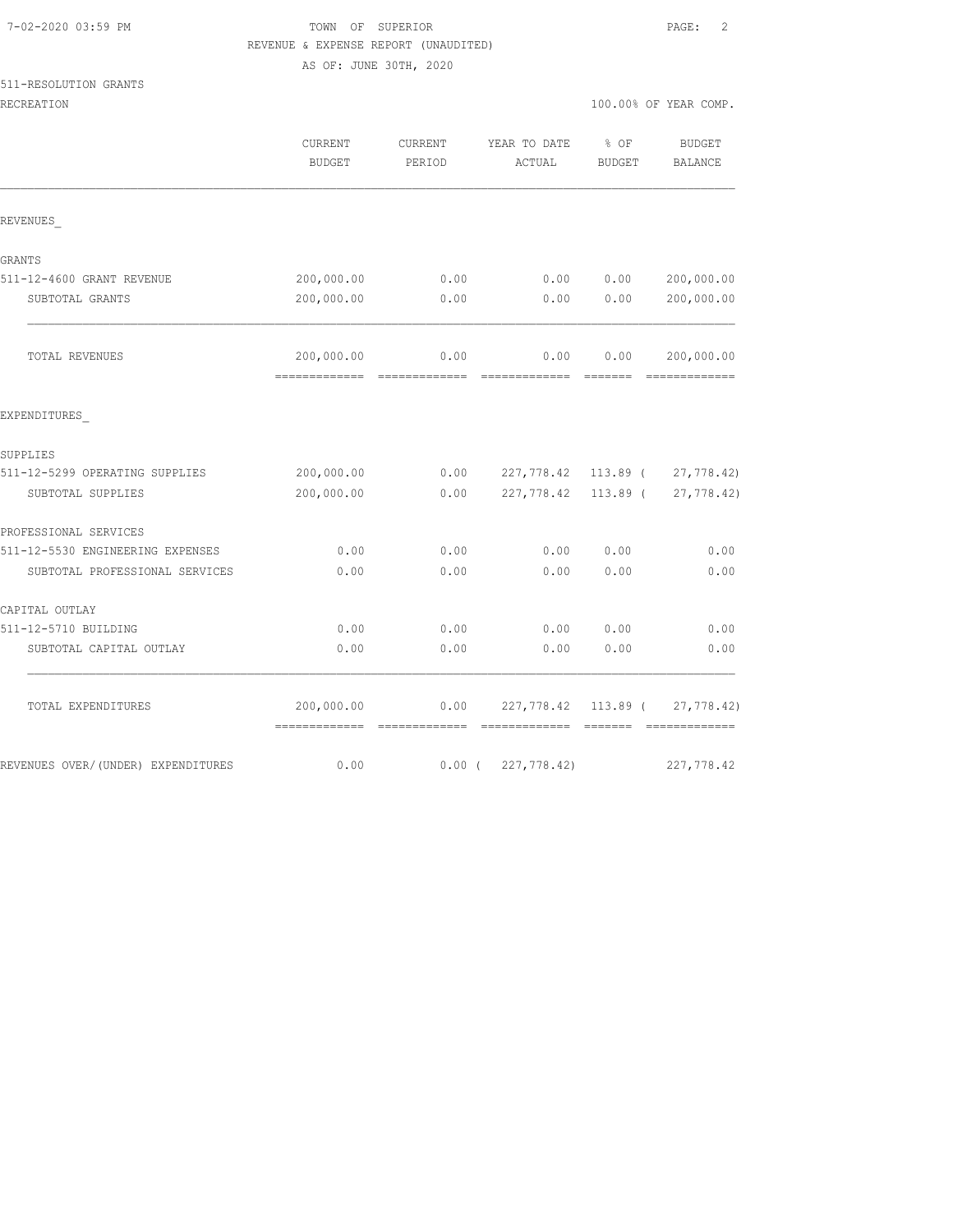| 7-02-2020 03:59 PM |  |
|--------------------|--|
|                    |  |

## TOWN OF SUPERIOR **PAGE:** 3 REVENUE & EXPENSE REPORT (UNAUDITED)

AS OF: JUNE 30TH, 2020

# 511-RESOLUTION GRANTS

ECONOMIC DEVELOPMENT **EXECUTE A** COMP. THE SECONOMIC DEVELOPMENT **100.00%** OF YEAR COMP.

|                                  | <b>CURRENT</b><br><b>BUDGET</b> | <b>CURRENT</b><br>PERIOD | YEAR TO DATE<br>ACTUAL               | % OF<br><b>BUDGET</b> | <b>BUDGET</b><br><b>BALANCE</b> |
|----------------------------------|---------------------------------|--------------------------|--------------------------------------|-----------------------|---------------------------------|
| REVENUES                         |                                 |                          |                                      |                       |                                 |
| <b>GRANTS</b>                    |                                 |                          |                                      |                       |                                 |
| 511-19-4600 GRANT REVENUE        | 100,000.00                      | 0.00                     | 350,000.00                           | 350.00 (              | 250,000.00)                     |
| SUBTOTAL GRANTS                  | 100,000.00                      | 0.00                     | 350,000.00                           | $350.00$ (            | 250,000.00)                     |
| TOTAL REVENUES                   | 100,000.00                      | 0.00<br>-------------    | 350,000.00 350.00 (<br>============= | =======               | 250,000.00)                     |
| EXPENDITURES                     |                                 |                          |                                      |                       |                                 |
| <b>SUPPLIES</b>                  |                                 |                          |                                      |                       |                                 |
| 511-19-5299 OPERATING SUPPLIES   | 100,000.00                      | 0.00                     | 100,000.00                           | 100.00                | 0.00                            |
| SUBTOTAL SUPPLIES                | 100,000.00                      | 0.00                     | 100,000.00                           | 100.00                | 0.00                            |
| PROFESSIONAL SERVICES            |                                 |                          |                                      |                       |                                 |
| 511-19-5530 ENGINEERING EXPENSES | 0.00                            | 0.00                     | 0.00                                 | 0.00                  | 0.00                            |
| SUBTOTAL PROFESSIONAL SERVICES   | 0.00                            | 0.00                     | 0.00                                 | 0.00                  | 0.00                            |
| CAPITAL OUTLAY                   |                                 |                          |                                      |                       |                                 |
| 511-19-5710 BUILDING             | 0.00                            | 0.00                     | 0.00                                 | 0.00                  | 0.00                            |
| SUBTOTAL CAPITAL OUTLAY          | 0.00                            | 0.00                     | 0.00                                 | 0.00                  | 0.00                            |

TOTAL EXPENDITURES 100,000.00 0.00 100,000.00 100.00 0.00

REVENUES OVER/(UNDER) EXPENDITURES 6.00 0.00 0.00 0.00 250,000.00 (250,000.00)

============= ============= ============= ======= =============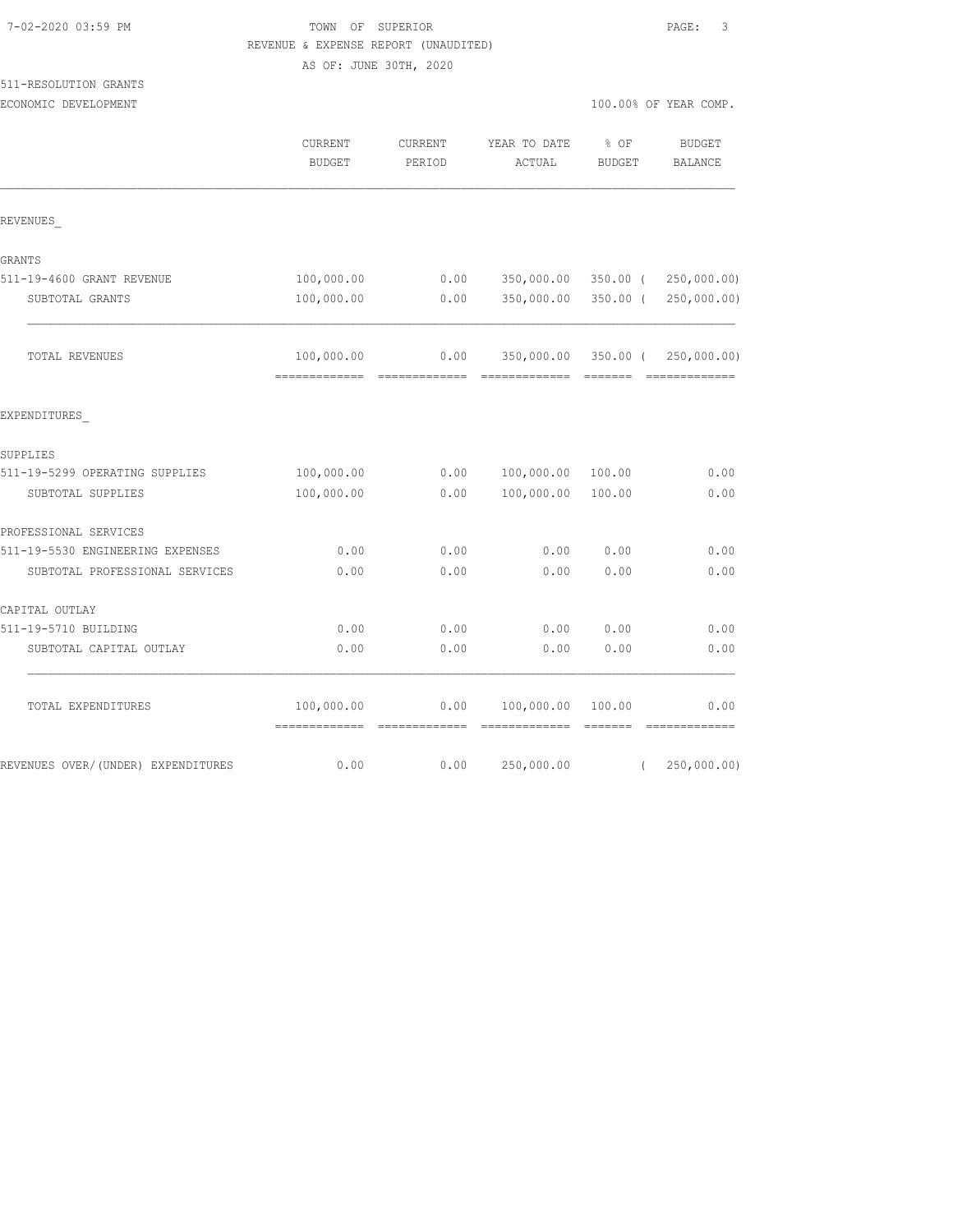## 7-02-2020 03:59 PM TOWN OF SUPERIOR PAGE: 4 REVENUE & EXPENSE REPORT (UNAUDITED) AS OF: JUNE 30TH, 2020

511-RESOLUTION GRANTS

|                                    | CURRENT<br><b>BUDGET</b> | CURRENT<br>PERIOD | YEAR TO DATE<br>ACTUAL | % OF<br><b>BUDGET</b> | <b>BUDGET</b><br><b>BALANCE</b> |
|------------------------------------|--------------------------|-------------------|------------------------|-----------------------|---------------------------------|
|                                    |                          |                   |                        |                       |                                 |
| FUND TOTAL REVENUES                | 600,000.00               | 0.00              | 850,000.00             | 141.67 (              | 250,000.00)                     |
| FUND TOTAL EXPENDITURES            | 600,000.00               | 11, 452.72        | 473, 433.25            | 78.91                 | 126,566.75                      |
| REVENUES OVER/(UNDER) EXPENDITURES | 0.00(                    | 11,452.72)        | 376,566.75             |                       | 376, 566.75                     |
|                                    |                          |                   |                        |                       |                                 |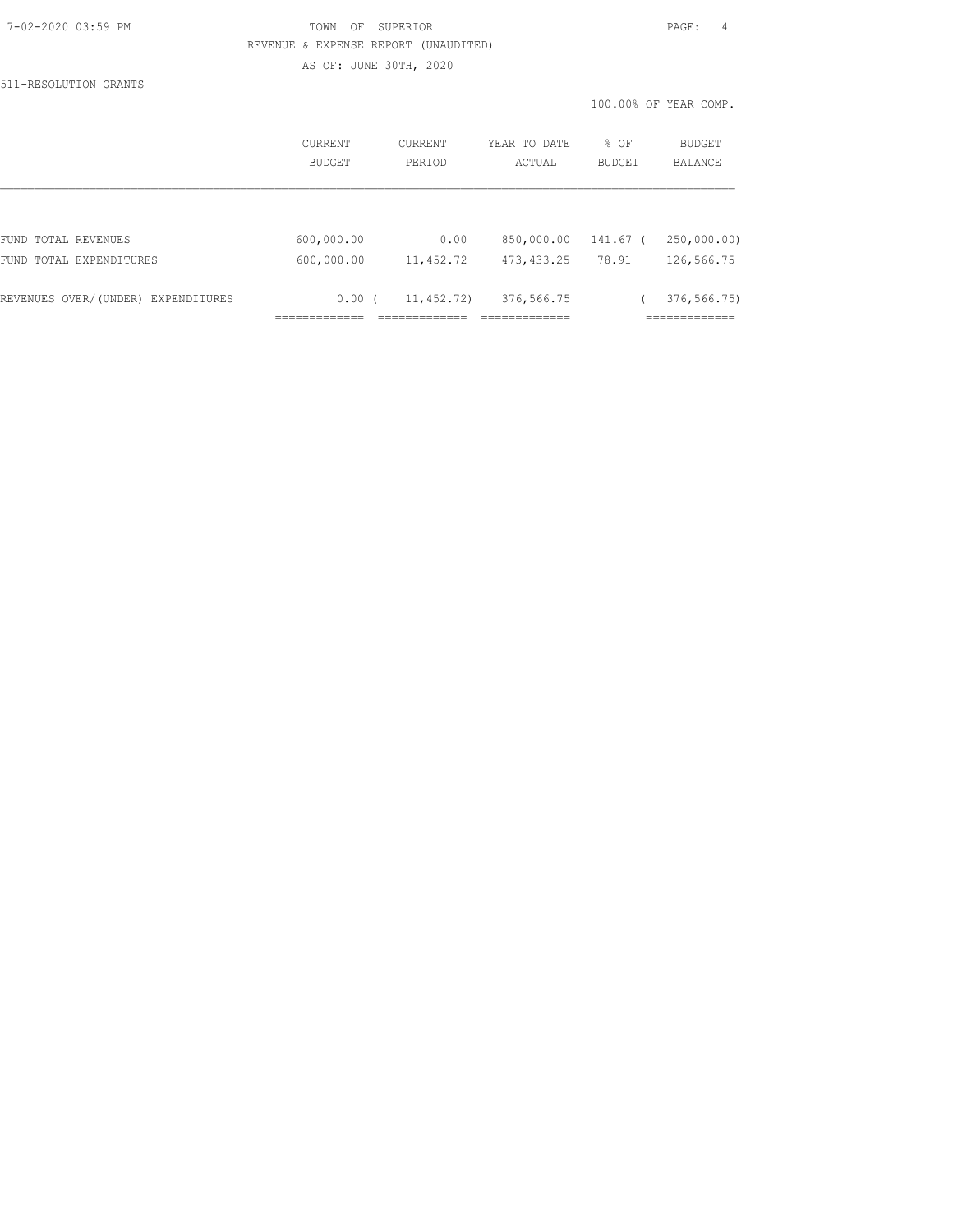## 7-02-2020 03:59 PM TOWN OF SUPERIOR PAGE: 1 REVENUE & EXPENSE REPORT (UNAUDITED) AS OF: JUNE 30TH, 2020

512-AZCares Fund

|                                    | CURRENT | CURRENT | YEAR TO DATE | % OF          | BUDGET         |
|------------------------------------|---------|---------|--------------|---------------|----------------|
|                                    | BUDGET  | PERIOD  | ACTUAL       | <b>BUDGET</b> | <b>BALANCE</b> |
| FUND TOTAL REVENUES                | 0.00    | 0.00    | 0.00         | 0.00          | 0.00           |
| FUND TOTAL EXPENDITURES            | 0.00    | 0.00    | 0.00         | 0.00          | 0.00           |
| REVENUES OVER/(UNDER) EXPENDITURES | 0.00    | 0.00    | 0.00         |               | 0.00           |
|                                    |         |         |              |               | __________     |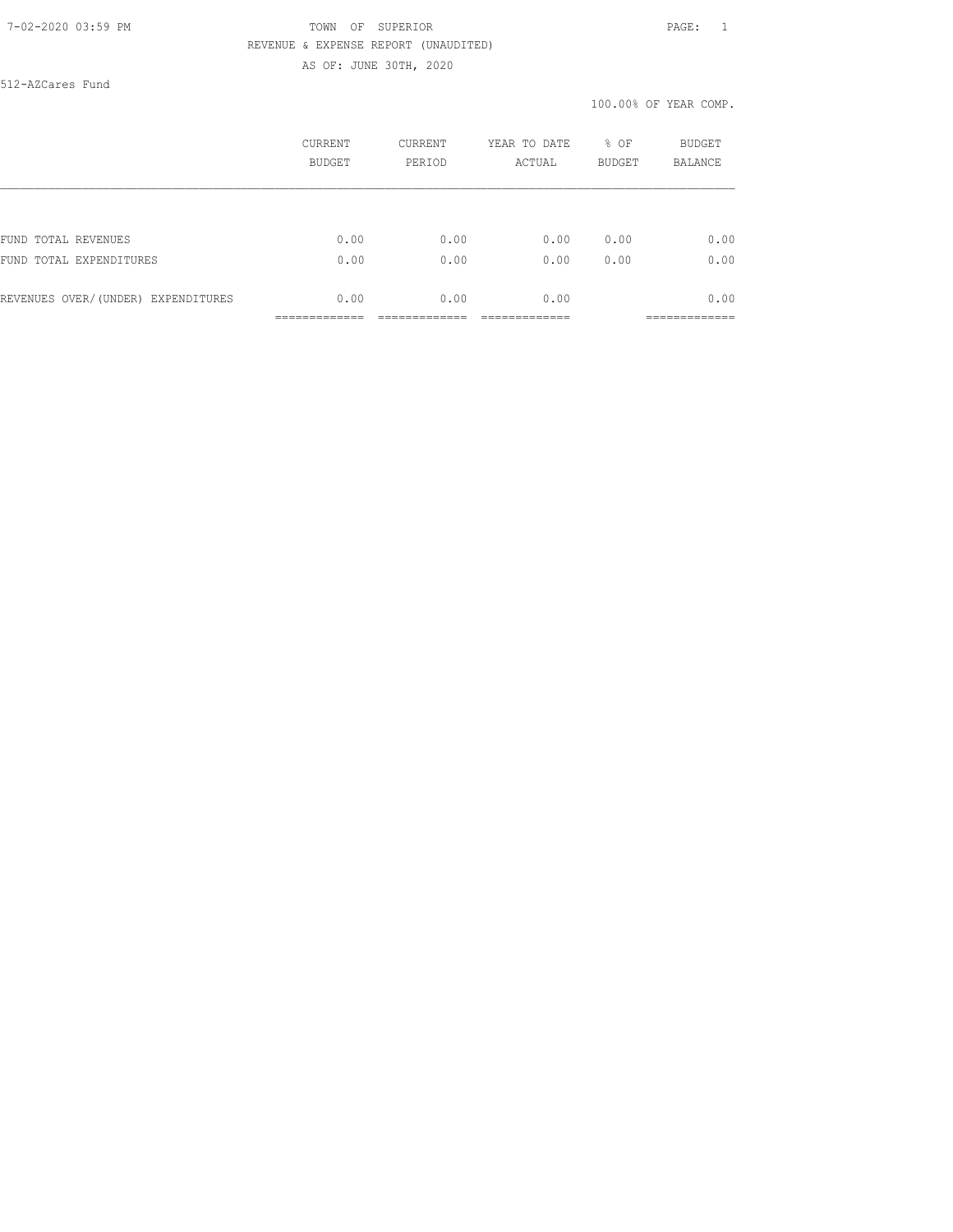#### 7-02-2020 03:59 PM TOWN OF SUPERIOR PAGE: 1 REVENUE & EXPENSE REPORT (UNAUDITED)

AS OF: JUNE 30TH, 2020

# 800-FIRE DEPT PENSION

|                                       | CURRENT<br><b>BUDGET</b>             | CURRENT<br>PERIOD     | YEAR TO DATE<br>ACTUAL                                                                                                                                                                                                                                                                                                                                                                                                                                                                         | % OF<br><b>BUDGET</b> | <b>BUDGET</b><br><b>BALANCE</b> |
|---------------------------------------|--------------------------------------|-----------------------|------------------------------------------------------------------------------------------------------------------------------------------------------------------------------------------------------------------------------------------------------------------------------------------------------------------------------------------------------------------------------------------------------------------------------------------------------------------------------------------------|-----------------------|---------------------------------|
| REVENUES                              |                                      |                       |                                                                                                                                                                                                                                                                                                                                                                                                                                                                                                |                       |                                 |
| BUSINESS SERVICES                     |                                      |                       |                                                                                                                                                                                                                                                                                                                                                                                                                                                                                                |                       |                                 |
| 800-00-4270 INTEREST INCOME           | 0.00                                 | 0.00                  | 0.00                                                                                                                                                                                                                                                                                                                                                                                                                                                                                           | 0.00                  | 0.00                            |
| SUBTOTAL BUSINESS SERVICES            | 0.00                                 | 0.00                  | 0.00                                                                                                                                                                                                                                                                                                                                                                                                                                                                                           | 0.00                  | 0.00                            |
| MISCELLANEOUS                         |                                      |                       |                                                                                                                                                                                                                                                                                                                                                                                                                                                                                                |                       |                                 |
| 800-00-4830 FIREFIGHTER PENSION FUND  | 0.00                                 | 0.00                  | 0.00                                                                                                                                                                                                                                                                                                                                                                                                                                                                                           | 0.00                  | 0.00                            |
| SUBTOTAL MISCELLANEOUS                | 0.00                                 | 0.00                  | 0.00                                                                                                                                                                                                                                                                                                                                                                                                                                                                                           | 0.00                  | 0.00                            |
| CONTINGENCY                           |                                      |                       |                                                                                                                                                                                                                                                                                                                                                                                                                                                                                                |                       |                                 |
| 800-00-4902 FUND BALANCE CARRYFORWARD | 0.00                                 | 0.00                  | 0.00                                                                                                                                                                                                                                                                                                                                                                                                                                                                                           | 0.00                  | 0.00                            |
| 800-00-4950 GAIN (LOSS)               | 0.00                                 | 0.00                  | 0.00                                                                                                                                                                                                                                                                                                                                                                                                                                                                                           | 0.00                  | 0.00                            |
| SUBTOTAL CONTINGENCY                  | 0.00                                 | 0.00                  | 0.00                                                                                                                                                                                                                                                                                                                                                                                                                                                                                           | 0.00                  | 0.00                            |
| TOTAL REVENUES                        | 0.00<br>-------------- ------------- | 0.00                  | 0.00<br>$\begin{array}{cccccccccccccc} \multicolumn{2}{c}{} & \multicolumn{2}{c}{} & \multicolumn{2}{c}{} & \multicolumn{2}{c}{} & \multicolumn{2}{c}{} & \multicolumn{2}{c}{} & \multicolumn{2}{c}{} & \multicolumn{2}{c}{} & \multicolumn{2}{c}{} & \multicolumn{2}{c}{} & \multicolumn{2}{c}{} & \multicolumn{2}{c}{} & \multicolumn{2}{c}{} & \multicolumn{2}{c}{} & \multicolumn{2}{c}{} & \multicolumn{2}{c}{} & \multicolumn{2}{c}{} & \multicolumn{2}{c}{} & \multicolumn{2}{c}{} & \$ | 0.00<br>--------      | 0.00                            |
| EXPENDITURES                          |                                      |                       |                                                                                                                                                                                                                                                                                                                                                                                                                                                                                                |                       |                                 |
| SUPPLIES                              |                                      |                       |                                                                                                                                                                                                                                                                                                                                                                                                                                                                                                |                       |                                 |
| 800-00-5299 OPERATING SUPPLIES        | 0.00                                 | 0.00                  | 0.00                                                                                                                                                                                                                                                                                                                                                                                                                                                                                           | 0.00                  | 0.00                            |
| SUBTOTAL SUPPLIES                     | 0.00                                 | 0.00                  | 0.00                                                                                                                                                                                                                                                                                                                                                                                                                                                                                           | 0.00                  | 0.00                            |
| DEBT SERVICE                          |                                      |                       |                                                                                                                                                                                                                                                                                                                                                                                                                                                                                                |                       |                                 |
| 800-00-5900 PENSION PAYMENTS          | 0.00                                 | 0.00                  | 0.00                                                                                                                                                                                                                                                                                                                                                                                                                                                                                           | 0.00                  | 0.00                            |
| SUBTOTAL DEBT SERVICE                 | 0.00                                 | 0.00                  | 0.00                                                                                                                                                                                                                                                                                                                                                                                                                                                                                           | 0.00                  | 0.00                            |
| TOTAL EXPENDITURES                    | 0.00                                 | 0.00                  | 0.00                                                                                                                                                                                                                                                                                                                                                                                                                                                                                           | 0.00                  | 0.00                            |
| REVENUES OVER/(UNDER) EXPENDITURES    | =============<br>0.00                | =============<br>0.00 | -------------<br>0.00                                                                                                                                                                                                                                                                                                                                                                                                                                                                          | =======               | =============<br>0.00           |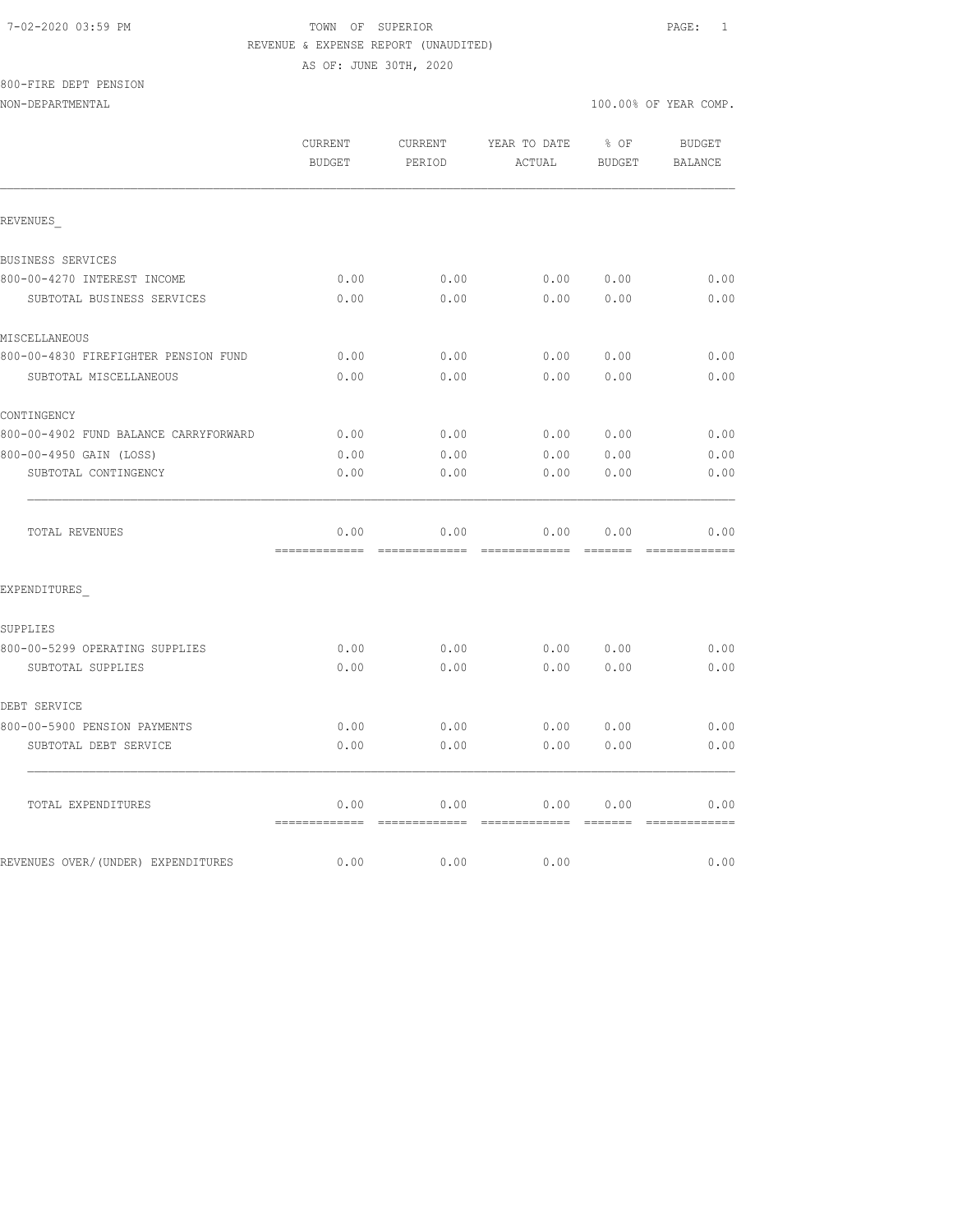## 7-02-2020 03:59 PM TOWN OF SUPERIOR PAGE: 2 REVENUE & EXPENSE REPORT (UNAUDITED) AS OF: JUNE 30TH, 2020

800-FIRE DEPT PENSION

|                                    | CURRENT<br><b>BUDGET</b> | <b>CURRENT</b><br>PERIOD | YEAR TO DATE<br>ACTUAL | % OF<br><b>BUDGET</b> | <b>BUDGET</b><br><b>BALANCE</b> |
|------------------------------------|--------------------------|--------------------------|------------------------|-----------------------|---------------------------------|
|                                    |                          |                          |                        |                       |                                 |
| FUND TOTAL REVENUES                | 0.00                     | 0.00                     | 0.00                   | 0.00                  | 0.00                            |
| FUND TOTAL EXPENDITURES            | 0.00                     | 0.00                     | 0.00                   | 0.00                  | 0.00                            |
| REVENUES OVER/(UNDER) EXPENDITURES | 0.00                     | 0.00                     | 0.00                   |                       | 0.00                            |
|                                    |                          |                          |                        |                       |                                 |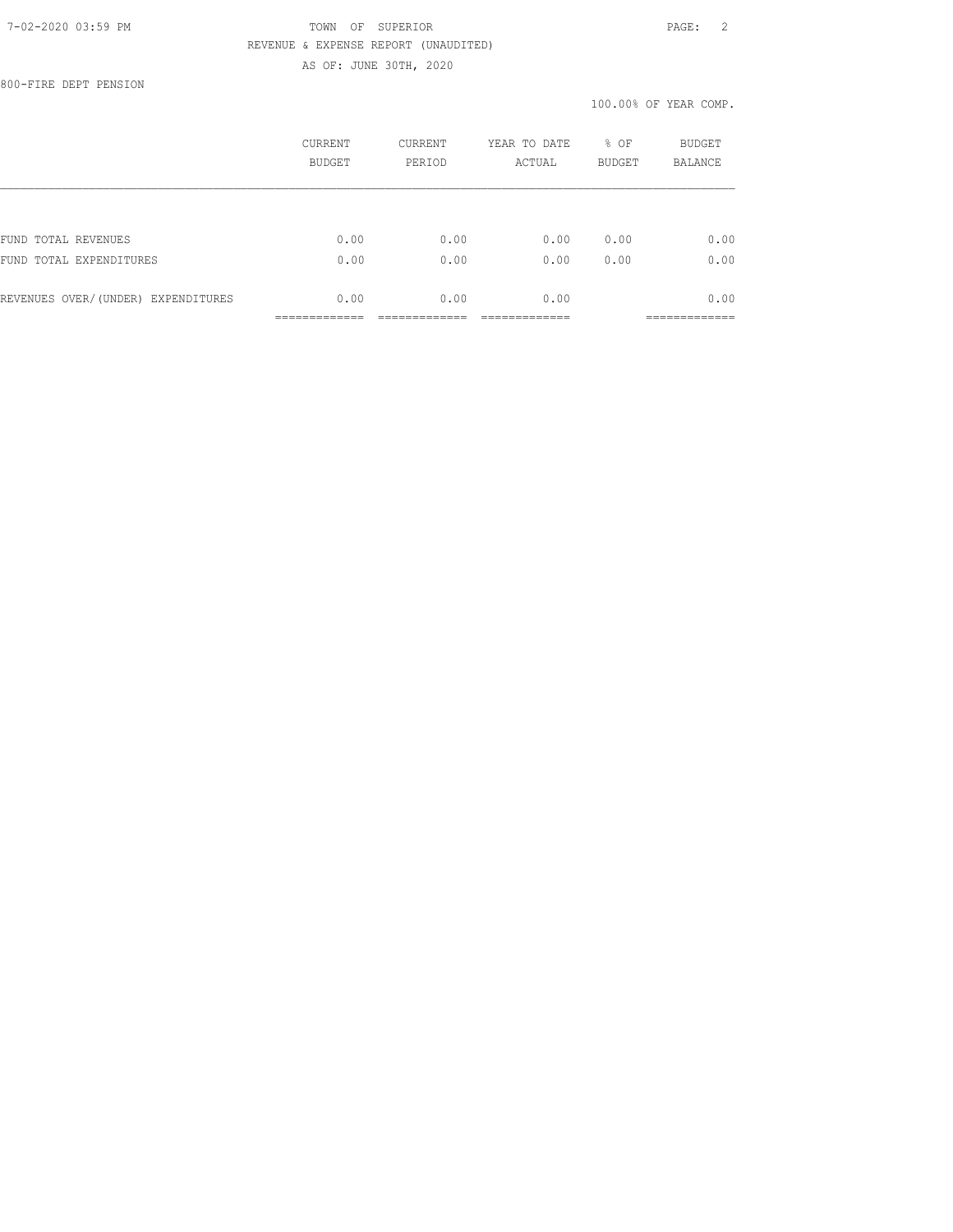#### 7-02-2020 03:59 PM TOWN OF SUPERIOR PAGE: 1 REVENUE & EXPENSE REPORT (UNAUDITED) AS OF: JUNE 30TH, 2020

## 810-LGIP

|                                    | <b>CURRENT</b><br><b>BUDGET</b>      | CURRENT<br>PERIOD     | YEAR TO DATE % OF<br>ACTUAL                          | BUDGET   | BUDGET<br>BALANCE     |
|------------------------------------|--------------------------------------|-----------------------|------------------------------------------------------|----------|-----------------------|
| REVENUES                           |                                      |                       |                                                      |          |                       |
| BUSINESS SERVICES                  |                                      |                       |                                                      |          |                       |
| 810-00-4270 INTEREST REVENUE       | 0.00                                 |                       | $0.00$ $0.00$ $0.00$ $0.00$ $0.00$                   |          |                       |
| SUBTOTAL BUSINESS SERVICES         | 0.00                                 | 0.00                  | 0.00000000                                           |          | 0.00                  |
| <b>TOTAL REVENUES</b>              | 0.00<br>============================ |                       | $0.00$ $0.00$ $0.00$ $0.00$ $0.00$<br>-------------- | -------- | --------------        |
| EXPENDITURES                       |                                      |                       |                                                      |          |                       |
| <b>SUPPLIES</b>                    |                                      |                       |                                                      |          |                       |
| 810-00-5299 OPERATING SUPPLIES     | 0.00                                 | 0.00                  |                                                      |          | $0.00$ $0.00$ $0.00$  |
| SUBTOTAL SUPPLIES                  | 0.00                                 | 0.00                  | 0.00                                                 | 0.00     | 0.00                  |
| TOTAL EXPENDITURES                 | 0.00<br>=============                | 0.00<br>------------- | 0.00                                                 | 0.00     | 0.00<br>============= |
| REVENUES OVER/(UNDER) EXPENDITURES |                                      | $0.00$ 0.00           | 0.00                                                 |          | 0.00                  |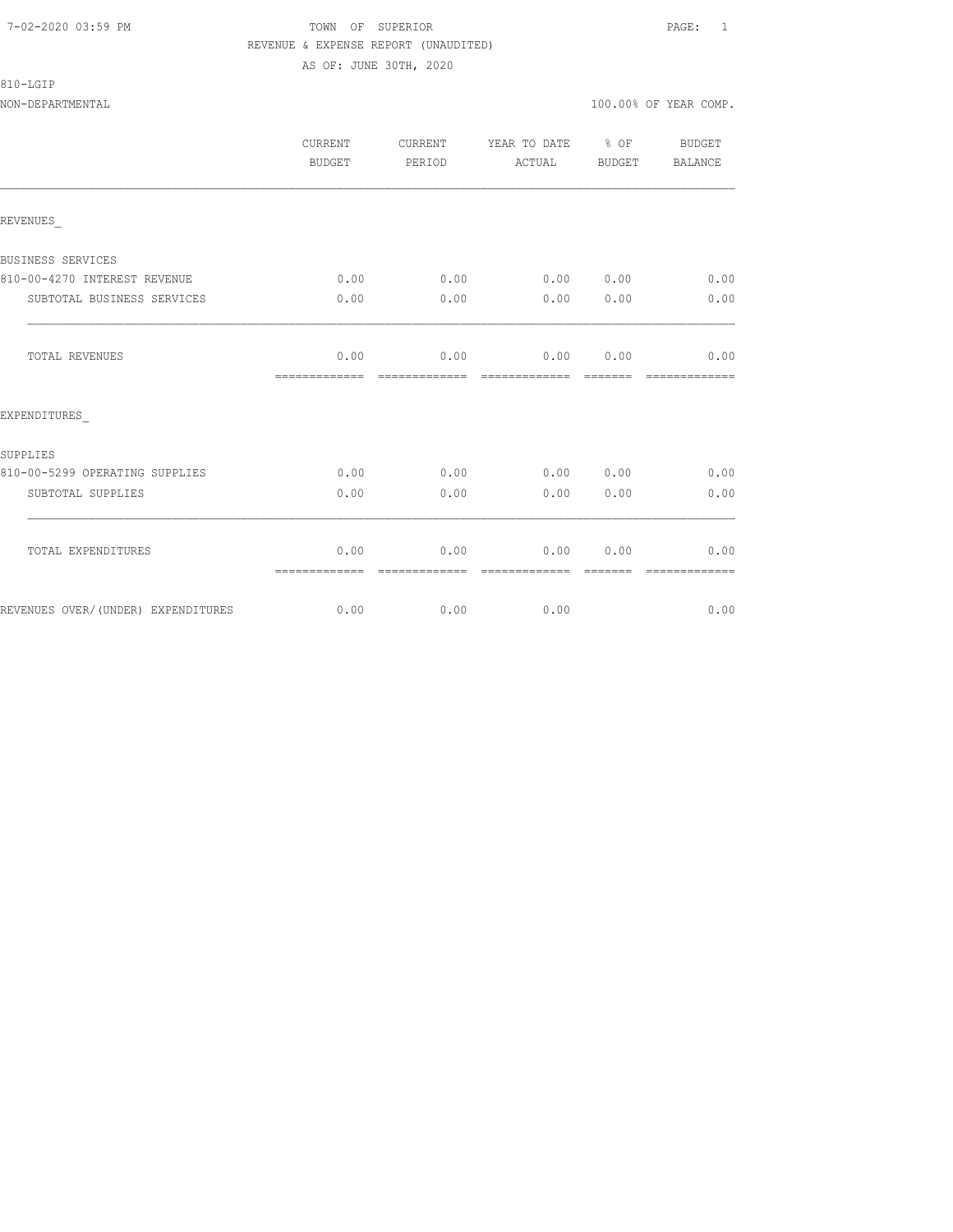## 7-02-2020 03:59 PM TOWN OF SUPERIOR PAGE: 2 REVENUE & EXPENSE REPORT (UNAUDITED) AS OF: JUNE 30TH, 2020

810-LGIP

|                                    | CURRENT<br>BUDGET | <b>CURRENT</b><br>PERIOD | YEAR TO DATE<br>ACTUAL | % OF<br><b>BUDGET</b> | BUDGET<br><b>BALANCE</b> |
|------------------------------------|-------------------|--------------------------|------------------------|-----------------------|--------------------------|
|                                    |                   |                          |                        |                       |                          |
| FUND TOTAL REVENUES                | 0.00              | 0.00                     | 0.00                   | 0.00                  | 0.00                     |
| FUND<br>TOTAL EXPENDITURES         | 0.00              | 0.00                     | 0.00                   | 0.00                  | 0.00                     |
| REVENUES OVER/(UNDER) EXPENDITURES | 0.00              | 0.00                     | 0.00                   |                       | 0.00                     |
|                                    |                   |                          |                        |                       | ------------             |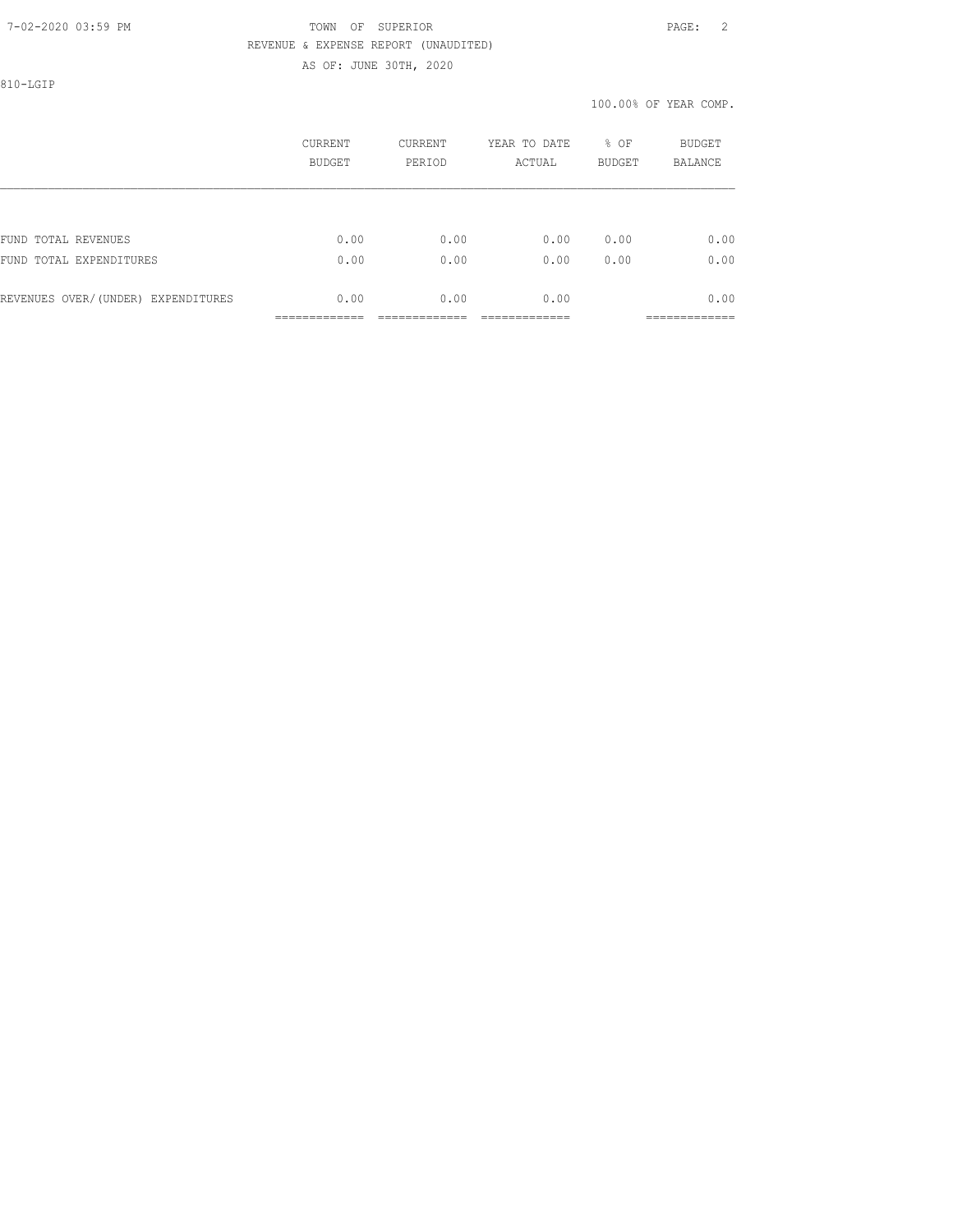### 7-02-2020 03:59 PM TOWN OF SUPERIOR PAGE: 1 REVENUE & EXPENSE REPORT (UNAUDITED)

AS OF: JUNE 30TH, 2020

## 820-EXPLORERS

|                                    | <b>CURRENT</b><br><b>BUDGET</b> | <b>CURRENT</b><br>PERIOD | YEAR TO DATE % OF<br>ACTUAL | BUDGET          | <b>BUDGET</b><br>BALANCE |
|------------------------------------|---------------------------------|--------------------------|-----------------------------|-----------------|--------------------------|
| REVENUES                           |                                 |                          |                             |                 |                          |
| MISCELLANEOUS                      |                                 |                          |                             |                 |                          |
| 820-00-4820 OTHER INCOME           | 0.00                            | 0.00                     |                             |                 | $0.00$ $0.00$ $0.00$     |
| SUBTOTAL MISCELLANEOUS             | 0.00                            | 0.00                     | 0.00                        | 0.00            | 0.00                     |
| TOTAL REVENUES                     | 0.00<br>-------------           | 0.00<br>-------------    | 0.00<br>--------------      | 0.00<br>------- | 0.00<br>-------------    |
| EXPENDITURES                       |                                 |                          |                             |                 |                          |
| SUPPLIES                           |                                 |                          |                             |                 |                          |
| 820-00-5299 OPERATING SUPPLIES     | 0.00                            | 0.00                     | 0.00 0.00                   |                 | 0.00                     |
| SUBTOTAL SUPPLIES                  | 0.00                            | 0.00                     | 0.00                        | 0.00            | 0.00                     |
| TOTAL EXPENDITURES                 | 0.00<br>=============           | 0.00                     | 0.00                        | 0.00            | 0.00                     |
| REVENUES OVER/(UNDER) EXPENDITURES | 0.00                            | 0.00                     | 0.00                        |                 | 0.00                     |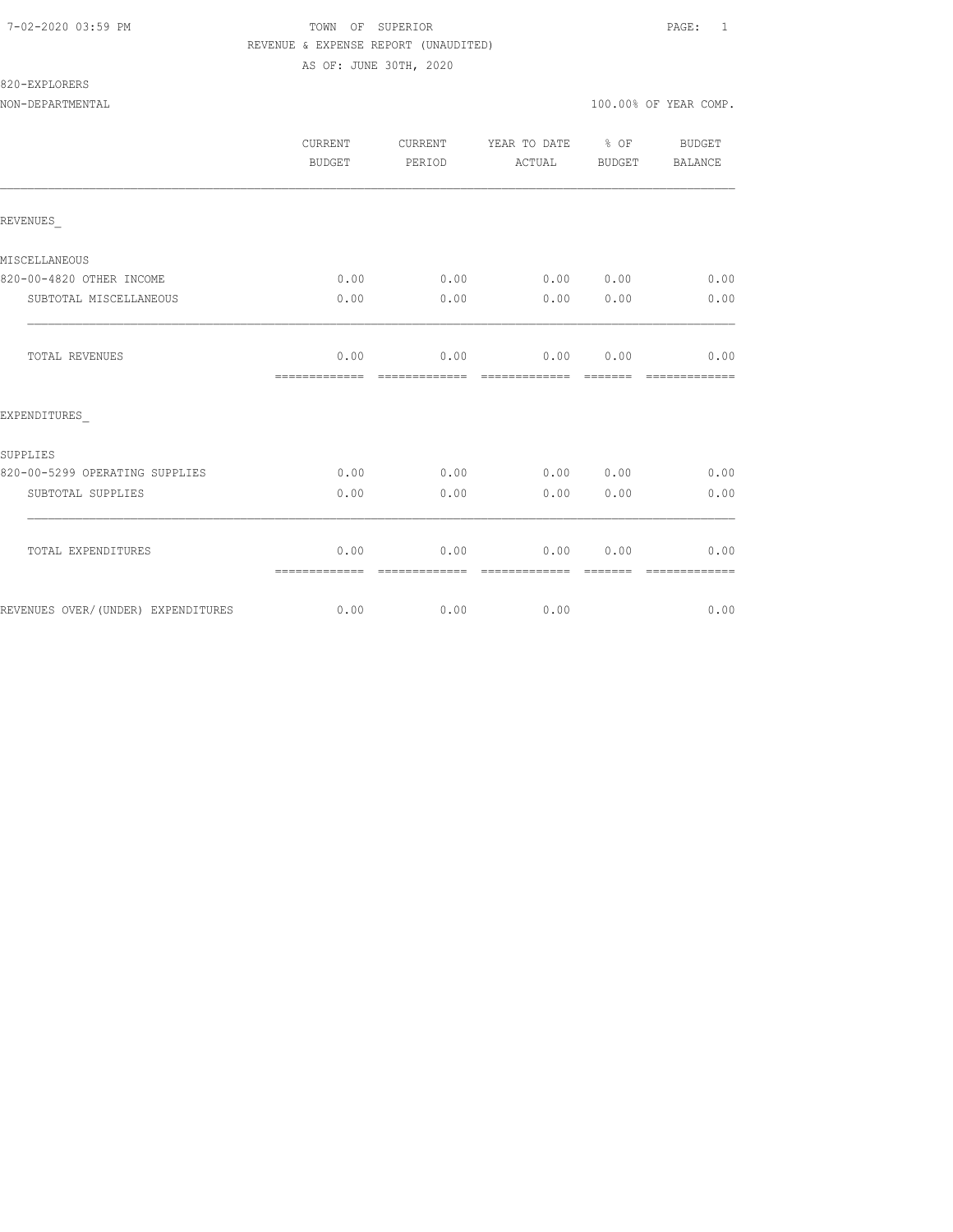## 7-02-2020 03:59 PM TOWN OF SUPERIOR PAGE: 2 REVENUE & EXPENSE REPORT (UNAUDITED)

AS OF: JUNE 30TH, 2020

820-EXPLORERS

|                                    | CURRENT<br>BUDGET | <b>CURRENT</b><br>PERIOD | YEAR TO DATE<br>ACTUAL | % OF<br><b>BUDGET</b> | BUDGET<br><b>BALANCE</b> |
|------------------------------------|-------------------|--------------------------|------------------------|-----------------------|--------------------------|
|                                    |                   |                          |                        |                       |                          |
| FUND TOTAL REVENUES                | 0.00              | 0.00                     | 0.00                   | 0.00                  | 0.00                     |
| FUND TOTAL EXPENDITURES            | 0.00              | 0.00                     | 0.00                   | 0.00                  | 0.00                     |
| REVENUES OVER/(UNDER) EXPENDITURES | 0.00              | 0.00                     | 0.00                   |                       | 0.00                     |
|                                    |                   |                          |                        |                       |                          |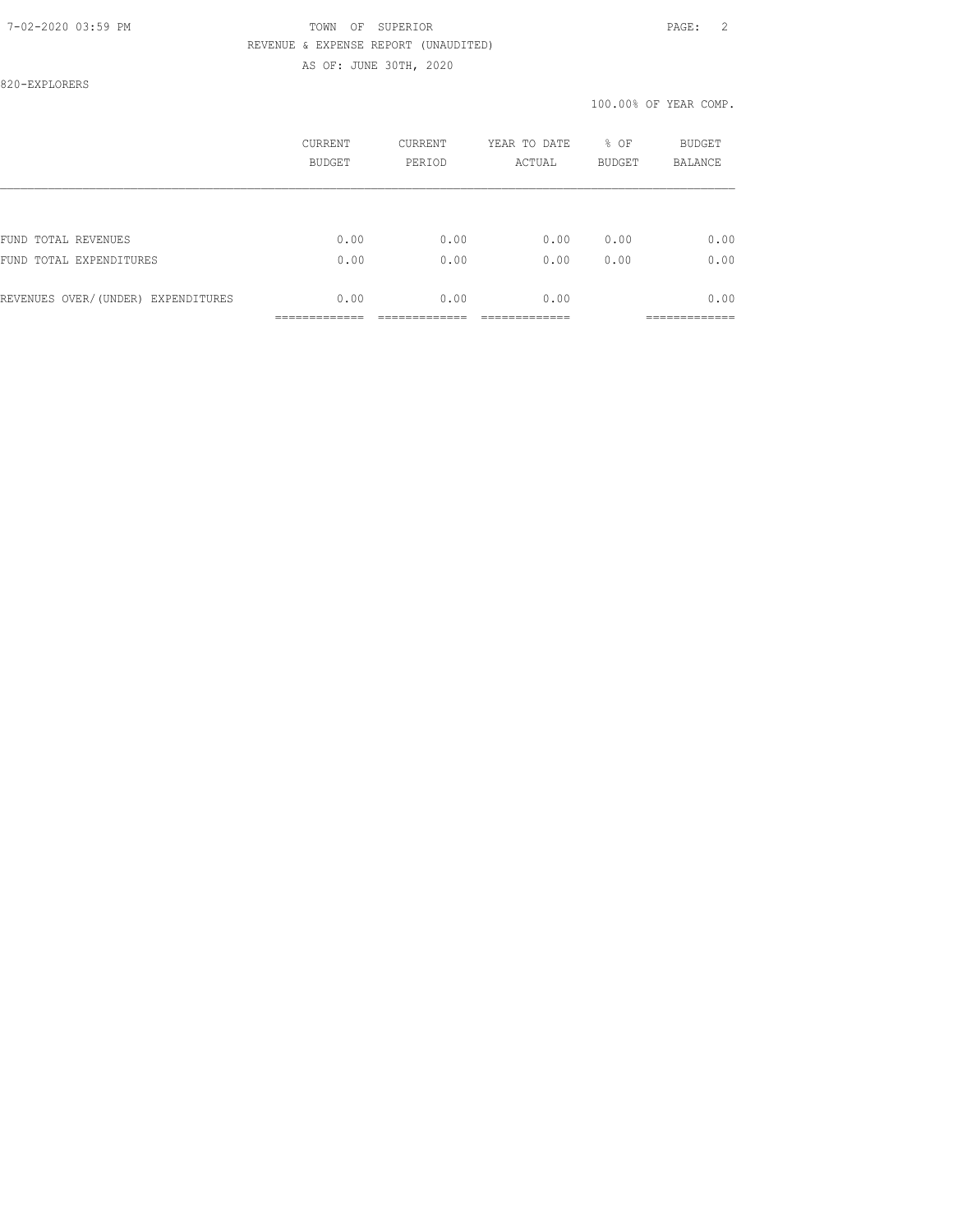#### 7-02-2020 03:59 PM TOWN OF SUPERIOR PAGE: 1 REVENUE & EXPENSE REPORT (UNAUDITED)

AS OF: JUNE 30TH, 2020

| 830-TOYS FOR TOTS |  |  |
|-------------------|--|--|
|                   |  |  |

|                                    | <b>CURRENT</b><br>BUDGET | CURRENT<br>PERIOD      | YEAR TO DATE<br>ACTUAL                    | % OF<br><b>BUDGET</b> | <b>BUDGET</b><br>BALANCE                                                                                                                                                                                                                                                                                                                                                                                                                                                                                              |
|------------------------------------|--------------------------|------------------------|-------------------------------------------|-----------------------|-----------------------------------------------------------------------------------------------------------------------------------------------------------------------------------------------------------------------------------------------------------------------------------------------------------------------------------------------------------------------------------------------------------------------------------------------------------------------------------------------------------------------|
| REVENUES                           |                          |                        |                                           |                       |                                                                                                                                                                                                                                                                                                                                                                                                                                                                                                                       |
| GRANTS                             |                          |                        |                                           |                       |                                                                                                                                                                                                                                                                                                                                                                                                                                                                                                                       |
| 830-00-4600 OTHER REVENUE          | 0.00                     | 0.00                   |                                           | 2,375.00 0.00 (       | 2,375.00)                                                                                                                                                                                                                                                                                                                                                                                                                                                                                                             |
| SUBTOTAL GRANTS                    | 0.00                     | 0.00                   |                                           | $2,375.00$ 0.00 (     | 2,375.00)                                                                                                                                                                                                                                                                                                                                                                                                                                                                                                             |
| TOTAL REVENUES                     | 0.00<br>=============    | 0.00<br>-------------- | 2,375.00 0.00 (2,375.00)<br>============= |                       | =============                                                                                                                                                                                                                                                                                                                                                                                                                                                                                                         |
| EXPENDITURES                       |                          |                        |                                           |                       |                                                                                                                                                                                                                                                                                                                                                                                                                                                                                                                       |
| SUPPLIES                           |                          |                        |                                           |                       |                                                                                                                                                                                                                                                                                                                                                                                                                                                                                                                       |
| 830-00-5299 OPERATING SUPPLIES     | 0.00                     | 0.00                   | $1,856.03$ 0.00 ( 1,856.03)               |                       |                                                                                                                                                                                                                                                                                                                                                                                                                                                                                                                       |
| SUBTOTAL SUPPLIES                  | 0.00                     | 0.00                   |                                           | $1,856.03$ 0.00 (     | 1,856.03)                                                                                                                                                                                                                                                                                                                                                                                                                                                                                                             |
| TOTAL EXPENDITURES                 | 0.00<br>=============    | 0.00<br>=============  | --------------                            | <b>CONSIDER</b>       | $1,856.03$ 0.00 ( 1,856.03)<br>$\begin{array}{cccccccccccccc} \multicolumn{2}{c}{} & \multicolumn{2}{c}{} & \multicolumn{2}{c}{} & \multicolumn{2}{c}{} & \multicolumn{2}{c}{} & \multicolumn{2}{c}{} & \multicolumn{2}{c}{} & \multicolumn{2}{c}{} & \multicolumn{2}{c}{} & \multicolumn{2}{c}{} & \multicolumn{2}{c}{} & \multicolumn{2}{c}{} & \multicolumn{2}{c}{} & \multicolumn{2}{c}{} & \multicolumn{2}{c}{} & \multicolumn{2}{c}{} & \multicolumn{2}{c}{} & \multicolumn{2}{c}{} & \multicolumn{2}{c}{} & \$ |
| REVENUES OVER/(UNDER) EXPENDITURES | 0.00                     | 0.00                   | 518.97                                    |                       | 518.97)                                                                                                                                                                                                                                                                                                                                                                                                                                                                                                               |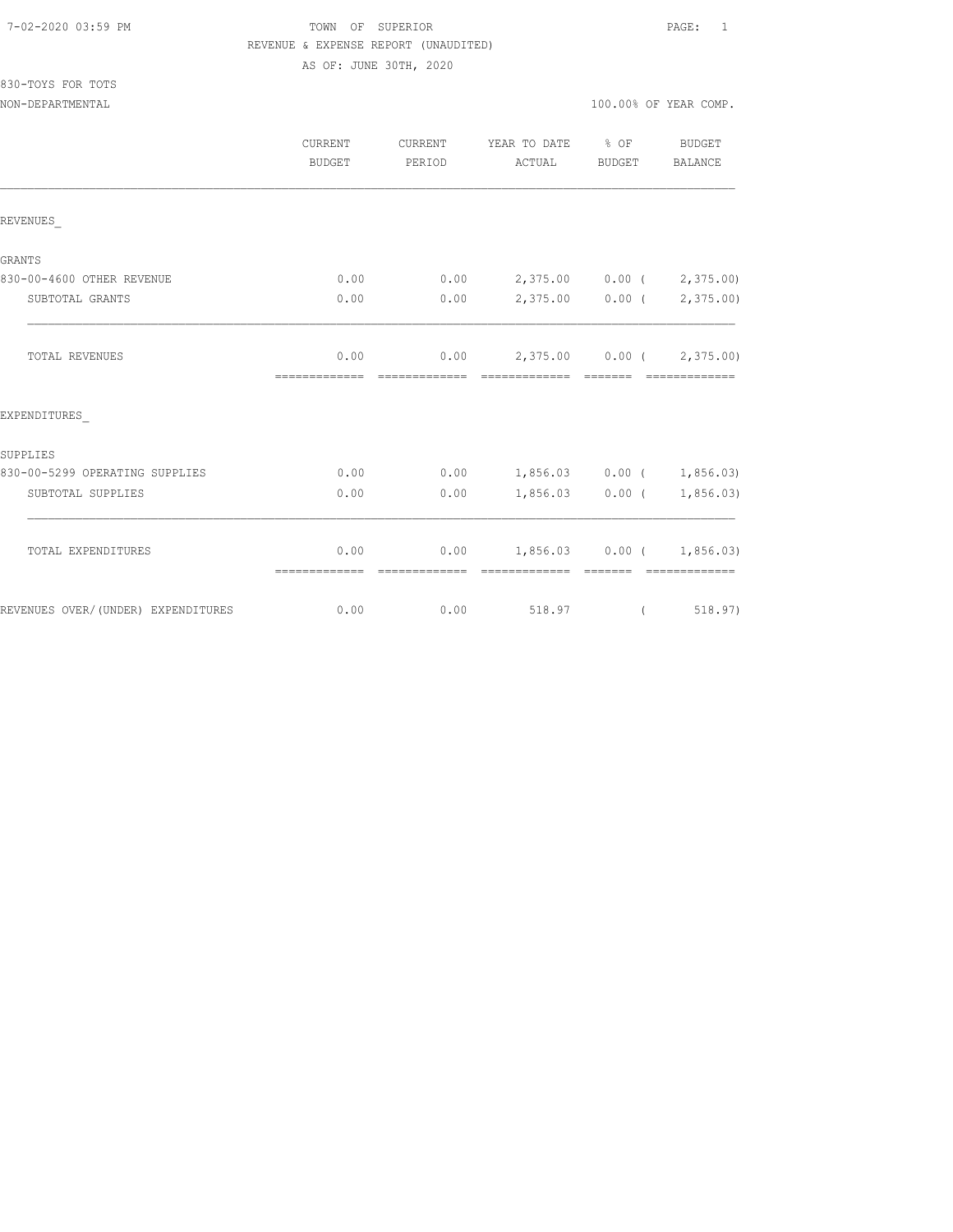## 7-02-2020 03:59 PM TOWN OF SUPERIOR PAGE: 2 REVENUE & EXPENSE REPORT (UNAUDITED) AS OF: JUNE 30TH, 2020

830-TOYS FOR TOTS

|                                    | CURRENT<br><b>BUDGET</b> | CURRENT<br>PERIOD | YEAR TO DATE<br>ACTUAL | % OF<br><b>BUDGET</b> | BUDGET<br><b>BALANCE</b> |
|------------------------------------|--------------------------|-------------------|------------------------|-----------------------|--------------------------|
|                                    |                          |                   |                        |                       |                          |
| FUND TOTAL REVENUES                | 0.00                     | 0.00              | 2,375.00               | $0.00$ (              | 2,375.00                 |
| FUND TOTAL EXPENDITURES            | 0.00                     | 0.00              | 1,856.03               | 0.00                  | 1,856.03                 |
| REVENUES OVER/(UNDER) EXPENDITURES | 0.00                     | 0.00              | 518.97                 |                       | 518.97)                  |
|                                    |                          |                   |                        |                       |                          |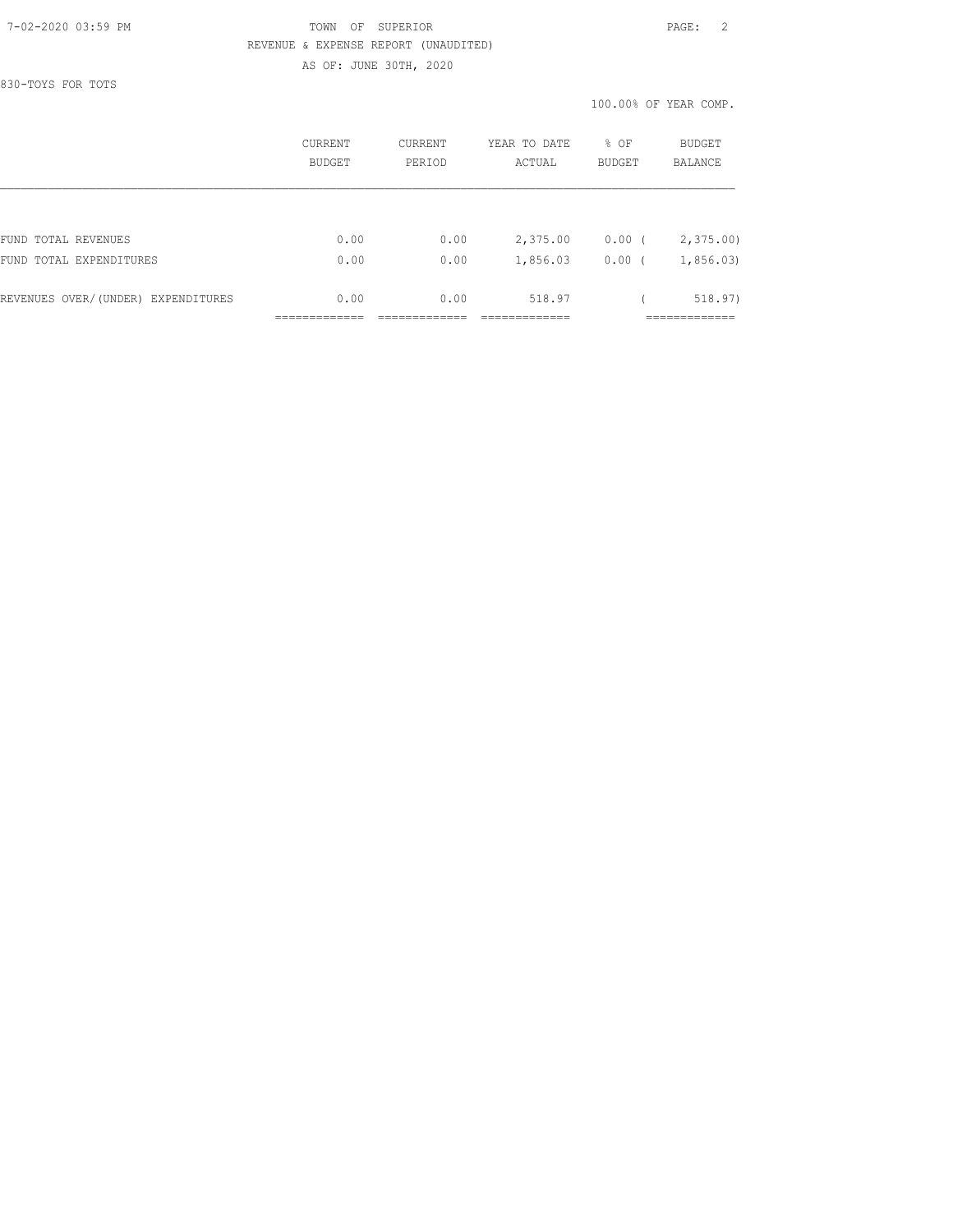# TOWN OF SUPERIOR **PAGE:** 1 REVENUE & EXPENSE REPORT (UNAUDITED) AS OF: JUNE 30TH, 2020

# 840-GENERAL FIXED ASSETS

## NON-DEPARTMENTAL 100.00% OF YEAR COMP.

| CURRENT<br><b>BUDGET</b> | <b>CURRENT</b><br>PERIOD | YEAR TO DATE<br>ACTUAL | % OF<br><b>BUDGET</b> | BUDGET<br><b>BALANCE</b> |
|--------------------------|--------------------------|------------------------|-----------------------|--------------------------|
|                          |                          |                        |                       |                          |
|                          |                          |                        |                       |                          |
|                          |                          |                        |                       |                          |
| 0.00                     | 0.00                     | 0.00                   | 0.00                  | 0.00                     |
| 0.00                     | 0.00                     | 0.00                   | 0.00                  | 0.00                     |
|                          |                          |                        |                       |                          |
| 0.00                     | 0.00                     | 0.00                   | 0.00                  | 0.00                     |
| 0.00                     | 0.00                     | 0.00                   | 0.00                  | 0.00                     |
|                          |                          |                        |                       |                          |
| 0.00                     | 0.00                     | 0.00                   | 0.00                  | 0.00                     |
|                          |                          |                        |                       | 0.00                     |
|                          | 0.00                     | 0.00                   | 0.00                  |                          |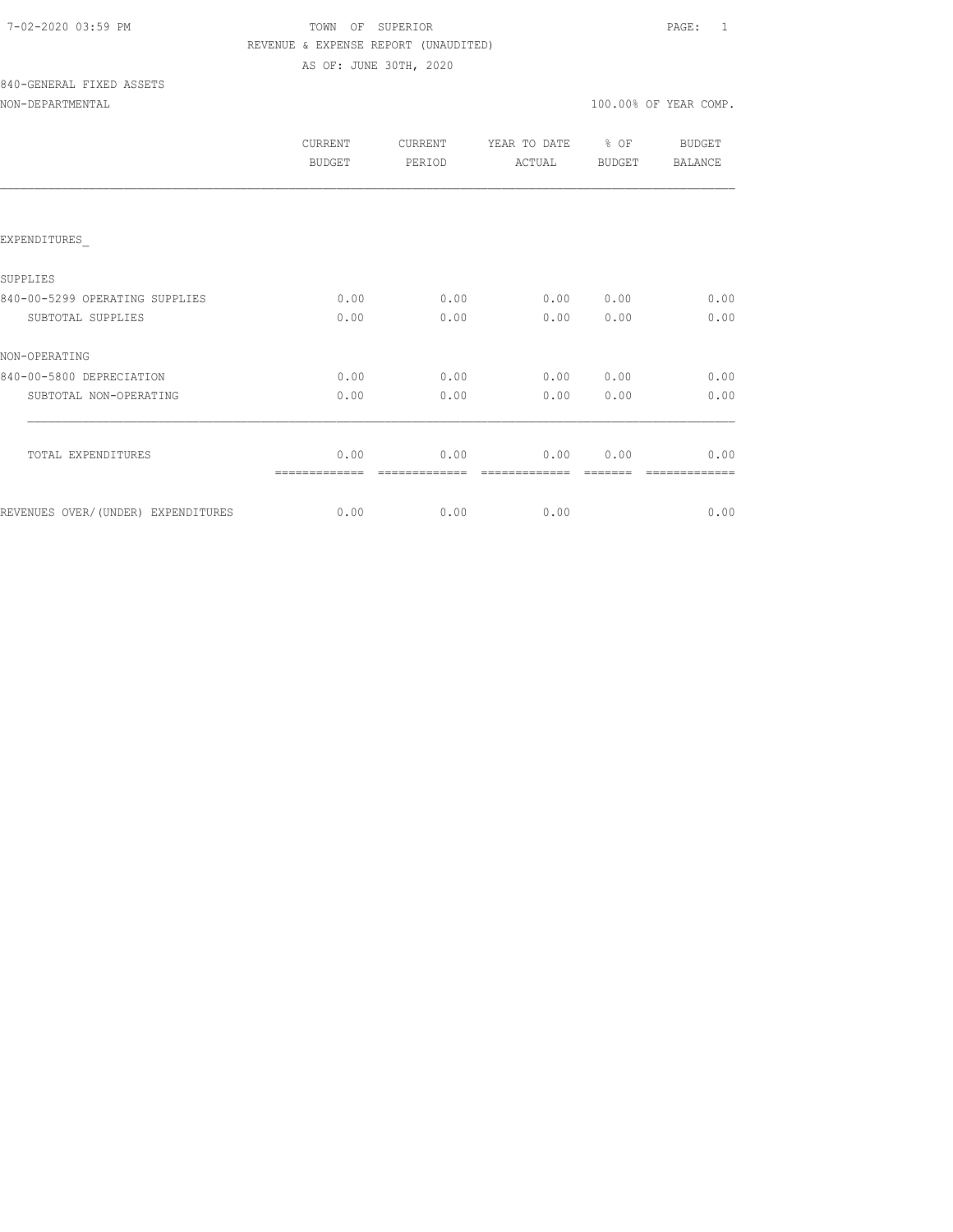## 7-02-2020 03:59 PM TOWN OF SUPERIOR PAGE: 2 REVENUE & EXPENSE REPORT (UNAUDITED) AS OF: JUNE 30TH, 2020

840-GENERAL FIXED ASSETS

#### 100.00% OF YEAR COMP.

|                                    | CURRENT<br><b>BUDGET</b> | <b>CURRENT</b><br>PERIOD | YEAR TO DATE<br>ACTUAL | % OF<br><b>BUDGET</b> | <b>BUDGET</b><br><b>BALANCE</b> |
|------------------------------------|--------------------------|--------------------------|------------------------|-----------------------|---------------------------------|
|                                    |                          |                          |                        |                       |                                 |
| FUND TOTAL REVENUES                | 0.00                     | 0.00                     | 0.00                   | 0.00                  | 0.00                            |
| FUND TOTAL EXPENDITURES            | 0.00                     | 0.00                     | 0.00                   | 0.00                  | 0.00                            |
| REVENUES OVER/(UNDER) EXPENDITURES | 0.00                     | 0.00                     | 0.00                   |                       | 0.00                            |
|                                    |                          |                          |                        |                       |                                 |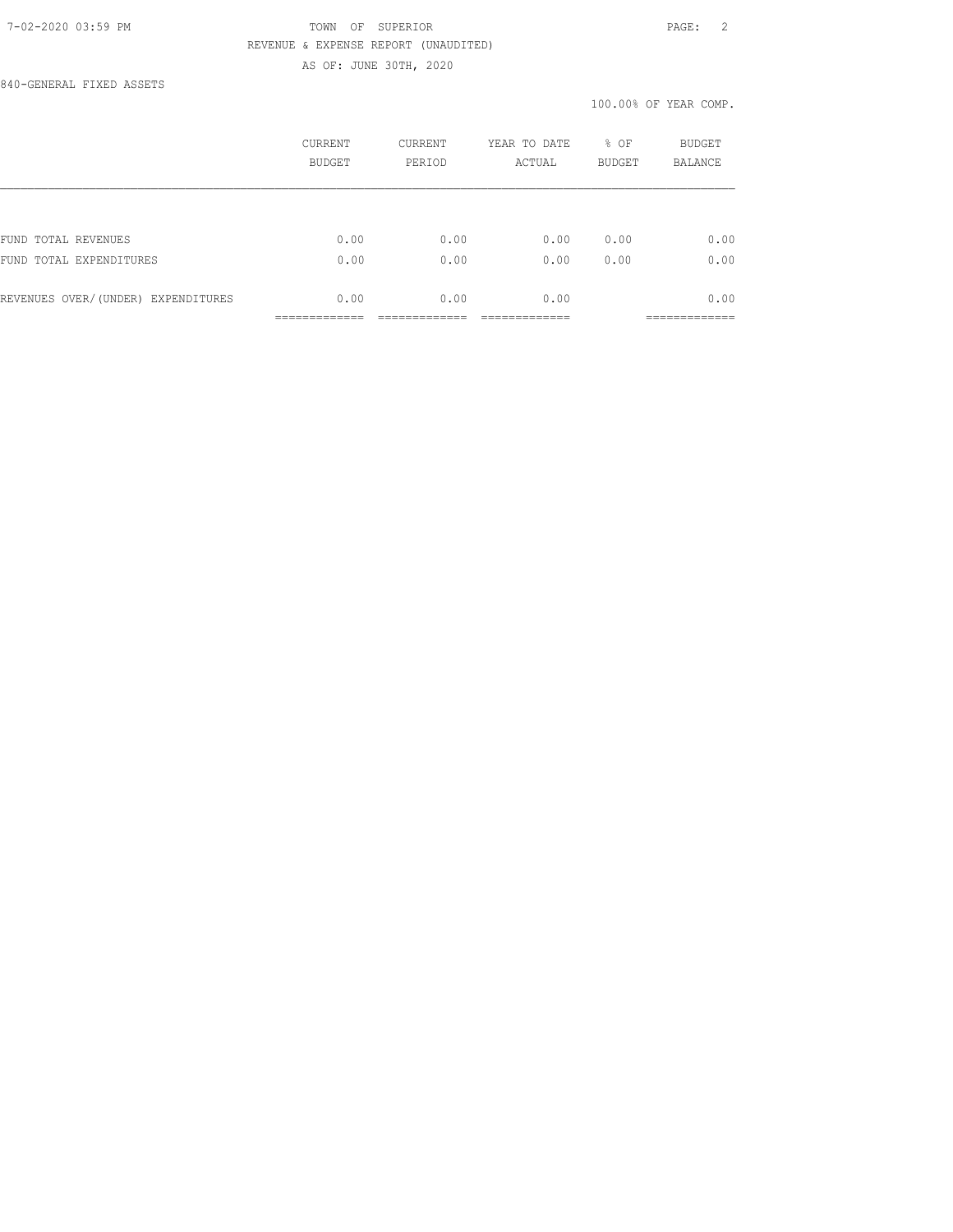| 7-02-2020 03:59 PM |  |
|--------------------|--|
|                    |  |

# TOWN OF SUPERIOR **PAGE:** 1 REVENUE & EXPENSE REPORT (UNAUDITED) AS OF: JUNE 30TH, 2020

| 850-GENERAL L/T DEBT |  |  |
|----------------------|--|--|
| $\frac{1}{2}$        |  |  |

| NON-DEPARTMENTAL | 100.00% OF YEAR COMP. |  |  |
|------------------|-----------------------|--|--|
|                  |                       |  |  |

|                                     | CURRENT<br>BUDGET | CURRENT<br>PERIOD | YEAR TO DATE<br>ACTUAL | % OF<br><b>BUDGET</b> | BUDGET<br><b>BALANCE</b> |
|-------------------------------------|-------------------|-------------------|------------------------|-----------------------|--------------------------|
|                                     |                   |                   |                        |                       |                          |
| EXPENDITURES                        |                   |                   |                        |                       |                          |
| SUPPLIES                            |                   |                   |                        |                       |                          |
| 850-00-5299 OPERATING SUPPLIES      | 0.00              | 0.00              | 0.00                   | 0.00                  | 0.00                     |
| SUBTOTAL SUPPLIES                   | 0.00              | 0.00              | 0.00                   | 0.00                  | 0.00                     |
| TOTAL EXPENDITURES                  | 0.00              | 0.00              | 0.00                   | 0.00                  | 0.00                     |
| REVENUES OVER/ (UNDER) EXPENDITURES | 0.00              | 0.00              | 0.00                   |                       | 0.00                     |